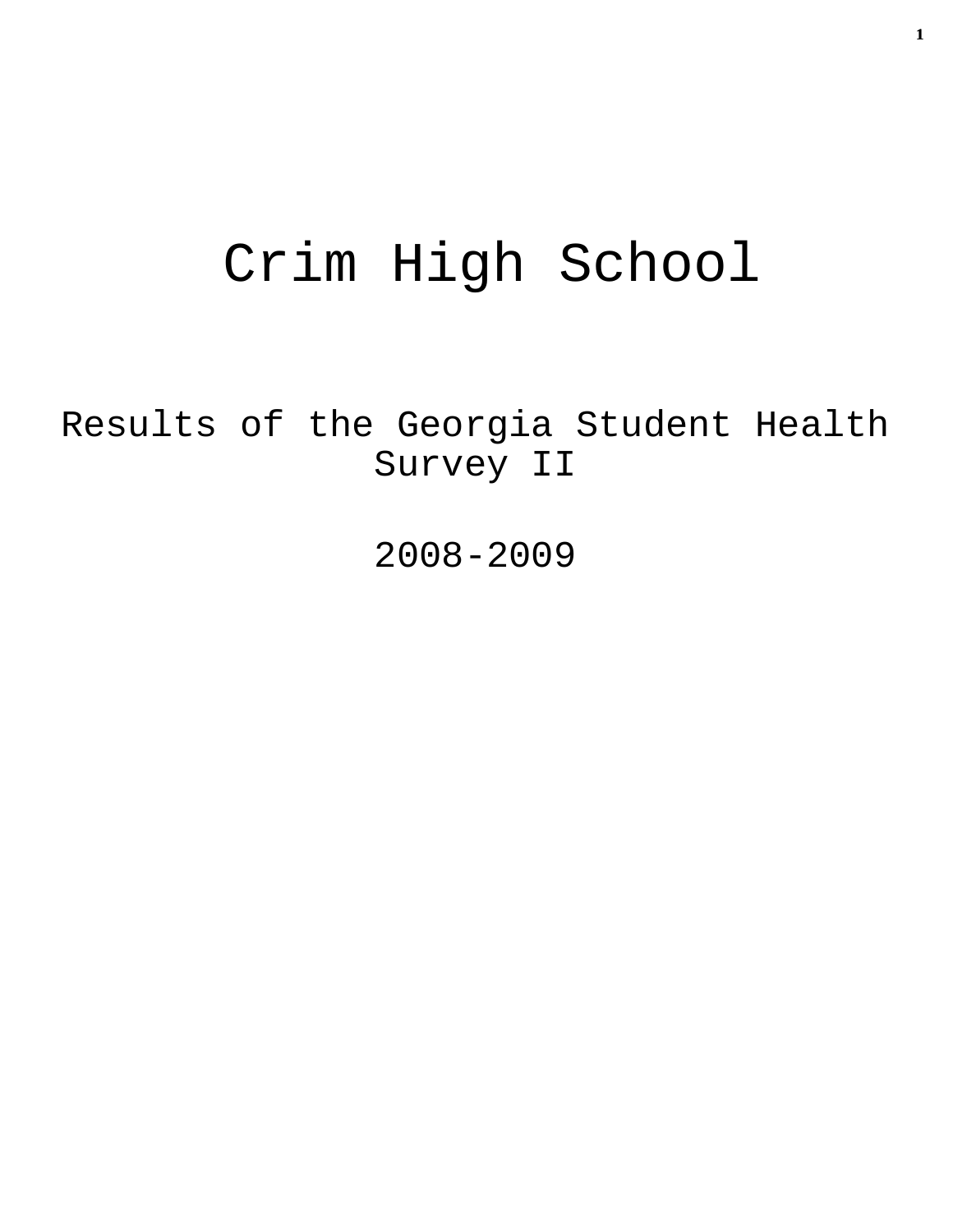## *Demographics* **2**

| Grade                    |    |  |  |  |
|--------------------------|----|--|--|--|
| <b>Grade   Frequency</b> |    |  |  |  |
| 6                        |    |  |  |  |
| 8                        | 98 |  |  |  |
| 12                       |    |  |  |  |

| Frequency      | <b>Table of Gender by Grade</b> |                  |             |            |              |
|----------------|---------------------------------|------------------|-------------|------------|--------------|
| <b>Col Pct</b> |                                 | Grade(Grade)     |             |            |              |
|                | Gender(Gender)                  | 6                | 8           | 12         | <b>Total</b> |
|                | <b>Female</b>                   | 100.00           | 53<br>54.08 | 2<br>33.33 | 56           |
|                | <b>Male</b>                     | $\theta$<br>0.00 | 45<br>45.92 | 4<br>66.67 | 49           |
|                | <b>Total</b>                    |                  | 98          | 6          | 105          |

| <b>Frequency</b> | <b>Table of Ethnicity by Grade</b> |                           |                        |            |              |
|------------------|------------------------------------|---------------------------|------------------------|------------|--------------|
| <b>Col Pct</b>   |                                    | Grade(Grade)              |                        |            |              |
|                  | <b>Ethnicity</b> (Ethnicity)       | 6                         | 8                      | 12         | <b>Total</b> |
|                  | <b>Black</b>                       | 100.00                    | 95<br>96.94            | 5<br>83.33 | 101          |
|                  | White                              | 0.00                      | 1.02                   | 0.00       |              |
|                  | <b>Other</b>                       | $\mathbf{\Omega}$<br>0.00 | $\mathfrak{D}$<br>2.04 | 16.67      | 3            |
|                  | <b>Total</b>                       |                           | 98                     | 6          | 105          |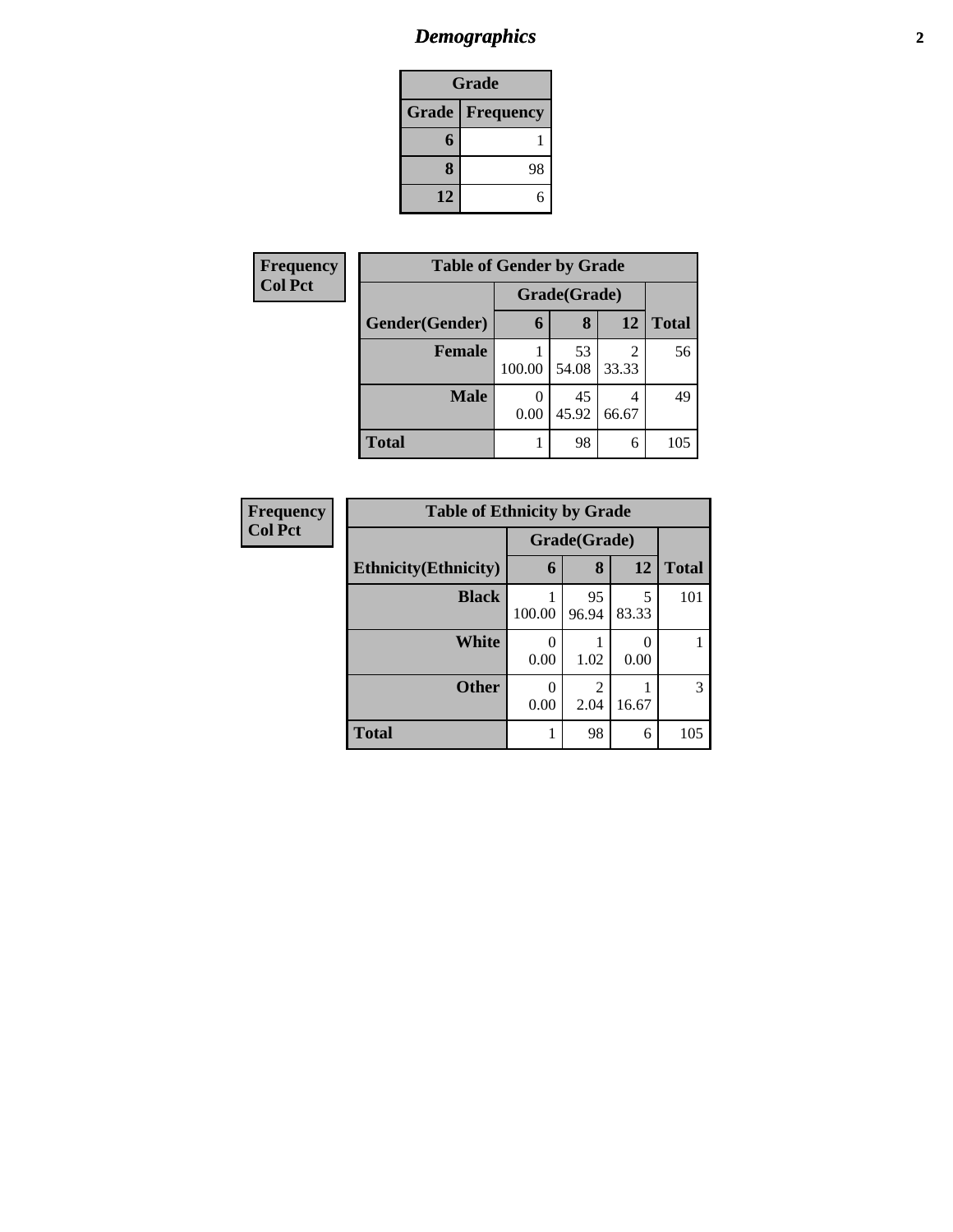#### *Title IV, Part A, Schedule A* **3** *Goal 1: Ensure that all schools are drug-free Baseline Data: Year 2008-2009 Prevalence of Drug Use*

| Frequency      | <b>Table of AlcoholAlt by Grade</b> |                  |             |            |              |  |
|----------------|-------------------------------------|------------------|-------------|------------|--------------|--|
| <b>Col Pct</b> | AlcoholAlt(Alcohol                  | Grade(Grade)     |             |            |              |  |
|                | use, past 30 days)                  | 6                | 8           | 12         | <b>Total</b> |  |
|                | Yes                                 | $\Omega$<br>0.00 | 22<br>22.45 | 2<br>33.33 | 24           |  |
|                | N <sub>0</sub>                      | 100.00           | 76<br>77.55 | 4<br>66.67 | 81           |  |
|                | <b>Total</b>                        |                  | 98          | 6          | 105          |  |

| Frequency<br><b>Col Pct</b> | <b>Table of TobaccoAny by Grade</b> |        |              |             |              |
|-----------------------------|-------------------------------------|--------|--------------|-------------|--------------|
|                             | TobaccoAny(Tobacco                  |        | Grade(Grade) |             |              |
|                             | use, past 30 days)                  | 6      | 8            | 12          | <b>Total</b> |
|                             | Yes                                 | 0.00   | 22<br>22.45  | 0.00        | 22           |
|                             | N <sub>0</sub>                      | 100.00 | 76<br>77.55  | 6<br>100.00 | 83           |
|                             | <b>Total</b>                        |        | 98           | 6           | 105          |

| Frequency      | <b>Table of MarijuanaAlt by Grade</b> |              |             |             |       |
|----------------|---------------------------------------|--------------|-------------|-------------|-------|
| <b>Col Pct</b> | MarijuanaAlt(Marijuana                | Grade(Grade) |             |             |       |
|                | use, past 30 days)                    | 6            | 8           | 12          | Total |
|                | Yes                                   | 0.00         | 25<br>25.51 | 0.00        | 25    |
|                | N <sub>0</sub>                        | 100.00       | 73<br>74.49 | 6<br>100.00 | 80    |
|                | <b>Total</b>                          |              | 98          | 6           | 105   |

| <b>Frequency</b><br><b>Col Pct</b> | <b>Table of OtherDrugAny by Grade</b>  |        |              |             |              |
|------------------------------------|----------------------------------------|--------|--------------|-------------|--------------|
|                                    | <b>OtherDrugAny(Other</b><br>drug use, |        | Grade(Grade) |             |              |
|                                    | past 30 days)                          | 6      | 8            | 12          | <b>Total</b> |
|                                    | Yes                                    | 0.00   | 1.02         | 0.00        |              |
|                                    | N <sub>0</sub>                         | 100.00 | 97<br>98.98  | 6<br>100.00 | 104          |
|                                    | <b>Total</b>                           | 1      | 98           | 6           | 105          |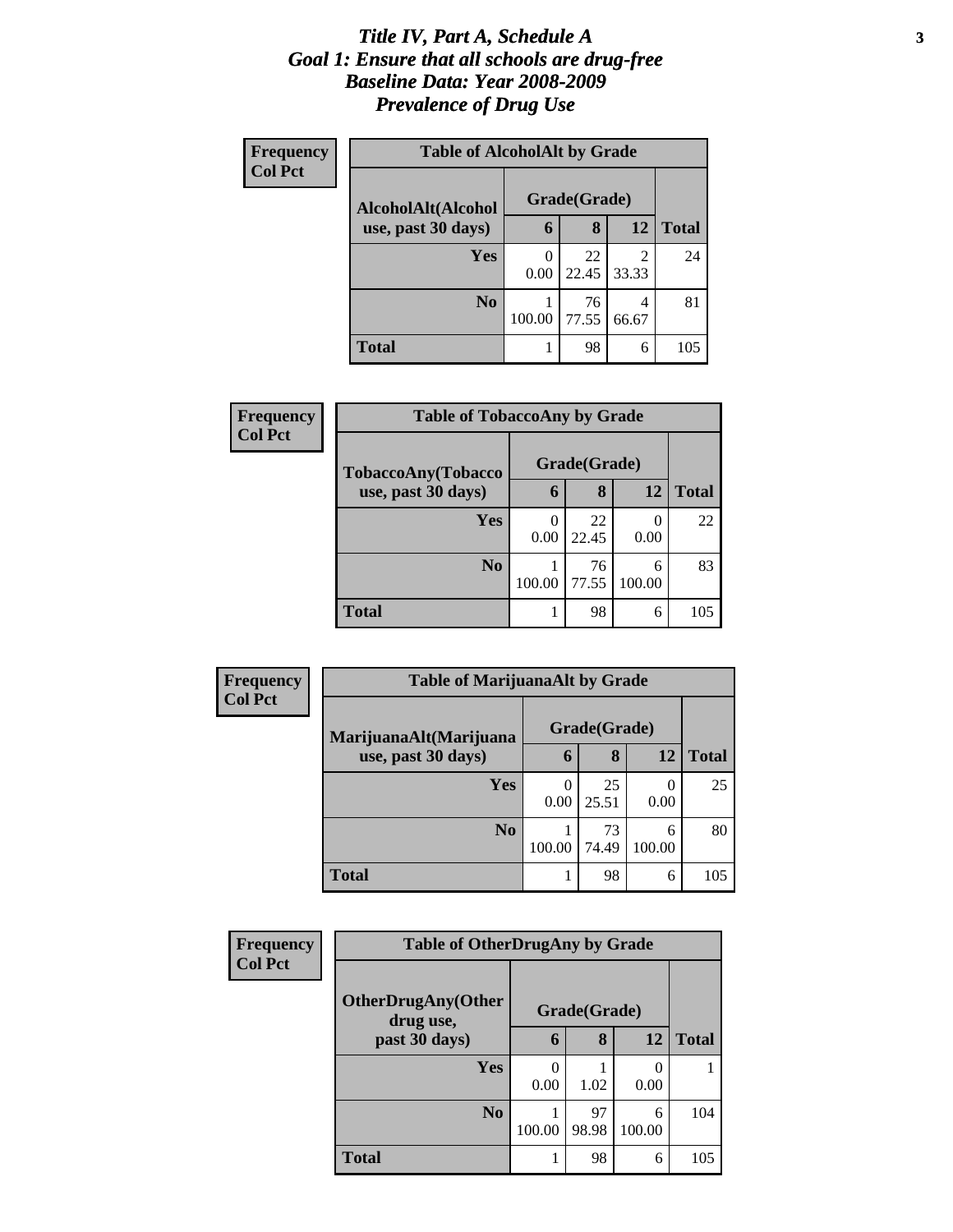#### *Average Age of Onset of Use* **4** *Results for "Average Age of Onset of Use" questions exclude students who said they did not use that substance*

| <b>Variable</b>    | Label                                                              | <b>Mean</b> |
|--------------------|--------------------------------------------------------------------|-------------|
| Alcoholinit2       | I started using alcohol when I was                                 | 14.03       |
| Cigarettesinit2    | I started smoking tobacco when I was                               | 15.00       |
| Smokelessinit2     | I started chewing tobacco when I was                               | 17.00       |
| Marijuanainit2     | I started using marijuana when I was                               | 14.24       |
| Cocaineinit2       | I started using cocaine when I was                                 | 14.00       |
| Inhalantsinit2     | I started using inhalants when I was                               | 15.00       |
| Steroidsinit2      | I started using steroids when I was                                | 16.00       |
| Ecstasyinit2       | I started using ecstasy when I was                                 | 16.00       |
| Methinit2          | I started using methamphetamines when I was                        | 17.00       |
| Hallucinogensinit2 | I started using hallucinogens when I was                           | 12.00       |
| Prescriptioninit2  | I started using prescription drugs not prescribed to me when I was | 15.50       |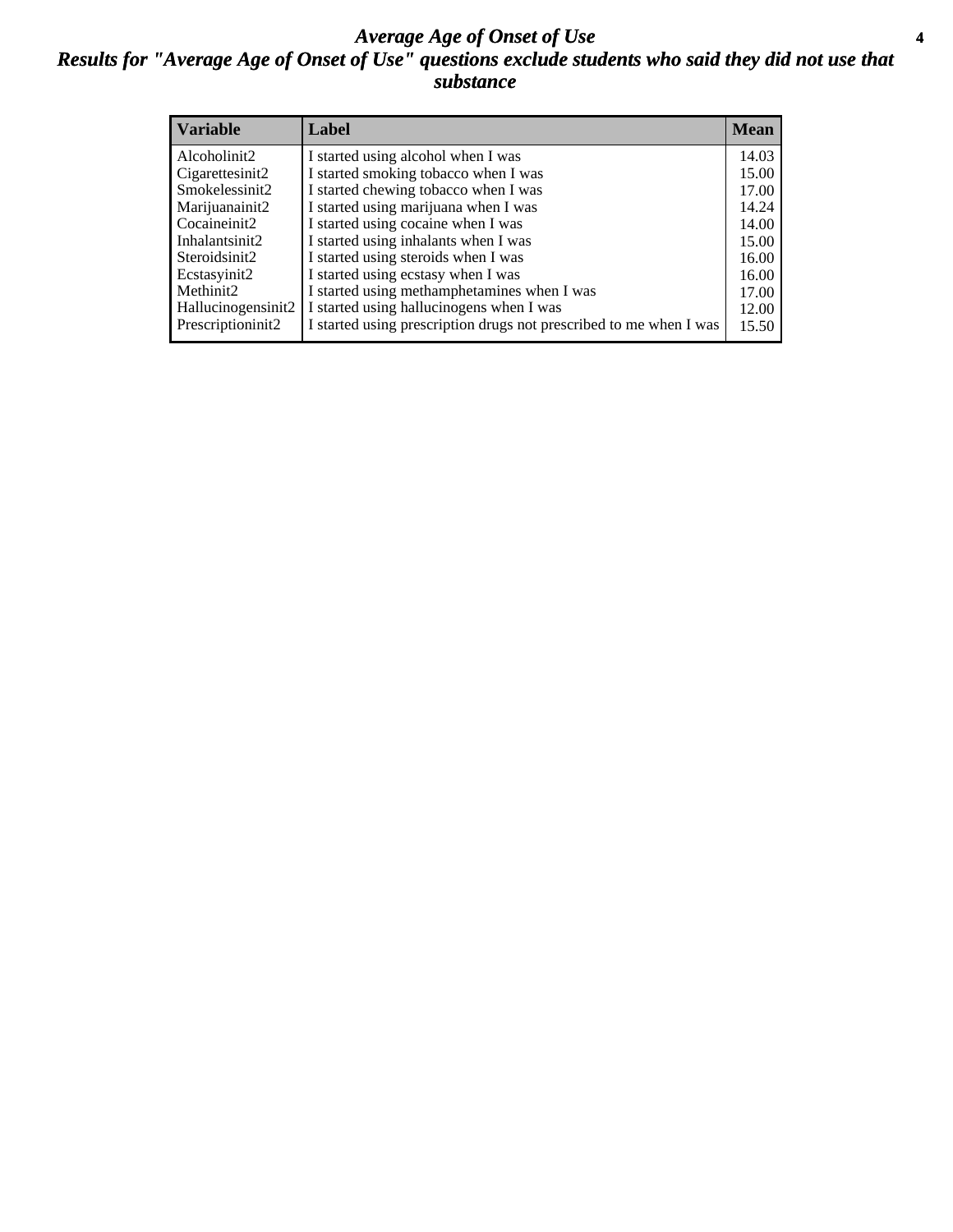## *Perception of Health Risk* **5**

| <b>Frequency</b> | <b>Table of Alcoholharmdich by Grade</b> |              |             |            |              |
|------------------|------------------------------------------|--------------|-------------|------------|--------------|
| <b>Col Pct</b>   | Alcoholharmdich(I<br>think alcohol is    | Grade(Grade) |             |            |              |
|                  | harmful)                                 | 6            | 8           | 12         | <b>Total</b> |
|                  | Yes                                      | 100.00       | 81<br>82.65 | 5<br>83.33 | 87           |
|                  | N <sub>0</sub>                           | 0.00         | 17<br>17.35 | 16.67      | 18           |
|                  | <b>Total</b>                             |              | 98          | 6          | 105          |

| <b>Frequency</b> | <b>Table of Tobaccoharmdich by Grade</b> |              |             |             |              |
|------------------|------------------------------------------|--------------|-------------|-------------|--------------|
| <b>Col Pct</b>   | Tobaccoharmdich(I<br>think tobacco is    | Grade(Grade) |             |             |              |
|                  | harmful)                                 | 6            | 8           | 12          | <b>Total</b> |
|                  | Yes                                      | 100.00       | 88<br>89.80 | 6<br>100.00 | 95           |
|                  | N <sub>0</sub>                           | 0<br>0.00    | 10<br>10.20 | 0.00        | 10           |
|                  | <b>Total</b>                             | 1            | 98          | 6           | 105          |

| Frequency      | <b>Table of Marijuanaharmdich by Grade</b> |                  |             |            |              |
|----------------|--------------------------------------------|------------------|-------------|------------|--------------|
| <b>Col Pct</b> | Marijuanaharmdich(I<br>think marijuana is  | Grade(Grade)     |             |            |              |
|                | harmful)                                   | 6                | 8           | 12         | <b>Total</b> |
|                | Yes                                        | $\Omega$<br>0.00 | 64<br>65.31 | 5<br>83.33 | 69           |
|                | N <sub>0</sub>                             | 100.00           | 34<br>34.69 | 16.67      | 36           |
|                | <b>Total</b>                               |                  | 98          | 6          | 105          |

| Frequency      | <b>Table of Otherdrugharmdich by Grade</b>   |           |              |             |              |
|----------------|----------------------------------------------|-----------|--------------|-------------|--------------|
| <b>Col Pct</b> | Otherdrugharmdich(I<br>think other drugs are |           | Grade(Grade) |             |              |
|                | harmful)                                     | 6         | 8            | 12          | <b>Total</b> |
|                | <b>Yes</b>                                   | 100.00    | 88<br>89.80  | 6<br>100.00 | 95           |
|                | N <sub>0</sub>                               | 0<br>0.00 | 10<br>10.20  | 0<br>0.00   | 10           |
|                | <b>Total</b>                                 |           | 98           | 6           | 105          |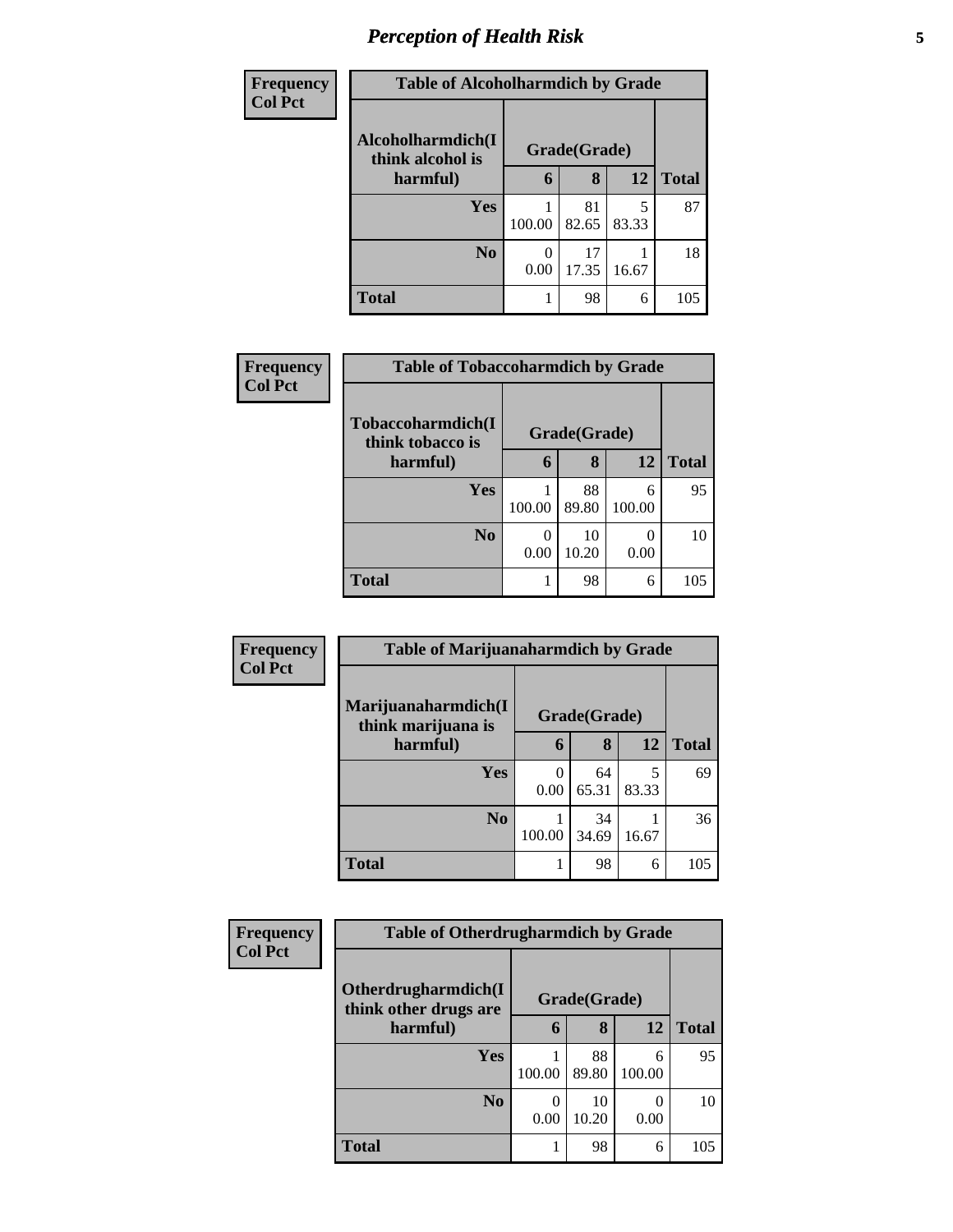## *Social Disapproval* **6**

| <b>Frequency</b> | <b>Table of Alcoholpeerdich by Grade</b>                    |              |             |                           |              |
|------------------|-------------------------------------------------------------|--------------|-------------|---------------------------|--------------|
| <b>Col Pct</b>   | Alcoholpeerdich(My<br>friends would<br>disapprove if I used | Grade(Grade) |             |                           |              |
|                  | alcohol)                                                    | 6            | 8           | 12                        | <b>Total</b> |
|                  | <b>Yes</b>                                                  | 0<br>0.00    | 52<br>53.06 | $\mathbf{\Omega}$<br>0.00 | 52           |
|                  | N <sub>0</sub>                                              | 100.00       | 46<br>46.94 | 6<br>100.00               | 53           |
|                  | <b>Total</b>                                                | 1            | 98          | 6                         | 105          |

| Frequency      | <b>Table of Tobaccopeerdich by Grade</b>                    |              |             |                         |              |  |
|----------------|-------------------------------------------------------------|--------------|-------------|-------------------------|--------------|--|
| <b>Col Pct</b> | Tobaccopeerdich(My<br>friends would<br>disapprove if I used | Grade(Grade) |             |                         |              |  |
|                | tobacco)                                                    | 6            | 8           | 12                      | <b>Total</b> |  |
|                | Yes                                                         | 0<br>0.00    | 65<br>66.33 | $\mathfrak{D}$<br>33.33 | 67           |  |
|                | N <sub>0</sub>                                              | 100.00       | 33<br>33.67 | 4<br>66.67              | 38           |  |
|                | <b>Total</b>                                                |              | 98          | 6                       | 105          |  |

| <b>Frequency</b> | <b>Table of Marijuanapeerdich by Grade</b>                    |              |             |                         |              |
|------------------|---------------------------------------------------------------|--------------|-------------|-------------------------|--------------|
| <b>Col Pct</b>   | Marijuanapeerdich(My<br>friends would<br>disapprove if I used | Grade(Grade) |             |                         |              |
|                  | marijuana)                                                    | 6            | 8           | 12                      | <b>Total</b> |
|                  | Yes                                                           | 100.00       | 46<br>46.94 | $\overline{c}$<br>33.33 | 49           |
|                  | N <sub>0</sub>                                                | 0<br>0.00    | 52<br>53.06 | 4<br>66.67              | 56           |
|                  | <b>Total</b>                                                  |              | 98          | 6                       | 105          |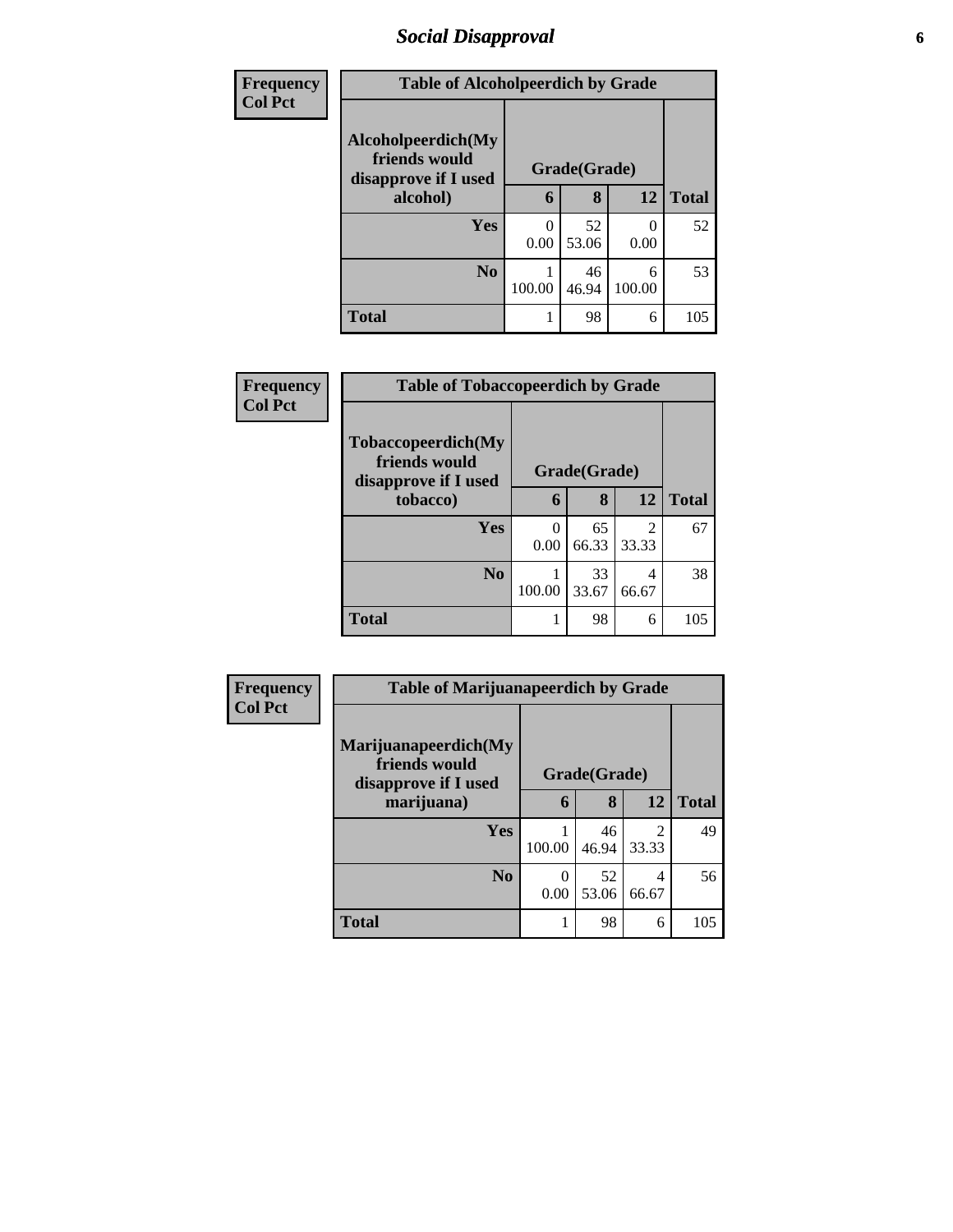## *Social Disapproval* **7**

| <b>Frequency</b> | <b>Table of Otherdrugpeerdich by Grade</b>                    |                  |             |            |              |
|------------------|---------------------------------------------------------------|------------------|-------------|------------|--------------|
| <b>Col Pct</b>   | Otherdrugpeerdich(My<br>friends would<br>disapprove if I used | Grade(Grade)     |             |            |              |
|                  | other drugs)                                                  | 6                | 8           | 12         | <b>Total</b> |
|                  | Yes                                                           | $\Omega$<br>0.00 | 76<br>77.55 | 3<br>50.00 | 79           |
|                  | N <sub>0</sub>                                                | 100.00           | 22<br>22.45 | 3<br>50.00 | 26           |
|                  | <b>Total</b>                                                  |                  | 98          | 6          | 105          |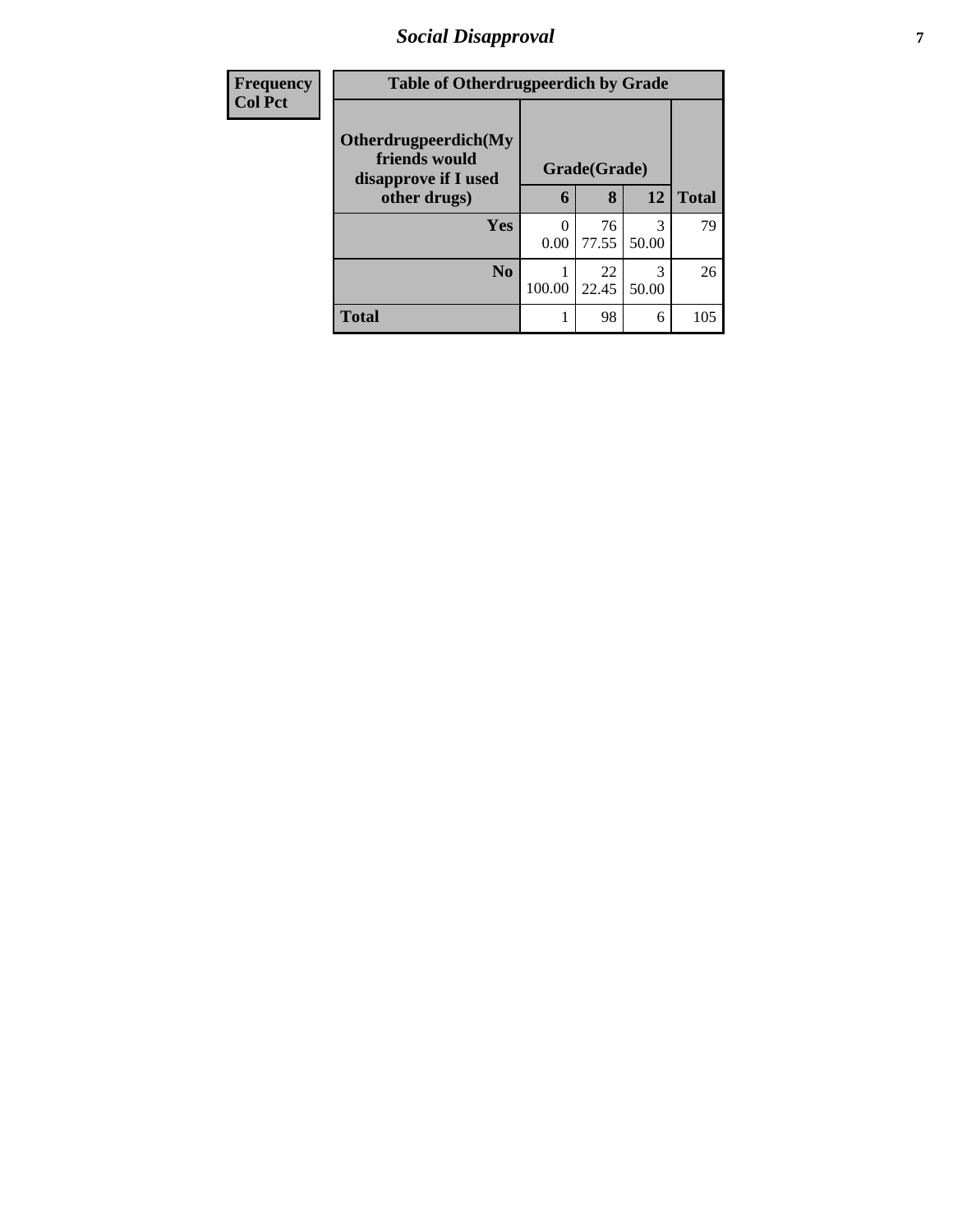#### Title IV, Part A, Schedule A **8** *Goal 2: To help ensure that all schools are safe and disciplined Baseline Data: Year 2008-2009 Student Involvement in Gang Activity*

| Frequency      | <b>Table of Gangself by Grade</b>                                                                 |           |                   |            |              |  |  |
|----------------|---------------------------------------------------------------------------------------------------|-----------|-------------------|------------|--------------|--|--|
| <b>Col Pct</b> | Gangself(I<br>have<br>participated<br>in illegal<br>gang<br>activities in<br>the past 30<br>days) | 6         | Grade(Grade)<br>8 | 12         | <b>Total</b> |  |  |
|                | <b>Yes</b>                                                                                        | 0<br>0.00 | 11<br>11.22       | 16.67      | 12           |  |  |
|                | N <sub>0</sub>                                                                                    | 100.00    | 87<br>88.78       | 5<br>83.33 | 93           |  |  |
|                | <b>Total</b>                                                                                      |           | 98                | 6          | 105          |  |  |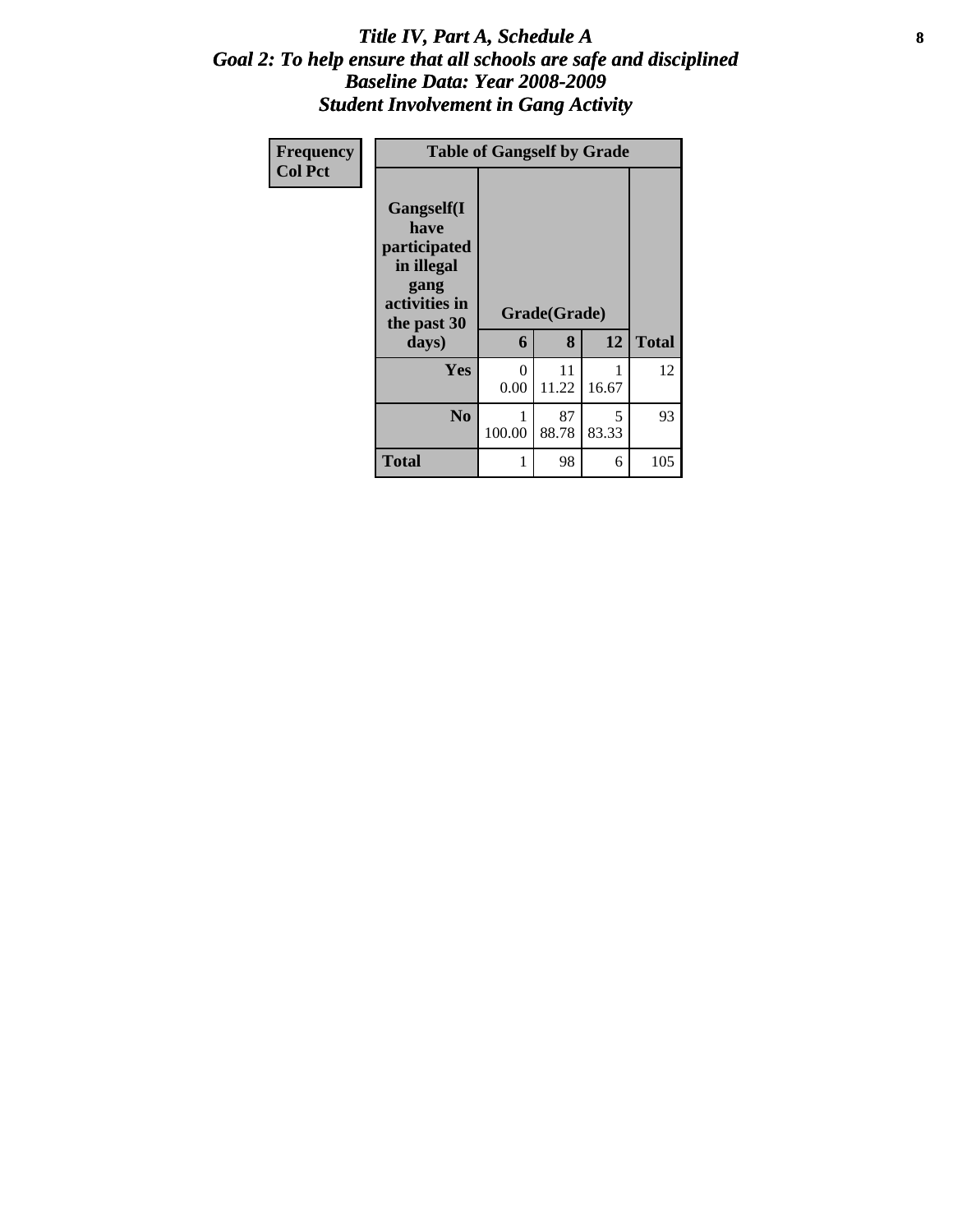## *Student Perception of School Safety* **9**

| Frequency      |
|----------------|
|                |
| <b>Row Pct</b> |
|                |

| <b>Table of Grade by Safeschool</b> |                                                                                                                             |                                                        |             |             |     |  |  |  |
|-------------------------------------|-----------------------------------------------------------------------------------------------------------------------------|--------------------------------------------------------|-------------|-------------|-----|--|--|--|
|                                     |                                                                                                                             | Safeschool (School is a place at which I feel<br>safe) |             |             |     |  |  |  |
| Grade(Grade)                        | <b>Strongly</b><br>Somewhat  <br><b>Somewhat</b><br><b>Strongly</b><br><b>Disagree</b><br>Agree<br><b>Disagree</b><br>Agree |                                                        |             |             |     |  |  |  |
| 6                                   | 0.00                                                                                                                        | 0.00                                                   | 0.00        | 100.00      |     |  |  |  |
| 8                                   | 24<br>24.49                                                                                                                 | 42<br>42.86                                            | 19<br>19.39 | 13<br>13.27 | 98  |  |  |  |
| 12                                  | 16.67                                                                                                                       | 16.67                                                  | 3<br>50.00  | 16.67       | 6   |  |  |  |
| <b>Total</b>                        | 25                                                                                                                          | 43                                                     | 22          | 15          | 105 |  |  |  |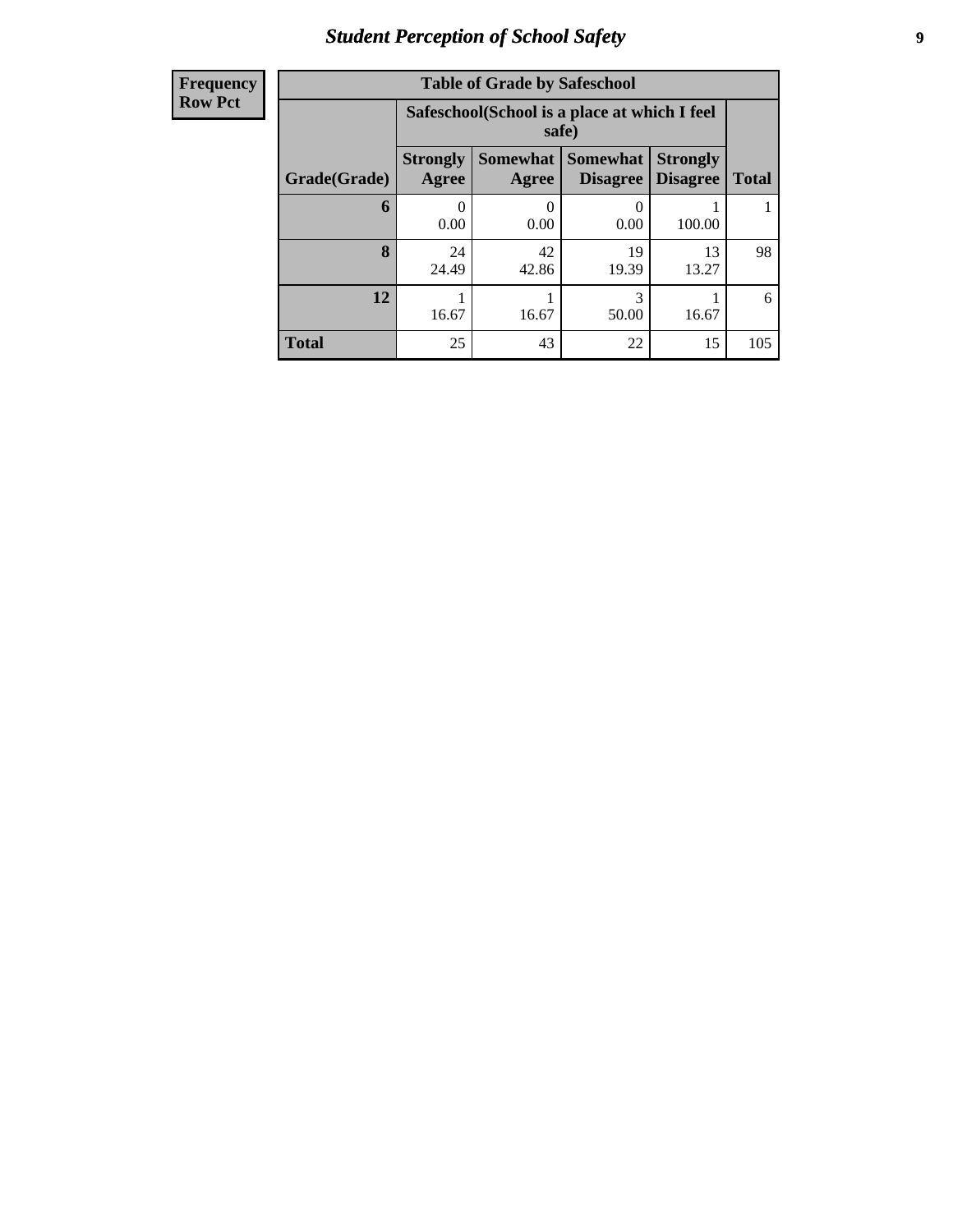#### *Students Who Have Been Bullied* **10**

| Frequen        |
|----------------|
| <b>Row Pct</b> |
|                |

| Frequency      | <b>Table of Grade by Bullied</b>                                                 |                             |                        |                         |                        |                   |              |
|----------------|----------------------------------------------------------------------------------|-----------------------------|------------------------|-------------------------|------------------------|-------------------|--------------|
| <b>Row Pct</b> | <b>Bullied</b> (I have been bullied by<br>other students in the past 30<br>days) |                             |                        |                         |                        |                   |              |
|                | Grade(Grade)                                                                     | $\mathbf{0}$<br><b>Days</b> | 1 or<br>2<br>days      | 3 <sub>to</sub><br>days | 10<br>to<br>19<br>days | All<br>30<br>days | <b>Total</b> |
|                | 6                                                                                | 100.00                      | $\Omega$<br>0.00       | 0<br>0.00               | $\Omega$<br>0.00       | $\Omega$<br>0.00  |              |
|                | 8                                                                                | 93<br>94.90                 | $\overline{2}$<br>2.04 | 1.02                    | 1.02                   | 1.02              | 98           |
|                | 12                                                                               | 5<br>83.33                  | $\Omega$<br>0.00       | 0<br>0.00               | 16.67                  | 0<br>0.00         | 6            |
|                | <b>Total</b>                                                                     | 99                          | $\overline{2}$         |                         | $\overline{2}$         |                   | 105          |

T.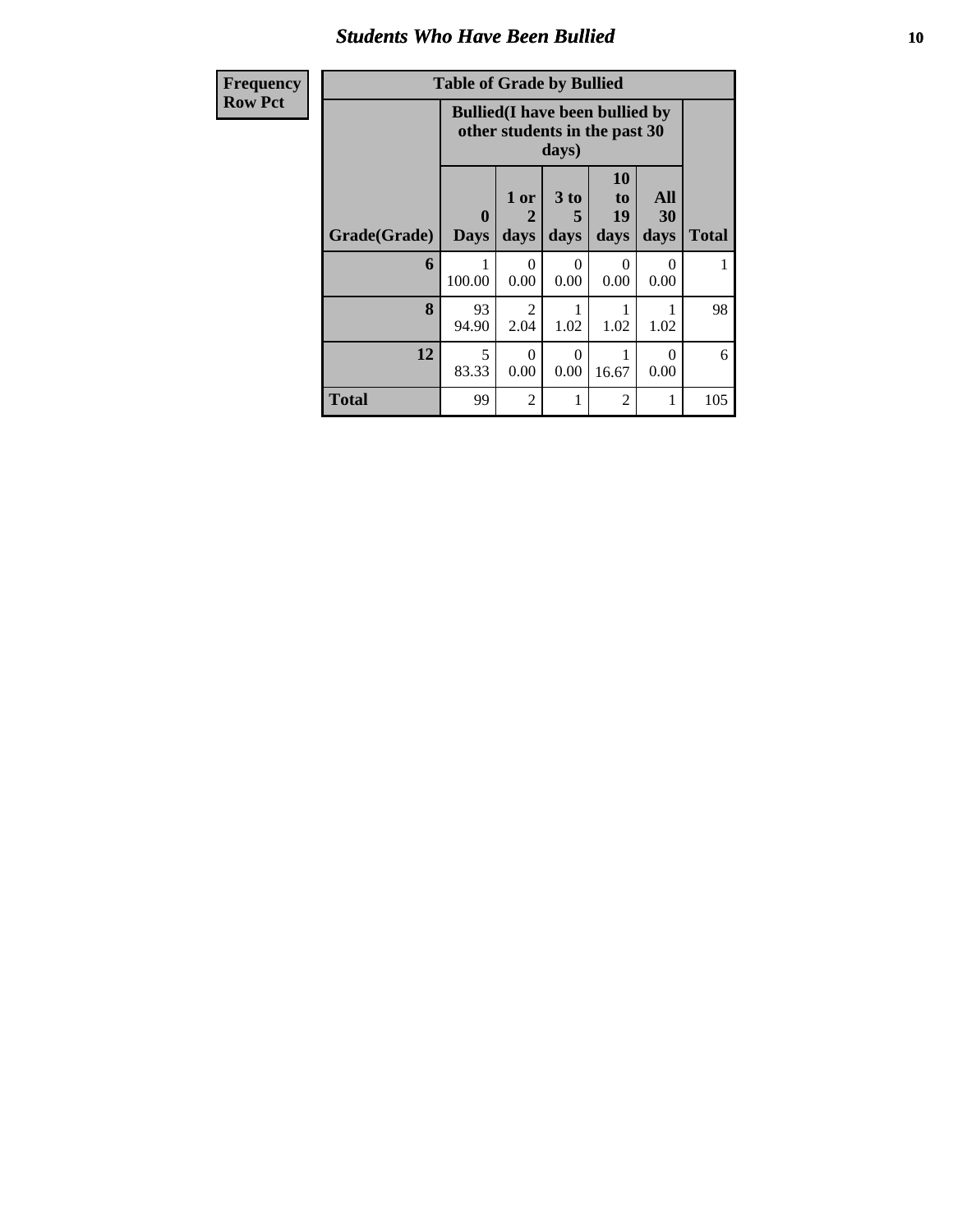#### *School Climate* **11**

| Frequency      | <b>Table of SchoolClimate1 by Grade</b> |                   |              |            |                |  |
|----------------|-----------------------------------------|-------------------|--------------|------------|----------------|--|
| <b>Col Pct</b> | SchoolClimate1(I<br>like school)        | Grade(Grade)<br>6 | <b>Total</b> |            |                |  |
|                |                                         |                   | 8            | 12         |                |  |
|                | <b>Strongly Agree</b>                   | 100.00            | 41<br>41.84  | 16.67      | 43             |  |
|                | <b>Somewhat Agree</b>                   | 0<br>0.00         | 48<br>48.98  | 5<br>83.33 | 53             |  |
|                | <b>Somewhat Disagree</b>                | 0<br>0.00         | 5<br>5.10    | 0<br>0.00  | 5              |  |
|                | <b>Strongly Disagree</b>                | 0<br>0.00         | 4<br>4.08    | 0<br>0.00  | $\overline{4}$ |  |
|                | <b>Total</b>                            | 1                 | 98           | 6          | 105            |  |

| Frequency      | <b>Table of SchoolClimate2 by Grade</b>           |                  |                   |                         |              |  |
|----------------|---------------------------------------------------|------------------|-------------------|-------------------------|--------------|--|
| <b>Col Pct</b> | SchoolClimate2(I<br>feel successful at<br>school) | 6                | Grade(Grade)<br>8 | 12                      | <b>Total</b> |  |
|                | <b>Strongly Agree</b>                             | $\Omega$<br>0.00 | 56<br>57.14       | $\mathfrak{D}$<br>33.33 | 58           |  |
|                | <b>Somewhat Agree</b>                             | 100.00           | 34<br>34.69       | 4<br>66.67              | 39           |  |
|                | <b>Somewhat Disagree</b>                          | 0<br>0.00        | 6<br>6.12         | 0<br>0.00               | 6            |  |
|                | <b>Strongly Disagree</b>                          | $\Omega$<br>0.00 | 2<br>2.04         | 0<br>0.00               | 2            |  |
|                | <b>Total</b>                                      |                  | 98                | 6                       | 105          |  |

| Frequency | <b>Table of SchoolClimate3 by Grade</b>                               |                  |                   |                         |              |  |
|-----------|-----------------------------------------------------------------------|------------------|-------------------|-------------------------|--------------|--|
| Col Pct   | SchoolClimate3(My<br>school has high<br>standards for<br>achievement) | 6                | Grade(Grade)<br>8 | 12                      | <b>Total</b> |  |
|           | <b>Strongly Agree</b>                                                 | 0<br>0.00        | 36<br>36.73       | 16.67                   | 37           |  |
|           | <b>Somewhat Agree</b>                                                 | 0<br>0.00        | 48<br>48.98       | $\mathfrak{D}$<br>33.33 | 50           |  |
|           | <b>Somewhat Disagree</b>                                              | $\Omega$<br>0.00 | 8<br>8.16         | 0<br>0.00               | 8            |  |
|           | <b>Strongly Disagree</b>                                              | 100.00           | 6<br>6.12         | 3<br>50.00              | 10           |  |
|           | <b>Total</b>                                                          |                  | 98                | 6                       | 105          |  |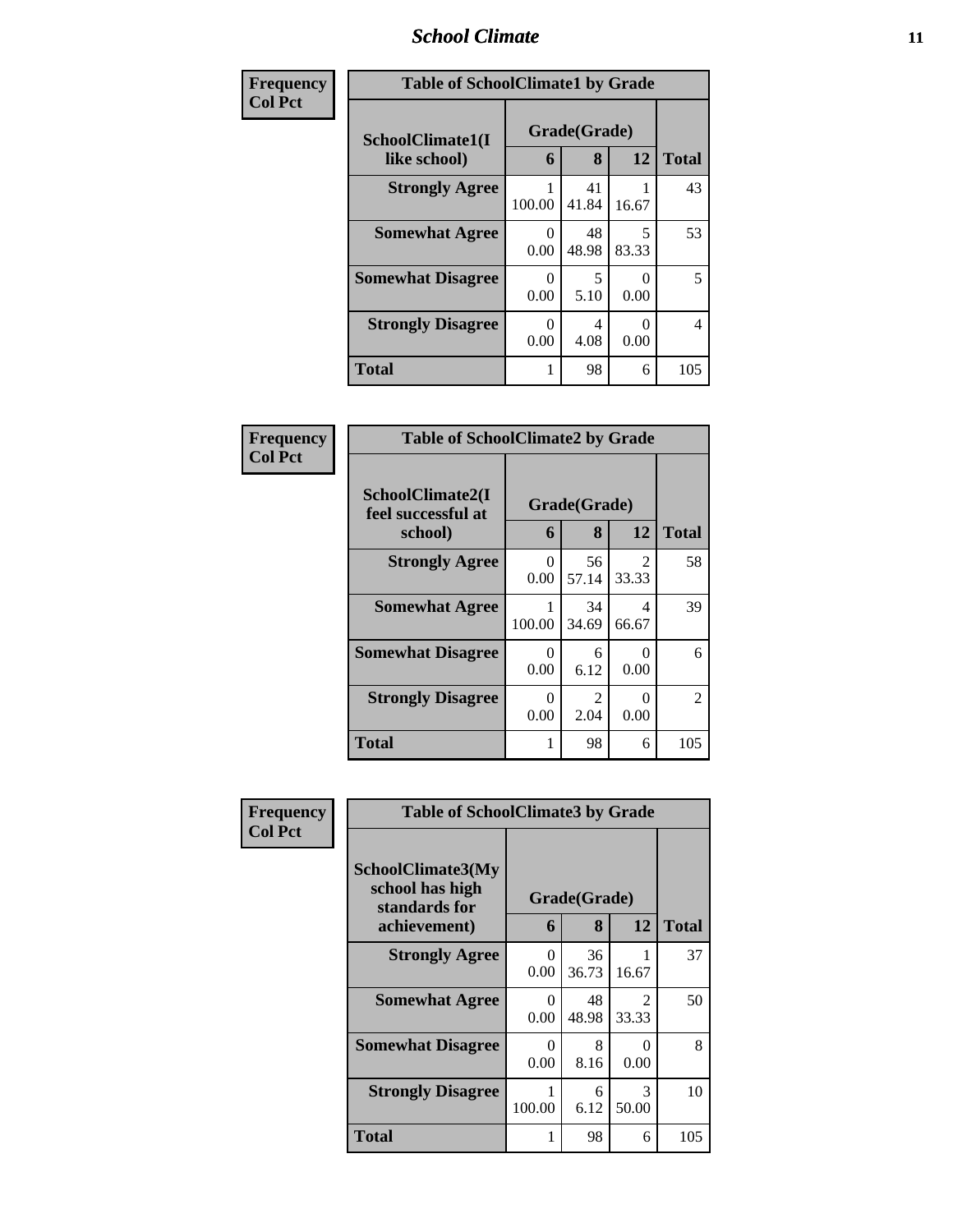## *School Climate* **12**

| Frequency      | <b>Table of SchoolClimate4 by Grade</b>                              |                  |                   |                                      |              |  |
|----------------|----------------------------------------------------------------------|------------------|-------------------|--------------------------------------|--------------|--|
| <b>Col Pct</b> | <b>SchoolClimate4(My</b><br>school sets clear<br>rules for behavior) | 6                | Grade(Grade)<br>8 | 12                                   | <b>Total</b> |  |
|                | <b>Strongly Agree</b>                                                | $\Omega$<br>0.00 | 59<br>60.20       | 4<br>66.67                           | 63           |  |
|                | <b>Somewhat Agree</b>                                                | 100.00           | 33<br>33.67       | $\mathcal{D}_{\mathcal{L}}$<br>33.33 | 36           |  |
|                | <b>Somewhat Disagree</b>                                             | 0<br>0.00        | 5<br>5.10         | 0<br>0.00                            | 5            |  |
|                | <b>Strongly Disagree</b>                                             | 0<br>0.00        | 1.02              | 0<br>0.00                            |              |  |
|                | <b>Total</b>                                                         | 1                | 98                | 6                                    | 105          |  |

| <b>Frequency</b><br>Col Pct |
|-----------------------------|
|                             |

| <b>Table of SchoolClimate5 by Grade</b>                              |                           |                        |                                   |               |  |  |  |
|----------------------------------------------------------------------|---------------------------|------------------------|-----------------------------------|---------------|--|--|--|
| SchoolClimate5(I<br>know what to do in<br>an emergency at<br>school) | Grade(Grade)<br>6         | <b>Total</b>           |                                   |               |  |  |  |
| <b>Strongly Agree</b>                                                | 0<br>0.00                 | 65<br>66.33            | 3<br>50.00                        | 68            |  |  |  |
| <b>Somewhat Agree</b>                                                | 1<br>100.00               | 27<br>27.55            | $\overline{\mathcal{L}}$<br>33.33 | 30            |  |  |  |
| <b>Somewhat Disagree</b>                                             | 0<br>0.00                 | $\mathfrak{D}$<br>2.04 | ∩<br>0.00                         | $\mathcal{L}$ |  |  |  |
| <b>Strongly Disagree</b>                                             | $\mathbf{\Omega}$<br>0.00 | 4<br>4.08              | 16.67                             | 5             |  |  |  |
| Total                                                                | 1                         | 98                     | 6                                 | 105           |  |  |  |

| Frequency      | <b>Table of SchoolClimate6 by Grade</b>                  |           |                   |                                                                                                                                                                          |                |  |
|----------------|----------------------------------------------------------|-----------|-------------------|--------------------------------------------------------------------------------------------------------------------------------------------------------------------------|----------------|--|
| <b>Col Pct</b> | <b>SchoolClimate6(Teachers</b><br>treat me with respect) | 6         | Grade(Grade)<br>8 | 12                                                                                                                                                                       | <b>Total</b>   |  |
|                | <b>Strongly Agree</b>                                    | 100.00    | 50<br>51.02       | $\mathcal{D}_{\mathcal{A}}^{\mathcal{A}}(\mathcal{A})=\mathcal{D}_{\mathcal{A}}^{\mathcal{A}}(\mathcal{A})\mathcal{D}_{\mathcal{A}}^{\mathcal{A}}(\mathcal{A})$<br>33.33 | 53             |  |
|                | <b>Somewhat Agree</b>                                    | 0<br>0.00 | 35<br>35.71       | $\mathcal{R}$<br>50.00                                                                                                                                                   | 38             |  |
|                | <b>Somewhat Disagree</b>                                 | 0<br>0.00 | 10<br>10.20       | $\mathbf{\Omega}$<br>0.00                                                                                                                                                | 10             |  |
|                | <b>Strongly Disagree</b>                                 | 0<br>0.00 | 3<br>3.06         | 16.67                                                                                                                                                                    | $\overline{4}$ |  |
|                | Total                                                    |           | 98                | 6                                                                                                                                                                        | 105            |  |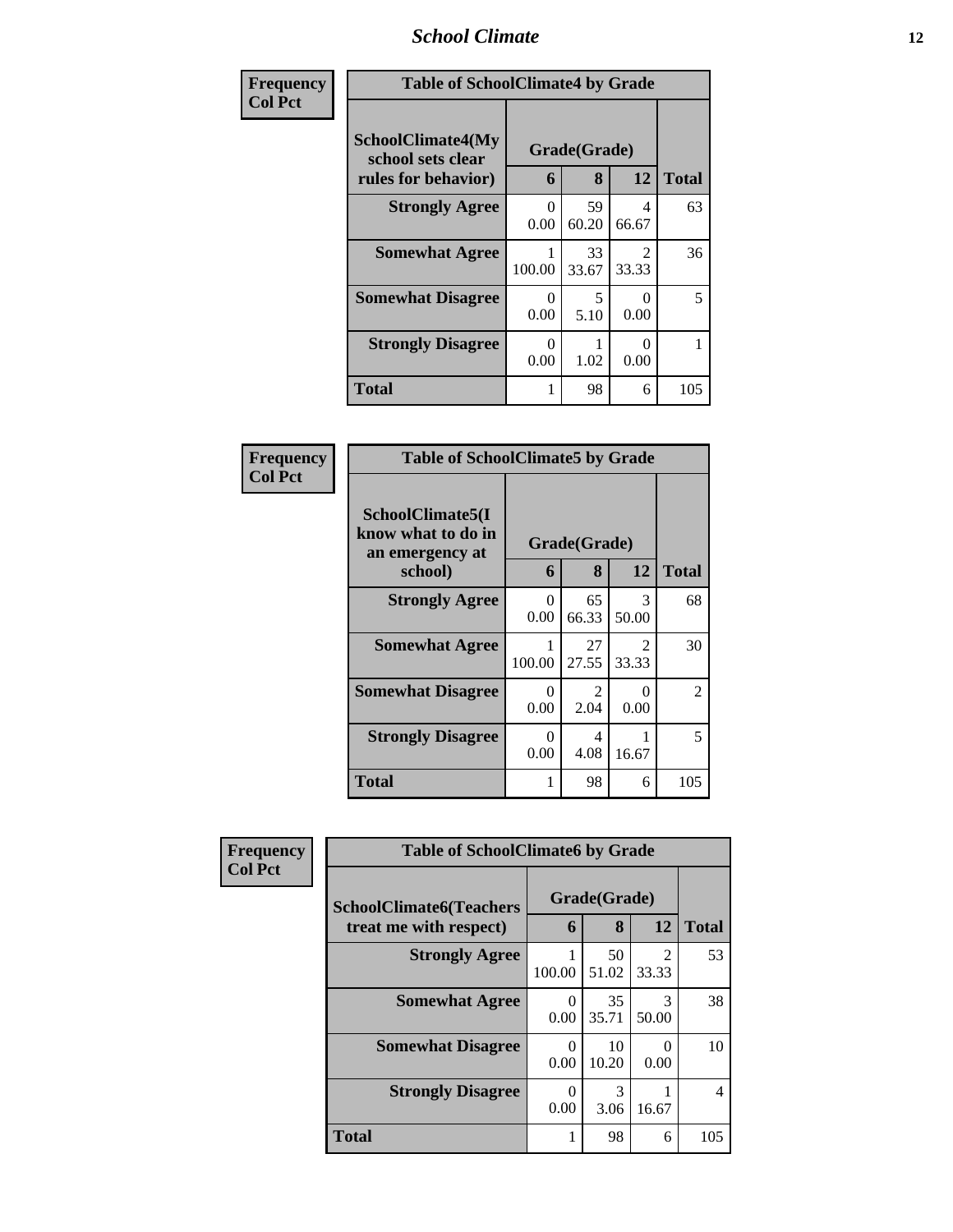#### *School Climate* **13**

| Frequency<br><b>Col Pct</b> | <b>Table of SchoolClimate7 by Grade</b>                                       |           |                   |                                      |              |
|-----------------------------|-------------------------------------------------------------------------------|-----------|-------------------|--------------------------------------|--------------|
|                             | <b>SchoolClimate7(Behaviors</b><br>in my class allow the<br>teacher to teach) | 6         | Grade(Grade)<br>8 | 12                                   | <b>Total</b> |
|                             | <b>Strongly Agree</b>                                                         | 0<br>0.00 | 29<br>29.59       | $\mathcal{D}_{\mathcal{L}}$<br>33.33 | 31           |
|                             | <b>Somewhat Agree</b>                                                         | 100.00    | 48<br>48.98       | $\mathcal{D}_{\mathcal{L}}$<br>33.33 | 51           |
|                             | <b>Somewhat Disagree</b>                                                      | 0<br>0.00 | 15<br>15.31       | 16.67                                | 16           |
|                             | <b>Strongly Disagree</b>                                                      | 0<br>0.00 | 6<br>6.12         | 16.67                                | 7            |
|                             | <b>Total</b>                                                                  |           | 98                | 6                                    | 105          |

| Frequency      | <b>Table of SchoolClimate8 by Grade</b>                                              |                  |                   |                        |              |  |
|----------------|--------------------------------------------------------------------------------------|------------------|-------------------|------------------------|--------------|--|
| <b>Col Pct</b> | <b>SchoolClimate8(Students</b><br>are frequently<br>recognized for good<br>behavior) | 6                | Grade(Grade)<br>8 | 12                     | <b>Total</b> |  |
|                | <b>Strongly Agree</b>                                                                |                  | 28                |                        | 30           |  |
|                |                                                                                      | 100.00           | 28.57             | 16.67                  |              |  |
|                | <b>Somewhat Agree</b>                                                                | $\Omega$<br>0.00 | 41<br>41.84       | 16.67                  | 42           |  |
|                | <b>Somewhat Disagree</b>                                                             | 0<br>0.00        | 20<br>20.41       | 16.67                  | 21           |  |
|                | <b>Strongly Disagree</b>                                                             | $\Omega$<br>0.00 | 9<br>9.18         | $\mathcal{R}$<br>50.00 | 12           |  |
|                | Total                                                                                |                  | 98                | 6                      | 105          |  |

| Frequency      | <b>Table of SchoolClimate9 by Grade</b>                                           |                  |                     |                         |              |
|----------------|-----------------------------------------------------------------------------------|------------------|---------------------|-------------------------|--------------|
| <b>Col Pct</b> | SchoolClimate9(School<br>counselor would be<br>helpful if I needed<br>assistance) | 6                | Grade(Grade)<br>8   | 12                      | <b>Total</b> |
|                | <b>Strongly Agree</b>                                                             | 100.00           | 45<br>45.92         | 3<br>50.00              | 49           |
|                | <b>Somewhat Agree</b>                                                             | $\Omega$<br>0.00 | 32<br>32.65         | $\mathfrak{D}$<br>33.33 | 34           |
|                | <b>Somewhat Disagree</b>                                                          | $\Omega$<br>0.00 | 12<br>12.24         | $\Omega$<br>0.00        | 12           |
|                | <b>Strongly Disagree</b>                                                          | $\Omega$<br>0.00 | $\mathbf Q$<br>9.18 | 16.67                   | 10           |
|                | Total                                                                             |                  | 98                  | 6                       | 105          |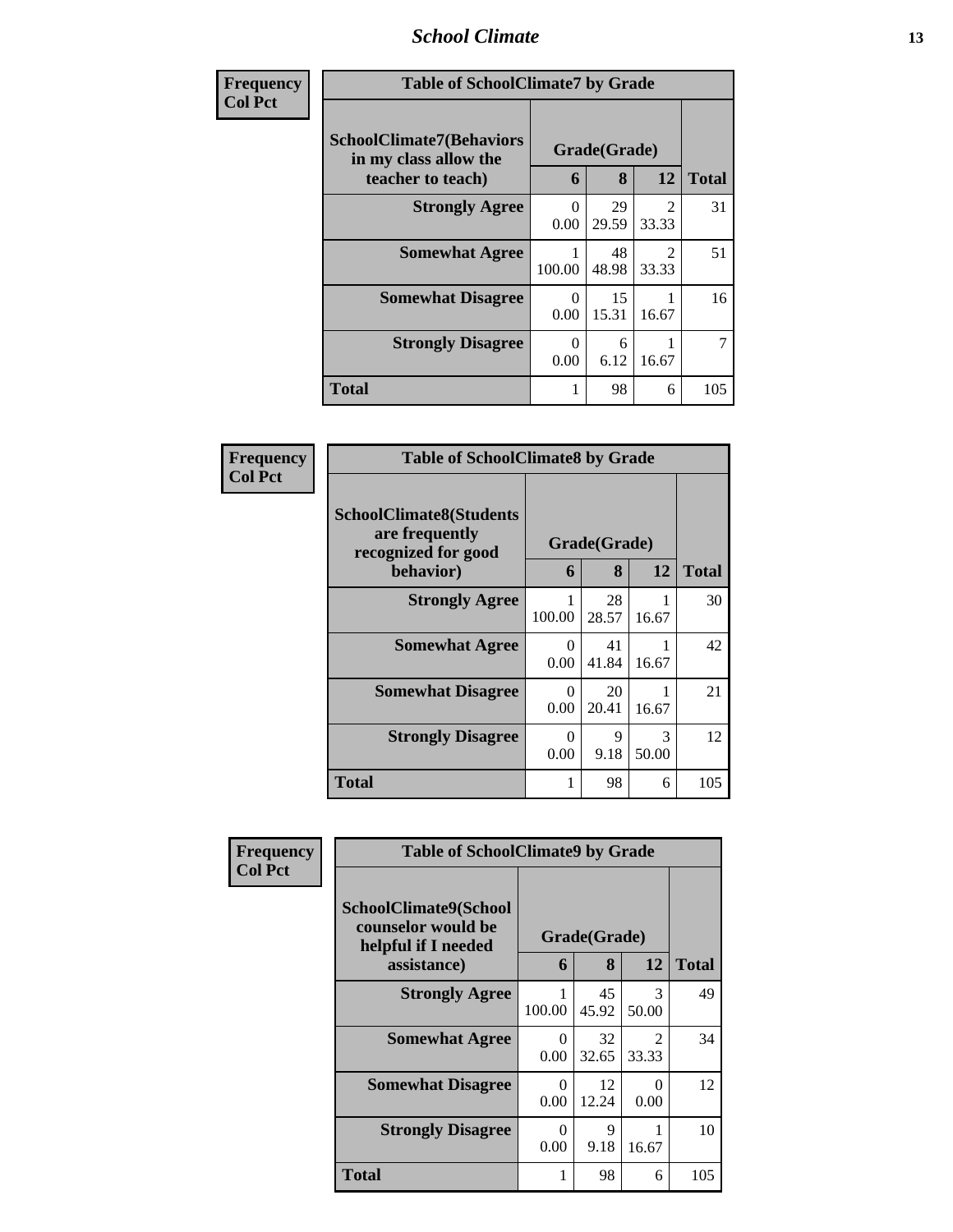#### *Reasons for Dropping Out* **14**

| <b>Frequency</b> |                                                                          | <b>Table of Dropoutreason by Grade</b> |                       |                        |              |  |  |
|------------------|--------------------------------------------------------------------------|----------------------------------------|-----------------------|------------------------|--------------|--|--|
| <b>Col Pct</b>   | Dropoutreason(If<br>I dropped out the<br>reason would<br>most likely be) | 6                                      | Grade(Grade)<br>8     | 12                     | <b>Total</b> |  |  |
|                  | Won't Drop out                                                           | $\Omega$<br>0.00                       | 38<br>38.78           | $\mathcal{L}$<br>33.33 | 40           |  |  |
|                  | <b>Bored</b>                                                             | 1<br>100.00                            | 17<br>17.35           | 1<br>16.67             | 19           |  |  |
|                  | <b>Family Reasons</b>                                                    | $\Omega$<br>0.00                       | 15<br>15.31           | 0<br>0.00              | 15           |  |  |
|                  | <b>Being Bullied</b>                                                     | 0<br>0.00                              | $\mathcal{L}$<br>2.04 | 0<br>0.00              | 2            |  |  |
|                  | <b>Other</b>                                                             | $\Omega$<br>0.00                       | 26<br>26.53           | 3<br>50.00             | 29           |  |  |
|                  | Total                                                                    | 1                                      | 98                    | 6                      | 105          |  |  |

| Frequency      | <b>Table of Dropout by Grade</b>                                       |                  |                   |                         |              |  |  |
|----------------|------------------------------------------------------------------------|------------------|-------------------|-------------------------|--------------|--|--|
| <b>Col Pct</b> | Dropout(I<br>have<br>thought<br>about<br>dropping<br>out of<br>school) | 6                | Grade(Grade)<br>8 | 12                      | <b>Total</b> |  |  |
|                | Yes                                                                    | $\theta$<br>0.00 | 53<br>54.08       | 4<br>66.67              | 57           |  |  |
|                | N <sub>0</sub>                                                         | 100.00           | 45<br>45.92       | $\overline{c}$<br>33.33 | 48           |  |  |
|                | <b>Total</b>                                                           | 1                | 98                | 6                       | 105          |  |  |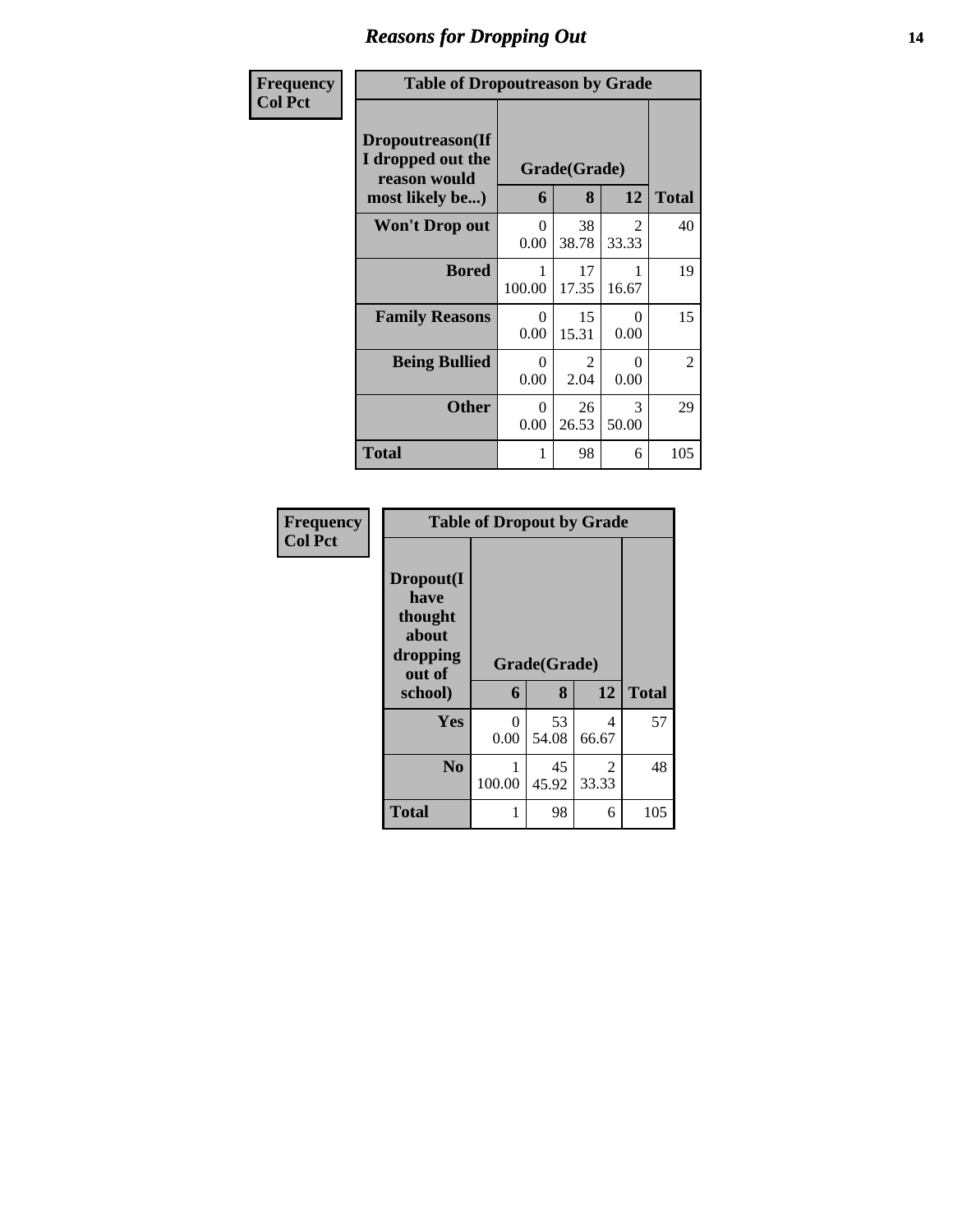*School Safety* **15**

| <b>Frequency</b> | <b>Table of Gangself by Grade</b>                                                        |           |              |            |              |  |  |
|------------------|------------------------------------------------------------------------------------------|-----------|--------------|------------|--------------|--|--|
| <b>Col Pct</b>   | Gangself(I<br>have<br>participated<br>in illegal<br>gang<br>activities in<br>the past 30 |           | Grade(Grade) |            |              |  |  |
|                  | days)                                                                                    | 6         | 8            | 12         | <b>Total</b> |  |  |
|                  | Yes                                                                                      | 0<br>0.00 | 11<br>11.22  | 16.67      | 12           |  |  |
|                  | N <sub>0</sub>                                                                           | 100.00    | 87<br>88.78  | 5<br>83.33 | 93           |  |  |
|                  | <b>Total</b>                                                                             | 1         | 98           | 6          | 105          |  |  |

#### **Frequency Col Pct**

|                                                                                                                       | <b>Table of Gangpeers by Grade</b> |              |            |              |  |  |  |
|-----------------------------------------------------------------------------------------------------------------------|------------------------------------|--------------|------------|--------------|--|--|--|
| <b>Gangpeers</b> (I<br>have friends<br>who have<br>participated<br>in illegal<br>gang<br>activities in<br>the past 30 |                                    | Grade(Grade) |            |              |  |  |  |
| days)                                                                                                                 | 6                                  | 8            | 12         | <b>Total</b> |  |  |  |
| Yes                                                                                                                   | 0<br>0.00                          | 27<br>27.55  | 3<br>50.00 | 30           |  |  |  |
| N <sub>0</sub>                                                                                                        | 1<br>100.00                        | 71<br>72.45  | 3<br>50.00 | 75           |  |  |  |
|                                                                                                                       |                                    |              |            |              |  |  |  |

| Frequency      | <b>Table of Pickedon by Grade</b>                                   |      |              |                         |              |
|----------------|---------------------------------------------------------------------|------|--------------|-------------------------|--------------|
| <b>Col Pct</b> | <b>Pickedon</b> (I have<br>been picked on or<br>teased at school in |      | Grade(Grade) |                         |              |
|                | the past 30 days)                                                   | 6    | 8            | 12                      | <b>Total</b> |
|                | <b>Strongly Agree</b>                                               | 0.00 | 3<br>3.06    | $\mathfrak{D}$<br>33.33 |              |
|                | <b>Somewhat Agree</b>                                               | 0.00 | 6<br>6.12    | 0<br>0.00               |              |
|                | <b>Somewhat Disagree</b>                                            | 0.00 | 8<br>8.16    | 0<br>0.00               |              |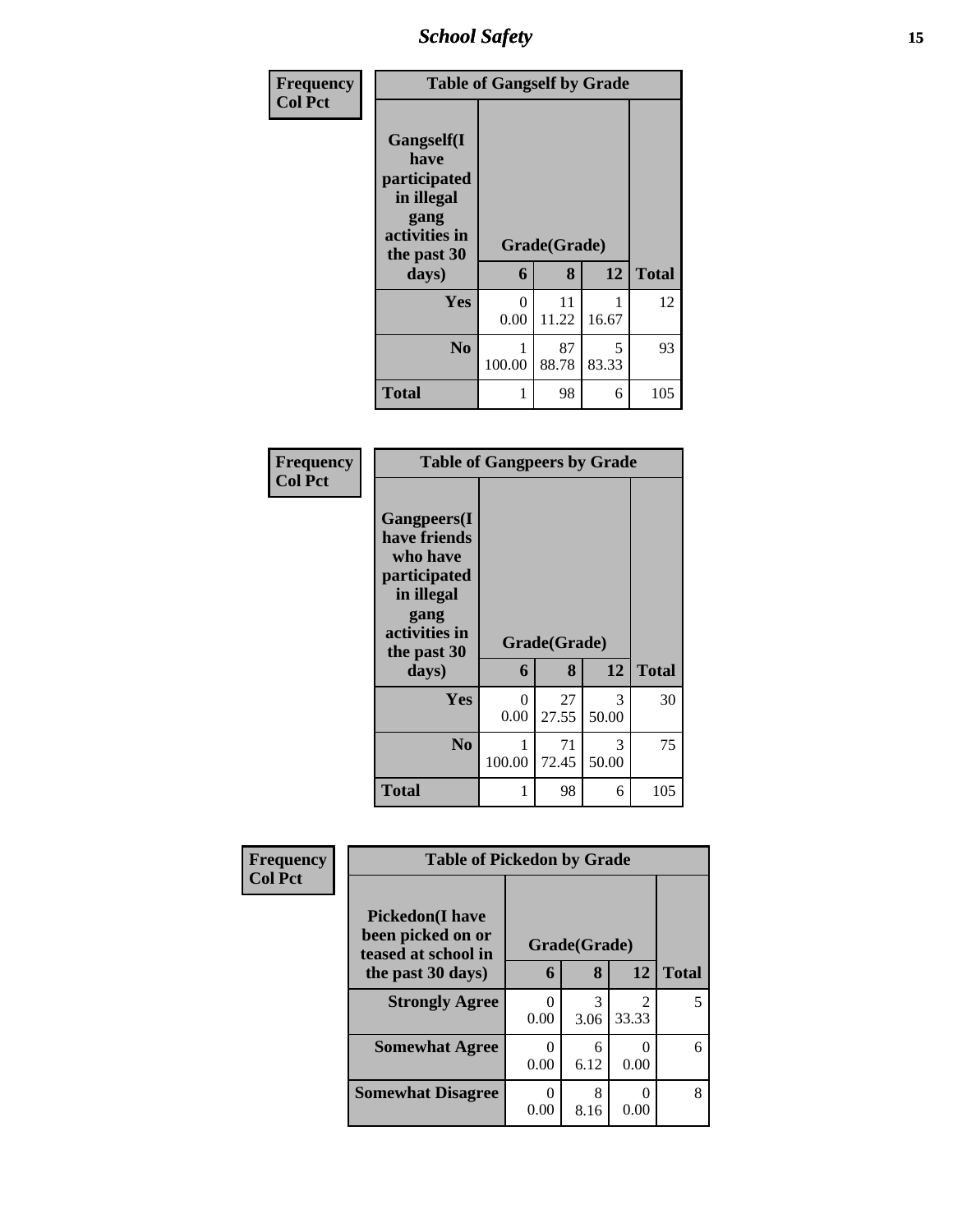## *School Safety* **16**

| <b>Frequency</b><br><b>Col Pct</b> |                                                                                          | <b>Table of Pickedon by Grade</b> |                   |            |              |  |  |  |
|------------------------------------|------------------------------------------------------------------------------------------|-----------------------------------|-------------------|------------|--------------|--|--|--|
|                                    | <b>Pickedon</b> (I have<br>been picked on or<br>teased at school in<br>the past 30 days) | 6                                 | Grade(Grade)<br>8 | 12         | <b>Total</b> |  |  |  |
|                                    | <b>Strongly Disagree</b>                                                                 | 100.00                            | 81<br>82.65       | 4<br>66.67 | 86           |  |  |  |
|                                    | <b>Total</b>                                                                             |                                   | 98                | 6          | 105          |  |  |  |

| <b>Frequency</b> | <b>Table of Safeschool by Grade</b>                      |                  |                   |            |              |  |  |  |
|------------------|----------------------------------------------------------|------------------|-------------------|------------|--------------|--|--|--|
| <b>Col Pct</b>   | Safeschool(School<br>is a place at which I<br>feel safe) | 6                | Grade(Grade)<br>8 | 12         | <b>Total</b> |  |  |  |
|                  | <b>Strongly Agree</b>                                    | 0<br>0.00        | 24<br>24.49       | 16.67      | 25           |  |  |  |
|                  | <b>Somewhat Agree</b>                                    | $\Omega$<br>0.00 | 42<br>42.86       | 16.67      | 43           |  |  |  |
|                  | <b>Somewhat Disagree</b>                                 | $\Omega$<br>0.00 | 19<br>19.39       | 3<br>50.00 | 22           |  |  |  |
|                  | <b>Strongly Disagree</b>                                 | 100.00           | 13<br>13.27       | 16.67      | 15           |  |  |  |
|                  | Total                                                    |                  | 98                | 6          | 105          |  |  |  |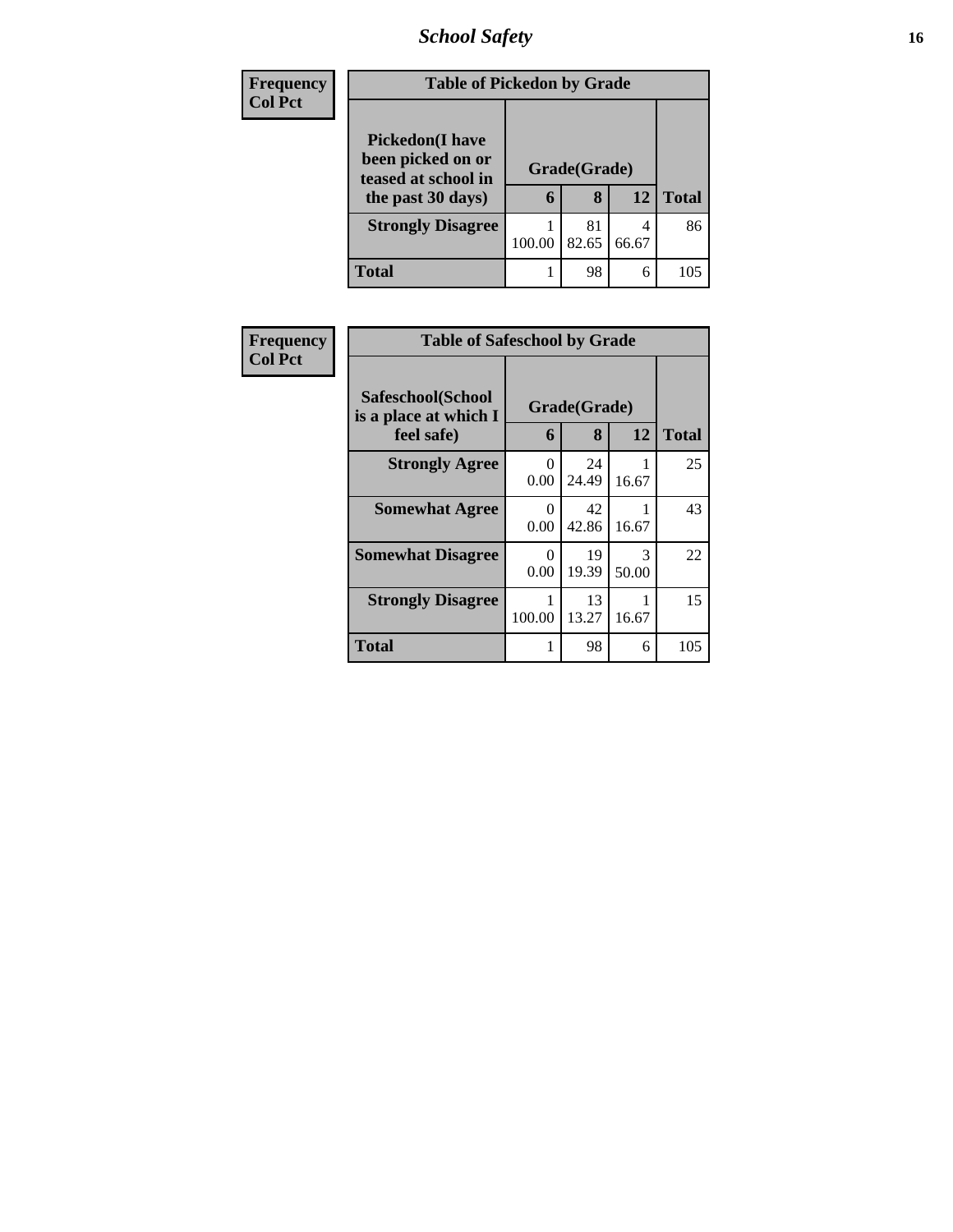*School Safety* **17**

| Frequency      |              | <b>Table of Grade by Bullied</b> |                                                                                  |                   |                        |                   |              |  |  |
|----------------|--------------|----------------------------------|----------------------------------------------------------------------------------|-------------------|------------------------|-------------------|--------------|--|--|
| <b>Row Pct</b> |              |                                  | <b>Bullied</b> (I have been bullied by<br>other students in the past 30<br>days) |                   |                        |                   |              |  |  |
|                | Grade(Grade) | $\mathbf{0}$<br><b>Days</b>      | 1 or<br>2<br>days                                                                | 3 to<br>5<br>days | 10<br>to<br>19<br>days | All<br>30<br>days | <b>Total</b> |  |  |
|                | 6            | 100.00                           | $\Omega$<br>0.00                                                                 | 0<br>0.00         | $\Omega$<br>0.00       | $\Omega$<br>0.00  |              |  |  |
|                | 8            | 93<br>94.90                      | 2<br>2.04                                                                        | 1.02              | 1.02                   | 1.02              | 98           |  |  |
|                | 12           | 5<br>83.33                       | $\Omega$<br>0.00                                                                 | $\Omega$<br>0.00  | 16.67                  | 0<br>0.00         | 6            |  |  |
|                | <b>Total</b> | 99                               | $\overline{2}$                                                                   |                   | $\overline{2}$         |                   | 105          |  |  |

| Frequency      |              | <b>Table of Grade by Bulliedothers</b> |                                                                |                              |                               |                        |              |
|----------------|--------------|----------------------------------------|----------------------------------------------------------------|------------------------------|-------------------------------|------------------------|--------------|
| <b>Row Pct</b> |              |                                        | <b>Bulliedothers</b> (I bullied others<br>in the past 30 days) |                              |                               |                        |              |
|                | Grade(Grade) | 0<br><b>Days</b>                       | 1 or<br>days                                                   | 3 <sub>to</sub><br>5<br>days | <b>10</b><br>to<br>19<br>days | 20<br>to<br>29<br>days | <b>Total</b> |
|                | 6            | 1<br>100.00                            | 0<br>0.00                                                      | $\Omega$<br>0.00             | 0<br>0.00                     | 0<br>0.00              | 1            |
|                | 8            | 92<br>93.88                            | $\mathfrak{D}$<br>2.04                                         | 1.02                         | 2<br>2.04                     | 1.02                   | 98           |
|                | 12           | 4<br>66.67                             | $\mathfrak{D}$<br>33.33                                        | $\theta$<br>0.00             | 0<br>0.00                     | $\Omega$<br>0.00       | 6            |
|                | <b>Total</b> | 97                                     | 4                                                              |                              | $\overline{2}$                |                        | 105          |

| Frequency      |              | <b>Table of Grade by Weaponschool</b> |                                                                              |                        |                               |                   |              |  |  |
|----------------|--------------|---------------------------------------|------------------------------------------------------------------------------|------------------------|-------------------------------|-------------------|--------------|--|--|
| <b>Row Pct</b> |              |                                       | <b>Weaponschool</b> (I brought a<br>weapon to school in the past 30<br>days) |                        |                               |                   |              |  |  |
|                | Grade(Grade) | $\bf{0}$<br><b>Days</b>               | 1 or<br>2<br>days                                                            | 10<br>to<br>19<br>days | <b>20</b><br>to<br>29<br>days | All<br>30<br>days | <b>Total</b> |  |  |
|                | 6            | 1<br>100.00                           | $\Omega$<br>0.00                                                             | $\Omega$<br>0.00       | $\Omega$<br>0.00              | 0<br>0.00         |              |  |  |
|                | 8            | 90<br>91.84                           | $\overline{2}$<br>2.04                                                       | 2<br>2.04              | 3<br>3.06                     | 1.02              | 98           |  |  |
|                | 12           | 6<br>100.00                           | $\Omega$<br>0.00                                                             | $\Omega$<br>0.00       | 0<br>0.00                     | 0<br>0.00         | 6            |  |  |
|                | <b>Total</b> | 97                                    | $\overline{2}$                                                               | 2                      | 3                             |                   | 105          |  |  |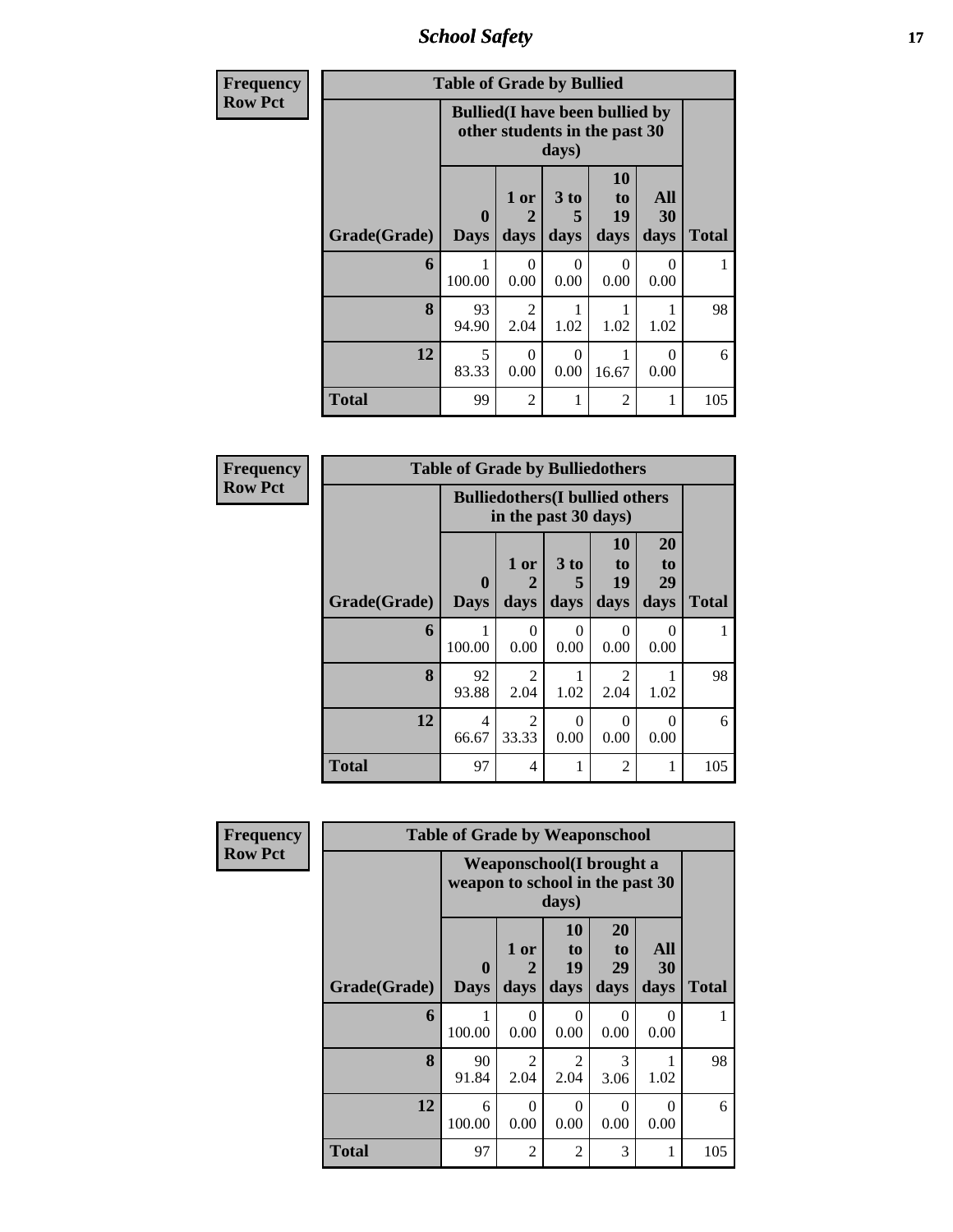*School Safety* **18**

| <b>Frequency</b> | <b>Table of Grade by Absentunsafe</b> |                                                                                           |                       |                   |              |  |  |  |
|------------------|---------------------------------------|-------------------------------------------------------------------------------------------|-----------------------|-------------------|--------------|--|--|--|
| <b>Row Pct</b>   |                                       | Absentunsafe(I)<br>have missed school<br>because I felt<br>unsafe in the past<br>30 days) |                       |                   |              |  |  |  |
|                  | Grade(Grade)                          | $\mathbf 0$<br><b>Days</b>                                                                | $20$ to<br>29<br>days | All<br>30<br>days | <b>Total</b> |  |  |  |
|                  | 6                                     | 100.00                                                                                    | 0<br>0.00             | 0<br>0.00         | 1            |  |  |  |
|                  | 8                                     | 96<br>97.96                                                                               | 1<br>1.02             | 1.02              | 98           |  |  |  |
|                  | 12                                    | 6<br>100.00                                                                               | 0<br>0.00             | 0<br>0.00         | 6            |  |  |  |
|                  | <b>Total</b>                          | 103                                                                                       | 1                     |                   | 105          |  |  |  |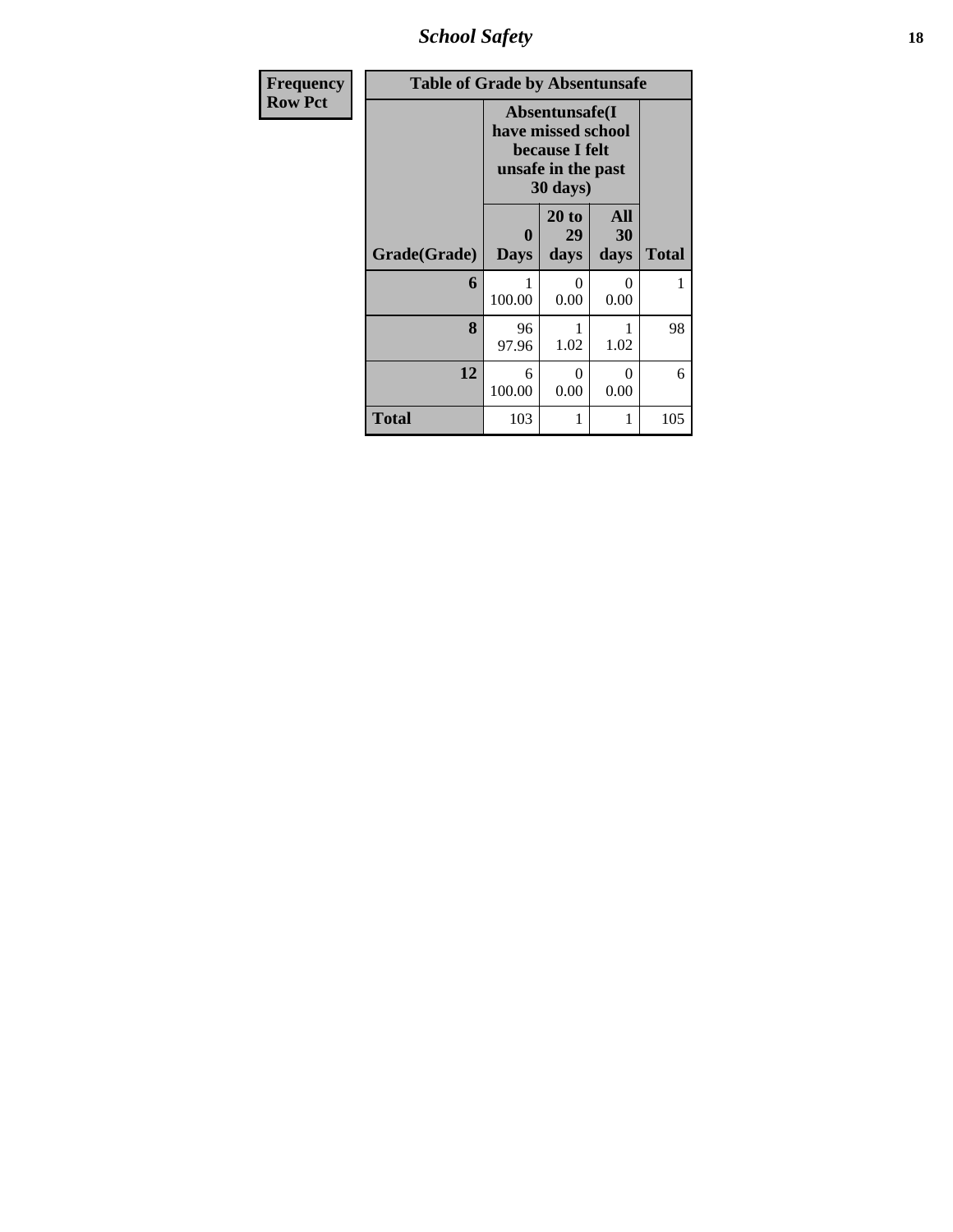## *Drug Use During Last 30 Days* **19**

#### **Frequency Row Pct**

| <b>Table of Grade by Alcohol</b> |                                 |                 |                 |                        |                                    |                  |                                  |              |
|----------------------------------|---------------------------------|-----------------|-----------------|------------------------|------------------------------------|------------------|----------------------------------|--------------|
|                                  |                                 |                 |                 |                        | Alcohol(Alcohol use, past 30 days) |                  |                                  |              |
| Grade(Grade)                     | <b>Did</b><br>not<br><b>use</b> | $1 - 2$<br>days | $3 - 5$<br>days | $6-9$<br>days          | $10-19$<br>days                    | 20-29<br>days    | Every<br>day                     | <b>Total</b> |
| 6                                | 100.00                          | 0<br>0.00       | 0<br>0.00       | $\Omega$<br>0.00       | 0<br>0.00                          | 0<br>0.00        | $\Omega$<br>0.00                 |              |
| 8                                | 76<br>77.55                     | 9<br>9.18       | 3<br>3.06       | $\overline{2}$<br>2.04 | 5<br>5.10                          | 1.02             | $\overline{\mathcal{L}}$<br>2.04 | 98           |
| 12                               | 4<br>66.67                      | 0<br>0.00       | 1<br>16.67      | $\Omega$<br>0.00       | 0<br>0.00                          | $\Omega$<br>0.00 | 16.67                            | 6            |
| <b>Total</b>                     | 81                              | 9               | $\overline{4}$  | $\overline{2}$         | 5                                  |                  | 3                                | 105          |

**Frequency Row Pct**

| <b>Table of Grade by Cigarettes</b> |                                 |                  |                 |                  |                        |                                                |                     |              |
|-------------------------------------|---------------------------------|------------------|-----------------|------------------|------------------------|------------------------------------------------|---------------------|--------------|
|                                     |                                 |                  |                 |                  |                        | Cigarettes (Smoking tobacco use, past 30 days) |                     |              |
| Grade(Grade)                        | <b>Did</b><br>not<br><b>use</b> | $1 - 2$<br>days  | $3 - 5$<br>days | $6 - 9$<br>days  | $10-19$<br>days        | $20 - 29$<br>days                              | <b>Every</b><br>day | <b>Total</b> |
| 6                                   | 100.00                          | 0<br>0.00        | 0.00            | $\theta$<br>0.00 | $\Omega$<br>0.00       | 0.00                                           | $\theta$<br>0.00    |              |
| 8                                   | 76<br>77.55                     | 8<br>8.16        | 1.02            | 1.02             | $\mathfrak{D}$<br>2.04 | 5<br>5.10                                      | 5.10                | 98           |
| 12                                  | 6<br>100.00                     | $\theta$<br>0.00 | 0<br>0.00       | $\theta$<br>0.00 | $\Omega$<br>0.00       | 0<br>0.00                                      | 0<br>0.00           | 6            |
| <b>Total</b>                        | 83                              | 8                |                 |                  | $\overline{2}$         | 5                                              | 5                   | 105          |

| Frequency      |              | <b>Table of Grade by Smokeless</b> |                           |              |
|----------------|--------------|------------------------------------|---------------------------|--------------|
| <b>Row Pct</b> |              | tobacco use,<br>past 30 days)      | <b>Smokeless</b> (Chewing |              |
|                | Grade(Grade) | Did not<br><b>use</b>              | $10-19$<br>days           | <b>Total</b> |
|                | 6            | 100.00                             | 0.00                      |              |
|                | 8            | 97<br>98.98                        | 1.02                      | 98           |
|                | 12           | 6<br>100.00                        | 0<br>0.00                 | 6            |
|                | <b>Total</b> | 104                                | 1                         | 105          |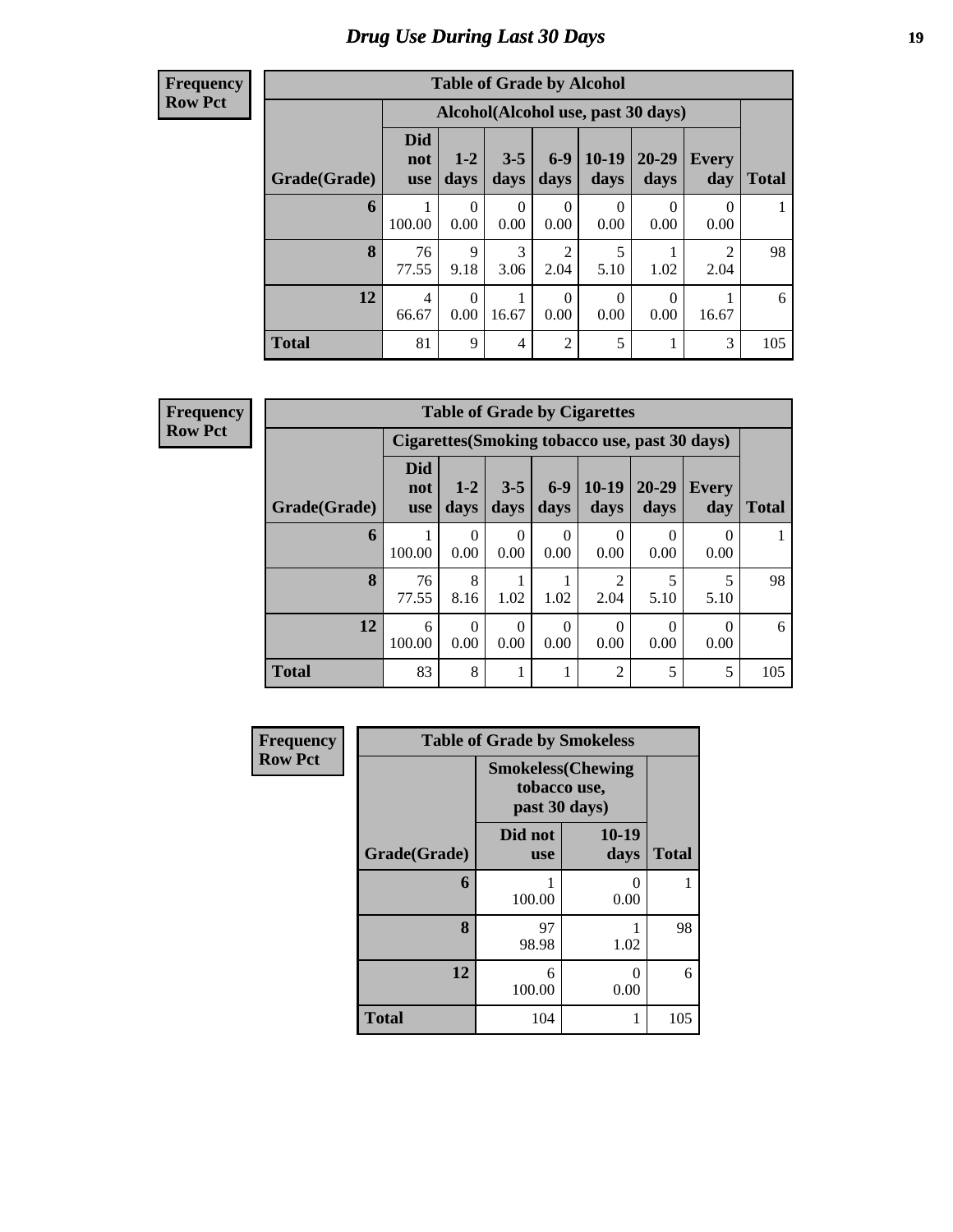| <b>Frequency</b> |
|------------------|
| <b>Row Pct</b>   |

| <b>Table of Grade by Marijuana</b> |                          |                                         |                  |                  |                 |                   |                  |              |  |
|------------------------------------|--------------------------|-----------------------------------------|------------------|------------------|-----------------|-------------------|------------------|--------------|--|
|                                    |                          | Marijuana (Marijuana use, past 30 days) |                  |                  |                 |                   |                  |              |  |
| Grade(Grade)                       | Did<br>not<br><b>use</b> | $1 - 2$<br>days                         | $3 - 5$<br>days  | $6-9$<br>days    | $10-19$<br>days | $20 - 29$<br>days | Every<br>day     | <b>Total</b> |  |
| 6                                  | 100.00                   | 0<br>0.00                               | 0<br>0.00        | 0<br>0.00        | 0<br>0.00       | 0<br>0.00         | 0<br>0.00        |              |  |
| 8                                  | 73<br>74.49              | 4<br>4.08                               | 2<br>2.04        | 4<br>4.08        | 3<br>3.06       | 5.10              | 7.14             | 98           |  |
| 12                                 | 6<br>100.00              | 0<br>0.00                               | $\Omega$<br>0.00 | $\theta$<br>0.00 | 0<br>0.00       | $\Omega$<br>0.00  | $\theta$<br>0.00 | 6            |  |
| <b>Total</b>                       | 80                       | 4                                       | $\overline{2}$   | $\overline{4}$   | 3               | 5                 | 7                | 105          |  |

| Frequency      |              | <b>Table of Grade by Cocaine</b>              |                      |              |
|----------------|--------------|-----------------------------------------------|----------------------|--------------|
| <b>Row Pct</b> |              | <b>Cocaine</b> (Cocaine<br>use, past 30 days) |                      |              |
|                | Grade(Grade) | Did not<br><b>use</b>                         | 10-19<br>days        | <b>Total</b> |
|                | 6            | 100.00                                        | $\mathbf{0}$<br>0.00 | 1            |
|                | 8            | 97<br>98.98                                   | 1.02                 | 98           |
|                | 12           | 6<br>100.00                                   | 0<br>0.00            | 6            |
|                | <b>Total</b> | 104                                           |                      | 105          |

| Frequency      | <b>Table of Grade by Inhalants</b> |                                                  |               |              |  |
|----------------|------------------------------------|--------------------------------------------------|---------------|--------------|--|
| <b>Row Pct</b> |                                    | <b>Inhalants</b> (Inhalant<br>use, past 30 days) |               |              |  |
|                | Grade(Grade)                       | Did not<br><b>use</b>                            | 10-19<br>days | <b>Total</b> |  |
|                | 6                                  | 100.00                                           | 0.00          |              |  |
|                | 8                                  | 97<br>98.98                                      | 1.02          | 98           |  |
|                | 12                                 | 6<br>100.00                                      | 0.00          | 6            |  |
|                | <b>Total</b>                       | 104                                              |               | 105          |  |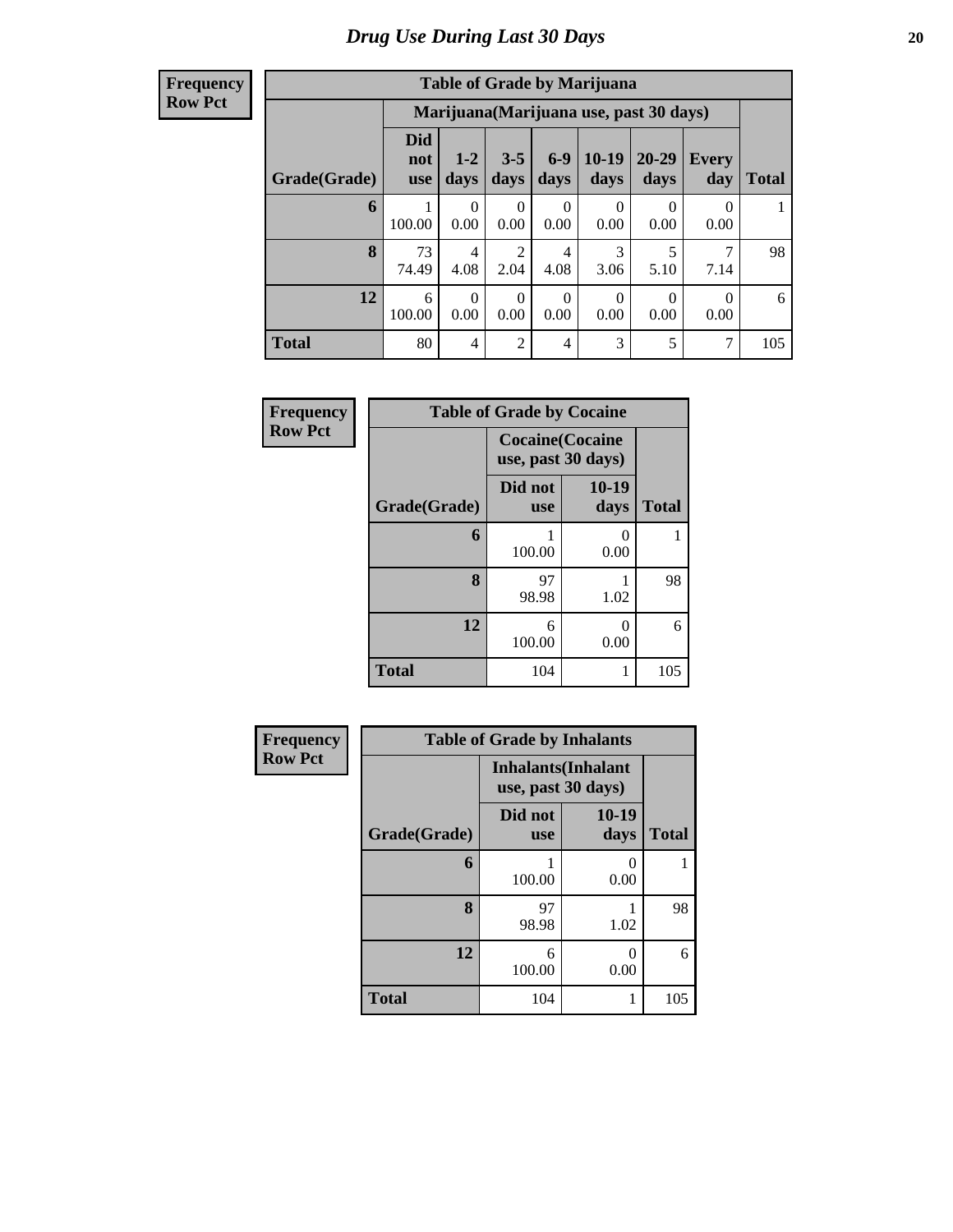## *Drug Use During Last 30 Days* **21**

| Frequency      | <b>Table of Grade by Steroids</b> |                                                |               |              |  |
|----------------|-----------------------------------|------------------------------------------------|---------------|--------------|--|
| <b>Row Pct</b> |                                   | <b>Steroids</b> (Steroid<br>use, past 30 days) |               |              |  |
|                | Grade(Grade)                      | Did not<br><b>use</b>                          | $6-9$<br>days | <b>Total</b> |  |
|                | 6                                 | 100.00                                         | 0<br>0.00     |              |  |
|                | 8                                 | 97<br>98.98                                    | 1.02          | 98           |  |
|                | 12                                | 6<br>100.00                                    | 0<br>0.00     | 6            |  |
|                | <b>Total</b>                      | 104                                            | 1             | 105          |  |

| Frequency      | <b>Table of Grade by Ecstasy</b> |                                               |               |              |  |  |
|----------------|----------------------------------|-----------------------------------------------|---------------|--------------|--|--|
| <b>Row Pct</b> |                                  | <b>Ecstasy</b> (Ecstasy<br>use, past 30 days) |               |              |  |  |
|                | Grade(Grade)                     | Did not<br><b>use</b>                         | $6-9$<br>days | <b>Total</b> |  |  |
|                | 6                                | 100.00                                        | 0<br>0.00     | 1            |  |  |
|                | 8                                | 97<br>98.98                                   | 1.02          | 98           |  |  |
|                | 12                               | 6<br>100.00                                   | 0<br>0.00     | 6            |  |  |
|                | <b>Total</b>                     | 104                                           |               | 105          |  |  |

| Frequency      | <b>Table of Grade by Meth</b>                      |             |            |              |  |
|----------------|----------------------------------------------------|-------------|------------|--------------|--|
| <b>Row Pct</b> | <b>Meth</b> (Methamphetamine<br>use, past 30 days) |             |            |              |  |
|                | Grade(Grade)                                       | Did not use | 10-19 days | <b>Total</b> |  |
|                | 6                                                  | 100.00      | 0.00       |              |  |
|                | 8                                                  | 97<br>98.98 | 1.02       | 98           |  |
|                | 12                                                 | 6<br>100.00 | 0.00       | 6            |  |
|                | <b>Total</b>                                       | 104         |            | 105          |  |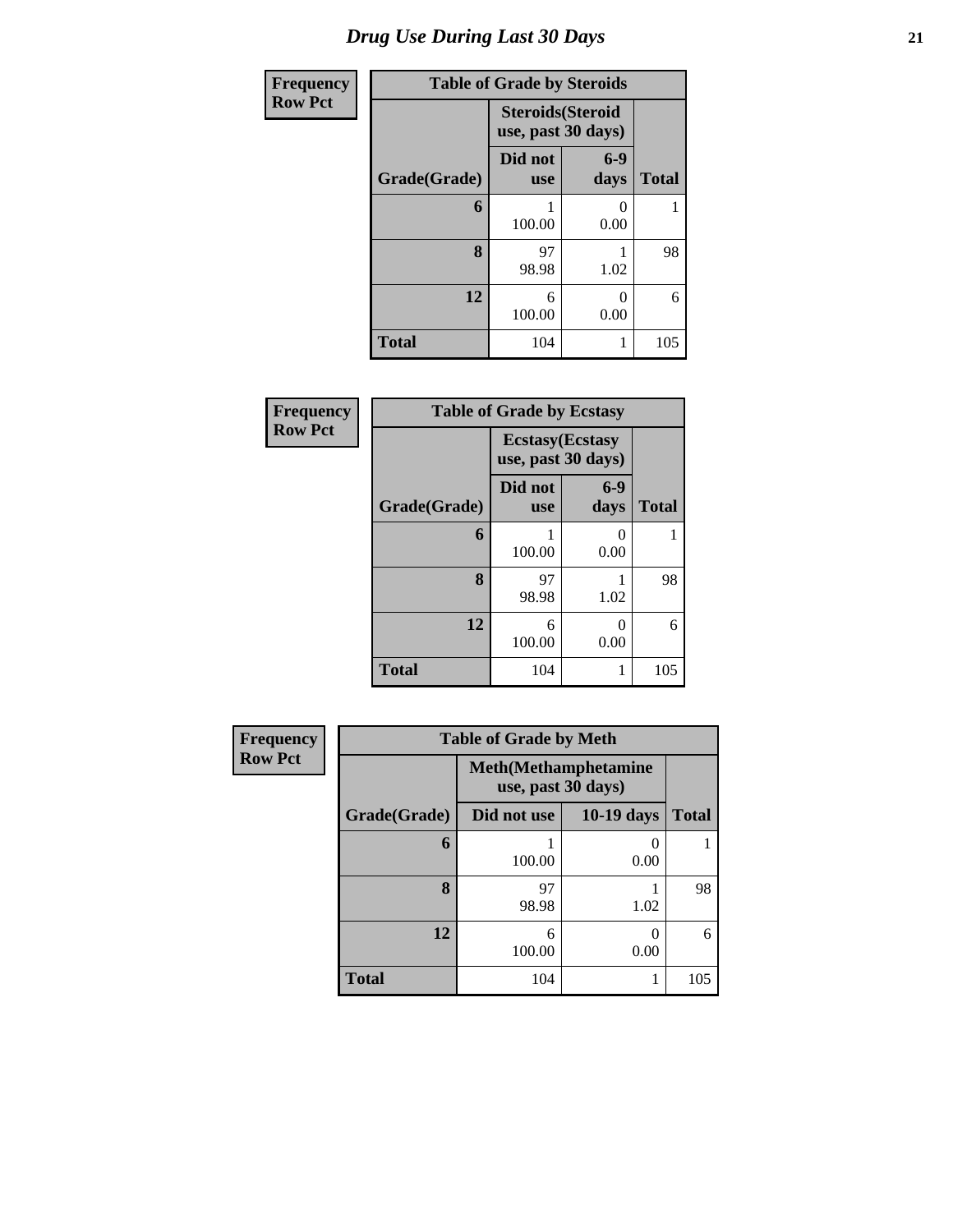## *Drug Use During Last 30 Days* **22**

| <b>Frequency</b> |              | <b>Table of Grade by Hallucinogens</b>            |              |              |  |
|------------------|--------------|---------------------------------------------------|--------------|--------------|--|
| <b>Row Pct</b>   |              | Hallucinogens (Hallucinogen<br>use, past 30 days) |              |              |  |
|                  | Grade(Grade) | Did not use                                       | $10-19$ days | <b>Total</b> |  |
|                  | 6            | 100.00                                            | 0.00         |              |  |
|                  | 8            | 97<br>98.98                                       | 1.02         | 98           |  |
|                  | 12           | 6<br>100.00                                       | 0.00         | 6            |  |
|                  | <b>Total</b> | 104                                               |              | 105          |  |

| <b>Frequency</b> | <b>Table of Grade by Prescription</b> |                                                                                   |            |              |  |
|------------------|---------------------------------------|-----------------------------------------------------------------------------------|------------|--------------|--|
| <b>Row Pct</b>   |                                       | <b>Prescription</b> (Prescription<br>drugs not prescribed to<br>me, past 30 days) |            |              |  |
|                  | Grade(Grade)                          | Did not use                                                                       | 10-19 days | <b>Total</b> |  |
|                  | 6                                     | 100.00                                                                            | 0<br>0.00  |              |  |
|                  | 8                                     | 97<br>98.98                                                                       | 1.02       | 98           |  |
|                  | 12                                    | 6<br>100.00                                                                       | 0.00       | 6            |  |
|                  | <b>Total</b>                          | 104                                                                               |            | 105          |  |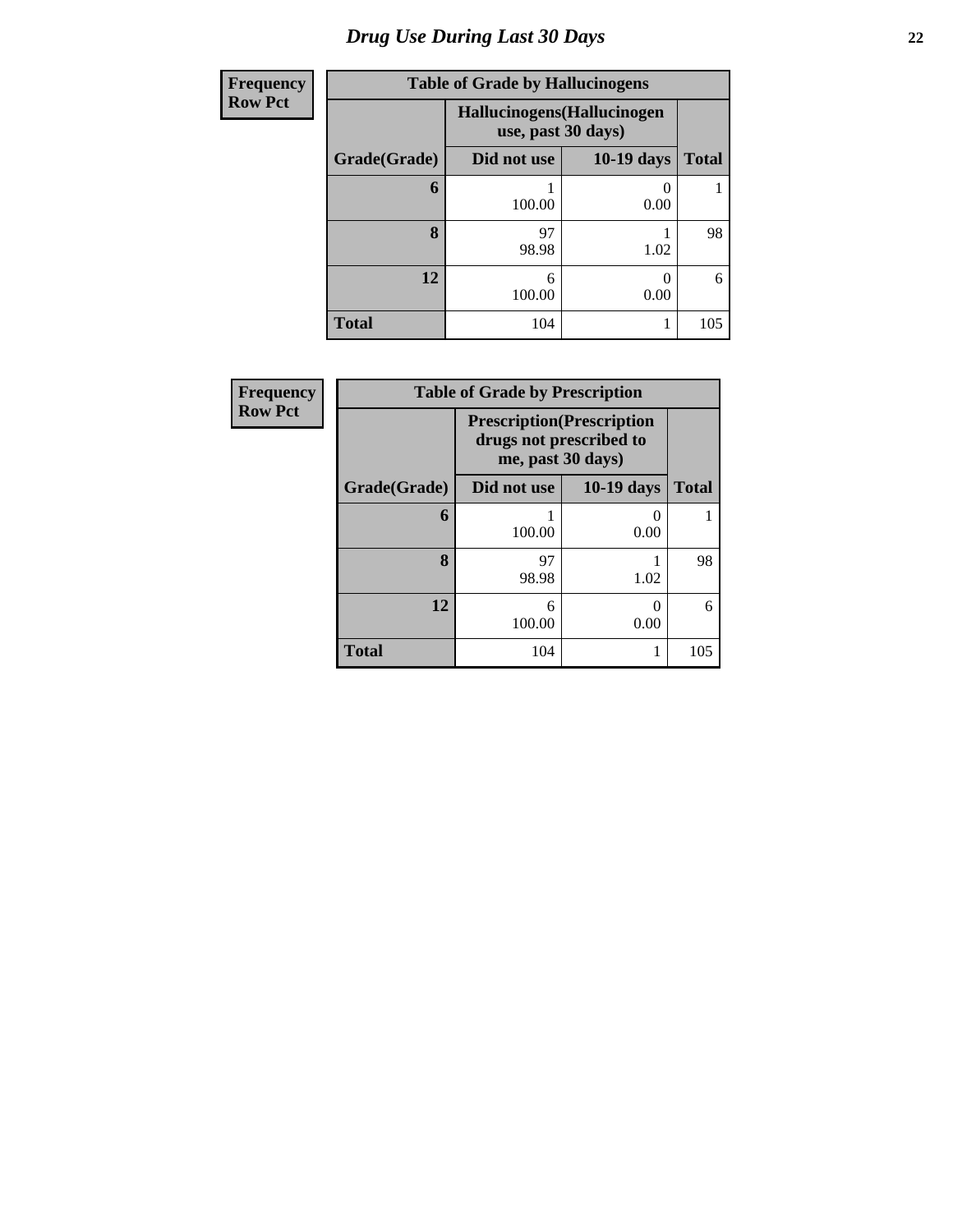| <b>Frequency</b> | <b>Table of Alcoholease by Grade</b>              |                              |             |                |              |
|------------------|---------------------------------------------------|------------------------------|-------------|----------------|--------------|
| <b>Col Pct</b>   | <b>Alcoholease</b> (It is<br>easy to get alcohol) | Grade(Grade)<br>8<br>12<br>6 |             |                | <b>Total</b> |
|                  | <b>Strongly Agree</b>                             | 0                            | 26          | $\mathfrak{D}$ | 28           |
|                  |                                                   | 0.00                         | 26.53       | 33.33          |              |
|                  | <b>Somewhat Agree</b>                             | $\Omega$<br>0.00             | 22<br>22.45 | 3<br>50.00     | 25           |
|                  | <b>Somewhat Disagree</b>                          | 0<br>0.00                    | 12<br>12.24 | ∩<br>0.00      | 12           |
|                  | <b>Strongly Disagree</b>                          | 100.00                       | 38<br>38.78 | 16.67          | 40           |
|                  | <b>Total</b>                                      |                              | 98          | 6              | 105          |

| Frequency      | <b>Table of Cigarettesease by Grade</b>                 |                  |                   |                                      |              |
|----------------|---------------------------------------------------------|------------------|-------------------|--------------------------------------|--------------|
| <b>Col Pct</b> | Cigarettesease(It is<br>easy to get smoking<br>tobacco) | 6                | Grade(Grade)<br>8 | 12                                   | <b>Total</b> |
|                | <b>Strongly Agree</b>                                   | 0<br>0.00        | 42<br>42.86       | $\mathcal{D}$<br>33.33               | 44           |
|                | <b>Somewhat Agree</b>                                   | $\Omega$<br>0.00 | 14<br>14.29       | 16.67                                | 15           |
|                | <b>Somewhat Disagree</b>                                | $\Omega$<br>0.00 | 8<br>8.16         | 16.67                                | 9            |
|                | <b>Strongly Disagree</b>                                | 100.00           | 34<br>34.69       | $\mathcal{D}_{\mathcal{L}}$<br>33.33 | 37           |
|                | <b>Total</b>                                            |                  | 98                | 6                                    | 105          |

| Frequency      | <b>Table of Smokelessease by Grade</b>                         |                  |                   |            |              |
|----------------|----------------------------------------------------------------|------------------|-------------------|------------|--------------|
| <b>Col Pct</b> | <b>Smokelessease</b> (It is<br>easy to get chewing<br>tobacco) | 6                | Grade(Grade)<br>8 | 12         | <b>Total</b> |
|                | <b>Strongly Agree</b>                                          | 0<br>0.00        | 23<br>23.47       | 2<br>33.33 | 25           |
|                | <b>Somewhat Agree</b>                                          | 0<br>0.00        | 8<br>8.16         | ∩<br>0.00  | 8            |
|                | <b>Somewhat Disagree</b>                                       | $\Omega$<br>0.00 | 12<br>12.24       | 0<br>0.00  | 12           |
|                | <b>Strongly Disagree</b>                                       | 100.00           | 55<br>56.12       | 4<br>66.67 | 60           |
|                | <b>Total</b>                                                   |                  | 98                | 6          | 105          |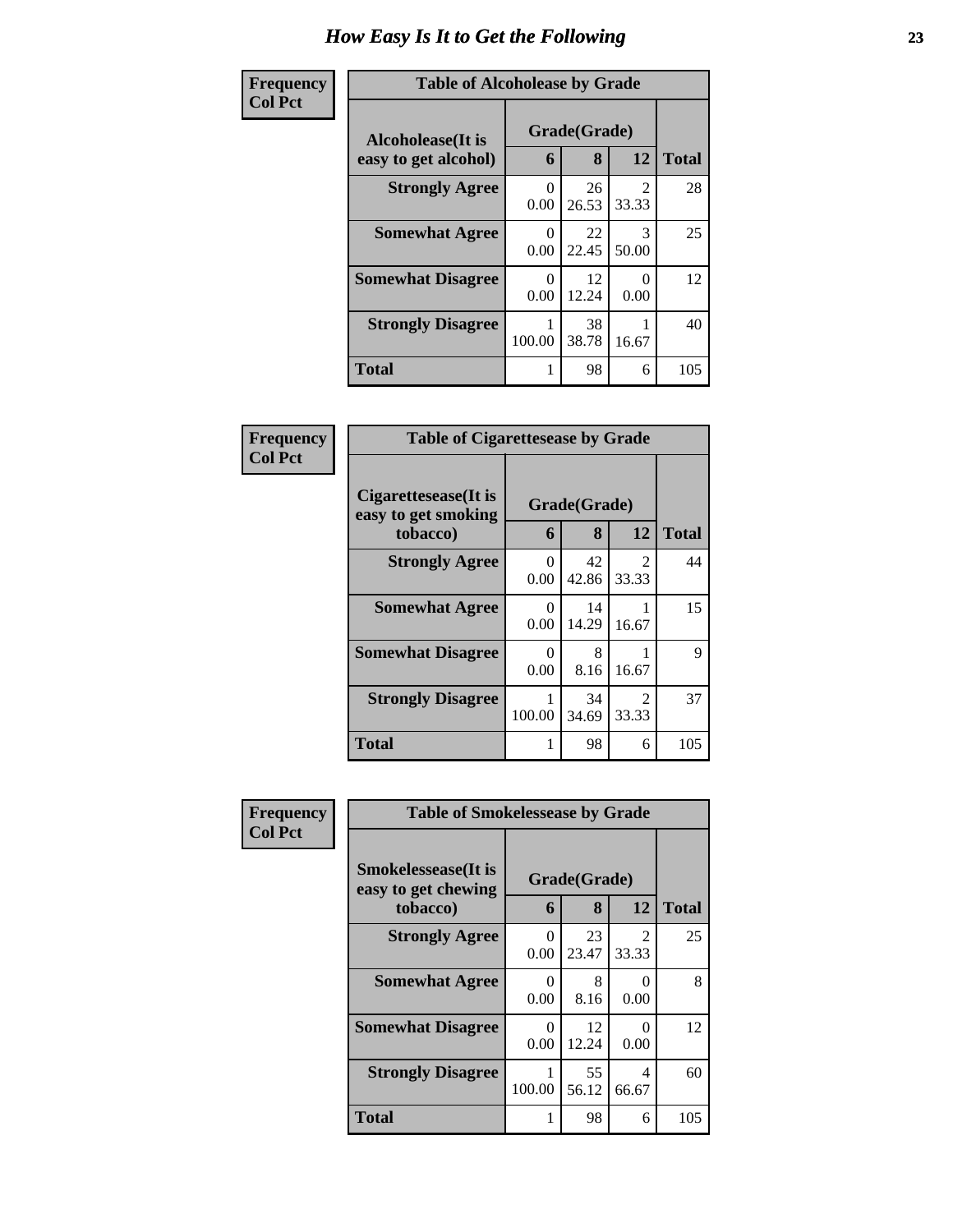| Frequency      | <b>Table of Marijuanaease by Grade</b>           |                           |                   |                                      |                          |
|----------------|--------------------------------------------------|---------------------------|-------------------|--------------------------------------|--------------------------|
| <b>Col Pct</b> | Marijuanaease(It is<br>easy to get<br>marijuana) | 6                         | Grade(Grade)<br>8 | 12                                   | <b>Total</b>             |
|                | <b>Strongly Agree</b>                            | 0<br>0.00                 | 53<br>54.08       | 3<br>50.00                           | 56                       |
|                | <b>Somewhat Agree</b>                            | 0<br>0.00                 | 9<br>9.18         | 16.67                                | 10                       |
|                | <b>Somewhat Disagree</b>                         | $\mathbf{\Omega}$<br>0.00 | 4<br>4.08         | 0<br>0.00                            | $\overline{\mathcal{L}}$ |
|                | <b>Strongly Disagree</b>                         | 100.00                    | 32<br>32.65       | $\mathcal{D}_{\mathcal{L}}$<br>33.33 | 35                       |
|                | <b>Total</b>                                     | 1                         | 98                | 6                                    | 105                      |

| Frequency      | <b>Table of Cocaineease by Grade</b>      |           |                   |            |              |
|----------------|-------------------------------------------|-----------|-------------------|------------|--------------|
| <b>Col Pct</b> | Cocaineease(It is<br>easy to get cocaine) | 6         | Grade(Grade)<br>8 | 12         | <b>Total</b> |
|                | <b>Strongly Agree</b>                     | 0<br>0.00 | 30<br>30.61       | 16.67      | 31           |
|                | <b>Somewhat Agree</b>                     | 0<br>0.00 | 8<br>8.16         | 0<br>0.00  | 8            |
|                | <b>Somewhat Disagree</b>                  | 0<br>0.00 | 5<br>5.10         | 16.67      | 6            |
|                | <b>Strongly Disagree</b>                  | 100.00    | 55<br>56.12       | 4<br>66.67 | 60           |
|                | <b>Total</b>                              |           | 98                | 6          | 105          |

| <b>Frequency</b> | <b>Table of Inhalantsease by Grade</b> |                  |             |                         |              |
|------------------|----------------------------------------|------------------|-------------|-------------------------|--------------|
| <b>Col Pct</b>   | Inhalantsease(It is<br>easy to get     | Grade(Grade)     |             |                         |              |
|                  | inhalants)                             | 6                | 8           | 12                      | <b>Total</b> |
|                  | <b>Strongly Agree</b>                  | 0<br>0.00        | 21<br>21.43 | 2<br>33.33              | 23           |
|                  | <b>Somewhat Agree</b>                  | 0<br>0.00        | 11<br>11.22 | $\Omega$<br>0.00        | 11           |
|                  | <b>Somewhat Disagree</b>               | $\Omega$<br>0.00 | 7.14        | $\Omega$<br>0.00        | 7            |
|                  | <b>Strongly Disagree</b>               | 100.00           | 59<br>60.20 | $\overline{4}$<br>66.67 | 64           |
|                  | <b>Total</b>                           | 1                | 98          | 6                       | 105          |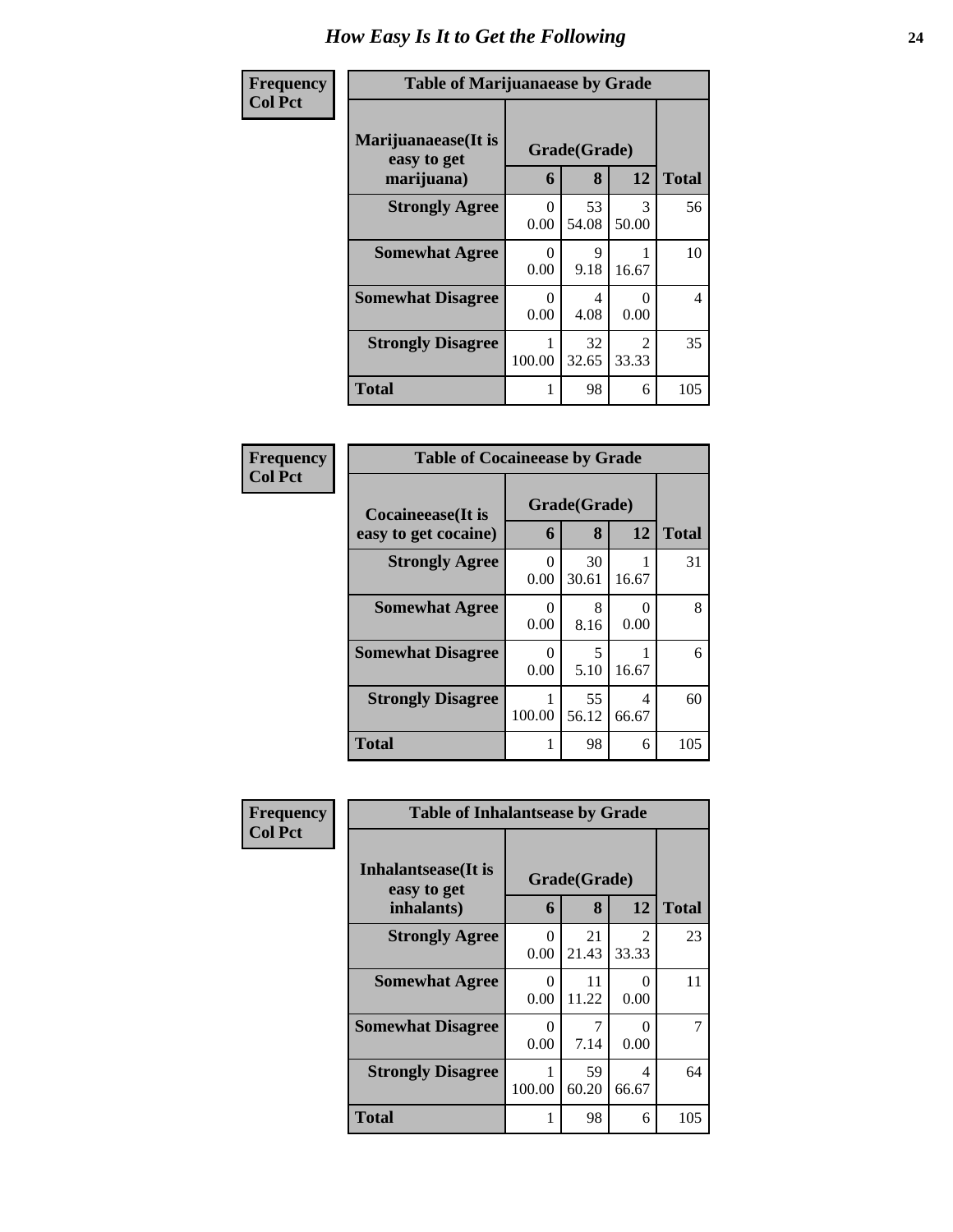| Frequency      |                                                     | <b>Table of Steroidsease by Grade</b> |             |              |     |  |  |  |
|----------------|-----------------------------------------------------|---------------------------------------|-------------|--------------|-----|--|--|--|
| <b>Col Pct</b> | <b>Steroidsease</b> (It is<br>easy to get steroids) | Grade(Grade)<br>6                     | 12          | <b>Total</b> |     |  |  |  |
|                | <b>Strongly Agree</b>                               | $\theta$<br>0.00                      | 18<br>18.37 | 16.67        | 19  |  |  |  |
|                | <b>Somewhat Agree</b>                               | 0<br>0.00                             | 8<br>8.16   | 0<br>0.00    | 8   |  |  |  |
|                | <b>Somewhat Disagree</b>                            | 0<br>0.00                             | 10<br>10.20 | 0<br>0.00    | 10  |  |  |  |
|                | <b>Strongly Disagree</b>                            | 100.00                                | 62<br>63.27 | 5<br>83.33   | 68  |  |  |  |
|                | <b>Total</b>                                        | 1                                     | 98          | 6            | 105 |  |  |  |

| Frequency      | <b>Table of Ecstasyease by Grade</b>              |                  |                   |                         |              |  |  |
|----------------|---------------------------------------------------|------------------|-------------------|-------------------------|--------------|--|--|
| <b>Col Pct</b> | <b>Ecstasyease</b> (It is<br>easy to get ecstasy) | 6                | Grade(Grade)<br>8 | 12                      | <b>Total</b> |  |  |
|                | <b>Strongly Agree</b>                             | 0<br>0.00        | 24<br>24.49       | $\mathfrak{D}$<br>33.33 | 26           |  |  |
|                | <b>Somewhat Agree</b>                             | $\Omega$<br>0.00 | 6<br>6.12         | 0<br>0.00               | 6            |  |  |
|                | <b>Somewhat Disagree</b>                          | $\Omega$<br>0.00 | 10<br>10.20       | 0<br>0.00               | 10           |  |  |
|                | <b>Strongly Disagree</b>                          | 100.00           | 58<br>59.18       | 4<br>66.67              | 63           |  |  |
|                | <b>Total</b>                                      |                  | 98                | 6                       | 105          |  |  |

| Frequency      | <b>Table of Methease by Grade</b>                          |                      |                   |                        |              |  |  |
|----------------|------------------------------------------------------------|----------------------|-------------------|------------------------|--------------|--|--|
| <b>Col Pct</b> | <b>Methease</b> (It is easy<br>to get<br>methamphetamines) | 6                    | Grade(Grade)<br>8 | 12                     | <b>Total</b> |  |  |
|                | <b>Strongly Agree</b>                                      | 0<br>0.00            | 18<br>18.37       | $\mathcal{R}$<br>50.00 | 21           |  |  |
|                | <b>Somewhat Agree</b>                                      | $\mathbf{0}$<br>0.00 | 8<br>8.16         | 0<br>0.00              | 8            |  |  |
|                | <b>Somewhat Disagree</b>                                   | $\mathbf{0}$<br>0.00 | 7.14              | 0<br>0.00              | 7            |  |  |
|                | <b>Strongly Disagree</b>                                   | 100.00               | 65<br>66.33       | $\mathcal{R}$<br>50.00 | 69           |  |  |
|                | Total                                                      |                      | 98                | 6                      | 105          |  |  |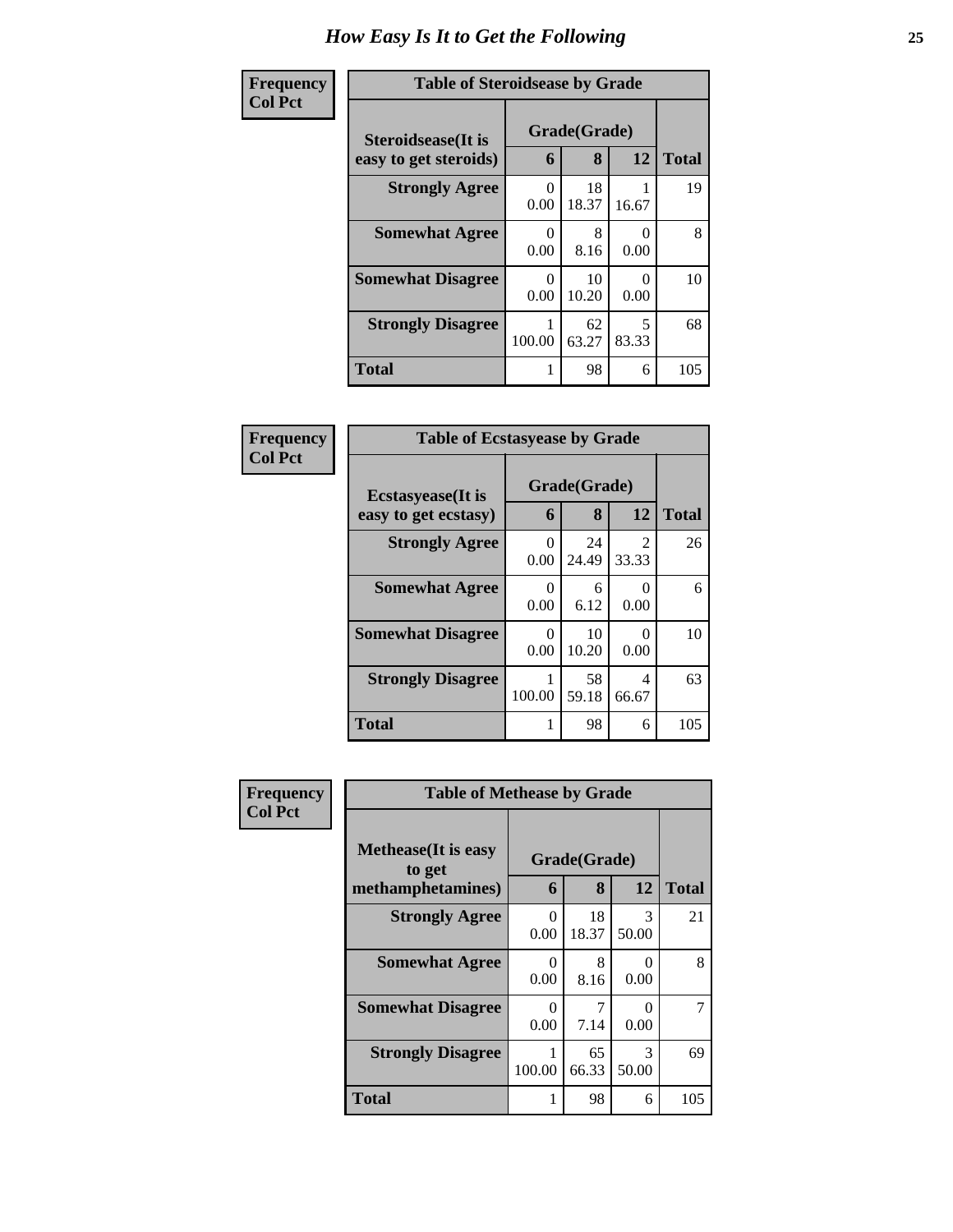| <b>Frequency</b> | <b>Table of Hallucinogensease by Grade</b>                |                  |                   |                           |              |  |  |
|------------------|-----------------------------------------------------------|------------------|-------------------|---------------------------|--------------|--|--|
| <b>Col Pct</b>   | Hallucinogensease(It)<br>is easy to get<br>hallucinogens) | 6                | Grade(Grade)<br>8 | 12                        | <b>Total</b> |  |  |
|                  | <b>Strongly Agree</b>                                     | 0<br>0.00        | 17<br>17.35       | $\mathcal{D}$<br>33.33    | 19           |  |  |
|                  | <b>Somewhat Agree</b>                                     | $\Omega$<br>0.00 | 7.14              | 0<br>0.00                 | 7            |  |  |
|                  | <b>Somewhat Disagree</b>                                  | $\Omega$<br>0.00 | 8<br>8.16         | $\mathbf{\Omega}$<br>0.00 | 8            |  |  |
|                  | <b>Strongly Disagree</b>                                  | 100.00           | 66<br>67.35       | 4<br>66.67                | 71           |  |  |
|                  | <b>Total</b>                                              |                  | 98                | 6                         | 105          |  |  |

| <b>Frequency</b> |
|------------------|
| <b>Col Pct</b>   |

|                                                                                          | <b>Table of Prescriptionease by Grade</b> |              |                         |              |  |  |  |  |
|------------------------------------------------------------------------------------------|-------------------------------------------|--------------|-------------------------|--------------|--|--|--|--|
| <b>Prescriptionease</b> (It<br>is easy to get<br>prescription drugs<br>not prescribed to |                                           | Grade(Grade) |                         |              |  |  |  |  |
| me)                                                                                      | 6                                         | 8            | 12                      | <b>Total</b> |  |  |  |  |
| <b>Strongly Agree</b>                                                                    | 0<br>0.00                                 | 24<br>24.49  | $\mathfrak{D}$<br>33.33 | 26           |  |  |  |  |
| <b>Somewhat Agree</b>                                                                    | 0<br>0.00                                 | 13<br>13.27  | 0<br>0.00               | 13           |  |  |  |  |
| <b>Somewhat Disagree</b>                                                                 | 0<br>0.00                                 | 6<br>6.12    | $\theta$<br>0.00        | 6            |  |  |  |  |
| <b>Strongly Disagree</b>                                                                 | 1<br>100.00                               | 55<br>56.12  | 4<br>66.67              | 60           |  |  |  |  |
| <b>Total</b>                                                                             | 1                                         | 98           | 6                       | 105          |  |  |  |  |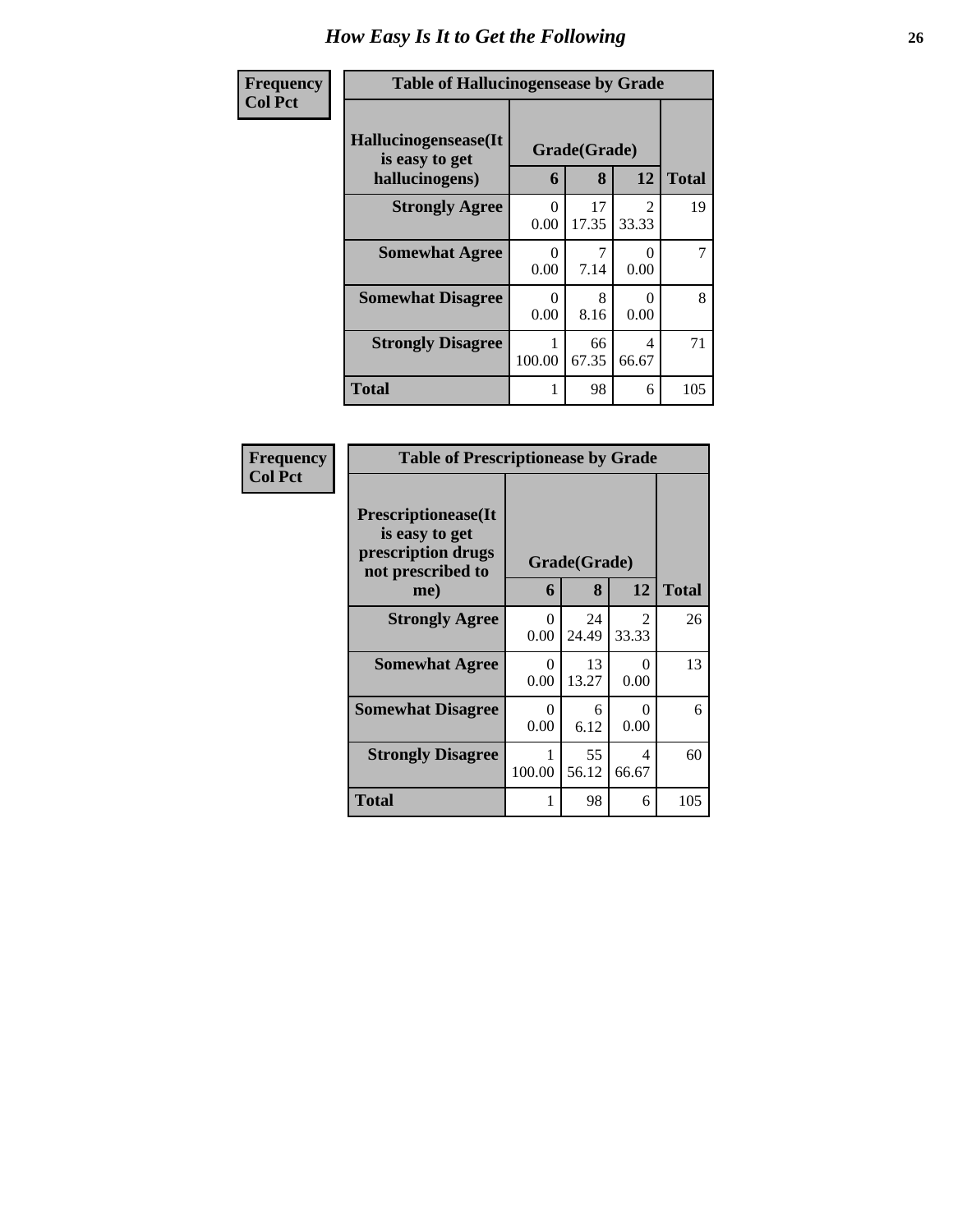#### *Age at Onset of Use* **27** *Results for "Age at Onset of Use" questions exclude students who said they did not use that substance*

| <b>Frequency</b> | <b>Table of Grade by Alcoholinit</b>             |                 |                  |                               |                  |                  |                  |                  |                  |                        |              |
|------------------|--------------------------------------------------|-----------------|------------------|-------------------------------|------------------|------------------|------------------|------------------|------------------|------------------------|--------------|
| <b>Row Pct</b>   | Alcoholinit (I started using alcohol when I was) |                 |                  |                               |                  |                  |                  |                  |                  |                        |              |
|                  | Grade(Grade)                                     | 8 or<br>younger | <b>11</b>        | 12                            | 13               | 14               | 15               | <b>16</b>        | 17               | <b>18 or</b><br>older  | <b>Total</b> |
|                  | 6                                                | $\Omega$        | $\Omega$         | $\Omega$<br>٠                 | $\Omega$<br>٠    | $\theta$         | $\Omega$         | $\theta$<br>٠    | $\Omega$         | $\Omega$               | $\theta$     |
|                  | 8                                                | 3<br>9.09       | 3.03             | 3<br>9.09                     | 4<br>12.12       | 6.06             | 9<br>27.27       | 4<br>12.12       | 5<br>15.15       | $\mathfrak{D}$<br>6.06 | 33           |
|                  | 12                                               | 50.00           | $\Omega$<br>0.00 | 50.00                         | $\Omega$<br>0.00 | $\Omega$<br>0.00 | $\Omega$<br>0.00 | $\Omega$<br>0.00 | $\Omega$<br>0.00 | $\Omega$<br>0.00       | 2            |
|                  | <b>Total</b>                                     | 4               |                  | 4                             | 4                | 2                | 9                | $\overline{4}$   | 5                | $\overline{2}$         | 35           |
|                  |                                                  |                 |                  | <b>Frequency Missing = 70</b> |                  |                  |                  |                  |                  |                        |              |

| <b>Frequency</b> | <b>Table of Grade by Cigarettesinit</b> |                                                      |                  |                  |                  |                               |            |          |                       |              |  |
|------------------|-----------------------------------------|------------------------------------------------------|------------------|------------------|------------------|-------------------------------|------------|----------|-----------------------|--------------|--|
| <b>Row Pct</b>   |                                         | Cigarettesinit(I started smoking tobacco when I was) |                  |                  |                  |                               |            |          |                       |              |  |
|                  | Grade(Grade)   younger                  | 8 or                                                 | <b>11</b>        | 13               | 14               | 15                            | <b>16</b>  | 17       | <b>18 or</b><br>older | <b>Total</b> |  |
|                  | 6                                       | $\Omega$                                             | $\Omega$         | $\Omega$         | $\Omega$         | $\theta$                      | $\Omega$   | $\Omega$ | $\Omega$              | $\Omega$     |  |
|                  | 8                                       | 3.85                                                 | 3.85             |                  | $3.85$   19.23   | $\mathbf Q$<br>34.62          | 4<br>15.38 | 11.54    | 7.69                  | 26           |  |
|                  | 12                                      | $\Omega$<br>0.00                                     | $\Omega$<br>0.00 | $\theta$<br>0.00 | $\Omega$<br>0.00 | 0<br>0.00                     | 0<br>0.00  | 100.00   | $\Omega$<br>0.00      |              |  |
|                  | <b>Total</b>                            |                                                      |                  |                  | 5                | 9                             | 4          | 4        | $\overline{c}$        | 27           |  |
|                  |                                         |                                                      |                  |                  |                  | <b>Frequency Missing = 78</b> |            |          |                       |              |  |

| Frequency      |              | <b>Table of Grade by Smokelessinit</b>                          |              |
|----------------|--------------|-----------------------------------------------------------------|--------------|
| <b>Row Pct</b> |              | Smokelessinit(I<br>started<br>chewing<br>tobacco when I<br>was) |              |
|                | Grade(Grade) | 17                                                              | <b>Total</b> |
|                | 6            | 0                                                               | 0            |
|                | 8            | 100.00                                                          |              |
|                | 12           | 0                                                               | $\Omega$     |
|                | <b>Total</b> |                                                                 | 1            |
|                |              | <b>Frequency Missing <math>= 104</math></b>                     |              |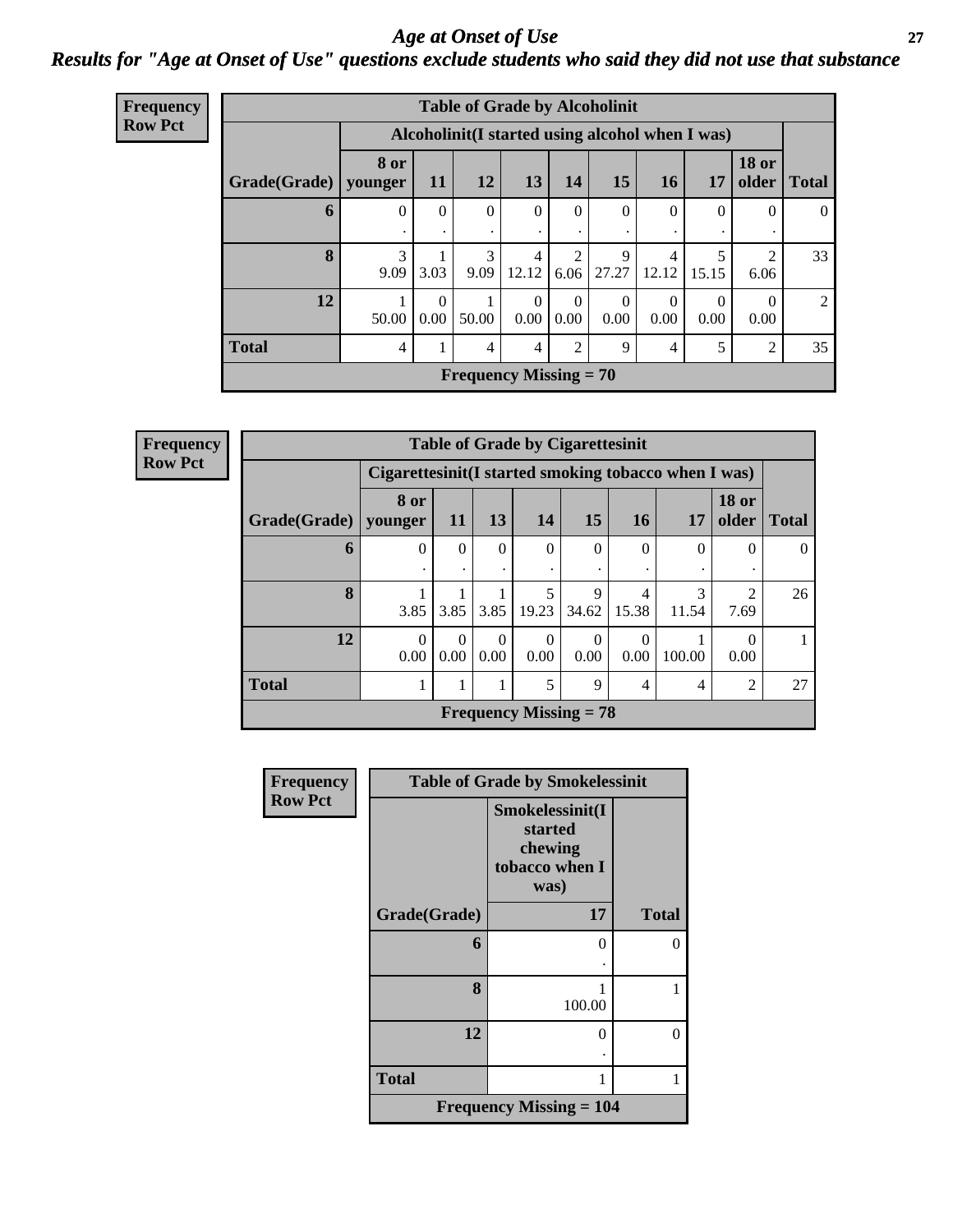#### *Age at Onset of Use* **28**

*Results for "Age at Onset of Use" questions exclude students who said they did not use that substance*

| Frequency      |                                                      |                  |                  |                  |                  | <b>Table of Grade by Marijuanainit</b> |                  |                  |             |                  |                       |                |
|----------------|------------------------------------------------------|------------------|------------------|------------------|------------------|----------------------------------------|------------------|------------------|-------------|------------------|-----------------------|----------------|
| <b>Row Pct</b> | Marijuanainit (I started using marijuana when I was) |                  |                  |                  |                  |                                        |                  |                  |             |                  |                       |                |
|                | Grade(Grade)   younger                               | <b>8 or</b>      | <b>10</b>        | 11               | 12               | 13                                     | 14               | 15               | <b>16</b>   | 17               | <b>18 or</b><br>older | <b>Total</b>   |
|                | 6                                                    | $\Omega$         | $\Omega$<br>٠    | $\Omega$         | $\Omega$<br>٠    | $\Omega$                               | $\Omega$         | $\Omega$         | $\Omega$    | $\Omega$         | $\Omega$              | $\overline{0}$ |
|                | 8                                                    | 3.13             | 2<br>6.25        | 3.13             | 3<br>9.38        | 3<br>9.38                              | 3<br>9.38        | 6<br>18.75       | 11<br>34.38 | 3.13             | 3.13                  | 32             |
|                | 12                                                   | $\Omega$<br>0.00 | $\Omega$<br>0.00 | $\Omega$<br>0.00 | $\Omega$<br>0.00 | 100.00                                 | $\Omega$<br>0.00 | $\Omega$<br>0.00 | 0<br>0.00   | $\Omega$<br>0.00 | $\Omega$<br>0.00      | 1              |
|                | <b>Total</b>                                         |                  | 2                |                  | 3                | 4                                      | 3                | 6                | 11          |                  |                       | 33             |
|                |                                                      |                  |                  |                  |                  | <b>Frequency Missing = 72</b>          |                  |                  |             |                  |                       |                |

| <b>Frequency</b> | <b>Table of Grade by Cocaineinit</b> |                                         |               |              |  |  |  |
|------------------|--------------------------------------|-----------------------------------------|---------------|--------------|--|--|--|
| <b>Row Pct</b>   |                                      | started using<br>cocaine when I<br>was) | Cocaineinit(I |              |  |  |  |
|                  | Grade(Grade)                         | 13                                      | 15            | <b>Total</b> |  |  |  |
|                  | 6                                    | 0                                       | 0             | 0            |  |  |  |
|                  | 8                                    | 50.00                                   | 50.00         | 2            |  |  |  |
|                  | 12                                   | 0                                       | 0             | 0            |  |  |  |
|                  | <b>Total</b>                         |                                         |               | 2            |  |  |  |
|                  | <b>Frequency Missing = 103</b>       |                                         |               |              |  |  |  |

| Frequency      |              | <b>Table of Grade by Inhalantsinit</b>                       |              |  |  |  |  |
|----------------|--------------|--------------------------------------------------------------|--------------|--|--|--|--|
| <b>Row Pct</b> |              | Inhalantsinit(I<br>started using<br>inhalants<br>when I was) |              |  |  |  |  |
|                | Grade(Grade) | 15                                                           | <b>Total</b> |  |  |  |  |
|                | 6            | 0                                                            | 0            |  |  |  |  |
|                | 8            | 100.00                                                       |              |  |  |  |  |
|                | 12           | $\mathbf{0}$                                                 | 0            |  |  |  |  |
|                | <b>Total</b> |                                                              | 1            |  |  |  |  |
|                |              | <b>Frequency Missing = 104</b>                               |              |  |  |  |  |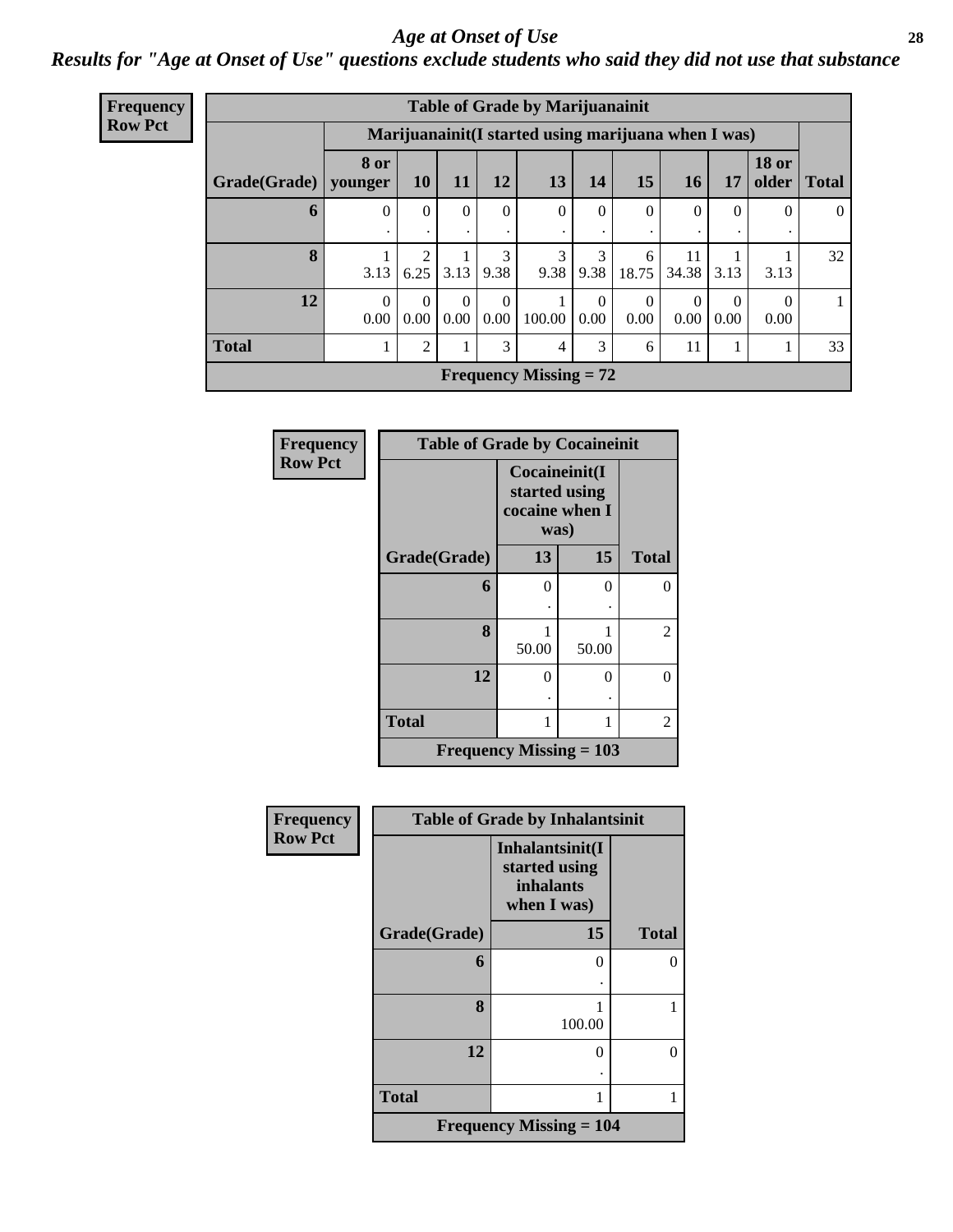#### *Age at Onset of Use* **29**

*Results for "Age at Onset of Use" questions exclude students who said they did not use that substance*

| Frequency      | <b>Table of Grade by Steroidsinit</b> |                                                            |              |  |  |
|----------------|---------------------------------------|------------------------------------------------------------|--------------|--|--|
| <b>Row Pct</b> |                                       | Steroidsinit(I<br>started using<br>steroids<br>when I was) |              |  |  |
|                | Grade(Grade)                          | 16                                                         | <b>Total</b> |  |  |
|                | 6                                     | 0                                                          | 0            |  |  |
|                | 8                                     | 1<br>100.00                                                | 1            |  |  |
|                | 12                                    | 0                                                          | 0            |  |  |
|                | <b>Total</b>                          | 1                                                          | 1            |  |  |
|                |                                       | <b>Frequency Missing = 104</b>                             |              |  |  |

| Frequency      | <b>Table of Grade by Ecstasyinit</b> |                                                          |       |              |  |
|----------------|--------------------------------------|----------------------------------------------------------|-------|--------------|--|
| <b>Row Pct</b> |                                      | Ecstasyinit(I<br>started using<br>ecstasy when<br>I was) |       |              |  |
|                | Grade(Grade)                         | 15                                                       | 17    | <b>Total</b> |  |
|                | 6                                    | 0                                                        | 0     | 0            |  |
|                | 8                                    | 1<br>50.00                                               | 50.00 | 2            |  |
|                | 12                                   | 0                                                        | 0     | $\Omega$     |  |
|                | <b>Total</b>                         | 1                                                        | 1     | 2            |  |
|                | <b>Frequency Missing = 103</b>       |                                                          |       |              |  |

| Frequency      | <b>Table of Grade by Methinit</b> |                                                                       |              |  |  |
|----------------|-----------------------------------|-----------------------------------------------------------------------|--------------|--|--|
| <b>Row Pct</b> |                                   | <b>Methinit(I started</b><br>using<br>methamphetamines<br>when I was) |              |  |  |
|                | Grade(Grade)                      | 17                                                                    | <b>Total</b> |  |  |
|                | 6                                 | 0                                                                     | 0            |  |  |
|                | 8                                 | 100.00                                                                |              |  |  |
|                | 12                                | 0                                                                     | $\theta$     |  |  |
|                | <b>Total</b>                      |                                                                       |              |  |  |
|                |                                   | Frequency Missing $= 104$                                             |              |  |  |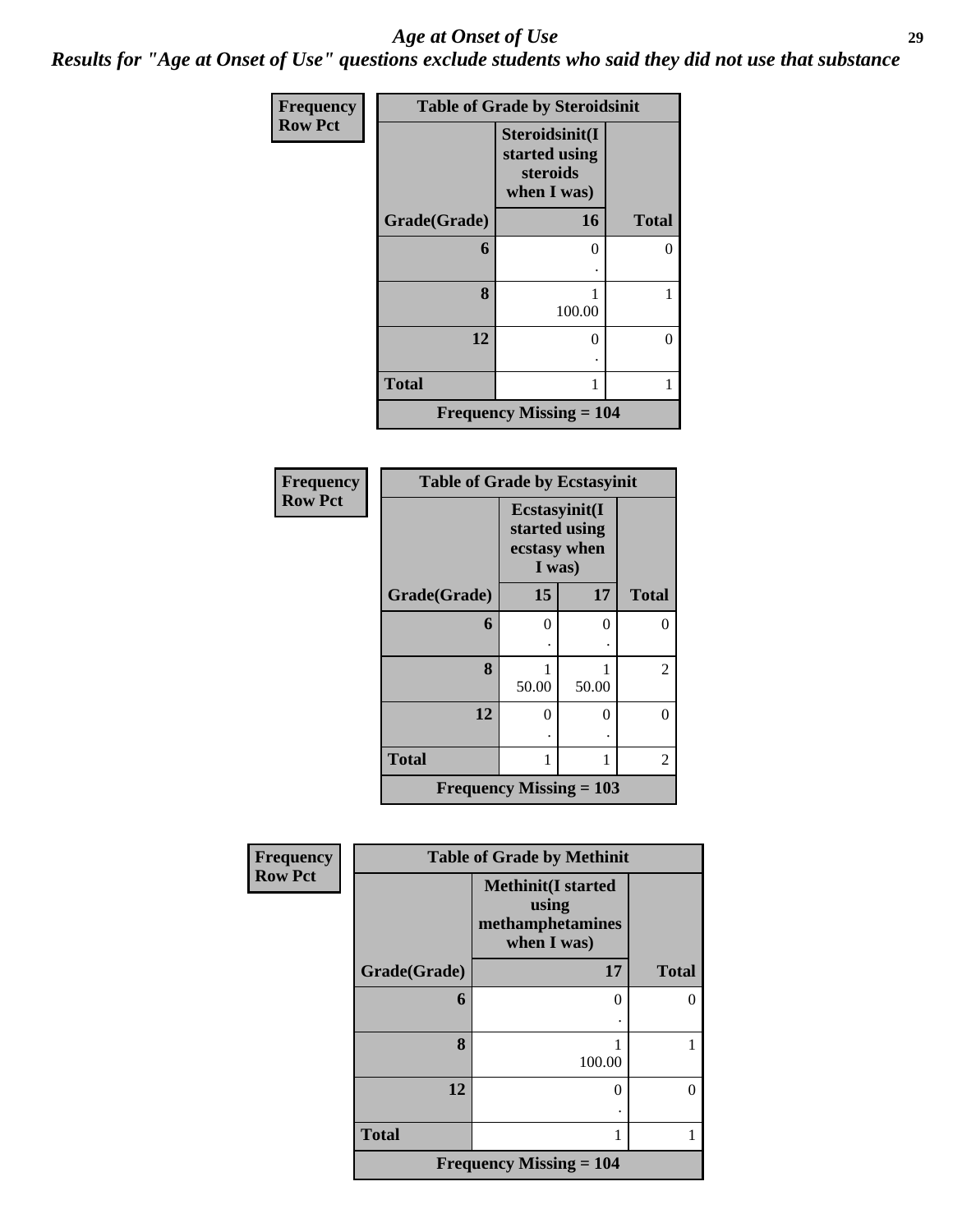#### Age at Onset of Use **30**

*Results for "Age at Onset of Use" questions exclude students who said they did not use that substance*

| Frequency      |              | <b>Table of Grade by Hallucinogensinit</b>                           |              |
|----------------|--------------|----------------------------------------------------------------------|--------------|
| <b>Row Pct</b> |              | Hallucinogensinit(I<br>started using<br>hallucinogens<br>when I was) |              |
|                | Grade(Grade) | 12                                                                   | <b>Total</b> |
|                | 6            | 0                                                                    |              |
|                | 8            | 100.00                                                               |              |
|                | 12           | 0                                                                    | 0            |
|                | <b>Total</b> | 1                                                                    |              |
|                |              | <b>Frequency Missing <math>= 104</math></b>                          |              |

| <b>Frequency</b> | <b>Table of Grade by Prescriptioninit</b> |                                                                                                      |                                |           |                       |              |
|------------------|-------------------------------------------|------------------------------------------------------------------------------------------------------|--------------------------------|-----------|-----------------------|--------------|
| <b>Row Pct</b>   |                                           | <b>Prescriptioninit(I started</b><br>using prescription drugs<br>not prescribed to me<br>when I was) |                                |           |                       |              |
|                  | Grade(Grade)                              | 12                                                                                                   | 15                             | 17        | <b>18 or</b><br>older | <b>Total</b> |
|                  | 6                                         | $\theta$                                                                                             | 0                              | 0         | 0                     | $\Omega$     |
|                  | 8                                         | 33.33                                                                                                | 0<br>0.00                      | 33.33     | 33.33                 | 3            |
|                  | 12                                        | $\Omega$<br>0.00                                                                                     | 100.00                         | 0<br>0.00 | $\Omega$<br>0.00      |              |
|                  | <b>Total</b>                              | 1                                                                                                    |                                |           |                       | 4            |
|                  |                                           |                                                                                                      | <b>Frequency Missing = 101</b> |           |                       |              |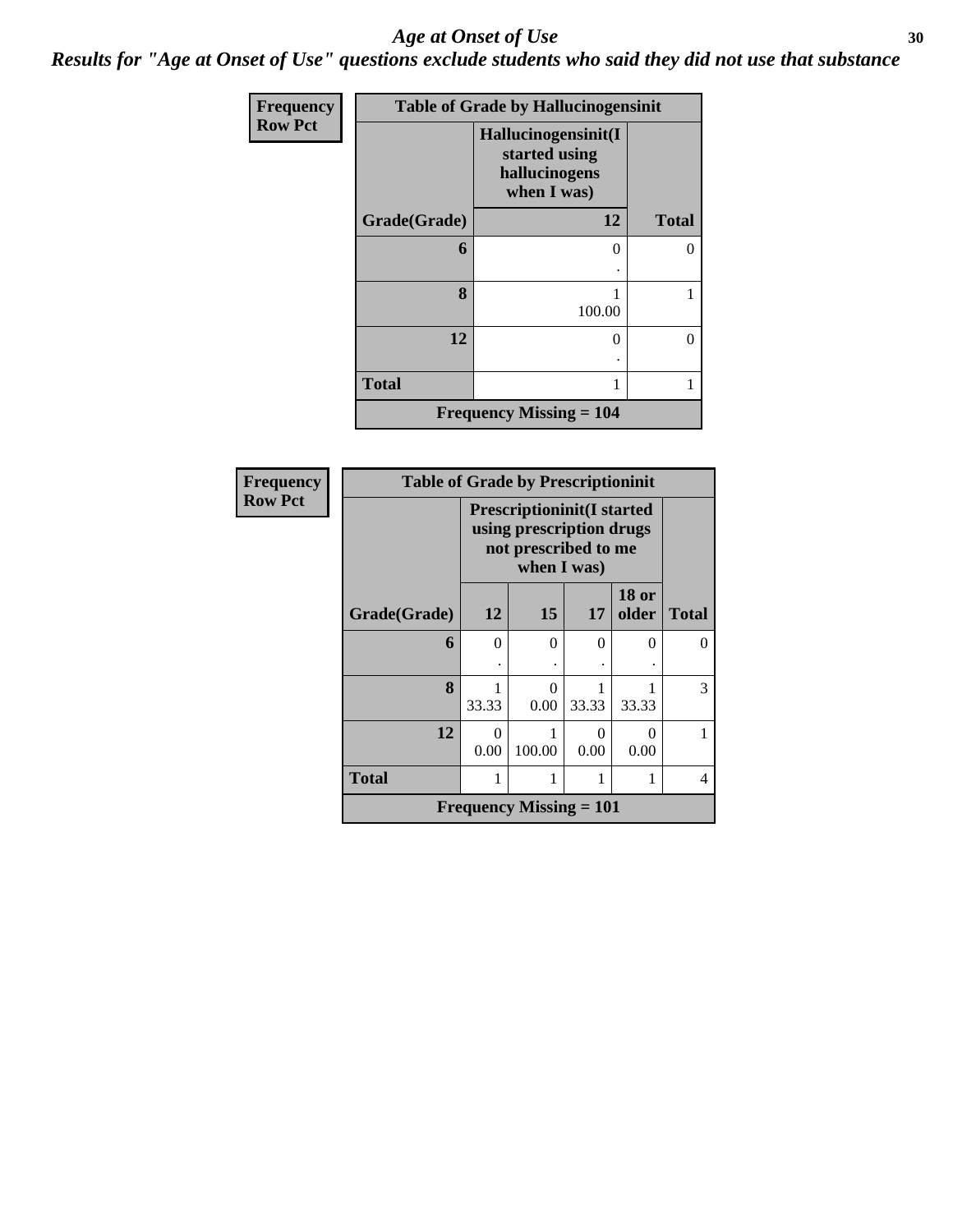| Frequency      | <b>Table of Alcoholharm by Grade</b>          |                  |                   |            |              |
|----------------|-----------------------------------------------|------------------|-------------------|------------|--------------|
| <b>Col Pct</b> | Alcoholharm(I<br>think alcohol is<br>harmful) | 6                | Grade(Grade)<br>8 | 12         | <b>Total</b> |
|                | <b>Strongly Agree</b>                         | 100.00           | 61<br>62.24       | 5<br>83.33 | 67           |
|                | <b>Somewhat Agree</b>                         | $\Omega$<br>0.00 | 20<br>20.41       | 0<br>0.00  | 20           |
|                | <b>Somewhat Disagree</b>                      | 0<br>0.00        | 5<br>5.10         | 16.67      | 6            |
|                | <b>Strongly Disagree</b>                      | 0<br>0.00        | 12<br>12.24       | 0<br>0.00  | 12           |
|                | <b>Total</b>                                  | 1                | 98                | 6          | 105          |

| <b>Frequency</b><br>Col Pct |
|-----------------------------|

| <b>Table of Cigarettesharm by Grade</b>                  |                           |              |               |     |  |  |  |
|----------------------------------------------------------|---------------------------|--------------|---------------|-----|--|--|--|
| Cigarettesharm(I<br>think smoking<br>tobacco is harmful) | Grade(Grade)<br>6         | <b>Total</b> |               |     |  |  |  |
| <b>Strongly Agree</b>                                    | 1<br>100.00               | 76<br>77.55  | 6<br>100.00   | 83  |  |  |  |
| <b>Somewhat Agree</b>                                    | 0<br>0.00                 | 10<br>10.20  | 0<br>0.00     | 10  |  |  |  |
| <b>Somewhat Disagree</b>                                 | $\mathbf{\Omega}$<br>0.00 | 1.02         | 0<br>0.00     |     |  |  |  |
| <b>Strongly Disagree</b>                                 | 0<br>0.00                 | 11<br>11.22  | 0<br>$0.00\,$ | 11  |  |  |  |
| <b>Total</b>                                             |                           | 98           | 6             | 105 |  |  |  |

| Frequency      | <b>Table of Smokelessharm by Grade</b> |                  |             |             |              |  |  |
|----------------|----------------------------------------|------------------|-------------|-------------|--------------|--|--|
| <b>Col Pct</b> | Smokelessharm(I<br>think chewing       | Grade(Grade)     |             |             |              |  |  |
|                | tobacco is harmful)                    | 6                | 8           | 12          | <b>Total</b> |  |  |
|                | <b>Strongly Agree</b>                  | 100.00           | 75<br>76.53 | 6<br>100.00 | 82           |  |  |
|                | <b>Somewhat Agree</b>                  | $\theta$<br>0.00 | 9<br>9.18   | 0<br>0.00   | 9            |  |  |
|                | <b>Somewhat Disagree</b>               | 0<br>0.00        | 4<br>4.08   | 0<br>0.00   | 4            |  |  |
|                | <b>Strongly Disagree</b>               | $\Omega$<br>0.00 | 10<br>10.20 | 0<br>0.00   | 10           |  |  |
|                | Total                                  | 1                | 98          | 6           | 105          |  |  |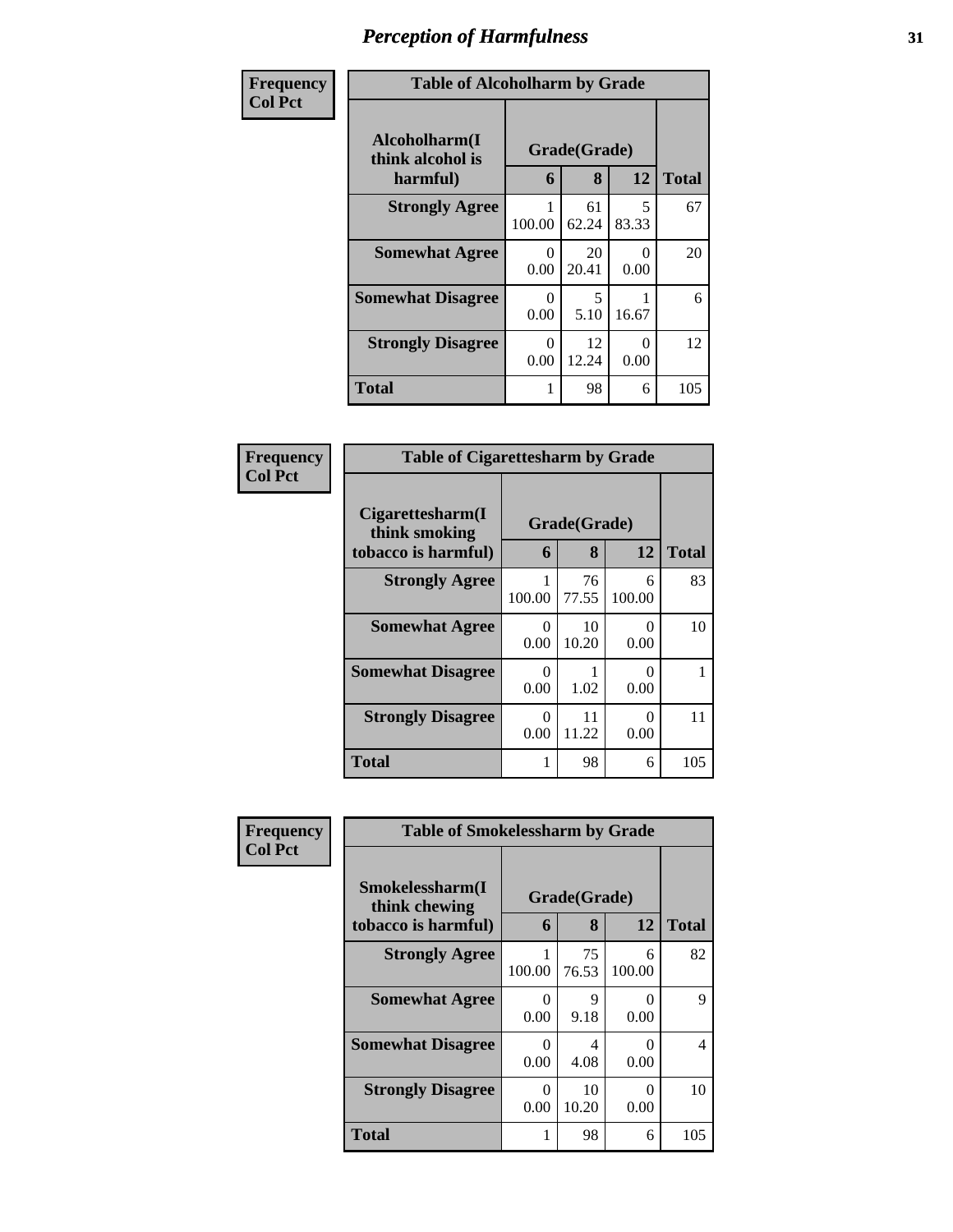| Frequency      | <b>Table of Marijuanaharm by Grade</b>                                            |           |             |                  |              |
|----------------|-----------------------------------------------------------------------------------|-----------|-------------|------------------|--------------|
| <b>Col Pct</b> | Marijuanaharm(I<br>Grade(Grade)<br>think marijuana is<br>12<br>8<br>harmful)<br>6 |           |             |                  | <b>Total</b> |
|                | <b>Strongly Agree</b>                                                             | 0<br>0.00 | 56<br>57.14 | 5<br>83.33       | 61           |
|                | <b>Somewhat Agree</b>                                                             | 0<br>0.00 | 8<br>8.16   | $\Omega$<br>0.00 | 8            |
|                | <b>Somewhat Disagree</b>                                                          | 0<br>0.00 | 11<br>11.22 | 0<br>0.00        | 11           |
|                | <b>Strongly Disagree</b>                                                          | 100.00    | 23<br>23.47 | 16.67            | 25           |
|                | <b>Total</b>                                                                      | 1         | 98          | 6                | 105          |

| <b>Frequency</b><br>Col Pct |
|-----------------------------|
|                             |

| <b>Table of Cocaineharm by Grade</b>          |                           |                        |             |               |  |  |
|-----------------------------------------------|---------------------------|------------------------|-------------|---------------|--|--|
| Cocaineharm(I<br>think cocaine is<br>harmful) | Grade(Grade)<br>6         | <b>Total</b>           |             |               |  |  |
| <b>Strongly Agree</b>                         | 1<br>100.00               | 81<br>82.65            | 6<br>100.00 | 88            |  |  |
| <b>Somewhat Agree</b>                         | 0<br>0.00                 | 4<br>4.08              | 0<br>0.00   | 4             |  |  |
| <b>Somewhat Disagree</b>                      | $\mathbf{\Omega}$<br>0.00 | $\mathfrak{D}$<br>2.04 | 0<br>0.00   | $\mathcal{L}$ |  |  |
| <b>Strongly Disagree</b>                      | $\mathbf{0}$<br>0.00      | 11<br>11.22            | 0<br>0.00   | 11            |  |  |
| Total                                         |                           | 98                     | 6           | 105           |  |  |

| Frequency      | <b>Table of Inhalantsharm by Grade</b>             |                  |                   |             |              |
|----------------|----------------------------------------------------|------------------|-------------------|-------------|--------------|
| <b>Col Pct</b> | Inhalantsharm(I<br>think inhalants are<br>harmful) | 6                | Grade(Grade)<br>8 | 12          | <b>Total</b> |
|                | <b>Strongly Agree</b>                              | 1<br>100.00      | 81<br>82.65       | 6<br>100.00 | 88           |
|                | <b>Somewhat Agree</b>                              | $\theta$<br>0.00 | 4<br>4.08         | 0<br>0.00   | 4            |
|                | <b>Somewhat Disagree</b>                           | 0<br>0.00        | 3<br>3.06         | 0<br>0.00   | 3            |
|                | <b>Strongly Disagree</b>                           | 0<br>0.00        | 10<br>10.20       | 0<br>0.00   | 10           |
|                | Total                                              | 1                | 98                | 6           | 105          |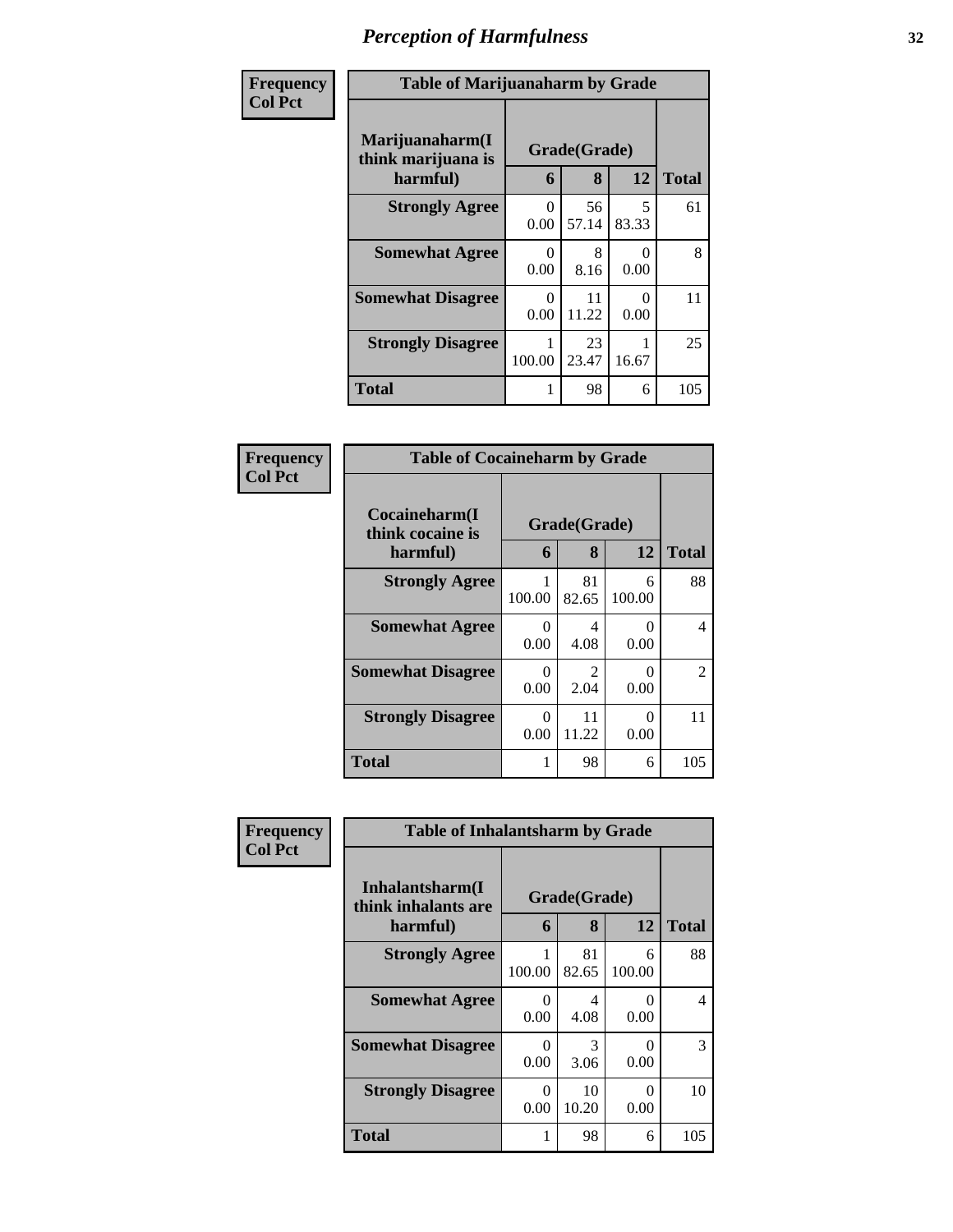| <b>Frequency</b> | <b>Table of Steroidsharm by Grade</b>            |           |                       |             |              |  |
|------------------|--------------------------------------------------|-----------|-----------------------|-------------|--------------|--|
| <b>Col Pct</b>   | Steroidsharm(I<br>think steroids are<br>harmful) | 6         | Grade(Grade)<br>8     | 12          | <b>Total</b> |  |
|                  | <b>Strongly Agree</b>                            | 100.00    | 80<br>81.63           | 6<br>100.00 | 87           |  |
|                  | <b>Somewhat Agree</b>                            | 0<br>0.00 | 6<br>6.12             | 0<br>0.00   | 6            |  |
|                  | <b>Somewhat Disagree</b>                         | 0<br>0.00 | $\mathcal{F}$<br>3.06 | 0<br>0.00   | 3            |  |
|                  | <b>Strongly Disagree</b>                         | 0<br>0.00 | 9<br>9.18             | ∩<br>0.00   | 9            |  |
|                  | <b>Total</b>                                     |           | 98                    | 6           | 105          |  |

| <b>Frequency</b> |  |
|------------------|--|
| Col Pct          |  |

|                                               | <b>Table of Ecstasyharm by Grade</b> |                   |             |              |  |  |  |
|-----------------------------------------------|--------------------------------------|-------------------|-------------|--------------|--|--|--|
| Ecstasyharm(I<br>think ecstasy is<br>harmful) | 6                                    | Grade(Grade)<br>8 | 12          | <b>Total</b> |  |  |  |
| <b>Strongly Agree</b>                         | 1<br>100.00                          | 80<br>81.63       | 6<br>100.00 | 87           |  |  |  |
| <b>Somewhat Agree</b>                         | $\mathbf{\Omega}$<br>0.00            | 7<br>7.14         | 0<br>0.00   |              |  |  |  |
| <b>Somewhat Disagree</b>                      | $\mathbf{\Omega}$<br>0.00            | 1.02              | 0<br>0.00   |              |  |  |  |
| <b>Strongly Disagree</b>                      | $\mathbf{\Omega}$<br>0.00            | 10<br>10.20       | 0<br>0.00   | 10           |  |  |  |
| Total                                         |                                      | 98                | 6           | 105          |  |  |  |

| Frequency      | <b>Table of Methharm by Grade</b>            |        |              |                  |              |  |  |  |
|----------------|----------------------------------------------|--------|--------------|------------------|--------------|--|--|--|
| <b>Col Pct</b> | <b>Methharm</b> (I think<br>methamphetamines |        | Grade(Grade) |                  |              |  |  |  |
|                | are harmful)                                 | 6      | 8            | 12               | <b>Total</b> |  |  |  |
|                | <b>Strongly Agree</b>                        | 100.00 | 81<br>82.65  | 6<br>100.00      | 88           |  |  |  |
|                | <b>Somewhat Agree</b>                        | 0.00   | 6<br>6.12    | $\theta$<br>0.00 | 6            |  |  |  |
|                | <b>Strongly Disagree</b>                     | 0.00   | 11<br>11.22  | 0.00             | 11           |  |  |  |
|                | <b>Total</b>                                 |        | 98           | 6                | 105          |  |  |  |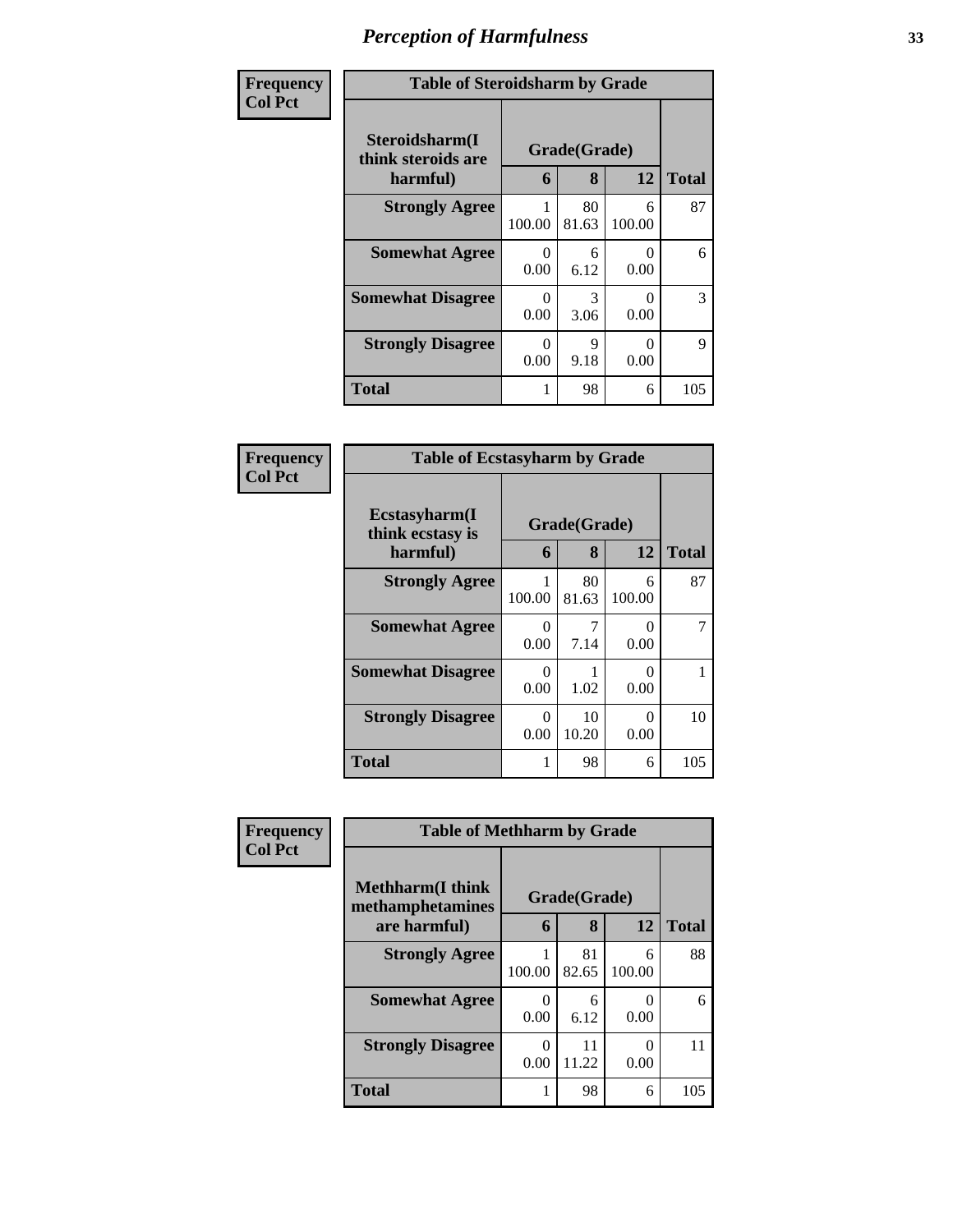| <b>Frequency</b> | <b>Table of Hallucinogensharm by Grade</b>                 |                  |                   |                  |              |
|------------------|------------------------------------------------------------|------------------|-------------------|------------------|--------------|
| <b>Col Pct</b>   | Hallucinogensharm(I<br>think hallucinogens<br>are harmful) | 6                | Grade(Grade)<br>8 | 12               | <b>Total</b> |
|                  | <b>Strongly Agree</b>                                      | 100.00           | 82<br>83.67       | 6<br>100.00      | 89           |
|                  | <b>Somewhat Agree</b>                                      | $\Omega$<br>0.00 | 5<br>5.10         | $\Omega$<br>0.00 | 5            |
|                  | <b>Somewhat Disagree</b>                                   | 0<br>0.00        | 1.02              | $\theta$<br>0.00 |              |
|                  | <b>Strongly Disagree</b>                                   | 0<br>0.00        | 10<br>10.20       | ∩<br>0.00        | 10           |
|                  | <b>Total</b>                                               |                  | 98                | 6                | 105          |

| <b>Frequency</b> | <b>Table of Prescriptionharm by Grade</b>                                 |                  |                        |                      |                |  |  |
|------------------|---------------------------------------------------------------------------|------------------|------------------------|----------------------|----------------|--|--|
| <b>Col Pct</b>   | Prescriptionharm(I<br>think prescription<br>drugs not<br>prescribed to me | Grade(Grade)     |                        |                      |                |  |  |
|                  | are harmful)                                                              | 6                | 8                      | 12                   | <b>Total</b>   |  |  |
|                  | <b>Strongly Agree</b>                                                     | 100.00           | 78<br>79.59            | 6<br>100.00          | 85             |  |  |
|                  | <b>Somewhat Agree</b>                                                     | $\Omega$<br>0.00 | 7<br>7.14              | $\Omega$<br>0.00     | 7              |  |  |
|                  | <b>Somewhat Disagree</b>                                                  | $\Omega$<br>0.00 | $\mathfrak{D}$<br>2.04 | 0.00                 | $\mathfrak{D}$ |  |  |
|                  | <b>Strongly Disagree</b>                                                  | $\Omega$<br>0.00 | 11<br>11.22            | $\mathbf{0}$<br>0.00 | 11             |  |  |
|                  | <b>Total</b>                                                              | 1                | 98                     | 6                    | 105            |  |  |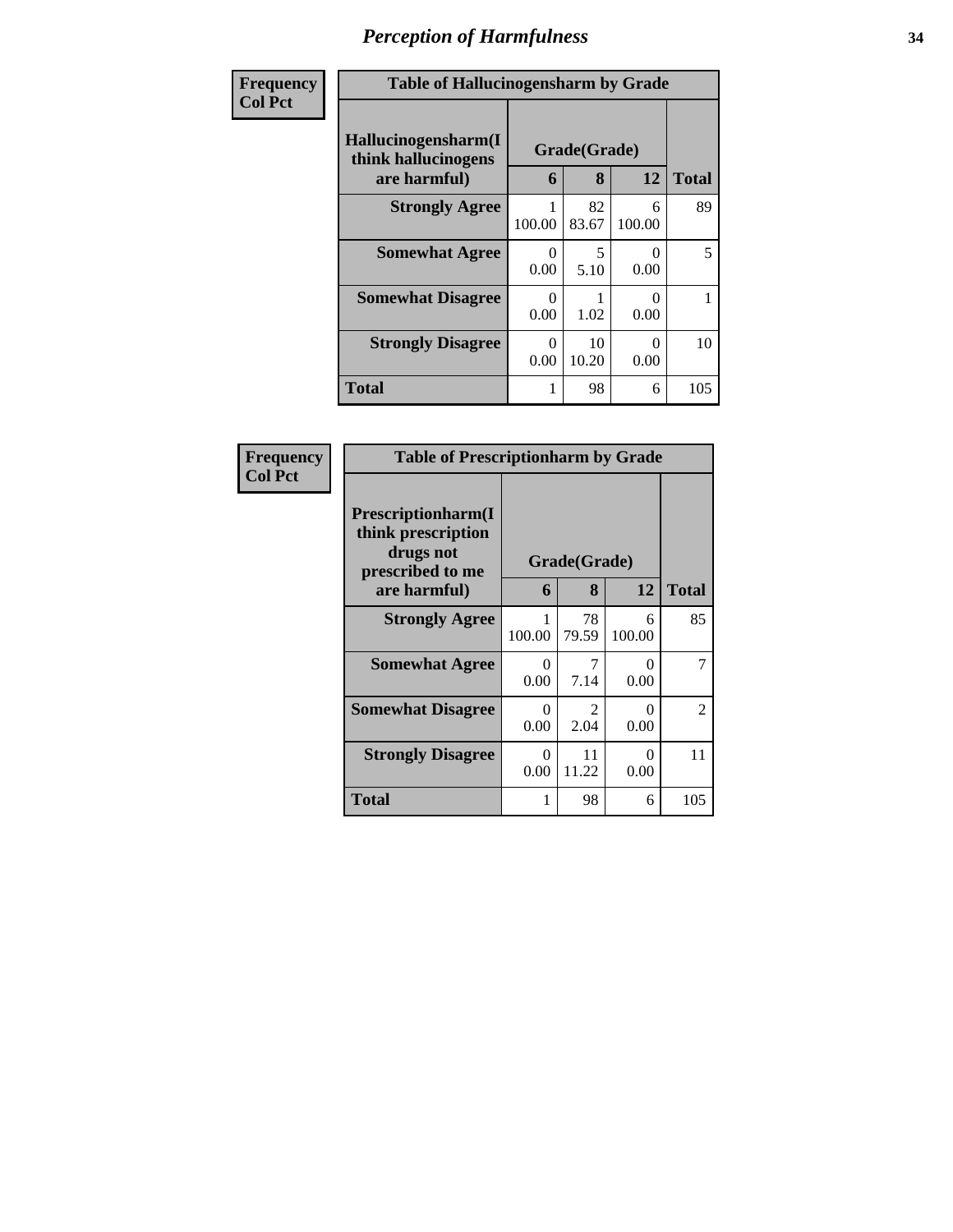## *Disapproval by Adults* **35**

| Frequency      | <b>Table of Alcoholadult by Grade</b>                         |                  |                   |            |              |  |
|----------------|---------------------------------------------------------------|------------------|-------------------|------------|--------------|--|
| <b>Col Pct</b> | Alcoholadult(Adults<br>would disapprove if<br>I used alcohol) | 6                | Grade(Grade)<br>8 | 12         | <b>Total</b> |  |
|                | <b>Strongly Agree</b>                                         | $\Omega$<br>0.00 | 55<br>56.12       | 2<br>33.33 | 57           |  |
|                | <b>Somewhat Agree</b>                                         | 100.00           | 16<br>16.33       | 0<br>0.00  | 17           |  |
|                | <b>Somewhat Disagree</b>                                      | $\Omega$<br>0.00 | 13<br>13.27       | 16.67      | 14           |  |
|                | <b>Strongly Disagree</b>                                      | $\Omega$<br>0.00 | 14<br>14.29       | 3<br>50.00 | 17           |  |
|                | <b>Total</b>                                                  |                  | 98                | 6          | 105          |  |

| Frequency      | <b>Table of Tobaccoadult by Grade</b>                         |           |                   |                                   |              |
|----------------|---------------------------------------------------------------|-----------|-------------------|-----------------------------------|--------------|
| <b>Col Pct</b> | Tobaccoadult(Adults<br>would disapprove if<br>I used tobacco) | 6         | Grade(Grade)<br>8 | 12                                | <b>Total</b> |
|                | <b>Strongly Agree</b>                                         | 100.00    | 67<br>68.37       | $\overline{\phantom{0}}$<br>83.33 | 73           |
|                | <b>Somewhat Agree</b>                                         | 0<br>0.00 | 14<br>14.29       | 0<br>0.00                         | 14           |
|                | <b>Somewhat Disagree</b>                                      | ∩<br>0.00 | 7.14              | 0<br>0.00                         | 7            |
|                | <b>Strongly Disagree</b>                                      | 0<br>0.00 | 10<br>10.20       | 1<br>16.67                        | 11           |
|                | <b>Total</b>                                                  |           | 98                | 6                                 | 105          |

| Frequency      | <b>Table of Marijuanaadult by Grade</b>        |                  |              |                         |              |
|----------------|------------------------------------------------|------------------|--------------|-------------------------|--------------|
| <b>Col Pct</b> | Marijuanaadult(Adults<br>would disapprove if I |                  | Grade(Grade) |                         |              |
|                | used marijuana)                                | 6                | 8            | 12                      | <b>Total</b> |
|                | <b>Strongly Agree</b>                          | $\Omega$<br>0.00 | 60<br>61.22  | $\mathcal{R}$<br>50.00  | 63           |
|                | <b>Somewhat Agree</b>                          | 100.00           | 18<br>18.37  | $\theta$<br>0.00        | 19           |
|                | <b>Somewhat Disagree</b>                       | 0<br>0.00        | 7.14         | 16.67                   | 8            |
|                | <b>Strongly Disagree</b>                       | 0<br>0.00        | 13<br>13.27  | $\mathfrak{D}$<br>33.33 | 15           |
|                | <b>Total</b>                                   |                  | 98           | 6                       | 105          |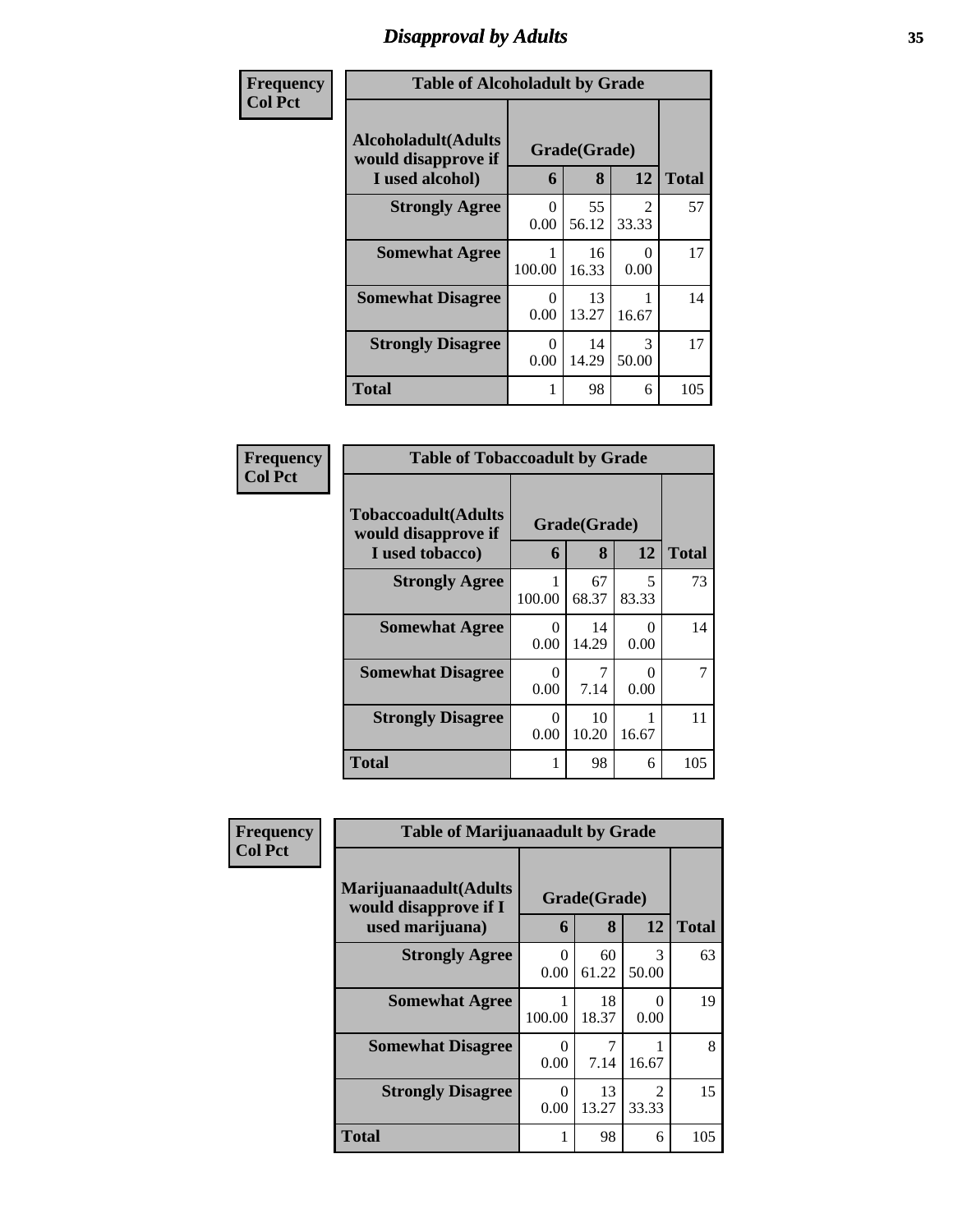## *Disapproval by Adults* **36**

| Frequency      | <b>Table of Otherdrugadult by Grade</b>                                     |                  |                                     |                           |                |
|----------------|-----------------------------------------------------------------------------|------------------|-------------------------------------|---------------------------|----------------|
| <b>Col Pct</b> | <b>Otherdrugadult</b> (Adults<br>would disapprove if I<br>used other drugs) | 6                | Grade(Grade)<br>8                   | 12                        | <b>Total</b>   |
|                | <b>Strongly Agree</b>                                                       | 100.00           | 82<br>83.67                         | 4<br>66.67                | 87             |
|                | <b>Somewhat Agree</b>                                                       | $\Omega$<br>0.00 | 7.14                                | 0<br>0.00                 | 7              |
|                | <b>Somewhat Disagree</b>                                                    | $\Omega$<br>0.00 | $\mathcal{D}_{\mathcal{L}}$<br>2.04 | $\mathbf{\Omega}$<br>0.00 | $\overline{c}$ |
|                | <b>Strongly Disagree</b>                                                    | 0<br>0.00        | 7.14                                | $\mathfrak{D}$<br>33.33   | 9              |
|                | <b>Total</b>                                                                |                  | 98                                  | 6                         | 105            |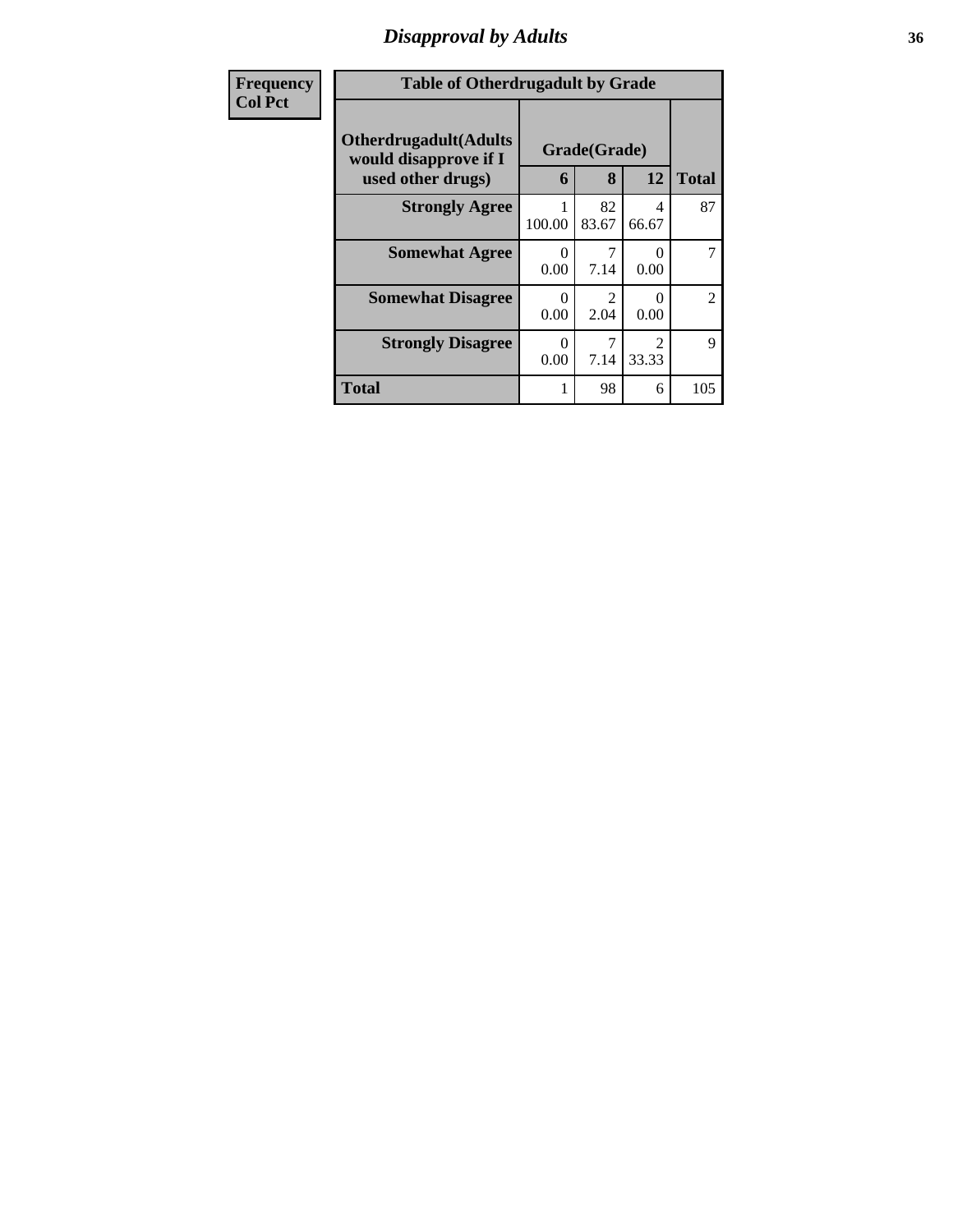## *Disapproval by Peers* **37**

| Frequency      | <b>Table of Alcoholpeer by Grade</b>                                |                              |             |                  |              |  |  |
|----------------|---------------------------------------------------------------------|------------------------------|-------------|------------------|--------------|--|--|
| <b>Col Pct</b> | Alcoholpeer(My<br>friends would<br>disapprove if I used<br>alcohol) | Grade(Grade)<br>12<br>8<br>6 |             |                  | <b>Total</b> |  |  |
|                | <b>Strongly Agree</b>                                               | $\Omega$<br>0.00             | 32<br>32.65 | $\Omega$<br>0.00 | 32           |  |  |
|                | <b>Somewhat Agree</b>                                               | 0<br>0.00                    | 20<br>20.41 | 0<br>0.00        | 20           |  |  |
|                | <b>Somewhat Disagree</b>                                            | $\Omega$<br>0.00             | 19<br>19.39 | $\Omega$<br>0.00 | 19           |  |  |
|                | <b>Strongly Disagree</b>                                            | 100.00                       | 27<br>27.55 | 6<br>100.00      | 34           |  |  |
|                | <b>Total</b>                                                        | 1                            | 98          | 6                | 105          |  |  |

| Frequency      | <b>Table of Tobaccopeer by Grade</b>                                |                  |                   |                         |              |  |  |
|----------------|---------------------------------------------------------------------|------------------|-------------------|-------------------------|--------------|--|--|
| <b>Col Pct</b> | Tobaccopeer(My<br>friends would<br>disapprove if I used<br>tobacco) | 6                | Grade(Grade)<br>8 | 12                      | <b>Total</b> |  |  |
|                | <b>Strongly Agree</b>                                               | 0<br>0.00        | 48<br>48.98       | $\mathfrak{D}$<br>33.33 | 50           |  |  |
|                | <b>Somewhat Agree</b>                                               | 0<br>0.00        | 17<br>17.35       | ∩<br>0.00               | 17           |  |  |
|                | <b>Somewhat Disagree</b>                                            | $\Omega$<br>0.00 | 16<br>16.33       | 0<br>0.00               | 16           |  |  |
|                | <b>Strongly Disagree</b>                                            | 1<br>100.00      | 17<br>17.35       | 4<br>66.67              | 22           |  |  |
|                | Total                                                               |                  | 98                | 6                       | 105          |  |  |

| Frequency      | <b>Table of Marijuanapeer by Grade</b>                    |                              |             |                         |              |  |
|----------------|-----------------------------------------------------------|------------------------------|-------------|-------------------------|--------------|--|
| <b>Col Pct</b> | Marijuanapeer(My<br>friends would<br>disapprove if I used | Grade(Grade)<br>12<br>8<br>6 |             |                         |              |  |
|                | marijuana)                                                |                              |             |                         | <b>Total</b> |  |
|                | <b>Strongly Agree</b>                                     | 100.00                       | 36<br>36.73 | $\mathfrak{D}$<br>33.33 | 39           |  |
|                | <b>Somewhat Agree</b>                                     | 0<br>0.00                    | 10<br>10.20 | 0.00                    | 10           |  |
|                | <b>Somewhat Disagree</b>                                  | 0<br>0.00                    | 23<br>23.47 | 0.00                    | 23           |  |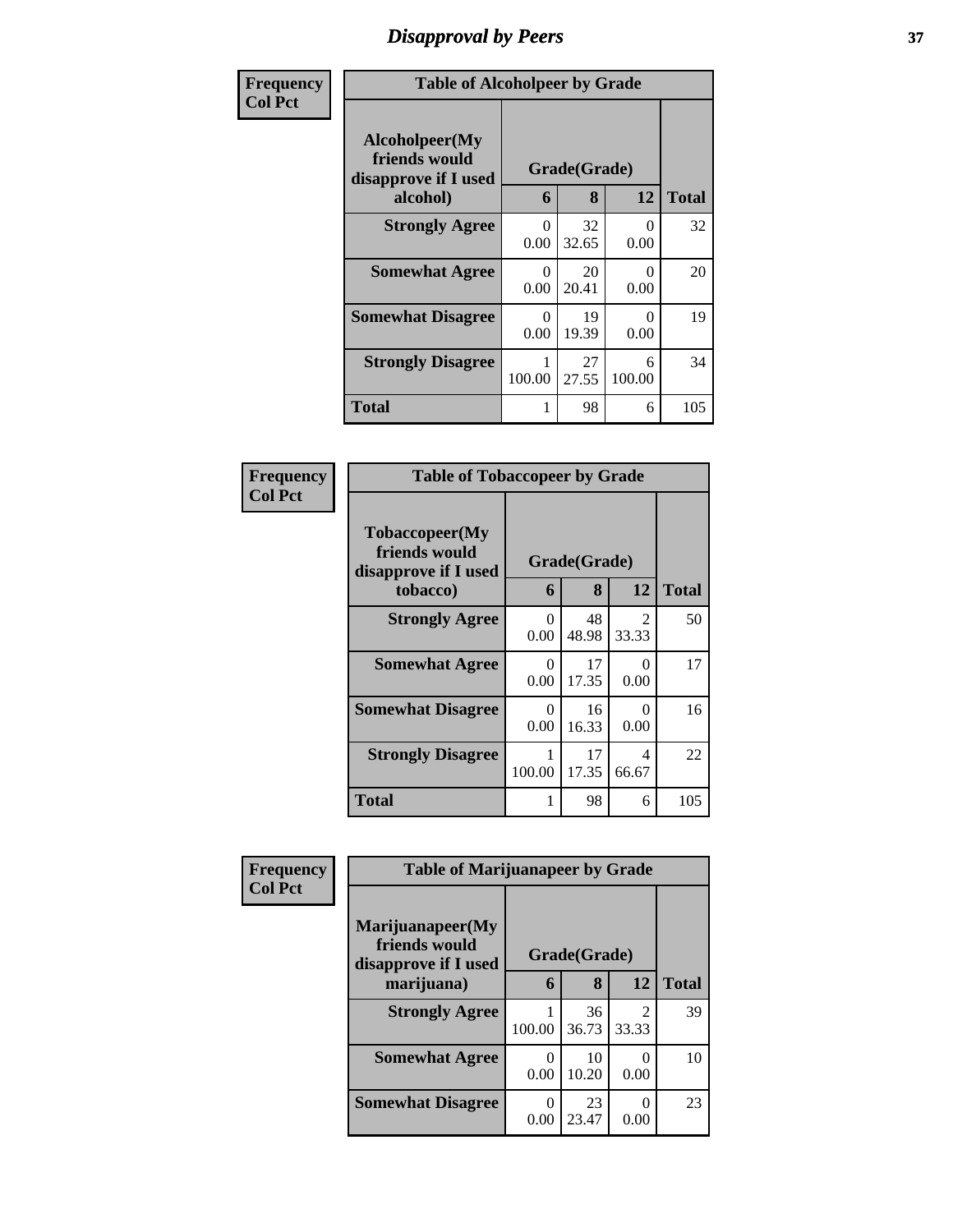# *Disapproval by Peers* **38**

| <b>Frequency</b> | <b>Table of Marijuanapeer by Grade</b>                                  |                   |              |       |     |  |  |  |
|------------------|-------------------------------------------------------------------------|-------------------|--------------|-------|-----|--|--|--|
| <b>Col Pct</b>   | Marijuanapeer(My<br>friends would<br>disapprove if I used<br>marijuana) | Grade(Grade)<br>6 | <b>Total</b> |       |     |  |  |  |
|                  | <b>Strongly Disagree</b>                                                | 0.00              | 29<br>29.59  | 66.67 | 33  |  |  |  |
|                  | <b>Total</b>                                                            |                   | 98           | 6     | 105 |  |  |  |

| <b>Frequency</b> | <b>Table of Otherdrugpeer by Grade</b>                                    |                  |                   |            |              |  |
|------------------|---------------------------------------------------------------------------|------------------|-------------------|------------|--------------|--|
| <b>Col Pct</b>   | Otherdrugpeer(My<br>friends would<br>disapprove if I used<br>other drugs) | 6                | Grade(Grade)<br>8 | 12         | <b>Total</b> |  |
|                  | <b>Strongly Agree</b>                                                     | $\Omega$<br>0.00 | 65<br>66.33       | 3<br>50.00 | 68           |  |
|                  | <b>Somewhat Agree</b>                                                     | 0<br>0.00        | 11<br>11.22       | 0<br>0.00  | 11           |  |
|                  | <b>Somewhat Disagree</b>                                                  | 0<br>0.00        | 9<br>9.18         | ∩<br>0.00  | 9            |  |
|                  | <b>Strongly Disagree</b>                                                  | 1<br>100.00      | 13<br>13.27       | 3<br>50.00 | 17           |  |
|                  | <b>Total</b>                                                              | 1                | 98                | 6          | 105          |  |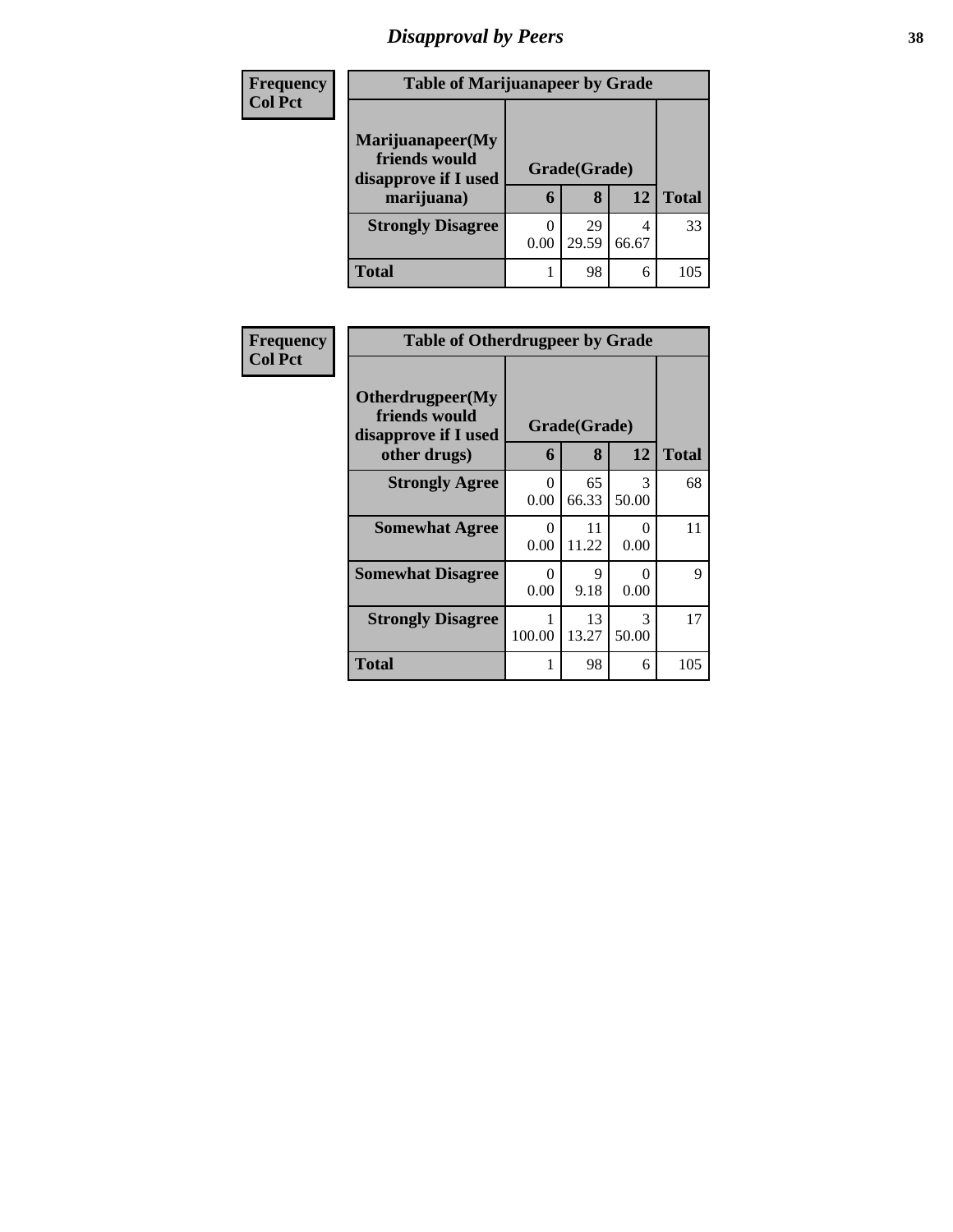| Frequency      | <b>Table of Alcohollocation1 by Grade</b> |                  |             |            |              |  |
|----------------|-------------------------------------------|------------------|-------------|------------|--------------|--|
| <b>Col Pct</b> | <b>Alcohollocation1(Places</b>            | Grade(Grade)     |             |            |              |  |
|                | <b>Friends Use Alcohol)</b>               | 6                | 8           | 12         | <b>Total</b> |  |
|                |                                           | $\theta$<br>0.00 | 52<br>53.06 | 33.33      | 54           |  |
|                | Do Not Use                                | 100.00           | 46<br>46.94 | 4<br>66.67 | 51           |  |
|                | <b>Total</b>                              |                  | 98          | 6          | 105          |  |

| Frequency      | <b>Table of Alcohollocation2 by Grade</b>                     |           |                   |       |              |  |
|----------------|---------------------------------------------------------------|-----------|-------------------|-------|--------------|--|
| <b>Col Pct</b> | <b>Alcohollocation2(Places</b><br><b>Friends Use Alcohol)</b> | 6         | Grade(Grade)<br>8 | 12    | <b>Total</b> |  |
|                |                                                               |           |                   |       |              |  |
|                |                                                               | 100.00    | 63<br>64.29       | 83.33 | 69           |  |
|                | Home                                                          | 0<br>0.00 | 35<br>35.71       | 16.67 | 36           |  |
|                | <b>Total</b>                                                  |           | 98                | 6     | 105          |  |

| Frequency<br><b>Col Pct</b> | <b>Table of Alcohollocation 3 by Grade</b> |              |             |       |              |  |
|-----------------------------|--------------------------------------------|--------------|-------------|-------|--------------|--|
|                             | <b>Alcohollocation3(Places</b>             | Grade(Grade) |             |       |              |  |
|                             | <b>Friends Use Alcohol)</b>                | 6            | 8           | 12    | <b>Total</b> |  |
|                             |                                            | 100.00       | 92<br>93.88 | 83.33 | 98           |  |
|                             | <b>School</b>                              | 0<br>0.00    | 6<br>6.12   | 16.67 |              |  |
|                             | <b>Total</b>                               |              | 98          | 6     | 105          |  |

| <b>Frequency</b> | <b>Table of Alcohollocation4 by Grade</b> |              |             |            |              |  |
|------------------|-------------------------------------------|--------------|-------------|------------|--------------|--|
| <b>Col Pct</b>   | <b>Alcohollocation4(Places</b>            | Grade(Grade) |             |            |              |  |
|                  | <b>Friends Use Alcohol)</b>               | 6            | 8           | 12         | <b>Total</b> |  |
|                  |                                           | 100.00       | 87<br>88.78 | 5<br>83.33 | 93           |  |
|                  | Car                                       | 0.00         | 11<br>11.22 | 16.67      | 12           |  |
|                  | <b>Total</b>                              |              | 98          | 6          | 105          |  |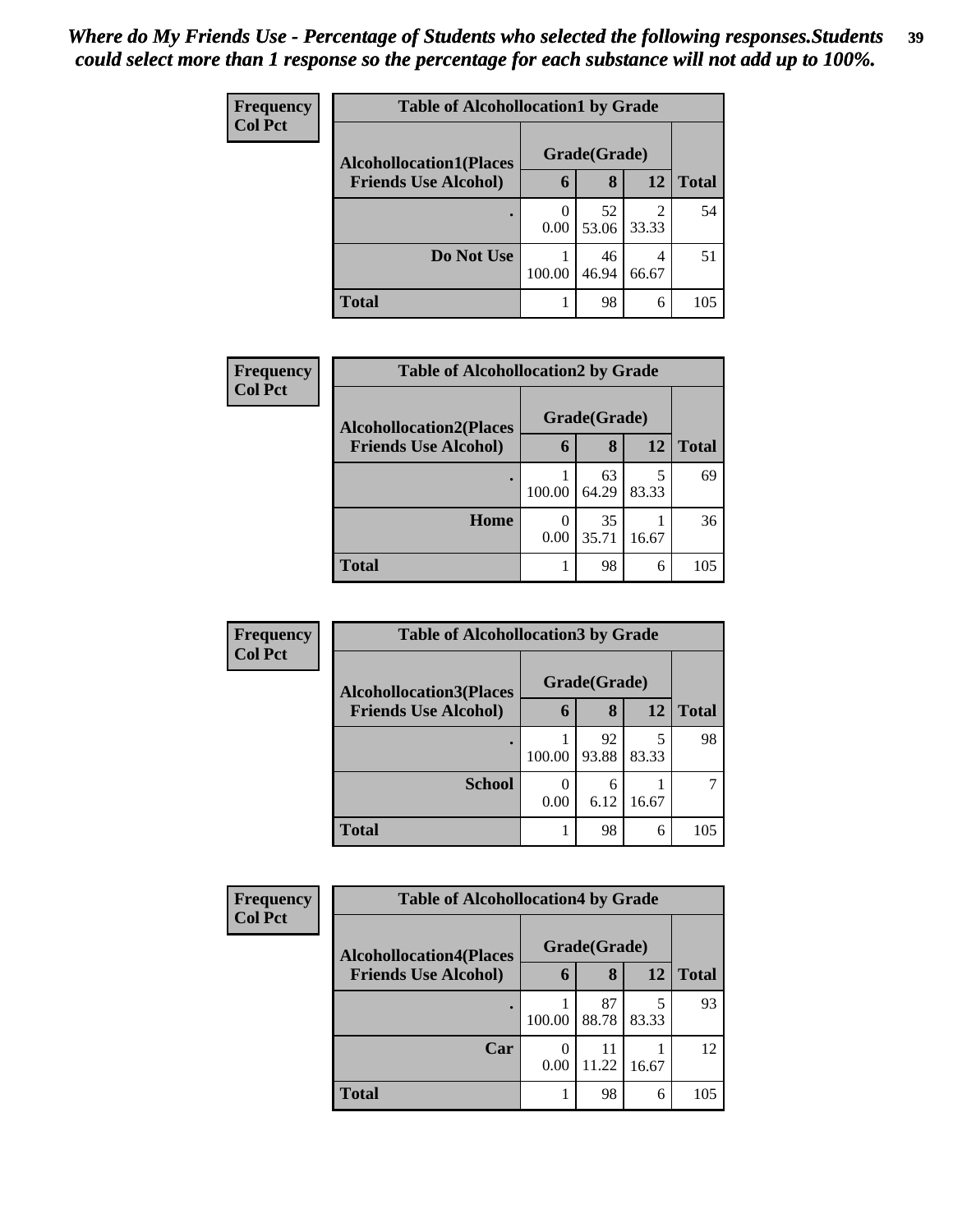| <b>Frequency</b><br><b>Col Pct</b> | <b>Table of Alcohollocation5 by Grade</b> |              |             |            |              |  |  |
|------------------------------------|-------------------------------------------|--------------|-------------|------------|--------------|--|--|
|                                    | <b>Alcohollocation5</b> (Places           | Grade(Grade) |             |            |              |  |  |
|                                    | <b>Friends Use Alcohol)</b>               | 6            | 8           | 12         | <b>Total</b> |  |  |
|                                    |                                           | 100.00       | 74<br>75.51 | 66.67      | 79           |  |  |
|                                    | <b>Friend's House</b>                     | 0<br>0.00    | 24<br>24.49 | 2<br>33.33 | 26           |  |  |
|                                    | <b>Total</b>                              |              | 98          | 6          | 105          |  |  |

| Frequency      | <b>Table of Alcohollocation6 by Grade</b> |           |              |       |              |  |  |
|----------------|-------------------------------------------|-----------|--------------|-------|--------------|--|--|
| <b>Col Pct</b> | <b>Alcohollocation6(Places</b>            |           | Grade(Grade) |       |              |  |  |
|                | <b>Friends Use Alcohol)</b>               | 6         | 8            | 12    | <b>Total</b> |  |  |
|                |                                           | 100.00    | 74<br>75.51  | 83.33 | 80           |  |  |
|                | <b>Other</b>                              | 0<br>0.00 | 24<br>24.49  | 16.67 | 25           |  |  |
|                | <b>Total</b>                              |           | 98           | 6     | 105          |  |  |

| <b>Frequency</b> | <b>Table of Tobaccolocation1 by Grade</b> |        |              |            |              |  |  |  |
|------------------|-------------------------------------------|--------|--------------|------------|--------------|--|--|--|
| <b>Col Pct</b>   | <b>Tobaccolocation1(Places</b>            |        | Grade(Grade) |            |              |  |  |  |
|                  | <b>Friends Use Tobacco)</b>               | 6      | 8            | 12         | <b>Total</b> |  |  |  |
|                  |                                           | 0.00   | 41<br>41.84  | ി<br>33.33 | 43           |  |  |  |
|                  | Do Not Use                                | 100.00 | 57<br>58.16  | 66.67      | 62           |  |  |  |
|                  | <b>Total</b>                              |        | 98           | 6          | 105          |  |  |  |

| Frequency      | <b>Table of Tobaccolocation2 by Grade</b> |                          |             |       |              |  |  |
|----------------|-------------------------------------------|--------------------------|-------------|-------|--------------|--|--|
| <b>Col Pct</b> | <b>Tobaccolocation2(Places</b>            | Grade(Grade)             |             |       |              |  |  |
|                | <b>Friends Use Tobacco)</b>               | $\mathbf b$              | 8           | 12    | <b>Total</b> |  |  |
|                |                                           | 100.00                   | 71<br>72.45 | 83.33 | 77           |  |  |
|                | Home                                      | $\left( \right)$<br>0.00 | 27<br>27.55 | 16.67 | 28           |  |  |
|                | Total                                     |                          | 98          | 6     | 105          |  |  |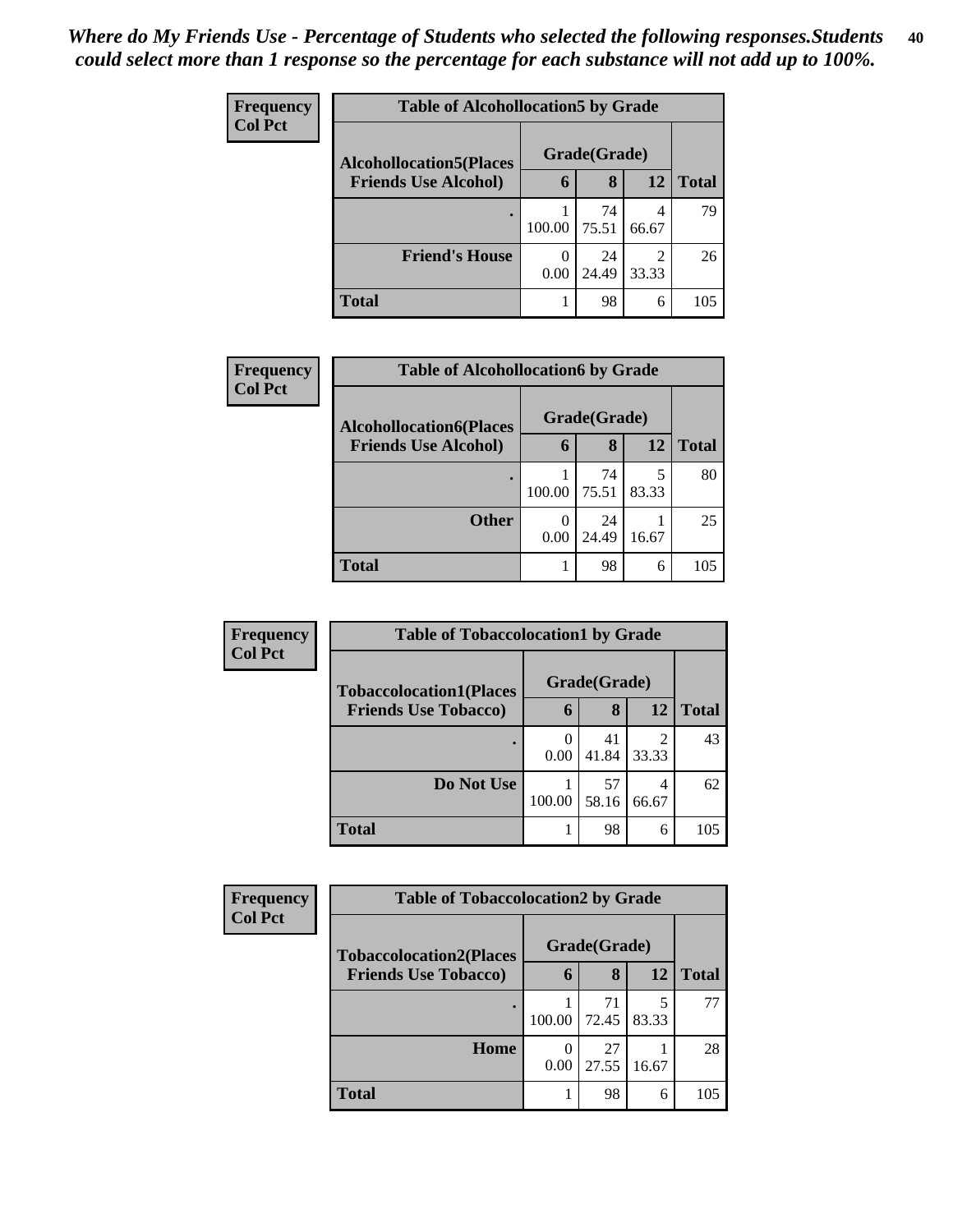| <b>Frequency</b> | <b>Table of Tobaccolocation 3 by Grade</b> |                     |              |       |              |  |  |
|------------------|--------------------------------------------|---------------------|--------------|-------|--------------|--|--|
| <b>Col Pct</b>   | <b>Tobaccolocation3(Places</b>             |                     | Grade(Grade) |       |              |  |  |
|                  | <b>Friends Use Tobacco)</b>                | $\ddot{\mathbf{a}}$ | 8            | 12    | <b>Total</b> |  |  |
|                  |                                            | 100.00              | 86<br>87.76  | 83.33 | 92           |  |  |
|                  | <b>School</b>                              | 0.00                | 12<br>12.24  | 16.67 | 13           |  |  |
|                  | Total                                      |                     | 98           | 6     | 105          |  |  |

| Frequency      | <b>Table of Tobaccolocation4 by Grade</b> |           |              |                         |              |  |  |
|----------------|-------------------------------------------|-----------|--------------|-------------------------|--------------|--|--|
| <b>Col Pct</b> | <b>Tobaccolocation4(Places</b>            |           | Grade(Grade) |                         |              |  |  |
|                | <b>Friends Use Tobacco)</b>               | 6         | 8            | 12                      | <b>Total</b> |  |  |
|                |                                           | 100.00    | 79<br>80.61  | 4<br>66.67              | 84           |  |  |
|                | Car                                       | 0<br>0.00 | 19<br>19.39  | $\mathfrak{D}$<br>33.33 | 21           |  |  |
|                | <b>Total</b>                              |           | 98           | 6                       | 105          |  |  |

| <b>Frequency</b> | <b>Table of Tobaccolocation5 by Grade</b>                     |        |              |       |              |  |  |
|------------------|---------------------------------------------------------------|--------|--------------|-------|--------------|--|--|
| <b>Col Pct</b>   | <b>Tobaccolocation5(Places</b><br><b>Friends Use Tobacco)</b> |        | Grade(Grade) |       |              |  |  |
|                  |                                                               | 6      | 8            | 12    | <b>Total</b> |  |  |
|                  |                                                               | 100.00 | 79<br>80.61  | 83.33 | 85           |  |  |
|                  | <b>Friend's House</b>                                         | 0.00   | 19<br>19.39  | 16.67 | 20           |  |  |
|                  | <b>Total</b>                                                  |        | 98           | 6     | 105          |  |  |

| Frequency      | <b>Table of Tobaccolocation6 by Grade</b> |                  |             |       |              |  |  |
|----------------|-------------------------------------------|------------------|-------------|-------|--------------|--|--|
| <b>Col Pct</b> | <b>Tobaccolocation6(Places</b>            | Grade(Grade)     |             |       |              |  |  |
|                | <b>Friends Use Tobacco)</b>               | 6                | 8           | 12    | <b>Total</b> |  |  |
|                |                                           | 100.00           | 77<br>78.57 | 83.33 | 83           |  |  |
|                | <b>Other</b>                              | $\theta$<br>0.00 | 21<br>21.43 | 16.67 | 22           |  |  |
|                | <b>Total</b>                              |                  | 98          | 6     | 105          |  |  |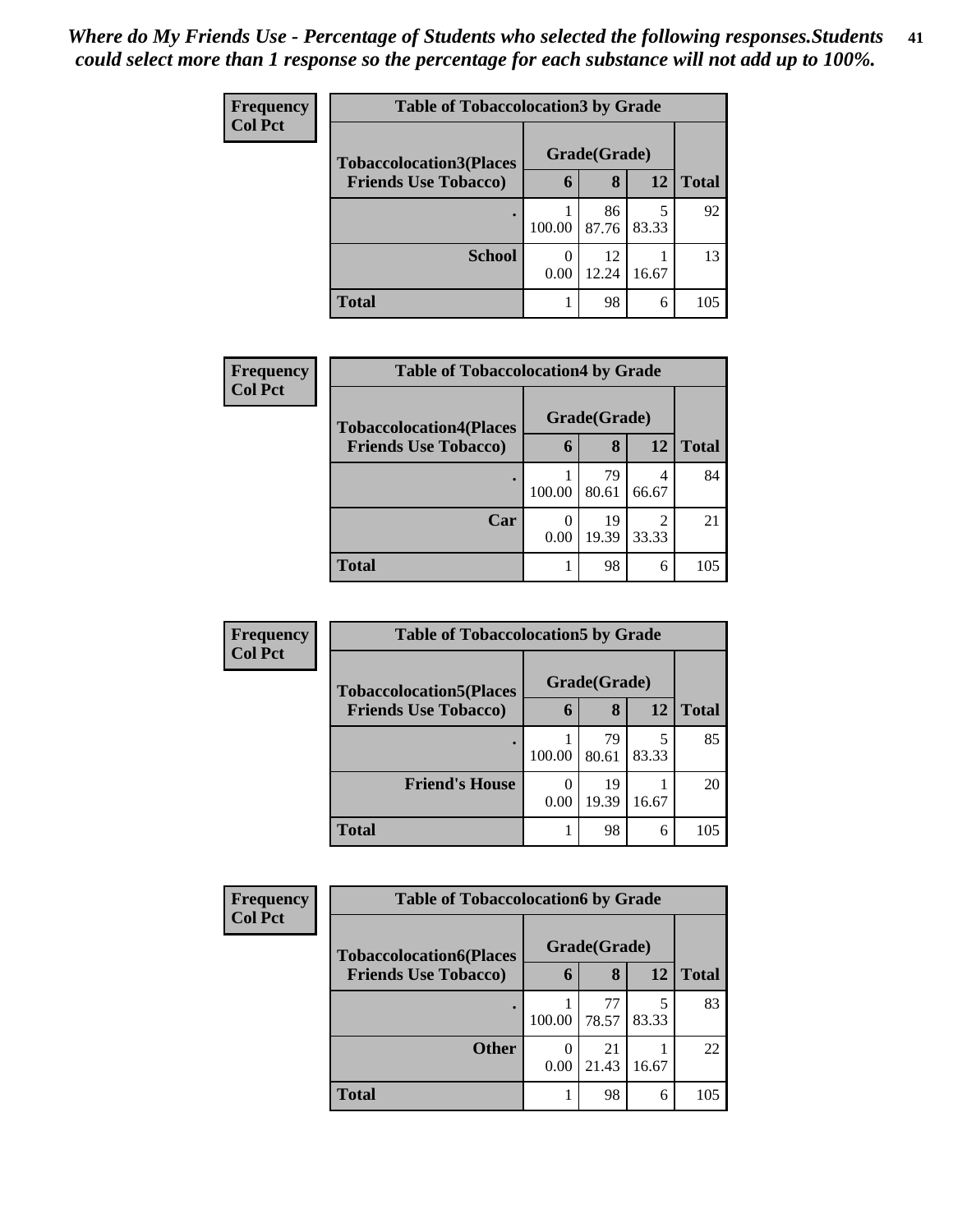| Frequency      | <b>Table of Marijuanalocation1 by Grade</b> |        |              |            |              |  |  |  |
|----------------|---------------------------------------------|--------|--------------|------------|--------------|--|--|--|
| <b>Col Pct</b> | <b>Marijuanalocation1(Places</b>            |        | Grade(Grade) |            |              |  |  |  |
|                | <b>Friends Use Marijuana</b> )              | 6      | 8            | 12         | <b>Total</b> |  |  |  |
|                |                                             | 100.00 | 61<br>62.24  | 3<br>50.00 | 65           |  |  |  |
|                | Do Not Use                                  | 0.00   | 37<br>37.76  | 3<br>50.00 | 40           |  |  |  |
|                | <b>Total</b>                                |        | 98           | 6          | 105          |  |  |  |

| Frequency      | <b>Table of Marijuanalocation2 by Grade</b> |           |              |            |              |  |  |  |
|----------------|---------------------------------------------|-----------|--------------|------------|--------------|--|--|--|
| <b>Col Pct</b> | <b>Marijuanalocation2(Places</b>            |           | Grade(Grade) |            |              |  |  |  |
|                | <b>Friends Use Marijuana</b> )              | 6         | 8            | 12         | <b>Total</b> |  |  |  |
|                |                                             | 0<br>0.00 | 56<br>57.14  | 3<br>50.00 | 59           |  |  |  |
|                | Home                                        | 100.00    | 42<br>42.86  | 50.00      | 46           |  |  |  |
|                | <b>Total</b>                                |           | 98           | 6          | 105          |  |  |  |

| Frequency      | <b>Table of Marijuanalocation3 by Grade</b> |           |              |            |              |  |
|----------------|---------------------------------------------|-----------|--------------|------------|--------------|--|
| <b>Col Pct</b> | <b>Marijuanalocation3(Places</b>            |           | Grade(Grade) |            |              |  |
|                | <b>Friends Use Marijuana</b> )              | 6         | 8            | 12         | <b>Total</b> |  |
|                |                                             | 100.00    | 74<br>75.51  | 4<br>66.67 | 79           |  |
|                | <b>School</b>                               | 0<br>0.00 | 24<br>24.49  | 33.33      | 26           |  |
|                | <b>Total</b>                                |           | 98           | 6          | 105          |  |

| <b>Frequency</b> | <b>Table of Marijuanalocation4 by Grade</b> |        |              |            |       |
|------------------|---------------------------------------------|--------|--------------|------------|-------|
| <b>Col Pct</b>   | <b>Marijuanalocation4(Places)</b>           |        | Grade(Grade) |            |       |
|                  | <b>Friends Use Marijuana</b> )              | 6      | 8            | 12         | Total |
|                  | ٠                                           | 100.00 | 69<br>70.41  | 4<br>66.67 | 74    |
|                  | Car                                         | 0.00   | 29<br>29.59  | ↑<br>33.33 | 31    |
|                  | <b>Total</b>                                |        | 98           | 6          | 105   |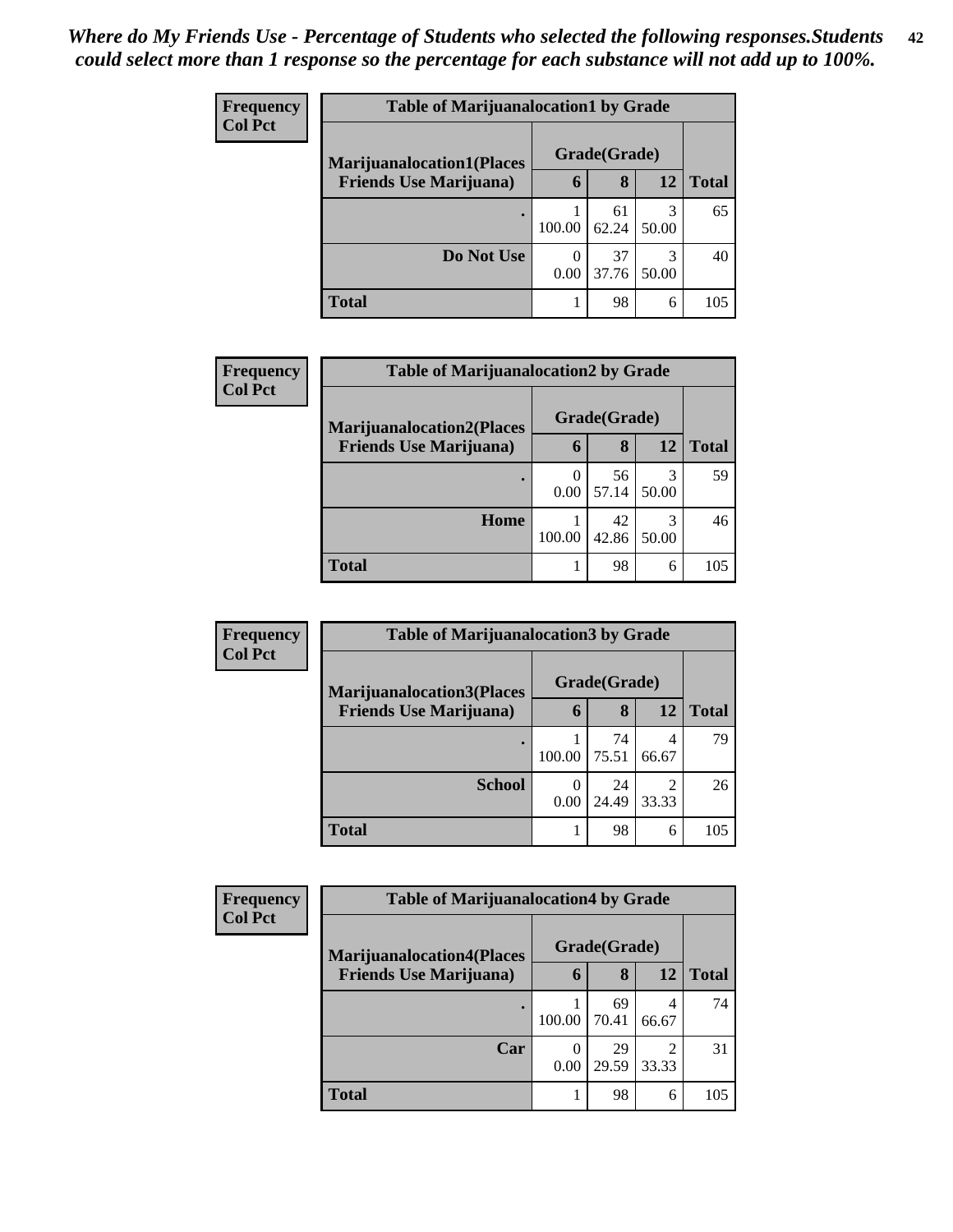| <b>Frequency</b> | <b>Table of Marijuanalocation5 by Grade</b>                         |        |              |            |              |  |  |
|------------------|---------------------------------------------------------------------|--------|--------------|------------|--------------|--|--|
| <b>Col Pct</b>   | <b>Marijuanalocation5</b> (Places<br><b>Friends Use Marijuana</b> ) |        | Grade(Grade) |            |              |  |  |
|                  |                                                                     | 6      | 8            | 12         | <b>Total</b> |  |  |
|                  |                                                                     | 100.00 | 65<br>66.33  | 3<br>50.00 | 69           |  |  |
|                  | <b>Friend's House</b>                                               | 0.00   | 33<br>33.67  | 3<br>50.00 | 36           |  |  |
|                  | <b>Total</b>                                                        |        | 98           | 6          | 105          |  |  |

| <b>Frequency</b> | <b>Table of Marijuanalocation6 by Grade</b> |           |              |            |              |  |  |  |
|------------------|---------------------------------------------|-----------|--------------|------------|--------------|--|--|--|
| <b>Col Pct</b>   | <b>Marijuanalocation6(Places</b>            |           | Grade(Grade) |            |              |  |  |  |
|                  | <b>Friends Use Marijuana</b> )              | 6         | 8            | 12         | <b>Total</b> |  |  |  |
|                  |                                             | 100.00    | 71<br>72.45  | 5<br>83.33 | 77           |  |  |  |
|                  | <b>Other</b>                                | 0<br>0.00 | 27<br>27.55  | 16.67      | 28           |  |  |  |
|                  | <b>Total</b>                                |           | 98           | 6          | 105          |  |  |  |

| Frequency      | <b>Table of Otherdruglocation1 by Grade</b>                          |              |             |            |              |  |
|----------------|----------------------------------------------------------------------|--------------|-------------|------------|--------------|--|
| <b>Col Pct</b> | <b>Otherdruglocation1(Places</b><br><b>Friends Use Other Illegal</b> | Grade(Grade) |             |            |              |  |
|                | Drugs)                                                               | 6            | 8           | <b>12</b>  | <b>Total</b> |  |
|                |                                                                      | 0<br>0.00    | 19<br>19.39 | 16.67      | 20           |  |
|                | Do Not Use                                                           | 100.00       | 79<br>80.61 | 5<br>83.33 | 85           |  |
|                | <b>Total</b>                                                         |              | 98          | 6          | 105          |  |

| <b>Frequency</b> | <b>Table of Otherdruglocation2 by Grade</b>                          |                      |             |       |              |  |
|------------------|----------------------------------------------------------------------|----------------------|-------------|-------|--------------|--|
| <b>Col Pct</b>   | <b>Otherdruglocation2(Places</b><br><b>Friends Use Other Illegal</b> | Grade(Grade)         |             |       |              |  |
|                  | Drugs)                                                               | 6                    | 8           | 12    | <b>Total</b> |  |
|                  |                                                                      | 100.00               | 90<br>91.84 | 83.33 | 96           |  |
|                  | Home                                                                 | $\mathbf{0}$<br>0.00 | 8<br>8.16   | 16.67 | Q            |  |
|                  | <b>Total</b>                                                         |                      | 98          | 6     | 105          |  |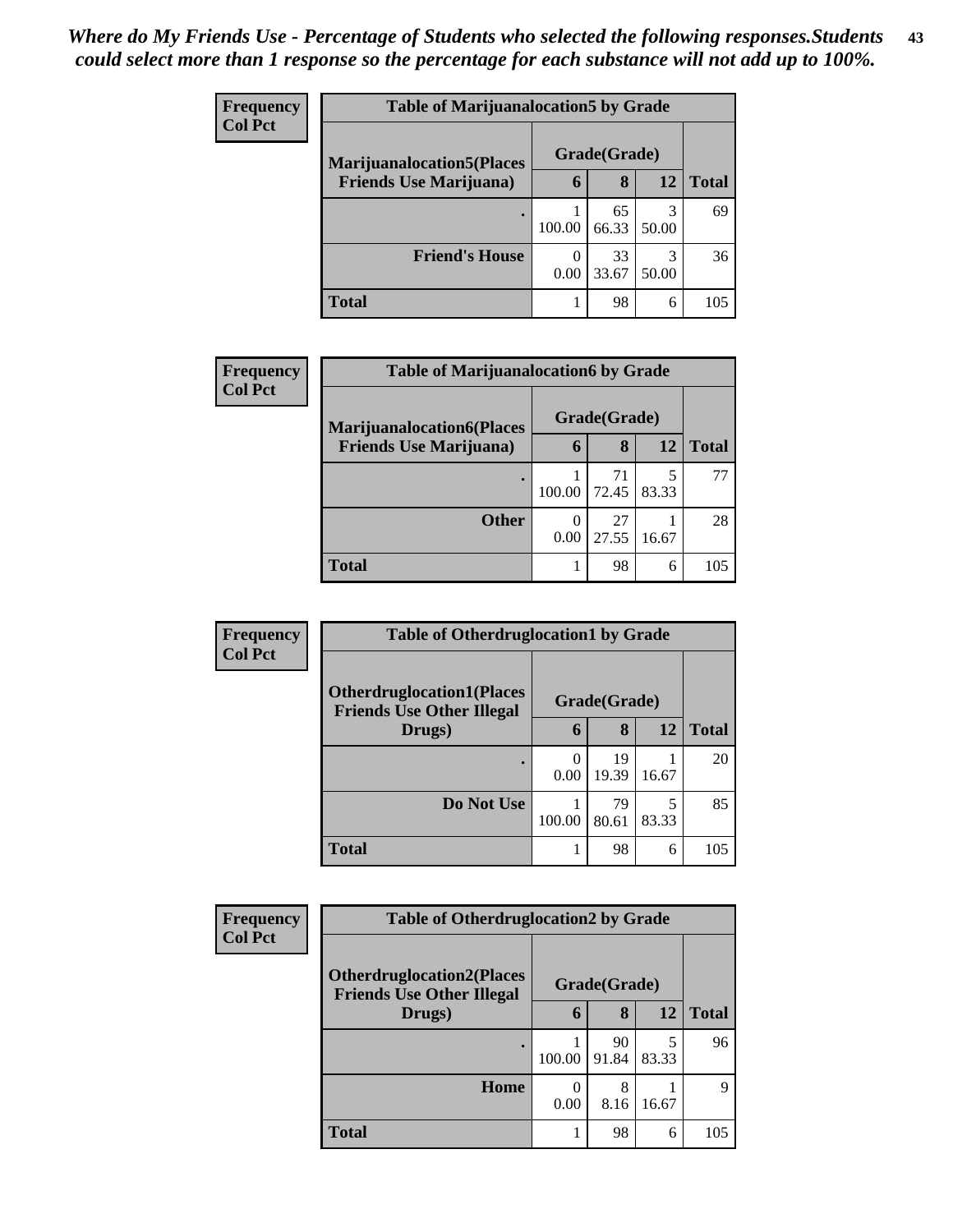| <b>Frequency</b> | <b>Table of Otherdruglocation 3 by Grade</b>                         |        |              |            |              |
|------------------|----------------------------------------------------------------------|--------|--------------|------------|--------------|
| <b>Col Pct</b>   | <b>Otherdruglocation3(Places</b><br><b>Friends Use Other Illegal</b> |        | Grade(Grade) |            |              |
|                  | Drugs)                                                               | 6      | 8            | 12         | <b>Total</b> |
|                  | $\bullet$                                                            | 100.00 | 96<br>97.96  | 5<br>83.33 | 102          |
|                  | <b>School</b>                                                        | 0.00   | 2.04         | 16.67      |              |
|                  | <b>Total</b>                                                         |        | 98           | 6          | 105          |

| <b>Frequency</b><br><b>Col Pct</b> | <b>Table of Otherdruglocation4 by Grade</b>                          |                           |              |            |              |  |  |
|------------------------------------|----------------------------------------------------------------------|---------------------------|--------------|------------|--------------|--|--|
|                                    | <b>Otherdruglocation4(Places</b><br><b>Friends Use Other Illegal</b> |                           | Grade(Grade) |            |              |  |  |
|                                    | Drugs)                                                               | 6                         | 8            | 12         | <b>Total</b> |  |  |
|                                    |                                                                      | 100.00                    | 95<br>96.94  | 5<br>83.33 | 101          |  |  |
|                                    | Car                                                                  | $\mathbf{\Omega}$<br>0.00 | 3<br>3.06    | 16.67      | 4            |  |  |
|                                    | Total                                                                |                           | 98           | 6          | 105          |  |  |

| <b>Frequency</b> | <b>Table of Otherdruglocation5 by Grade</b>                          |        |              |       |       |  |
|------------------|----------------------------------------------------------------------|--------|--------------|-------|-------|--|
| <b>Col Pct</b>   | <b>Otherdruglocation5(Places</b><br><b>Friends Use Other Illegal</b> |        | Grade(Grade) |       |       |  |
|                  | Drugs)                                                               | 6      | 8            | 12    | Total |  |
|                  |                                                                      | 100.00 | 92<br>93.88  | 83.33 | 98    |  |
|                  | <b>Friend's House</b>                                                | 0.00   | 6<br>6.12    | 16.67 |       |  |
|                  | <b>Total</b>                                                         |        | 98           | 6     | 105   |  |

| Frequency      | <b>Table of Otherdruglocation6 by Grade</b>                          |              |             |            |       |
|----------------|----------------------------------------------------------------------|--------------|-------------|------------|-------|
| <b>Col Pct</b> | <b>Otherdruglocation6(Places</b><br><b>Friends Use Other Illegal</b> | Grade(Grade) |             |            |       |
|                | Drugs)                                                               | 6            | 8           | <b>12</b>  | Total |
|                |                                                                      | 100.00       | 89<br>90.82 | 5<br>83.33 | 95    |
|                | <b>Other</b>                                                         | 0<br>0.00    | 9<br>9.18   | 16.67      | 10    |
|                | <b>Total</b>                                                         |              | 98          | 6          | 105   |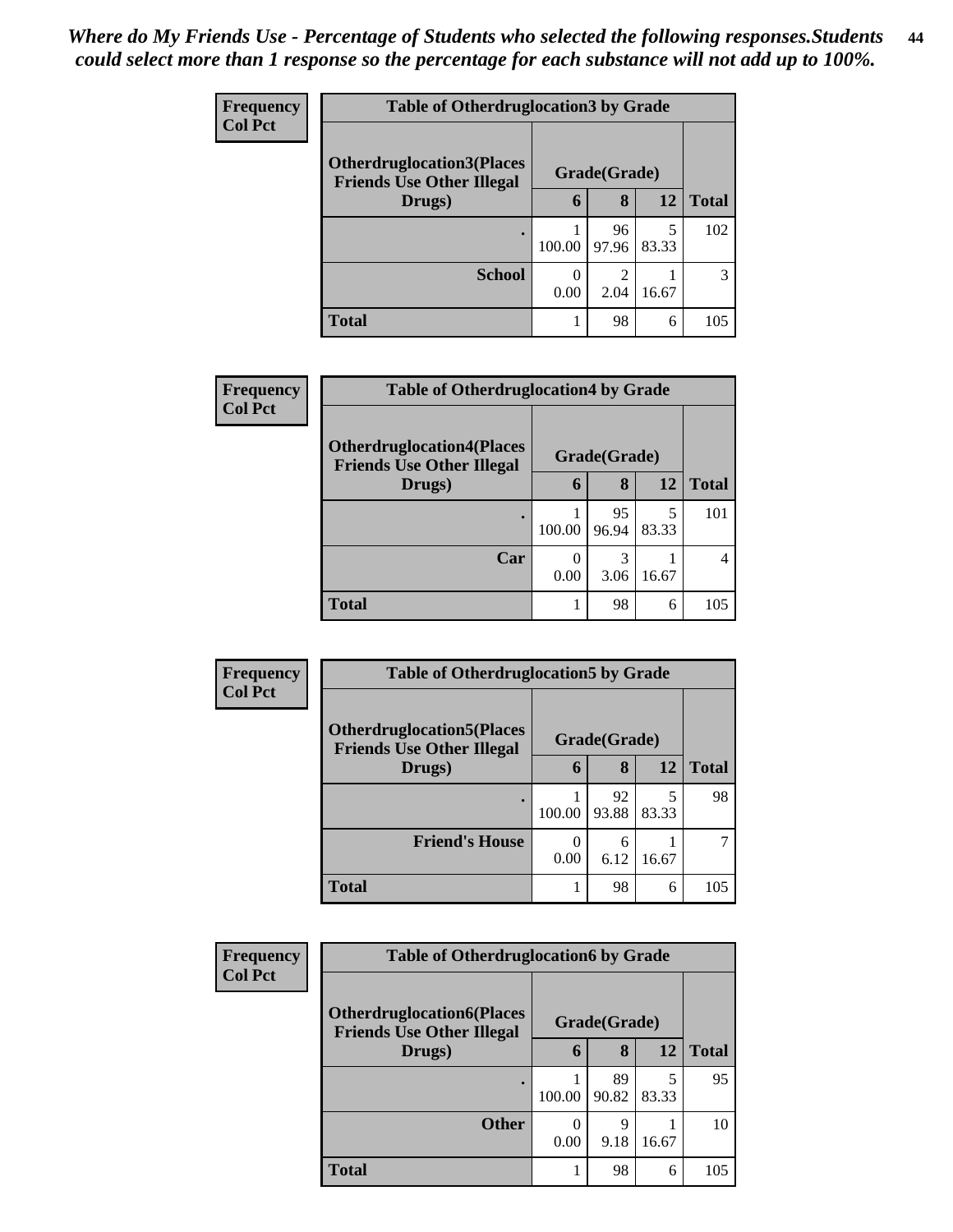| Frequency<br><b>Col Pct</b> | <b>Table of Alcoholtime1 by Grade</b>           |           |              |            |              |  |  |
|-----------------------------|-------------------------------------------------|-----------|--------------|------------|--------------|--|--|
|                             | <b>Alcoholtime1(Times</b><br><b>Friends Use</b> |           | Grade(Grade) |            |              |  |  |
|                             | Alcohol)                                        | 6         | 8            | 12         | <b>Total</b> |  |  |
|                             |                                                 | 100.00    | 48<br>48.98  | 3<br>50.00 | 52           |  |  |
|                             | Do Not Use                                      | 0<br>0.00 | 50<br>51.02  | 3<br>50.00 | 53           |  |  |
|                             | <b>Total</b>                                    |           | 98           | 6          | 105          |  |  |

| Frequency      | <b>Table of Alcoholtime2 by Grade</b>           |        |              |            |              |  |
|----------------|-------------------------------------------------|--------|--------------|------------|--------------|--|
| <b>Col Pct</b> | <b>Alcoholtime2(Times</b><br><b>Friends Use</b> |        | Grade(Grade) |            |              |  |
|                | Alcohol)                                        | 6      | 8            | 12         | <b>Total</b> |  |
|                | ٠                                               | 100.00 | 91<br>92.86  | 5<br>83.33 | 97           |  |
|                | <b>On Way to School</b>                         | 0.00   | 7.14         | 16.67      |              |  |
|                | <b>Total</b>                                    |        | 98           | 6          | 105          |  |

| Frequency      | <b>Table of Alcoholtime3 by Grade</b>           |        |              |            |              |  |
|----------------|-------------------------------------------------|--------|--------------|------------|--------------|--|
| <b>Col Pct</b> | <b>Alcoholtime3(Times</b><br><b>Friends Use</b> |        | Grade(Grade) |            |              |  |
|                | Alcohol)                                        | 6      | 8            | 12         | <b>Total</b> |  |
|                | ٠                                               | 100.00 | 90<br>91.84  | 5<br>83.33 | 96           |  |
|                | <b>During School</b>                            | 0.00   | 8<br>8.16    | 16.67      | 9            |  |
|                | <b>Total</b>                                    |        | 98           | 6          | 105          |  |

| Frequency                   | <b>Table of Alcoholtime4 by Grade</b> |                  |              |              |     |  |  |
|-----------------------------|---------------------------------------|------------------|--------------|--------------|-----|--|--|
| <b>Col Pct</b>              | <b>Alcoholtime4(Times</b>             |                  | Grade(Grade) |              |     |  |  |
| <b>Friends Use Alcohol)</b> | 6                                     | 8                | 12           | <b>Total</b> |     |  |  |
|                             |                                       | 100.00           | 90<br>91.84  | 83.33        | 96  |  |  |
|                             | <b>On Way Home From School</b>        | $\theta$<br>0.00 | 8<br>8.16    | 16.67        | Q   |  |  |
|                             | <b>Total</b>                          |                  | 98           | 6            | 105 |  |  |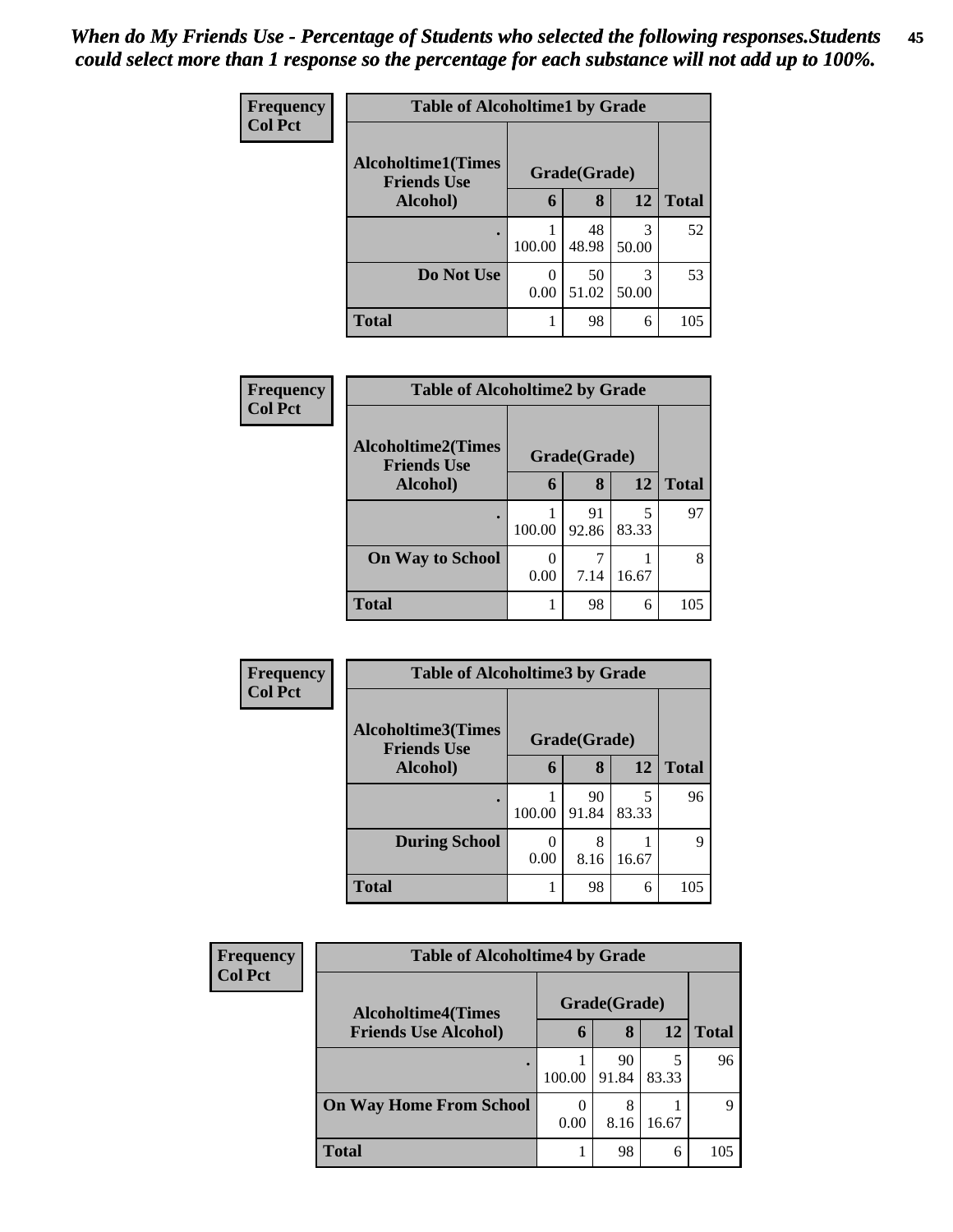| <b>Frequency</b><br><b>Col Pct</b> | <b>Table of Alcoholtime5 by Grade</b>           |           |              |            |              |  |  |
|------------------------------------|-------------------------------------------------|-----------|--------------|------------|--------------|--|--|
|                                    | <b>Alcoholtime5(Times</b><br><b>Friends Use</b> |           | Grade(Grade) |            |              |  |  |
|                                    | Alcohol)                                        | 6         | 8            | 12         | <b>Total</b> |  |  |
|                                    | ٠                                               | 100.00    | 74<br>75.51  | 5<br>83.33 | 80           |  |  |
|                                    | <b>Weeknights</b>                               | 0<br>0.00 | 24<br>24.49  | 16.67      | 25           |  |  |
|                                    | <b>Total</b>                                    |           | 98           | 6          | 105          |  |  |

| Frequency<br><b>Col Pct</b> | <b>Table of Alcoholtime6 by Grade</b>           |           |              |            |              |  |
|-----------------------------|-------------------------------------------------|-----------|--------------|------------|--------------|--|
|                             | <b>Alcoholtime6(Times</b><br><b>Friends Use</b> |           | Grade(Grade) |            |              |  |
|                             | Alcohol)                                        | 6         | 8            | 12         | <b>Total</b> |  |
|                             |                                                 | 0<br>0.00 | 50<br>51.02  | 3<br>50.00 | 53           |  |
|                             | Weekends                                        | 100.00    | 48<br>48.98  | 3<br>50.00 | 52           |  |
|                             | <b>Total</b>                                    |           | 98           | 6          | 105          |  |

| <b>Frequency</b> | <b>Table of Tobaccotime1 by Grade</b>                           |        |             |                         |              |  |
|------------------|-----------------------------------------------------------------|--------|-------------|-------------------------|--------------|--|
| <b>Col Pct</b>   | <b>Tobaccotime1(Times</b><br>Grade(Grade)<br><b>Friends Use</b> |        |             |                         |              |  |
|                  | <b>Tobacco</b> )                                                | 6      | 8           | 12                      | <b>Total</b> |  |
|                  |                                                                 | 100.00 | 30<br>30.61 | $\overline{c}$<br>33.33 | 33           |  |
|                  | Do Not Use                                                      | 0.00   | 68<br>69.39 | 4<br>66.67              | 72           |  |
|                  | <b>Total</b>                                                    |        | 98          | 6                       | 105          |  |

| <b>Frequency</b> | <b>Table of Tobaccotime2 by Grade</b>                           |        |             |            |              |
|------------------|-----------------------------------------------------------------|--------|-------------|------------|--------------|
| <b>Col Pct</b>   | <b>Tobaccotime2(Times</b><br>Grade(Grade)<br><b>Friends Use</b> |        |             |            |              |
|                  | <b>Tobacco</b> )                                                | 6      | 8           | 12         | <b>Total</b> |
|                  | ٠                                                               | 100.00 | 76<br>77.55 | 5<br>83.33 | 82           |
|                  | <b>On Way to School</b>                                         | 0.00   | 22<br>22.45 | 16.67      | 23           |
|                  | <b>Total</b>                                                    |        | 98          | 6          | 105          |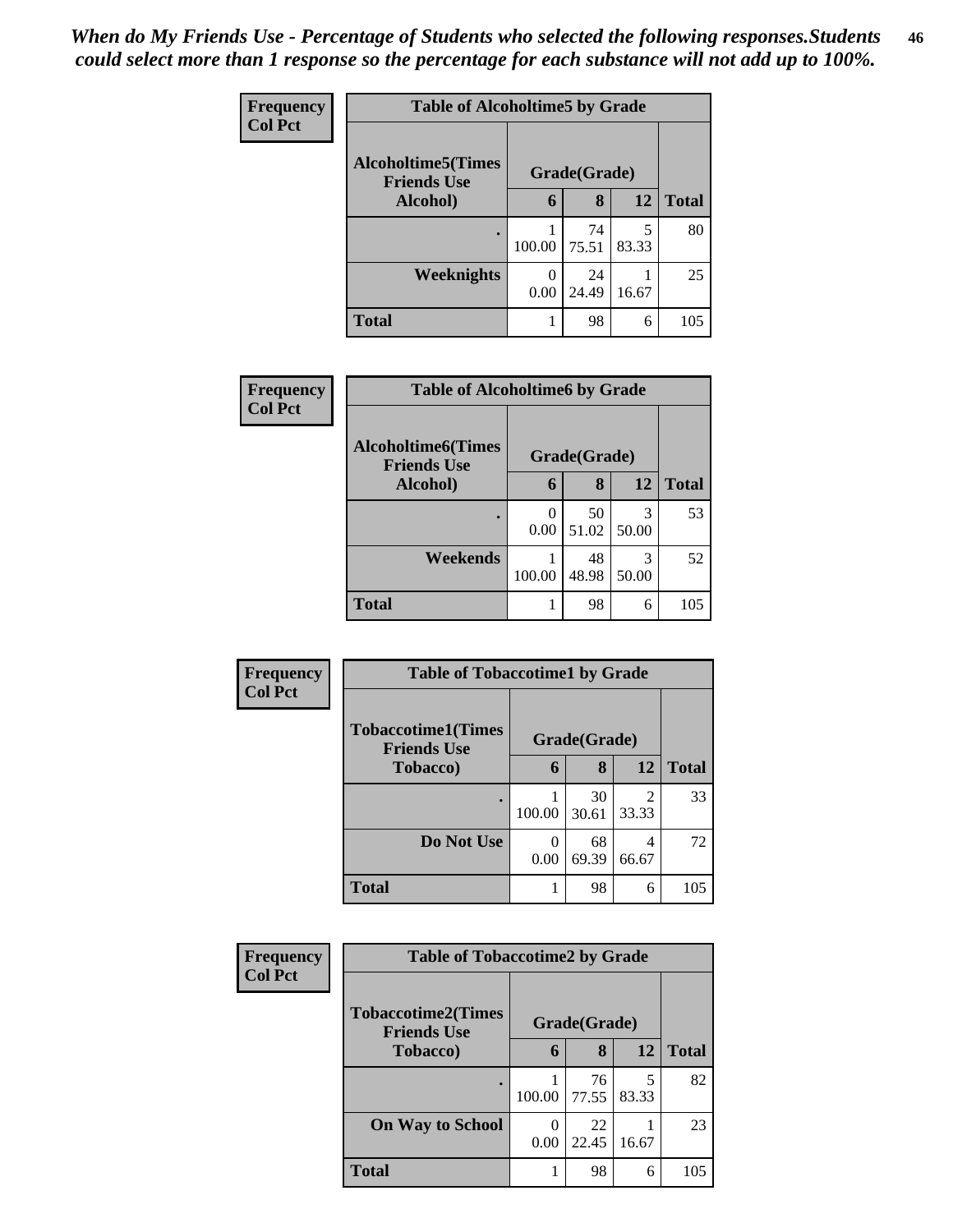| <b>Frequency</b><br><b>Col Pct</b> | <b>Table of Tobaccotime3 by Grade</b>                           |        |             |            |              |  |
|------------------------------------|-----------------------------------------------------------------|--------|-------------|------------|--------------|--|
|                                    | <b>Tobaccotime3(Times</b><br>Grade(Grade)<br><b>Friends Use</b> |        |             |            |              |  |
|                                    | <b>Tobacco</b> )                                                | 6      | 8           | 12         | <b>Total</b> |  |
|                                    | ٠                                                               | 100.00 | 86<br>87.76 | 5<br>83.33 | 92           |  |
|                                    | <b>During School</b>                                            | 0.00   | 12<br>12.24 | 16.67      | 13           |  |
|                                    | <b>Total</b>                                                    |        | 98          | 6          | 105          |  |

| <b>Frequency</b> | <b>Table of Tobaccotime4 by Grade</b> |             |              |            |       |  |
|------------------|---------------------------------------|-------------|--------------|------------|-------|--|
| <b>Col Pct</b>   | <b>Tobaccotime4(Times</b>             |             | Grade(Grade) |            |       |  |
|                  | <b>Friends Use Tobacco)</b>           | $\mathbf b$ | 8            | 12         | Total |  |
|                  |                                       | 100.00      | 90<br>91.84  | 5<br>83.33 | 96    |  |
|                  | <b>On Way Home From School</b>        | 0.00        | 8.16         | 16.67      |       |  |
|                  | <b>Total</b>                          |             | 98           | 6          | 105   |  |

| <b>Frequency</b> | <b>Table of Tobaccotime5 by Grade</b>           |              |             |                         |              |
|------------------|-------------------------------------------------|--------------|-------------|-------------------------|--------------|
| <b>Col Pct</b>   | <b>Tobaccotime5(Times</b><br><b>Friends Use</b> | Grade(Grade) |             |                         |              |
|                  | <b>Tobacco</b> )                                | 6            | 8           | 12                      | <b>Total</b> |
|                  |                                                 | 0.00         | 75<br>76.53 | 4<br>66.67              | 79           |
|                  | Weeknights                                      | 100.00       | 23<br>23.47 | $\mathfrak{D}$<br>33.33 | 26           |
|                  | <b>Total</b>                                    |              | 98          | 6                       | 105          |

| <b>Frequency</b> | <b>Table of Tobaccotime6 by Grade</b>                           |        |             |            |              |
|------------------|-----------------------------------------------------------------|--------|-------------|------------|--------------|
| <b>Col Pct</b>   | <b>Tobaccotime6(Times</b><br>Grade(Grade)<br><b>Friends Use</b> |        |             |            |              |
|                  | <b>Tobacco</b> )                                                | 6      | 8           | 12         | <b>Total</b> |
|                  | $\bullet$                                                       | 100.00 | 74<br>75.51 | 4<br>66.67 | 79           |
|                  | Weekends                                                        | 0.00   | 24<br>24.49 | 2<br>33.33 | 26           |
|                  | <b>Total</b>                                                    |        | 98          | 6          | 105          |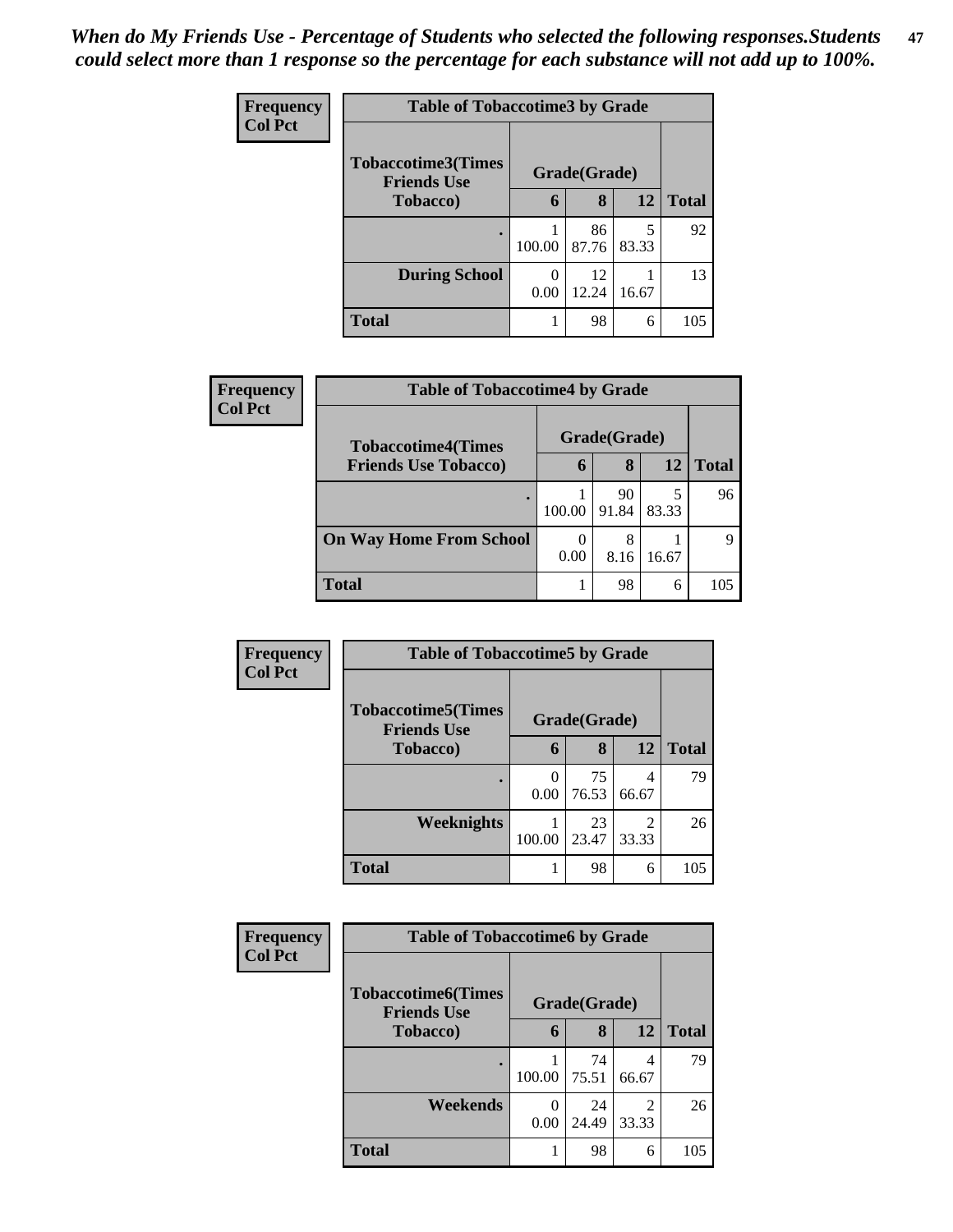| <b>Frequency</b> | <b>Table of Marijuanatime1 by Grade</b>           |           |              |                         |              |
|------------------|---------------------------------------------------|-----------|--------------|-------------------------|--------------|
| <b>Col Pct</b>   | <b>Marijuanatime1(Times</b><br><b>Friends Use</b> |           | Grade(Grade) |                         |              |
|                  | Marijuana)                                        | 6         | 8            | 12                      | <b>Total</b> |
|                  |                                                   | 100.00    | 56<br>57.14  | 4<br>66.67              | 61           |
|                  | Do Not Use                                        | 0<br>0.00 | 42<br>42.86  | $\mathfrak{D}$<br>33.33 | 44           |
|                  | <b>Total</b>                                      | 1         | 98           | 6                       | 105          |

| Frequency      | <b>Table of Marijuanatime2 by Grade</b>    |           |              |            |              |  |
|----------------|--------------------------------------------|-----------|--------------|------------|--------------|--|
| <b>Col Pct</b> | Marijuanatime2(Times<br><b>Friends Use</b> |           | Grade(Grade) |            |              |  |
|                | Marijuana)                                 | 6         | 8            | 12         | <b>Total</b> |  |
|                | ٠                                          | 0<br>0.00 | 67<br>68.37  | 4<br>66.67 | 71           |  |
|                | <b>On Way to School</b>                    | 100.00    | 31<br>31.63  | 2<br>33.33 | 34           |  |
|                | <b>Total</b>                               |           | 98           | 6          | 105          |  |

| Frequency      | <b>Table of Marijuanatime3 by Grade</b>            |        |              |            |              |  |
|----------------|----------------------------------------------------|--------|--------------|------------|--------------|--|
| <b>Col Pct</b> | <b>Marijuanatime3</b> (Times<br><b>Friends Use</b> |        | Grade(Grade) |            |              |  |
|                | Marijuana)                                         | 6      | 8            | 12         | <b>Total</b> |  |
|                |                                                    | 100.00 | 74<br>75.51  | 4<br>66.67 | 79           |  |
|                | <b>During School</b>                               | 0.00   | 24<br>24.49  | 2<br>33.33 | 26           |  |
|                | <b>Total</b>                                       | 1      | 98           | 6          | 105          |  |

| Frequency      | <b>Table of Marijuanatime4 by Grade</b> |                  |              |            |              |
|----------------|-----------------------------------------|------------------|--------------|------------|--------------|
| <b>Col Pct</b> | <b>Marijuanatime4(Times</b>             |                  | Grade(Grade) |            |              |
|                | <b>Friends Use Marijuana</b> )          | 6                | 8            | 12         | <b>Total</b> |
|                |                                         | 100.00           | 68<br>69.39  | 4<br>66.67 | 73           |
|                | <b>On Way Home From School</b>          | $\theta$<br>0.00 | 30<br>30.61  | 33.33      | 32           |
|                | <b>Total</b>                            |                  | 98           | 6          | 105          |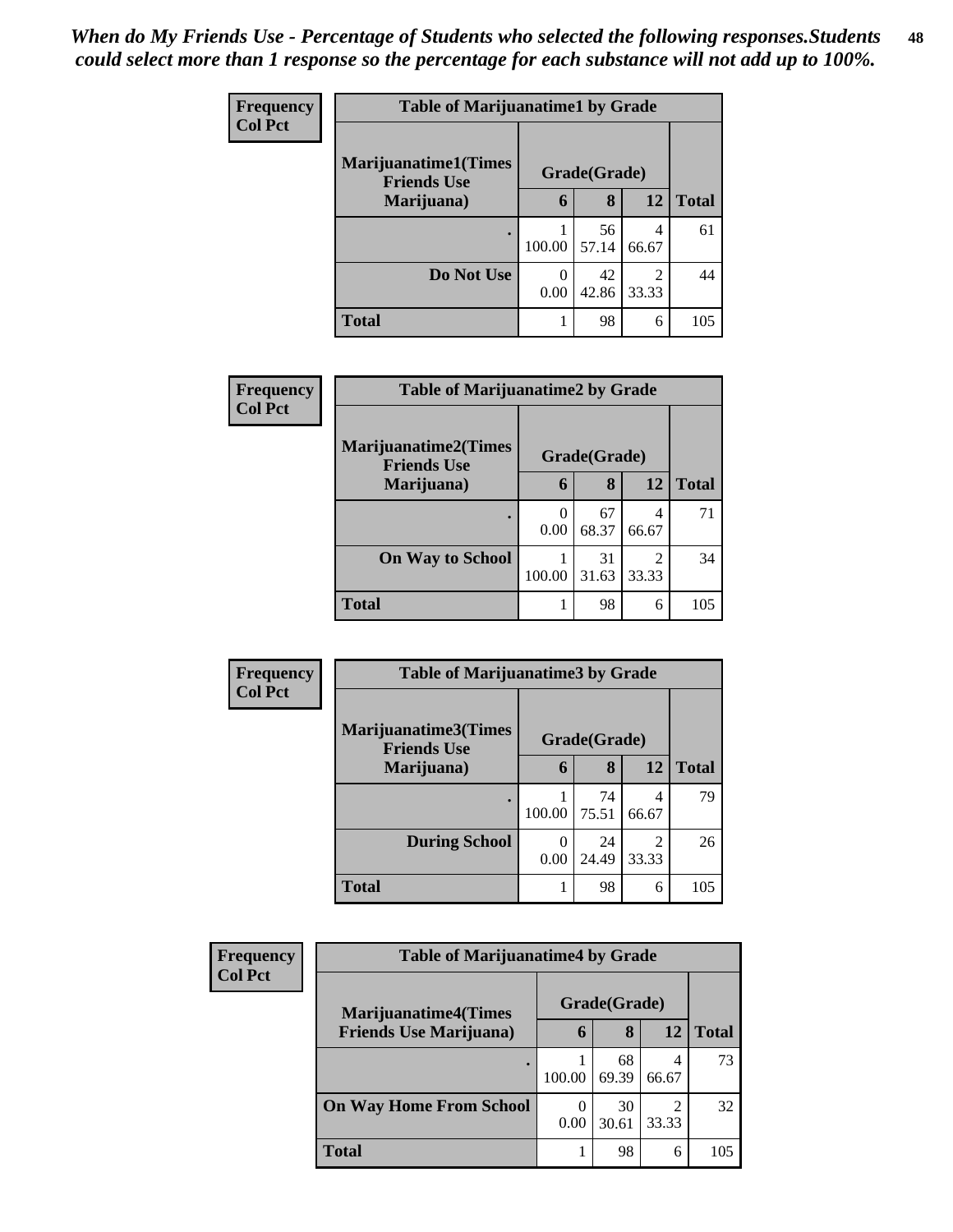| <b>Frequency</b> | <b>Table of Marijuanatime5 by Grade</b>            |        |              |                                      |              |
|------------------|----------------------------------------------------|--------|--------------|--------------------------------------|--------------|
| <b>Col Pct</b>   | <b>Marijuanatime5</b> (Times<br><b>Friends Use</b> |        | Grade(Grade) |                                      |              |
|                  | Marijuana)                                         | 6      | 8            | 12                                   | <b>Total</b> |
|                  |                                                    | 100.00 | 56<br>57.14  | 4<br>66.67                           | 61           |
|                  | Weeknights                                         | 0.00   | 42<br>42.86  | $\mathcal{D}_{\mathcal{L}}$<br>33.33 | 44           |
|                  | <b>Total</b>                                       |        | 98           | 6                                    | 105          |

| Frequency      | <b>Table of Marijuanatime6 by Grade</b>           |                  |              |                         |              |  |
|----------------|---------------------------------------------------|------------------|--------------|-------------------------|--------------|--|
| <b>Col Pct</b> | <b>Marijuanatime6(Times</b><br><b>Friends Use</b> |                  | Grade(Grade) |                         |              |  |
|                | Marijuana)                                        | 6                | 8            | 12                      | <b>Total</b> |  |
|                | $\bullet$                                         | 100.00           | 49<br>50.00  | $\mathfrak{D}$<br>33.33 | 52           |  |
|                | Weekends                                          | $\Omega$<br>0.00 | 49<br>50.00  | 4<br>66.67              | 53           |  |
|                | <b>Total</b>                                      |                  | 98           | 6                       | 105          |  |

| Frequency      | <b>Table of Otherdrugtime1 by Grade</b>                 |        |              |            |              |
|----------------|---------------------------------------------------------|--------|--------------|------------|--------------|
| <b>Col Pct</b> | <b>Otherdrugtime1(Times</b><br><b>Friends Use Other</b> |        | Grade(Grade) |            |              |
|                | <b>Illegal Drugs</b> )                                  | 6      | 8            | 12         | <b>Total</b> |
|                |                                                         | 0.00   | 12<br>12.24  | 16.67      | 13           |
|                | Do Not Use                                              | 100.00 | 86<br>87.76  | 5<br>83.33 | 92           |
|                | <b>Total</b>                                            |        | 98           | 6          | 105          |

| <b>Frequency</b> | <b>Table of Otherdrugtime2 by Grade</b>                 |              |             |            |              |  |  |
|------------------|---------------------------------------------------------|--------------|-------------|------------|--------------|--|--|
| <b>Col Pct</b>   | <b>Otherdrugtime2(Times</b><br><b>Friends Use Other</b> | Grade(Grade) |             |            |              |  |  |
|                  | <b>Illegal Drugs</b> )                                  | 6            | 8           | 12         | <b>Total</b> |  |  |
|                  |                                                         | 100.00       | 94<br>95.92 | 5<br>83.33 | 100          |  |  |
|                  | <b>On Way to School</b>                                 | 0.00         | 4.08        | 16.67      | 5            |  |  |
|                  | <b>Total</b>                                            |              | 98          | 6          | 105          |  |  |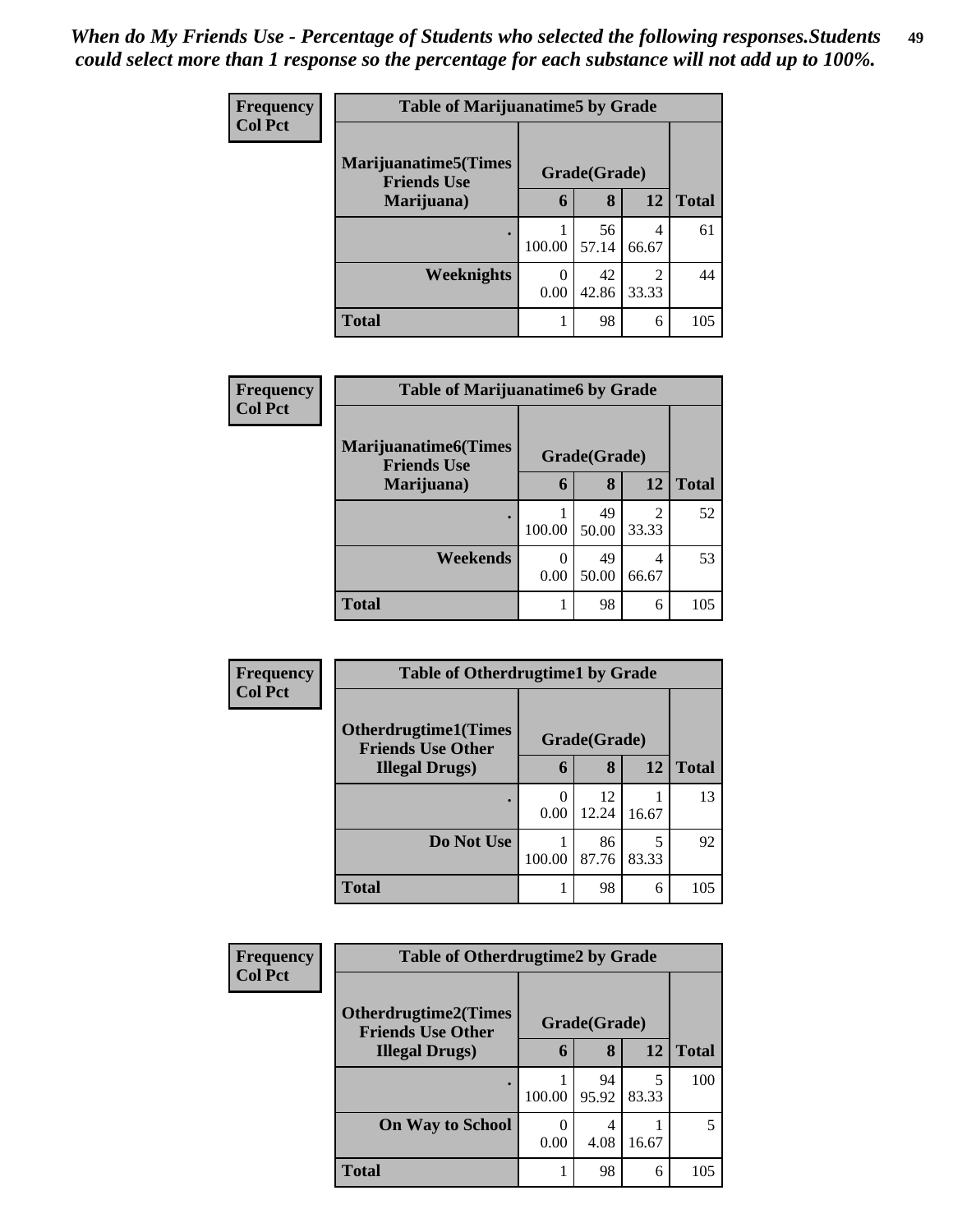| <b>Frequency</b> | <b>Table of Otherdrugtime3 by Grade</b>          |                                 |              |     |              |  |  |
|------------------|--------------------------------------------------|---------------------------------|--------------|-----|--------------|--|--|
| <b>Col Pct</b>   | Otherdrugtime3(Times<br><b>Friends Use Other</b> |                                 | Grade(Grade) |     |              |  |  |
|                  | <b>Illegal Drugs</b> )                           | 6                               | 8            | 12  | <b>Total</b> |  |  |
|                  | $\bullet$                                        | 95<br>100.00<br>83.33<br>96.94  |              | 101 |              |  |  |
|                  | <b>During School</b>                             | 3<br>0<br>0.00<br>16.67<br>3.06 |              |     | 4            |  |  |
|                  | Total                                            | 1                               | 98           | 6   | 105          |  |  |

| <b>Frequency</b> | <b>Table of Otherdrugtime4 by Grade</b>                         |           |              |            |              |  |  |
|------------------|-----------------------------------------------------------------|-----------|--------------|------------|--------------|--|--|
| <b>Col Pct</b>   | <b>Otherdrugtime4(Times</b><br><b>Friends Use Other Illegal</b> |           | Grade(Grade) |            |              |  |  |
|                  | Drugs)                                                          | 6         | 8            | 12         | <b>Total</b> |  |  |
|                  |                                                                 | 100.00    | 95<br>96.94  | 5<br>83.33 | 101          |  |  |
|                  | <b>On Way Home From School</b>                                  | 0<br>0.00 | 3<br>3.06    | 16.67      |              |  |  |
|                  | <b>Total</b>                                                    |           | 98           | 6          | 105          |  |  |

| Frequency      | <b>Table of Otherdrugtime5 by Grade</b>                  |                           |             |            |              |  |  |
|----------------|----------------------------------------------------------|---------------------------|-------------|------------|--------------|--|--|
| <b>Col Pct</b> | <b>Otherdrugtime5</b> (Times<br><b>Friends Use Other</b> | Grade(Grade)              |             |            |              |  |  |
|                | <b>Illegal Drugs</b> )                                   | 6                         | 8           | 12         | <b>Total</b> |  |  |
|                |                                                          | 100.00                    | 92<br>93.88 | 5<br>83.33 | 98           |  |  |
|                | Weeknights                                               | $\mathbf{\Omega}$<br>0.00 | 6<br>6.12   | 16.67      | 7            |  |  |
|                | <b>Total</b>                                             |                           | 98          | 6          | 105          |  |  |

| Frequency      | <b>Table of Otherdrugtime6 by Grade</b>                                  |        |             |            |              |  |  |
|----------------|--------------------------------------------------------------------------|--------|-------------|------------|--------------|--|--|
| <b>Col Pct</b> | <b>Otherdrugtime6</b> (Times<br>Grade(Grade)<br><b>Friends Use Other</b> |        |             |            |              |  |  |
|                | <b>Illegal Drugs</b> )                                                   | 6      | 8           | 12         | <b>Total</b> |  |  |
|                |                                                                          | 100.00 | 90<br>91.84 | 5<br>83.33 | 96           |  |  |
|                | Weekends                                                                 | 0.00   | 8<br>8.16   | 16.67      | 9            |  |  |
|                | <b>Total</b>                                                             |        | 98          | 6          | 105          |  |  |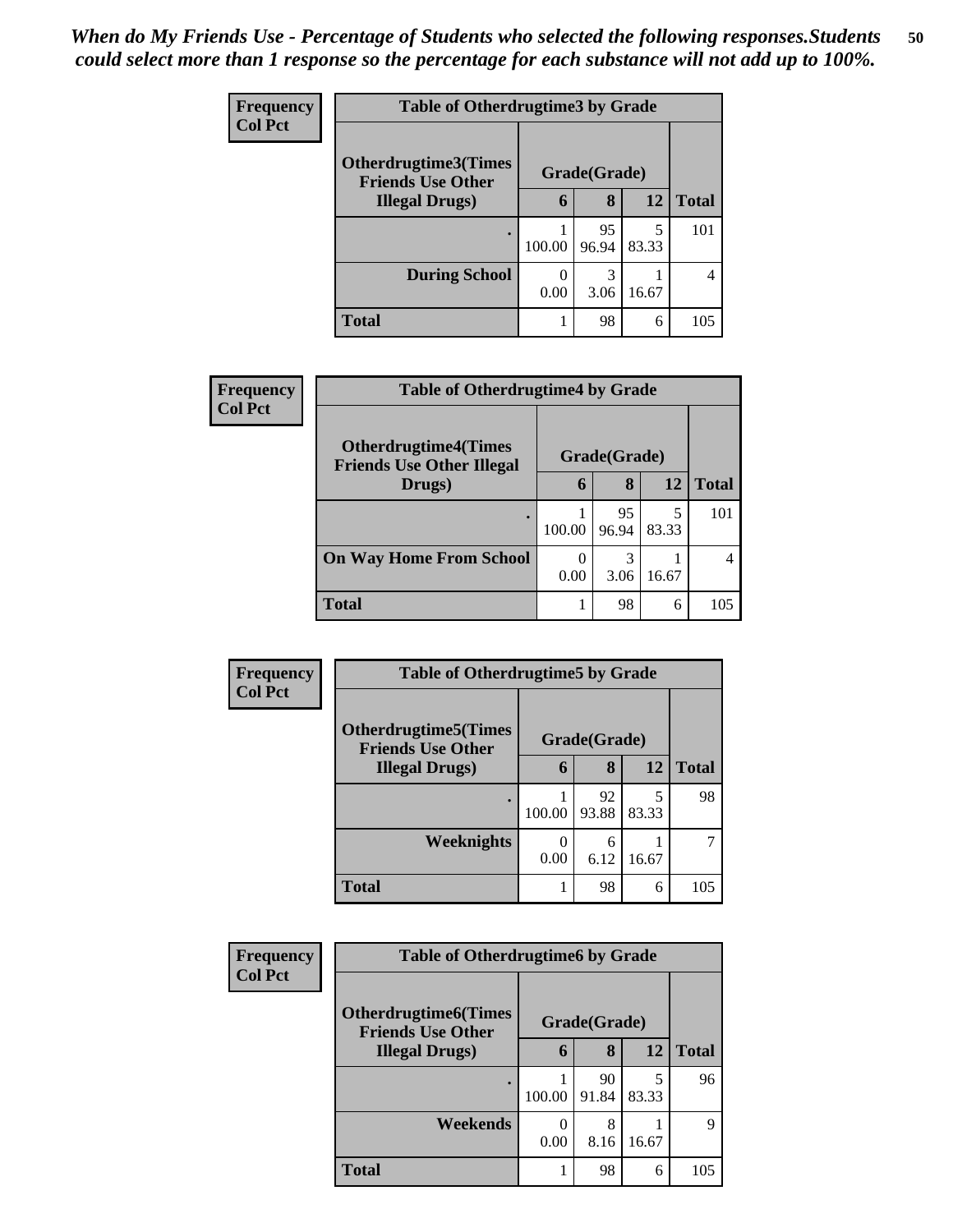| Frequency      | <b>Table of Educationalcohol by Grade</b>                                                                          |              |             |            |              |
|----------------|--------------------------------------------------------------------------------------------------------------------|--------------|-------------|------------|--------------|
| <b>Col Pct</b> | <b>Educationalcohol</b> (I<br>have been taught<br>about alcohol,<br>tobacco,<br>and other drugs<br>within the last | Grade(Grade) |             |            |              |
|                | year at school)                                                                                                    | 6            | 8           | 12         | <b>Total</b> |
|                | Yes                                                                                                                | 0<br>0.00    | 69<br>70.41 | 5<br>83.33 | 74           |
|                | N <sub>0</sub>                                                                                                     | 100.00       | 29<br>29.59 | 16.67      | 31           |
|                | <b>Total</b>                                                                                                       | 1            | 98          | 6          | 105          |

| Frequency<br><b>Col Pct</b> | <b>Table of Eversmoked by Grade</b> |                       |              |            |              |  |  |  |
|-----------------------------|-------------------------------------|-----------------------|--------------|------------|--------------|--|--|--|
|                             | Eversmoked(I<br>have smoked         |                       | Grade(Grade) |            |              |  |  |  |
|                             | a cigarette)                        | 6                     | 8            | 12         | <b>Total</b> |  |  |  |
|                             | Yes                                 | $\Omega$<br>0.00      | 35<br>35.71  | 2<br>33.33 | 37           |  |  |  |
|                             | No.                                 | 63<br>100.00<br>64.29 |              | 4<br>66.67 | 68           |  |  |  |
|                             | <b>Total</b>                        |                       | 98<br>6      |            |              |  |  |  |

| <b>Frequency</b> |                                         | <b>Table of Drovedrinking by Grade</b> |          |        |              |  |  |
|------------------|-----------------------------------------|----------------------------------------|----------|--------|--------------|--|--|
| <b>Col Pct</b>   |                                         |                                        |          |        |              |  |  |
|                  | Drovedrinking(In                        |                                        |          |        |              |  |  |
|                  | the past 30 days I<br>have driven a car |                                        |          |        |              |  |  |
|                  | or other vehicle<br>while I was         | Grade(Grade)                           |          |        |              |  |  |
|                  | drinking alcohol)                       | 6                                      | 8        | 12     | <b>Total</b> |  |  |
|                  | N <sub>0</sub>                          | $\theta$                               | $\theta$ | 6      | 6            |  |  |
|                  |                                         |                                        |          | 100.00 |              |  |  |
|                  | <b>Total</b>                            | $\Omega$                               | 0        | 6      | 6            |  |  |
|                  | <b>Frequency Missing = 99</b>           |                                        |          |        |              |  |  |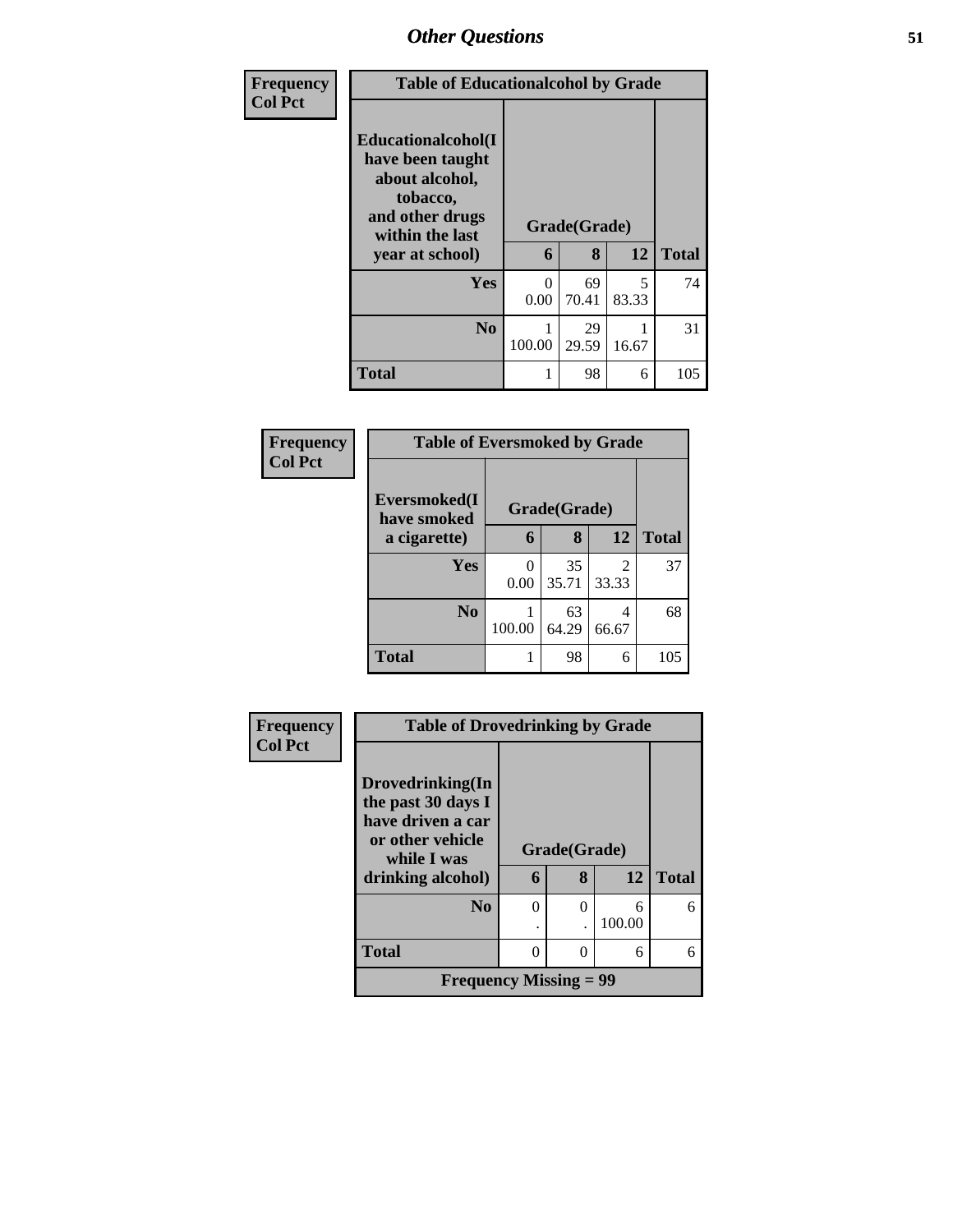| Frequency      | <b>Table of Rodedrinking by Grade</b>                                                                                  |                   |              |             |     |
|----------------|------------------------------------------------------------------------------------------------------------------------|-------------------|--------------|-------------|-----|
| <b>Col Pct</b> | Rodedrinking(In<br>the past 30 days<br>I have ridden in<br>a car with a<br>driver who had<br>been drinking<br>alcohol) | Grade(Grade)<br>6 | <b>Total</b> |             |     |
|                | Yes                                                                                                                    | $\Omega$<br>0.00  | 16<br>16.33  | 0<br>0.00   | 16  |
|                | N <sub>0</sub>                                                                                                         | 1<br>100.00       | 82<br>83.67  | 6<br>100.00 | 89  |
|                | <b>Total</b>                                                                                                           | 1                 | 98           | 6           | 105 |

| Frequency      | <b>Table of Drugsschool by Grade</b>                                                                                                   |           |                   |            |              |
|----------------|----------------------------------------------------------------------------------------------------------------------------------------|-----------|-------------------|------------|--------------|
| <b>Col Pct</b> | <b>Drugsschool</b> (During<br>the past 12 months,<br>I have been offered,<br>sold,<br>or given illegal<br>drugs on school<br>property) | 6         | Grade(Grade)<br>8 | 12         | <b>Total</b> |
|                | Yes                                                                                                                                    | 0<br>0.00 | 10<br>10.20       | 3<br>50.00 | 13           |
|                | N <sub>0</sub>                                                                                                                         | 100.00    | 88<br>89.80       | 3<br>50.00 | 92           |
|                | <b>Total</b>                                                                                                                           | 1         | 98                | 6          | 105          |

| Frequency      | <b>Table of Helpbullied by Grade</b>                              |                   |              |                                      |     |  |
|----------------|-------------------------------------------------------------------|-------------------|--------------|--------------------------------------|-----|--|
| <b>Col Pct</b> | Helpbullied(I)<br>would help<br>someone who was<br>being bullied) | Grade(Grade)<br>6 | <b>Total</b> |                                      |     |  |
|                | <b>Strongly Agree</b>                                             | $\Omega$<br>0.00  | 46<br>46.94  | $\mathcal{D}_{\mathcal{L}}$<br>33.33 | 48  |  |
|                | <b>Somewhat Agree</b>                                             | $\Omega$<br>0.00  | 38<br>38.78  | 0<br>0.00                            | 38  |  |
|                | <b>Somewhat Disagree</b>                                          | $\Omega$<br>0.00  | 8<br>8.16    | 16.67                                | 9   |  |
|                | <b>Strongly Disagree</b>                                          | 100.00            | 6<br>6.12    | 3<br>50.00                           | 10  |  |
|                | Total                                                             |                   | 98           | 6                                    | 105 |  |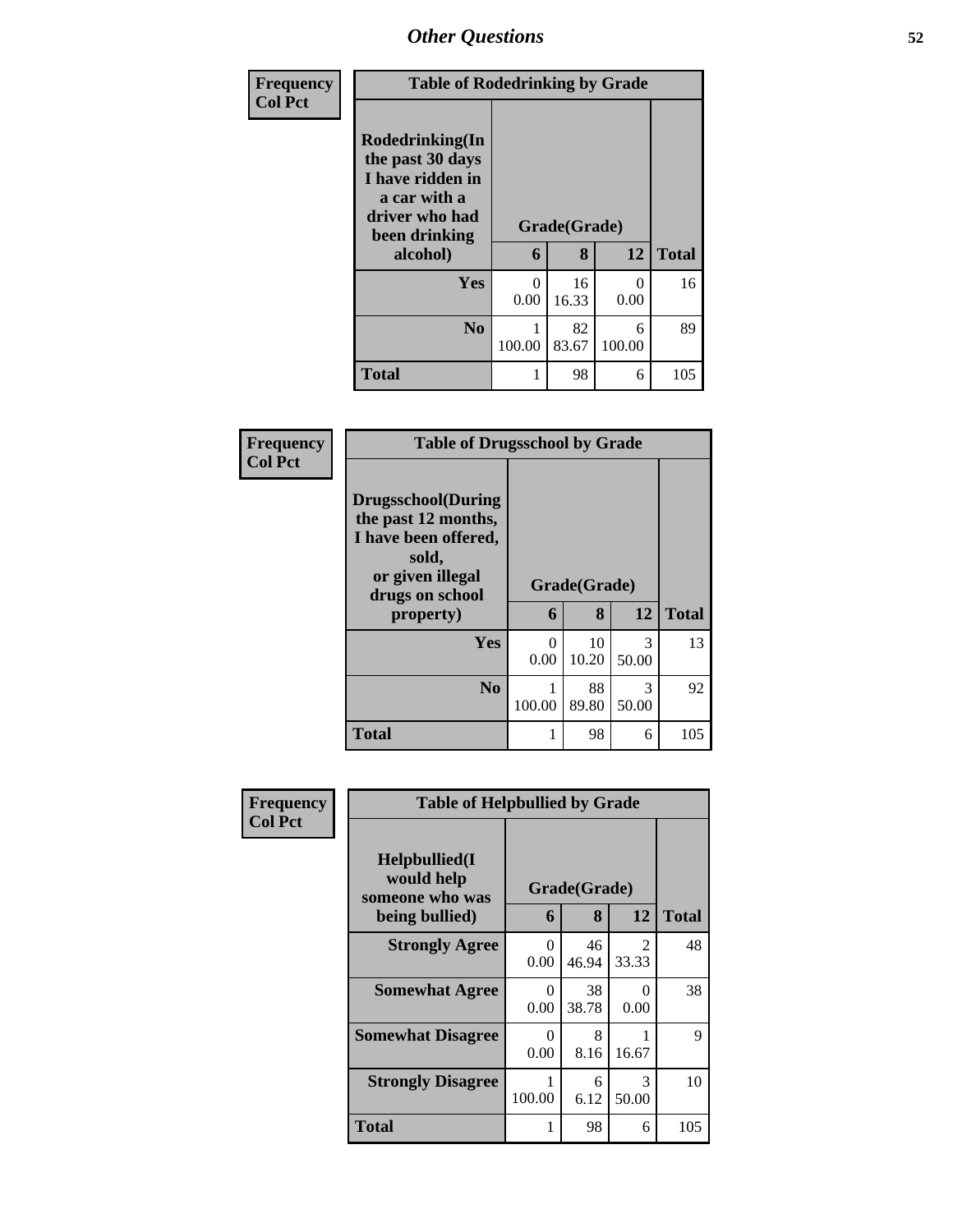| <b>Frequency</b> |              | <b>Table of Grade by Bingedrinking</b> |                                                                                                         |                         |                        |                        |                   |       |
|------------------|--------------|----------------------------------------|---------------------------------------------------------------------------------------------------------|-------------------------|------------------------|------------------------|-------------------|-------|
| <b>Row Pct</b>   |              |                                        | Bingedrinking(I have drunk five or<br>more drinks of alcohol at one sitting<br>during the last 30 days) |                         |                        |                        |                   |       |
|                  | Grade(Grade) | $\mathbf{0}$<br><b>Days</b>            | $1$ or<br>$\mathbf{2}$<br>days                                                                          | 3 <sub>to</sub><br>days | 6 to<br>9<br>days      | 10<br>to<br>19<br>days | All<br>30<br>days | Total |
|                  | 6            | 100.00                                 | $\Omega$<br>0.00                                                                                        | $\Omega$<br>0.00        | $\Omega$<br>0.00       | $\Omega$<br>0.00       | 0<br>0.00         |       |
|                  | 8            | 85<br>86.73                            | 4<br>4.08                                                                                               | $\mathcal{F}$<br>3.06   | $\mathfrak{D}$<br>2.04 | 3<br>3.06              | 1.02              | 98    |
|                  | 12           | 6<br>100.00                            | $\Omega$<br>0.00                                                                                        | $\Omega$<br>0.00        | $\Omega$<br>0.00       | $\Omega$<br>0.00       | $\Omega$<br>0.00  | 6     |
|                  | <b>Total</b> | 92                                     | 4                                                                                                       | 3                       | 2                      | 3                      | 1                 | 105   |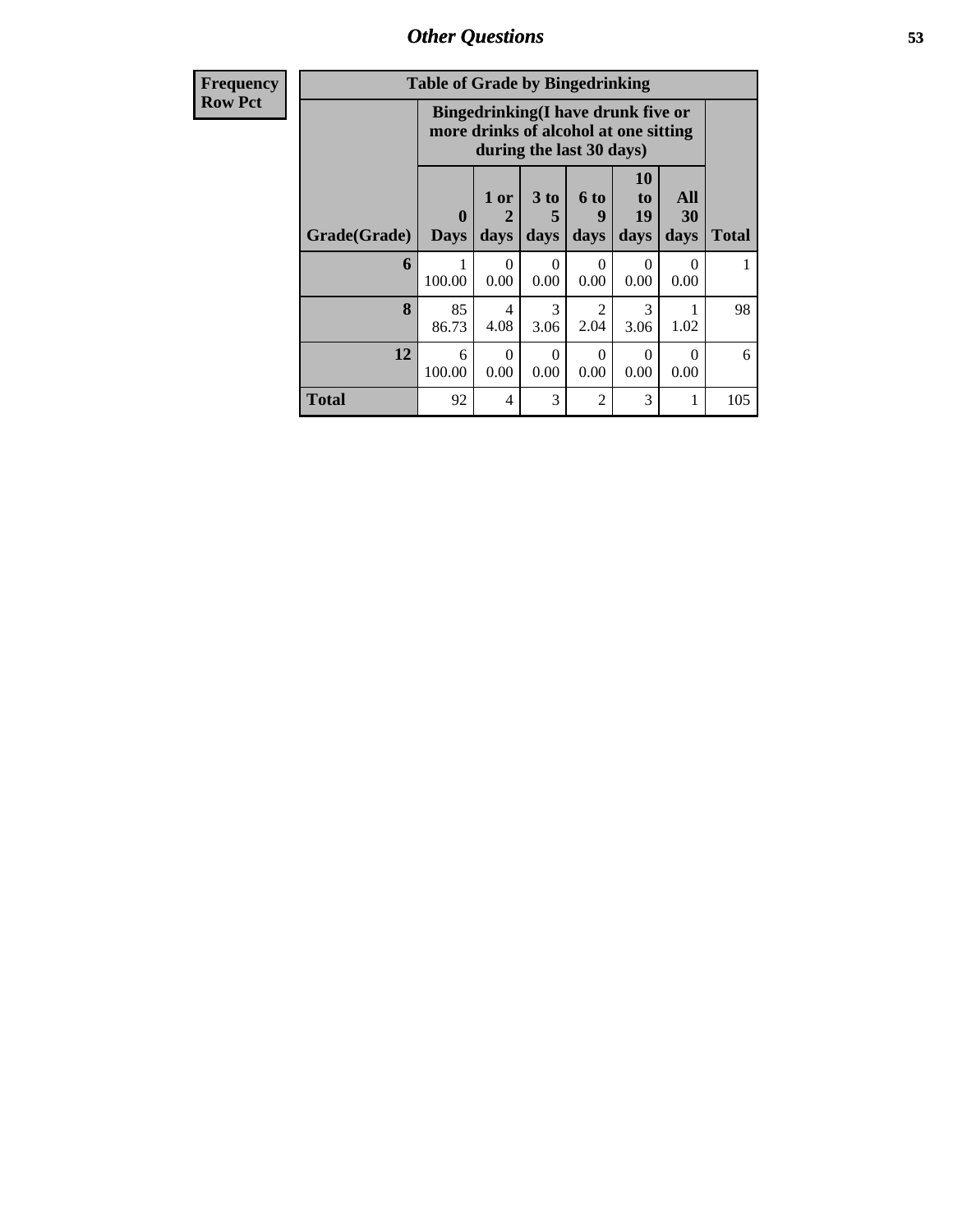#### *Nutrition* **54**

**Frequency Row Pct**

| <b>Table of Grade by Dairy</b> |                          |                                                                 |                             |                                    |              |  |  |
|--------------------------------|--------------------------|-----------------------------------------------------------------|-----------------------------|------------------------------------|--------------|--|--|
|                                |                          | Dairy (I eat at least 3 servings of dairy<br>products each day) |                             |                                    |              |  |  |
| Grade(Grade)                   | <b>Strongly</b><br>Agree | Somewhat<br>Agree                                               | Somewhat<br><b>Disagree</b> | <b>Strongly</b><br><b>Disagree</b> | <b>Total</b> |  |  |
| 6                              | 0.00                     | 0.00                                                            | 100.00                      | 0<br>0.00                          |              |  |  |
| 8                              | 30<br>30.61              | 27<br>27.55                                                     | 17<br>17.35                 | 24<br>24.49                        | 98           |  |  |
| 12                             | 3<br>50.00               | 0.00                                                            | 0.00                        | 3<br>50.00                         | 6            |  |  |
| <b>Total</b>                   | 33                       | 27                                                              | 18                          | 27                                 | 105          |  |  |

**Frequency Row Pct**

| V | <b>Table of Grade by Fruitveg</b> |                          |                                                                          |                                      |                                    |              |  |  |
|---|-----------------------------------|--------------------------|--------------------------------------------------------------------------|--------------------------------------|------------------------------------|--------------|--|--|
|   |                                   |                          | Fruitveg(I eat at least 5 servings of fruits<br>and vegetables each day) |                                      |                                    |              |  |  |
|   | Grade(Grade)                      | <b>Strongly</b><br>Agree | Agree                                                                    | Somewhat Somewhat<br><b>Disagree</b> | <b>Strongly</b><br><b>Disagree</b> | <b>Total</b> |  |  |
|   | 6                                 | 0.00                     | 0.00                                                                     | 0.00                                 | 100.00                             |              |  |  |
|   | 8                                 | 20<br>20.41              | 28<br>28.57                                                              | 23<br>23.47                          | 27<br>27.55                        | 98           |  |  |
|   | 12                                | 50.00                    | 16.67                                                                    | 0<br>0.00                            | າ<br>33.33                         | 6            |  |  |
|   | <b>Total</b>                      | 23                       | 29                                                                       | 23                                   | 30                                 | 105          |  |  |

| <b>Frequency</b> |
|------------------|
| <b>Row Pct</b>   |

| <b>Table of Grade by Cafeteriahealthy</b> |                                                                       |             |                                        |                                    |              |  |  |
|-------------------------------------------|-----------------------------------------------------------------------|-------------|----------------------------------------|------------------------------------|--------------|--|--|
|                                           | Cafeteriahealthy (School meals in my<br>school cafeteria are healthy) |             |                                        |                                    |              |  |  |
| Grade(Grade)                              | <b>Strongly</b><br>Agree                                              | Agree       | Somewhat   Somewhat<br><b>Disagree</b> | <b>Strongly</b><br><b>Disagree</b> | <b>Total</b> |  |  |
| 6                                         | 0.00                                                                  | 0.00        | 0.00                                   | 100.00                             |              |  |  |
| 8                                         | 11<br>11.22                                                           | 27<br>27.55 | 20<br>20.41                            | 40<br>40.82                        | 98           |  |  |
| 12                                        | 16.67                                                                 | 0.00        | 16.67                                  | 4<br>66.67                         | 6            |  |  |
| <b>Total</b>                              | 12                                                                    | 27          | 21                                     | 45                                 | 105          |  |  |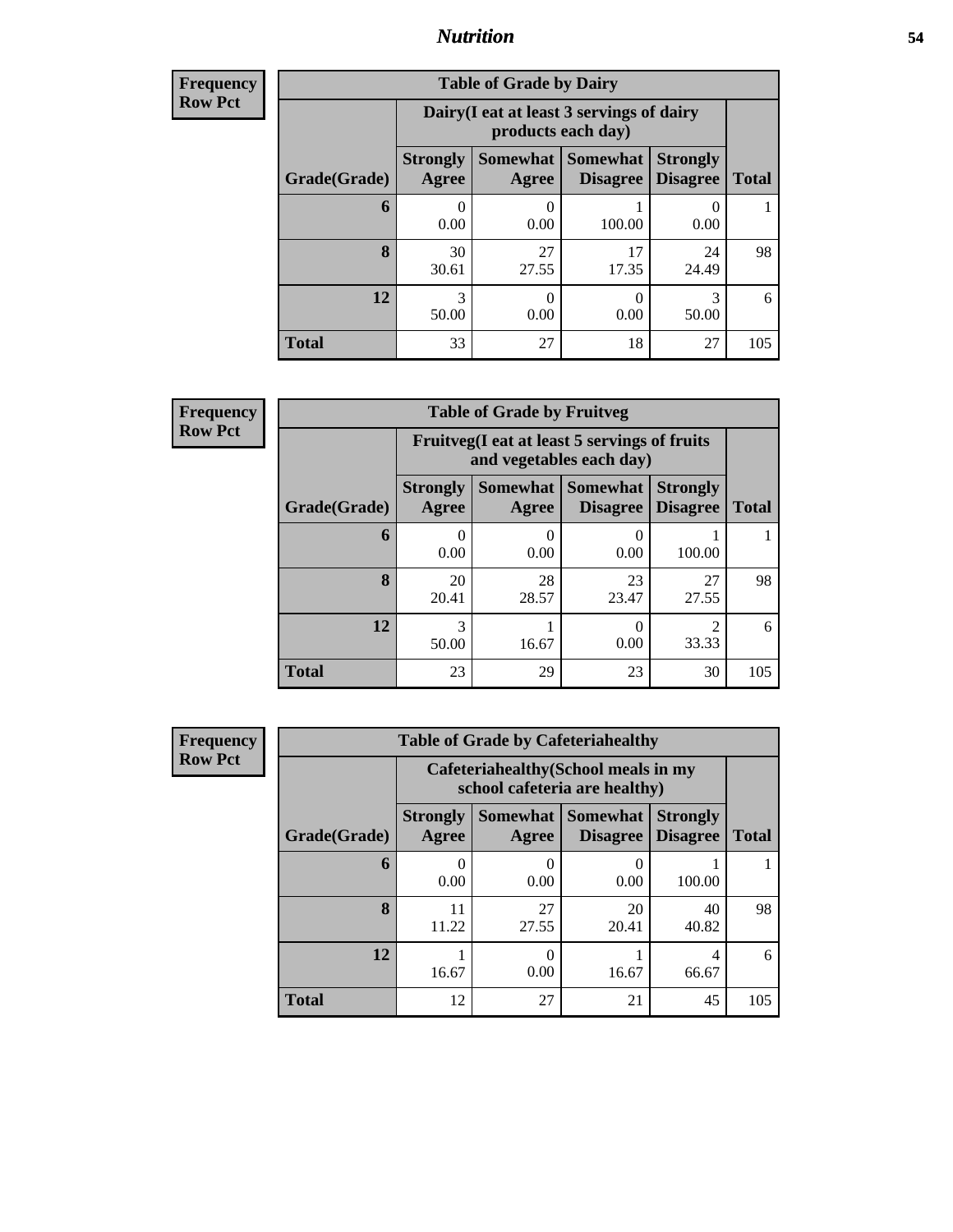### *Nutrition* **55**

| <b>Frequency</b> |
|------------------|
| Row Pct          |

| <b>Table of Grade by Cafeterianutrition</b> |                          |                                                                                           |                               |                                    |              |  |  |
|---------------------------------------------|--------------------------|-------------------------------------------------------------------------------------------|-------------------------------|------------------------------------|--------------|--|--|
|                                             |                          | <b>Cafeterianutrition</b> (Facts about nutrition<br>are available in my school cafeteria) |                               |                                    |              |  |  |
| Grade(Grade)                                | <b>Strongly</b><br>Agree | Agree                                                                                     | Somewhat Somewhat<br>Disagree | <b>Strongly</b><br><b>Disagree</b> | <b>Total</b> |  |  |
| 6                                           | 100.00                   | 0.00                                                                                      | 0.00                          | 0.00                               |              |  |  |
| 8                                           | 16<br>16.33              | 34<br>34.69                                                                               | 24<br>24.49                   | 24<br>24.49                        | 98           |  |  |
| 12                                          | 16.67                    | 0.00                                                                                      | 0.00                          | 5<br>83.33                         | 6            |  |  |
| <b>Total</b>                                | 18                       | 34                                                                                        | 24                            | 29                                 | 105          |  |  |

**Frequency Row Pct**

| <b>Table of Grade by Schoollunch</b> |                          |                                                                 |                                               |                                    |              |  |  |
|--------------------------------------|--------------------------|-----------------------------------------------------------------|-----------------------------------------------|------------------------------------|--------------|--|--|
|                                      |                          | Schoollunch(I eat school lunch three or<br>more times per week) |                                               |                                    |              |  |  |
| Grade(Grade)                         | <b>Strongly</b><br>Agree | Agree                                                           | <b>Somewhat   Somewhat</b><br><b>Disagree</b> | <b>Strongly</b><br><b>Disagree</b> | <b>Total</b> |  |  |
| 6                                    | 100.00                   | 0.00                                                            | 0.00                                          | 0.00                               |              |  |  |
| 8                                    | 16<br>16.33              | 18<br>18.37                                                     | 13<br>13.27                                   | 51<br>52.04                        | 98           |  |  |
| 12                                   | 83.33                    | 0.00                                                            | 0<br>0.00                                     | 16.67                              | 6            |  |  |
| <b>Total</b>                         | 22                       | 18                                                              | 13                                            | 52                                 | 105          |  |  |

**Frequency Row Pct**

| <b>Table of Grade by Foodchoices</b> |                                                                            |                          |                                    |                                    |              |  |  |
|--------------------------------------|----------------------------------------------------------------------------|--------------------------|------------------------------------|------------------------------------|--------------|--|--|
|                                      | <b>Foodchoices</b> (I make healthy food choices in<br>my school cafeteria) |                          |                                    |                                    |              |  |  |
| Grade(Grade)                         | <b>Strongly</b><br>Agree                                                   | <b>Somewhat</b><br>Agree | <b>Somewhat</b><br><b>Disagree</b> | <b>Strongly</b><br><b>Disagree</b> | <b>Total</b> |  |  |
| 6                                    | 0.00                                                                       | 0<br>0.00                | 0.00                               | 100.00                             |              |  |  |
| 8                                    | 17<br>17.35                                                                | 26<br>26.53              | 16<br>16.33                        | 39<br>39.80                        | 98           |  |  |
| 12                                   | 3<br>50.00                                                                 | $\Omega$<br>0.00         | 0<br>0.00                          | 3<br>50.00                         | 6            |  |  |
| <b>Total</b>                         | 20                                                                         | 26                       | 16                                 | 43                                 | 105          |  |  |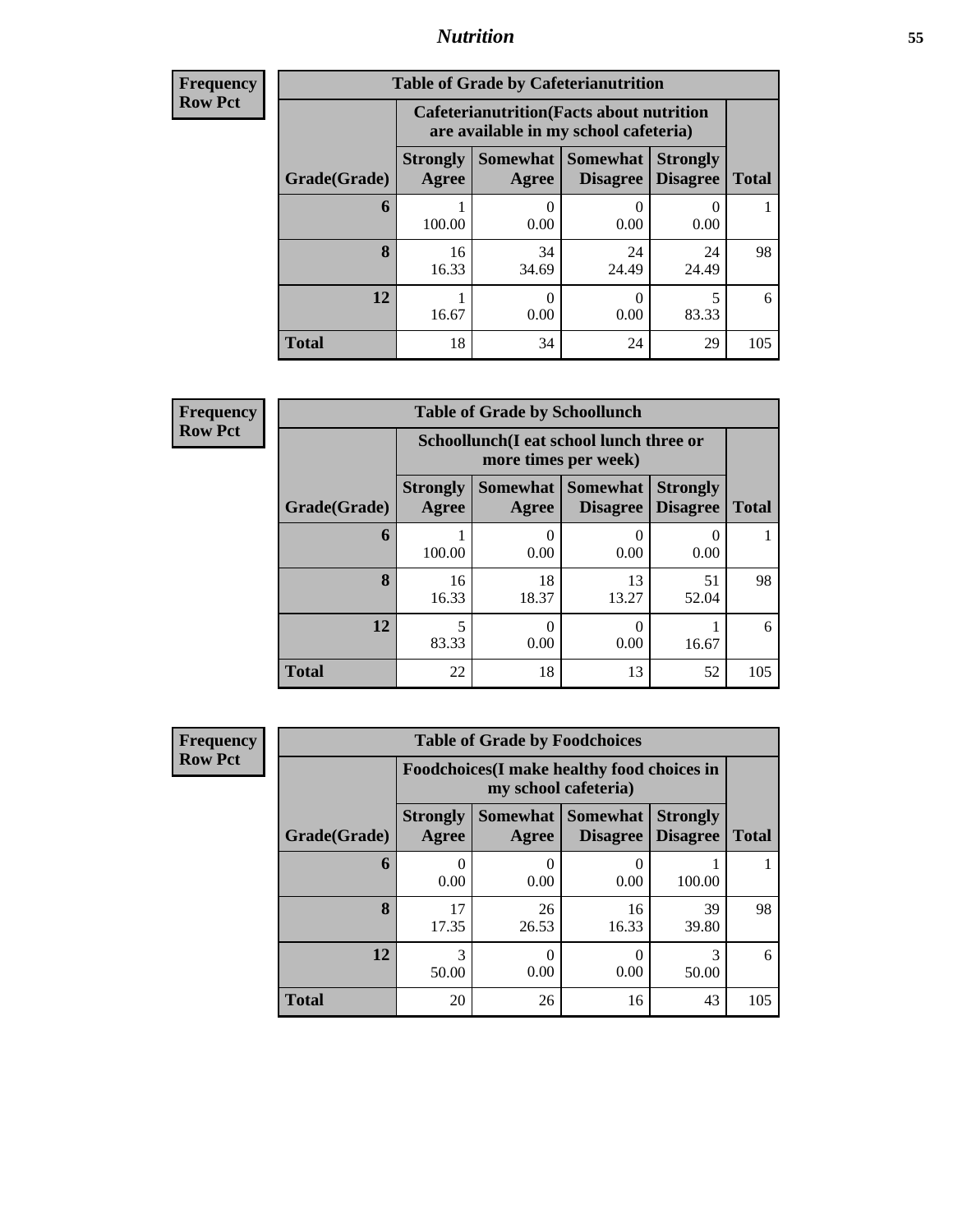### *Nutrition* **56**

| Frequency      |
|----------------|
| <b>Row Pct</b> |

| <b>Table of Grade by Wholewheat</b> |                                                                                                             |                           |                                      |                                    |              |  |  |
|-------------------------------------|-------------------------------------------------------------------------------------------------------------|---------------------------|--------------------------------------|------------------------------------|--------------|--|--|
|                                     | Wholewheat (There are whole wheat and<br>multigrain breads and cereals available in<br>my school cafeteria) |                           |                                      |                                    |              |  |  |
| Grade(Grade)                        | <b>Strongly</b><br>Agree                                                                                    | Agree                     | Somewhat Somewhat<br><b>Disagree</b> | <b>Strongly</b><br><b>Disagree</b> | <b>Total</b> |  |  |
| 6                                   | 100.00                                                                                                      | $\mathbf{\Omega}$<br>0.00 | 0.00                                 | 0.00                               |              |  |  |
| 8                                   | 15<br>15.31                                                                                                 | 32<br>32.65               | 17<br>17.35                          | 34<br>34.69                        | 98           |  |  |
| 12                                  | 3<br>50.00                                                                                                  | 16.67                     | 0<br>0.00                            | 2<br>33.33                         | 6            |  |  |
| <b>Total</b>                        | 19                                                                                                          | 33                        | 17                                   | 36                                 | 105          |  |  |

**Frequency Row Pct**

| V | <b>Table of Grade by Healthyvending</b> |                          |                                                                                                                                               |                                        |                                      |              |  |  |
|---|-----------------------------------------|--------------------------|-----------------------------------------------------------------------------------------------------------------------------------------------|----------------------------------------|--------------------------------------|--------------|--|--|
|   |                                         |                          | Healthyvending (If only healthy snacks and<br>beverages were available in the vending<br>machines during the school day,<br>I would buy them) |                                        |                                      |              |  |  |
|   | Grade(Grade)                            | <b>Strongly</b><br>Agree | Agree                                                                                                                                         | Somewhat   Somewhat<br><b>Disagree</b> | <b>Strongly</b><br><b>Disagree</b>   | <b>Total</b> |  |  |
|   | 6                                       | 0<br>0.00                | 0<br>0.00                                                                                                                                     | 0.00                                   | 100.00                               |              |  |  |
|   | 8                                       | 30<br>30.61              | 25<br>25.51                                                                                                                                   | 11<br>11.22                            | 32<br>32.65                          | 98           |  |  |
|   | 12                                      | 4<br>66.67               | $\Omega$<br>0.00                                                                                                                              | $\Omega$<br>0.00                       | $\mathcal{D}_{\mathcal{A}}$<br>33.33 | 6            |  |  |
|   | <b>Total</b>                            | 34                       | 25                                                                                                                                            | 11                                     | 35                                   | 105          |  |  |

**Frequency Row Pct**

| <b>Table of Grade by Schoolbreakfast</b> |                          |                                                                                                                                         |                                        |                                    |              |  |  |
|------------------------------------------|--------------------------|-----------------------------------------------------------------------------------------------------------------------------------------|----------------------------------------|------------------------------------|--------------|--|--|
|                                          |                          | Schoolbreakfast (If breakfast were<br>available at school,<br>but outside the cafeteria,<br>I would eat breakfast at school more often) |                                        |                                    |              |  |  |
| Grade(Grade)                             | <b>Strongly</b><br>Agree | Agree                                                                                                                                   | Somewhat   Somewhat<br><b>Disagree</b> | <b>Strongly</b><br><b>Disagree</b> | <b>Total</b> |  |  |
| 6                                        | 0<br>0.00                | 0.00                                                                                                                                    | 0.00                                   | 100.00                             |              |  |  |
| 8                                        | 27<br>27.55              | 27<br>27.55                                                                                                                             | 10<br>10.20                            | 34<br>34.69                        | 98           |  |  |
| 12                                       | $\mathfrak{D}$<br>33.33  | 16.67                                                                                                                                   | 0<br>0.00                              | 3<br>50.00                         | 6            |  |  |
| <b>Total</b>                             | 29                       | 28                                                                                                                                      | 10                                     | 38                                 | 105          |  |  |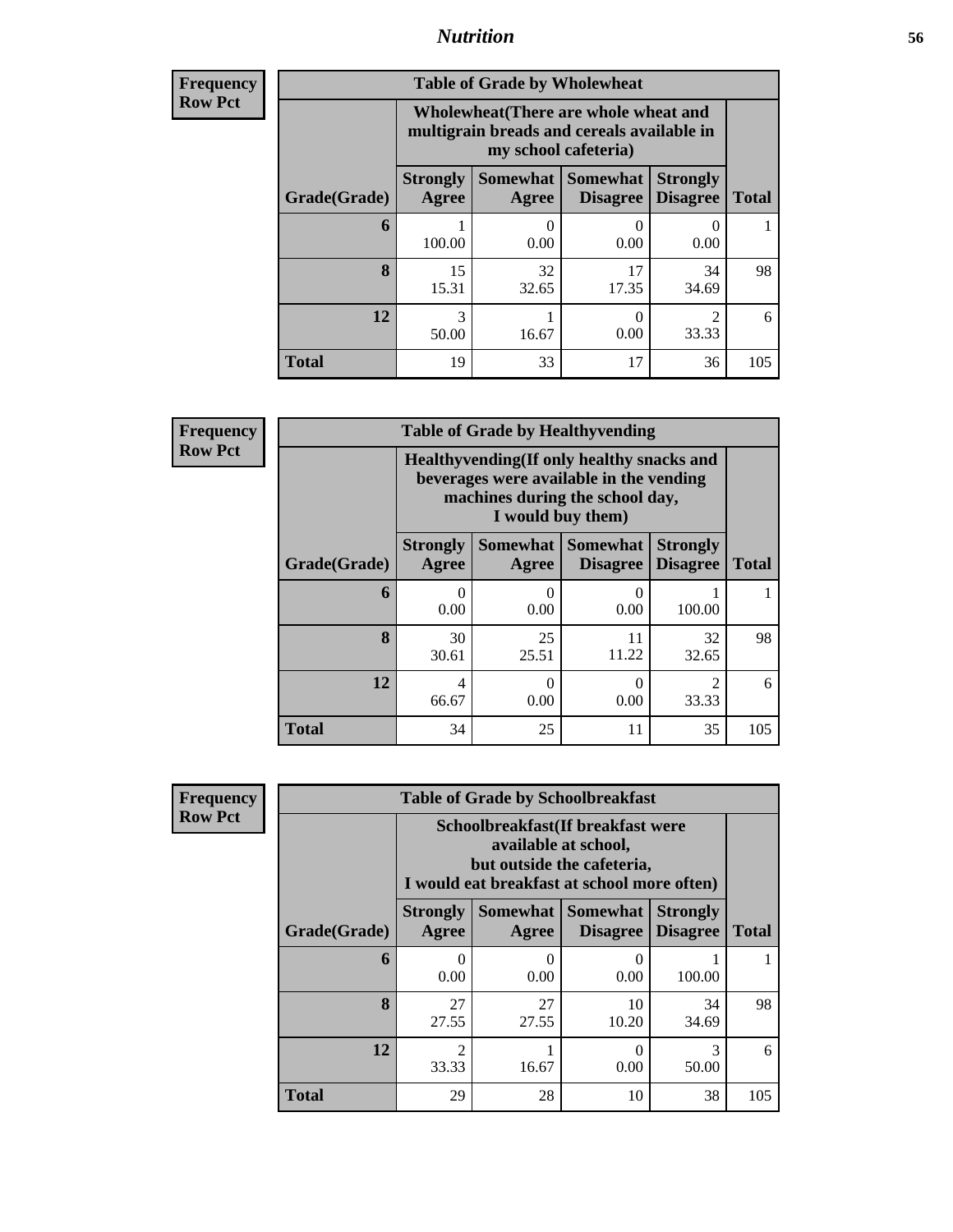| Frequency      | <b>Table of Educationaids by Grade</b>                                                      |              |             |             |              |
|----------------|---------------------------------------------------------------------------------------------|--------------|-------------|-------------|--------------|
| <b>Col Pct</b> | <b>Educationaids</b> (I<br>have been<br>taught about<br><b>HIV/AIDS</b> at<br>school in the | Grade(Grade) |             |             |              |
|                | past year)                                                                                  | 6            | 8           | 12          | <b>Total</b> |
|                | <b>Yes</b>                                                                                  | 100.00       | 80<br>81.63 | 6<br>100.00 | 87           |
|                | N <sub>0</sub>                                                                              | 0<br>0.00    | 18<br>18.37 | 0<br>0.00   | 18           |
|                | <b>Total</b>                                                                                | 1            | 98          | 6           | 105          |

| Frequency      | <b>Table of Educationcharacter by Grade</b>                                                  |              |             |                                      |              |
|----------------|----------------------------------------------------------------------------------------------|--------------|-------------|--------------------------------------|--------------|
| <b>Col Pct</b> | <b>Educationcharacter</b> (I<br>have been taught<br>about character<br>education in the past | Grade(Grade) |             |                                      |              |
|                | year at school)                                                                              | 6            | 8           | 12                                   | <b>Total</b> |
|                | Yes                                                                                          | 100.00       | 76<br>77.55 | 4<br>66.67                           | 81           |
|                | N <sub>0</sub>                                                                               | 0<br>0.00    | 22<br>22.45 | $\mathcal{D}_{\mathcal{L}}$<br>33.33 | 24           |
|                | <b>Total</b>                                                                                 |              | 98          | 6                                    | 105          |

| Frequency      | <b>Table of Gradcoach1 by Grade</b>              |        |              |             |              |
|----------------|--------------------------------------------------|--------|--------------|-------------|--------------|
| <b>Col Pct</b> | Gradcoach1(I<br>know who my<br><b>Graduation</b> |        | Grade(Grade) |             |              |
|                | Coach is)                                        | 6      | 8            | 12          | <b>Total</b> |
|                | <b>Yes</b>                                       | 0.00   | 37<br>37.76  | 6<br>100.00 | 43           |
|                | N <sub>0</sub>                                   | 100.00 | 61<br>62.24  | 0.00        | 62           |
|                | <b>Total</b>                                     |        | 98           | 6           | 105          |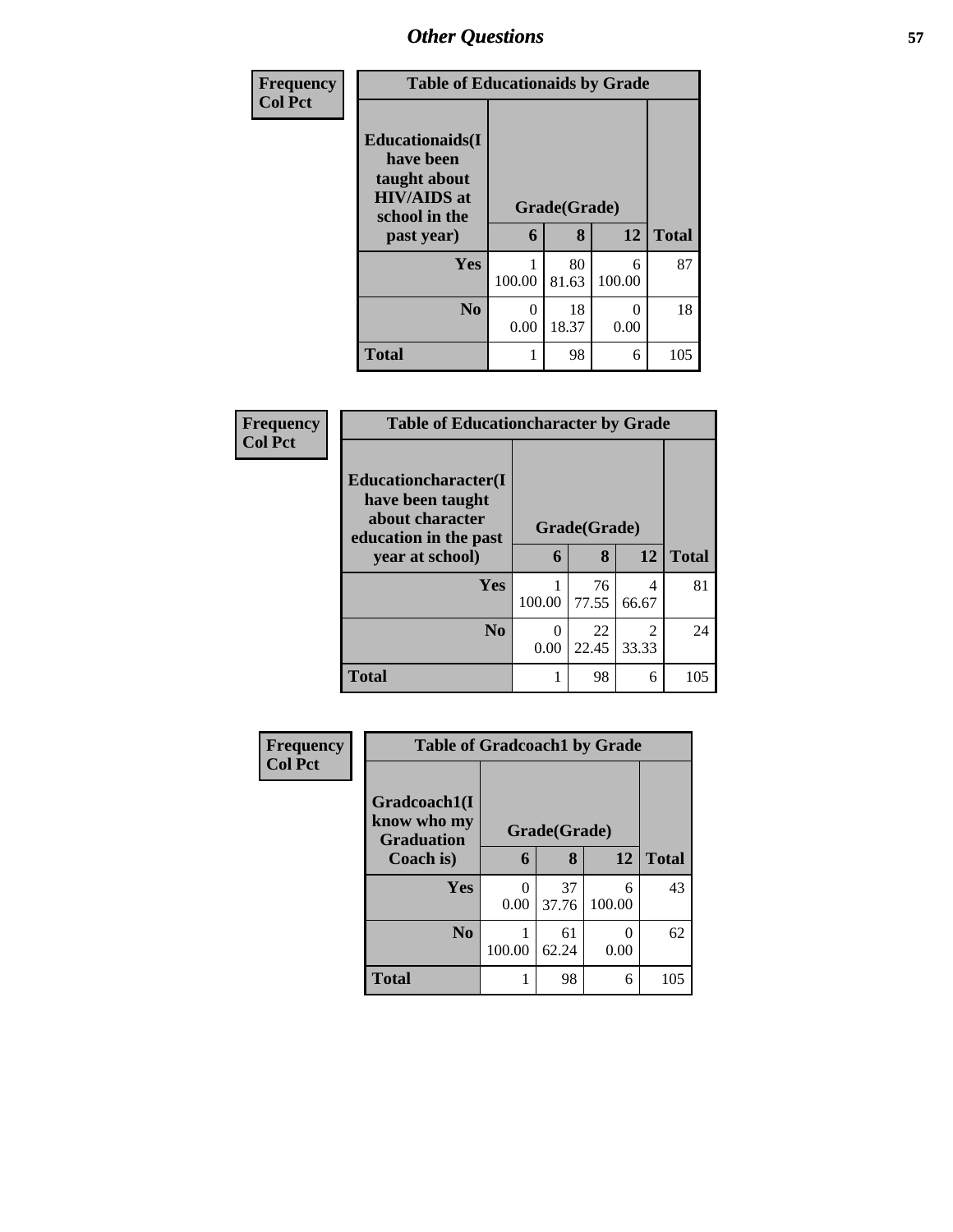| <b>Frequency</b> | <b>Table of Gradcoach2 by Grade</b>                       |              |             |            |              |
|------------------|-----------------------------------------------------------|--------------|-------------|------------|--------------|
| <b>Col Pct</b>   | Gradcoach2(I<br>have<br>contacted my<br><b>Graduation</b> | Grade(Grade) |             |            |              |
|                  | Coach)                                                    | 6            | 8           | 12         | <b>Total</b> |
|                  | Yes                                                       | 0<br>0.00    | 28<br>28.57 | 3<br>50.00 | 31           |
|                  | N <sub>0</sub>                                            | 100.00       | 70<br>71.43 | 3<br>50.00 | 74           |
|                  | Total                                                     | 1            | 98          | 6          | 105          |

| Frequency<br><b>Col Pct</b> | <b>Table of Gradcoach3 by Grade</b>                                         |                  |              |            |              |
|-----------------------------|-----------------------------------------------------------------------------|------------------|--------------|------------|--------------|
|                             | Gradcoach3(I<br>have received<br>assistance<br>from my<br><b>Graduation</b> |                  | Grade(Grade) |            |              |
|                             | Coach)                                                                      | 6                | 8            | 12         | <b>Total</b> |
|                             | Yes                                                                         | $\Omega$<br>0.00 | 24<br>24.49  | 3<br>50.00 | 27           |
|                             | N <sub>0</sub>                                                              | 0<br>0.00        | 30<br>30.61  | 16.67      | 31           |
|                             | Don't know                                                                  | 1<br>100.00      | 44<br>44.90  | 2<br>33.33 | 47           |
|                             | <b>Total</b>                                                                | 1                | 98           | 6          | 105          |

| Frequency<br><b>Col Pct</b> | <b>Table of Selfharm by Grade</b>                                                                                                                                          |                  |              |            |              |
|-----------------------------|----------------------------------------------------------------------------------------------------------------------------------------------------------------------------|------------------|--------------|------------|--------------|
|                             | <b>Selfharm</b> (During<br>the past 12<br>months,<br>I harmed myself<br>on purpose<br><b>Suicideconsider</b><br>During the past<br>12 months,<br>I seriously<br>considered |                  | Grade(Grade) |            |              |
|                             | suicide)                                                                                                                                                                   | 6                | 8            | 12         | <b>Total</b> |
|                             | Yes                                                                                                                                                                        | $\Omega$<br>0.00 | 5<br>5.10    | 16.67      | 6            |
|                             | N <sub>0</sub>                                                                                                                                                             | 1<br>100.00      | 93<br>94.90  | 5<br>83.33 | 99           |
|                             | <b>Total</b>                                                                                                                                                               | 1                | 98           | 6          | 105          |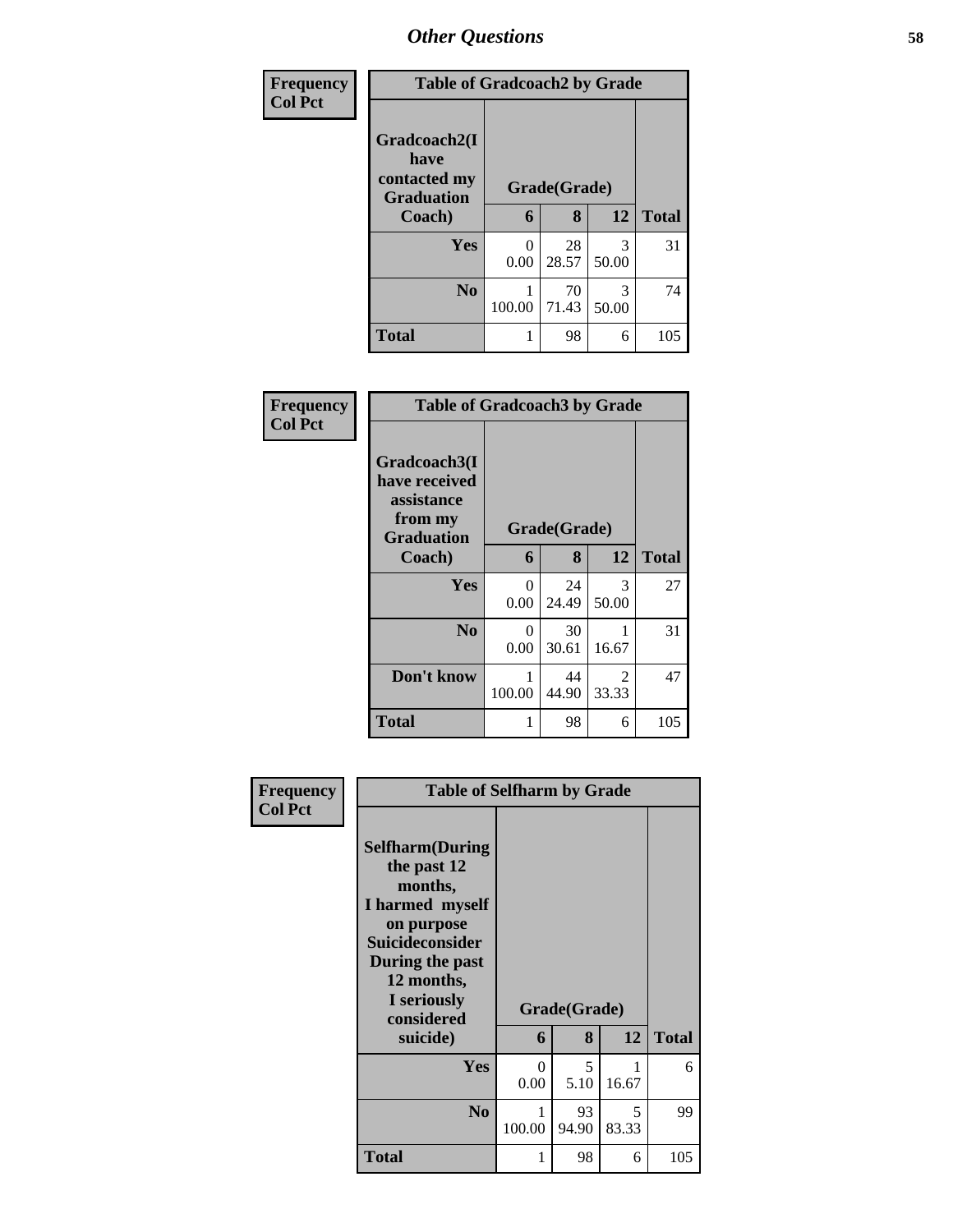| <b>Frequency</b> | <b>Table of Suicideconsider by Grade</b> |              |             |             |              |  |  |  |
|------------------|------------------------------------------|--------------|-------------|-------------|--------------|--|--|--|
| <b>Col Pct</b>   |                                          | Grade(Grade) |             |             |              |  |  |  |
|                  | Suicideconsider                          | 6            | 8           | 12          | <b>Total</b> |  |  |  |
|                  | Yes                                      | 0.00         | 1.02        | 0.00        |              |  |  |  |
|                  | N <sub>0</sub>                           | 100.00       | 97<br>98.98 | 6<br>100.00 | 104          |  |  |  |
|                  | <b>Total</b>                             |              | 98          | 6           | 105          |  |  |  |

| <b>Frequency</b> | <b>Table of Suicideattempt by Grade</b>              |                      |              |                  |              |
|------------------|------------------------------------------------------|----------------------|--------------|------------------|--------------|
| <b>Col Pct</b>   | Suicideattempt(I<br>have attempted<br>suicide in the |                      | Grade(Grade) |                  |              |
|                  | last year)                                           | 6                    | 8            | 12               | <b>Total</b> |
|                  | <b>Yes</b>                                           | $\mathbf{0}$<br>0.00 | 3<br>3.06    | $\theta$<br>0.00 | 3            |
|                  | $\bf N_0$                                            | 100.00               | 95<br>96.94  | 6<br>100.00      | 102          |
|                  | <b>Total</b>                                         |                      | 98           | 6                | 105          |

| Frequency      | <b>Table of Instantmessaged by Grade</b>               |              |             |            |              |  |
|----------------|--------------------------------------------------------|--------------|-------------|------------|--------------|--|
| <b>Col Pct</b> | Instantmessaged(I<br>have instant<br>messaged people I | Grade(Grade) |             |            |              |  |
|                | do not even know)                                      | 6            | 8           | 12         | <b>Total</b> |  |
|                | Yes                                                    | 0<br>0.00    | 16<br>16.33 | 16.67      | 17           |  |
|                | N <sub>0</sub>                                         | 100.00       | 82<br>83.67 | 5<br>83.33 | 88           |  |
|                | <b>Total</b>                                           |              | 98          | 6          | 105          |  |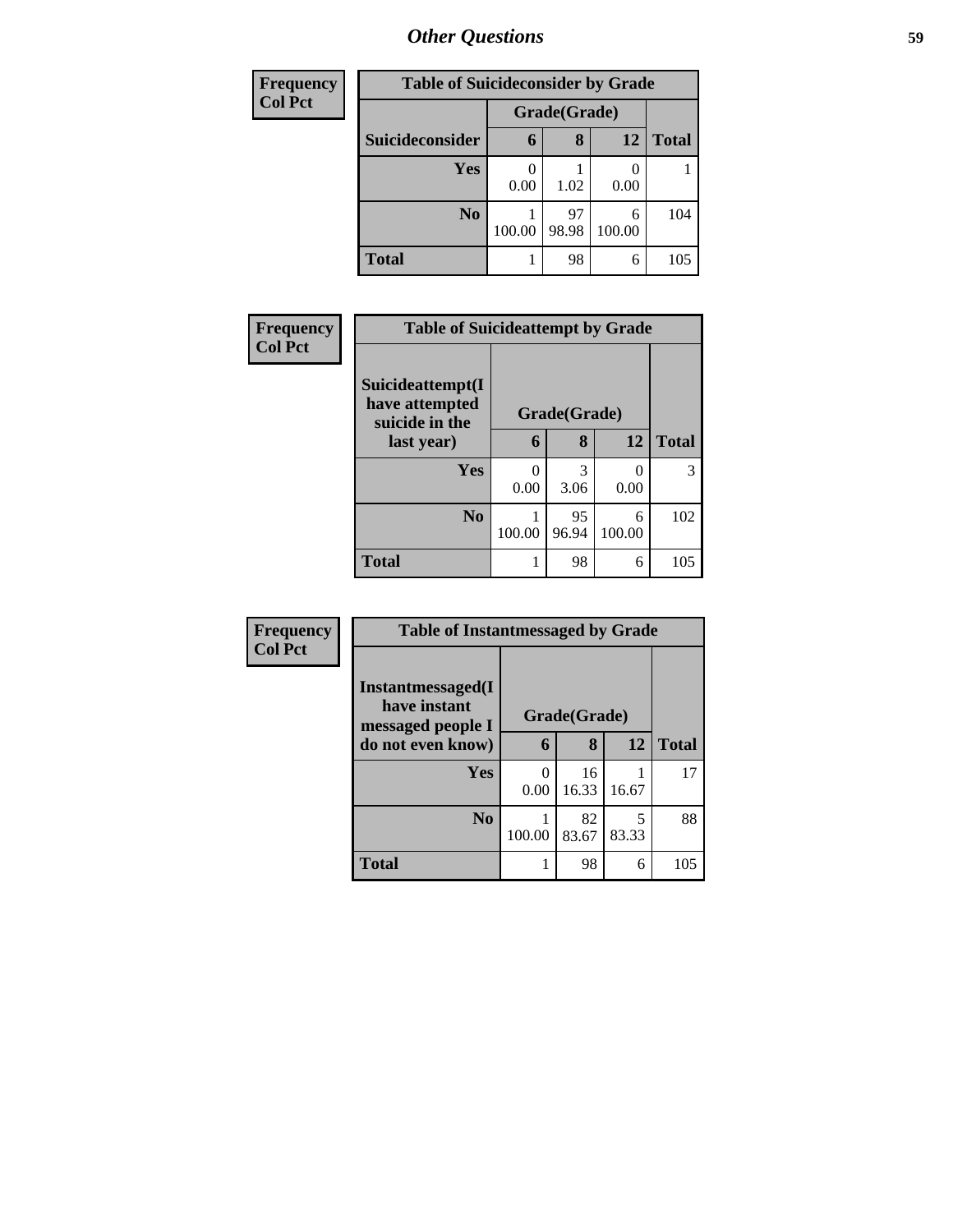| Frequency      | <b>Table of Getsalong by Grade</b>                  |           |                        |            |              |
|----------------|-----------------------------------------------------|-----------|------------------------|------------|--------------|
| <b>Col Pct</b> | Getsalong(I get<br>along with other<br>students and |           | Grade(Grade)           |            |              |
|                | adults)                                             | 6         | 8                      | 12         | <b>Total</b> |
|                | <b>Strongly Agree</b>                               | 100.00    | 62<br>63.27            | 3<br>50.00 | 66           |
|                | <b>Somewhat Agree</b>                               | 0<br>0.00 | 30<br>30.61            | 16.67      | 31           |
|                | <b>Somewhat Disagree</b>                            | 0<br>0.00 | 4<br>4.08              | 16.67      | 5            |
|                | <b>Strongly Disagree</b>                            | 0<br>0.00 | $\mathfrak{D}$<br>2.04 | 16.67      | 3            |
|                | Total                                               | 1         | 98                     | 6          | 105          |

| <b>Frequency</b> | <b>Table of Safehome by Grade</b> |             |                   |                  |              |  |
|------------------|-----------------------------------|-------------|-------------------|------------------|--------------|--|
| <b>Col Pct</b>   | Safehome(I feel<br>safe at home)  | 6           | Grade(Grade)<br>8 | 12               | <b>Total</b> |  |
|                  | <b>Strongly Agree</b>             | 0<br>0.00   | 71<br>72.45       | 6<br>100.00      | 77           |  |
|                  | <b>Somewhat Agree</b>             | 0<br>0.00   | 21<br>21.43       | 0<br>0.00        | 21           |  |
|                  | <b>Somewhat Disagree</b>          | 0<br>0.00   | 5<br>5.10         | $\Omega$<br>0.00 | 5            |  |
|                  | <b>Strongly Disagree</b>          | 1<br>100.00 | 1.02              | $\Omega$<br>0.00 | 2            |  |
|                  | <b>Total</b>                      |             | 98                | 6                | 105          |  |

| Frequency      | <b>Table of Adulttalk by Grade</b>                                                   |           |              |            |              |  |  |
|----------------|--------------------------------------------------------------------------------------|-----------|--------------|------------|--------------|--|--|
| <b>Col Pct</b> | <b>Adulttalk</b> (I<br>know an<br>adult at<br>school that<br>I can talk<br>with if I |           | Grade(Grade) |            |              |  |  |
|                | need help)                                                                           | 6         | 8            | 12         | <b>Total</b> |  |  |
|                | <b>Yes</b>                                                                           | 0<br>0.00 | 68<br>69.39  | 5<br>83.33 | 73           |  |  |
|                | $\mathbf{N}\mathbf{0}$                                                               | 100.00    | 30<br>30.61  | 16.67      | 32           |  |  |
|                | <b>Total</b>                                                                         |           | 98           | 6          | 105          |  |  |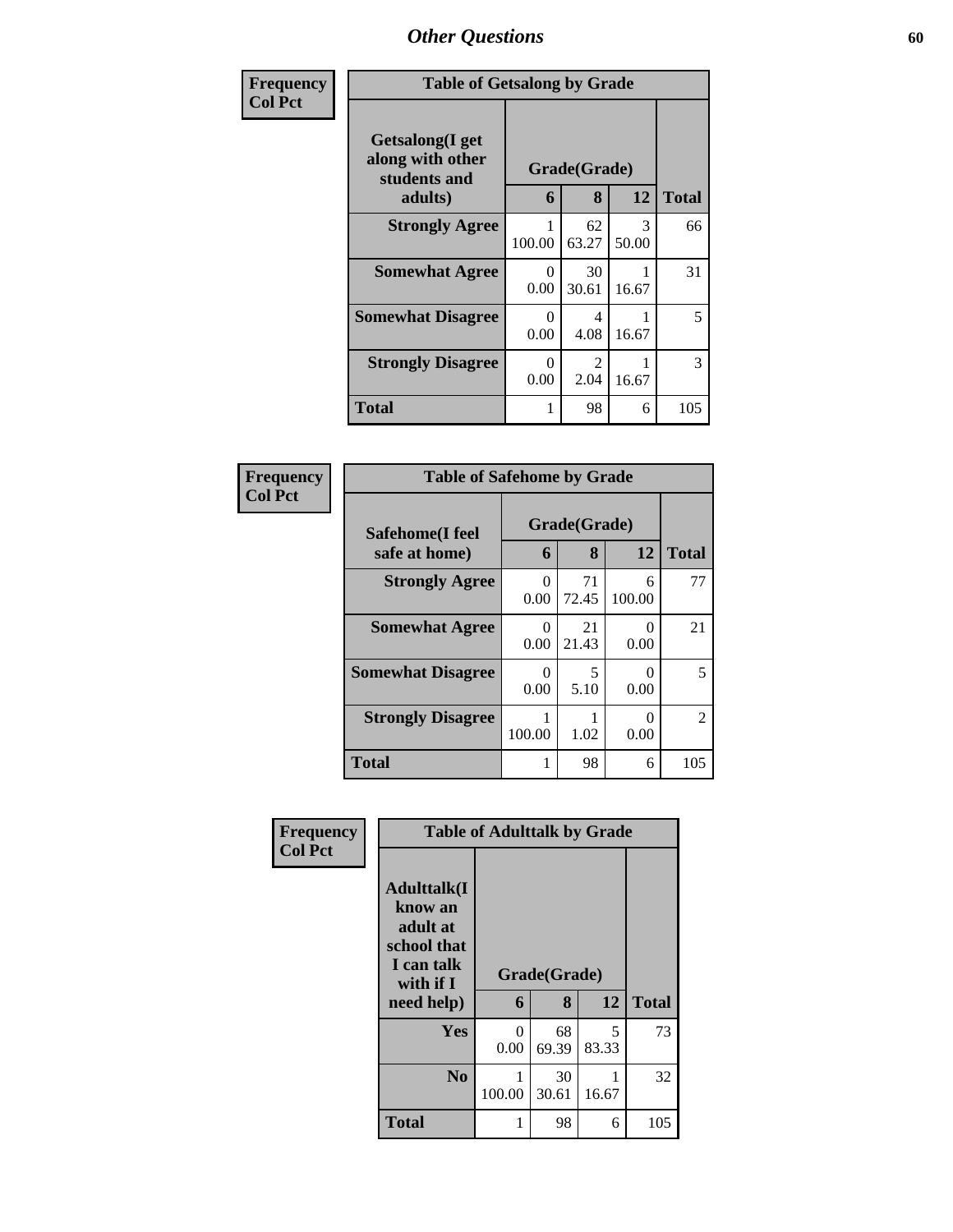| <b>Frequency</b> |
|------------------|
| <b>Row Pct</b>   |

| <b>Table of Grade by Tytime</b> |             |                                                                                         |             |                      |                      |                   |              |  |
|---------------------------------|-------------|-----------------------------------------------------------------------------------------|-------------|----------------------|----------------------|-------------------|--------------|--|
|                                 |             | Tvtime (On an average school day,<br>how much unsupervised time do I spend watching TV) |             |                      |                      |                   |              |  |
| Grade(Grade)                    | None        | <b>Less that</b><br>hour/day                                                            | hour/day    | $2 - 3$<br>hours/day | $4 - 5$<br>hours/day | $6+$<br>hours/day | <b>Total</b> |  |
| 6                               | 100.00      | 0.00                                                                                    | 0.00        | 0.00                 | 0.00                 | 0.00              |              |  |
| 8                               | 18<br>18.37 | 12<br>12.24                                                                             | 12<br>12.24 | 19<br>19.39          | 13<br>13.27          | 24<br>24.49       | 98           |  |
| 12                              | 16.67       | 0<br>0.00                                                                               | ി<br>33.33  | 33.33                | 0.00                 | 16.67             | 6            |  |
| <b>Total</b>                    | 20          | 12                                                                                      | 14          | 21                   | 13                   | 25                | 105          |  |

**Frequency**

**Row Pct**

| <b>Table of Grade by Computertime</b> |             |                                                                                                   |             |                      |                      |                   |              |  |
|---------------------------------------|-------------|---------------------------------------------------------------------------------------------------|-------------|----------------------|----------------------|-------------------|--------------|--|
|                                       |             | Computertime (On an average school day,<br>how much unsupervised time do I spend on the computer) |             |                      |                      |                   |              |  |
| Grade(Grade)                          | None        | <b>Less that</b><br>hour/day                                                                      | hour/day    | $2 - 3$<br>hours/day | $4 - 5$<br>hours/day | $6+$<br>hours/day | <b>Total</b> |  |
| 6                                     | 100.00      | 0.00                                                                                              | 0.00        | 0.00                 | 0.00                 | 0.00              |              |  |
| 8                                     | 29<br>29.59 | 22<br>22.45                                                                                       | 10<br>10.20 | 12<br>12.24          | 9<br>9.18            | 16<br>16.33       | 98           |  |
| 12                                    | 16.67       | 16.67                                                                                             | 16.67       | 16.67                | 33.33                | 0.00              | 6            |  |
| <b>Total</b>                          | 31          | 23                                                                                                | 11          | 13                   | 11                   | 16                | 105          |  |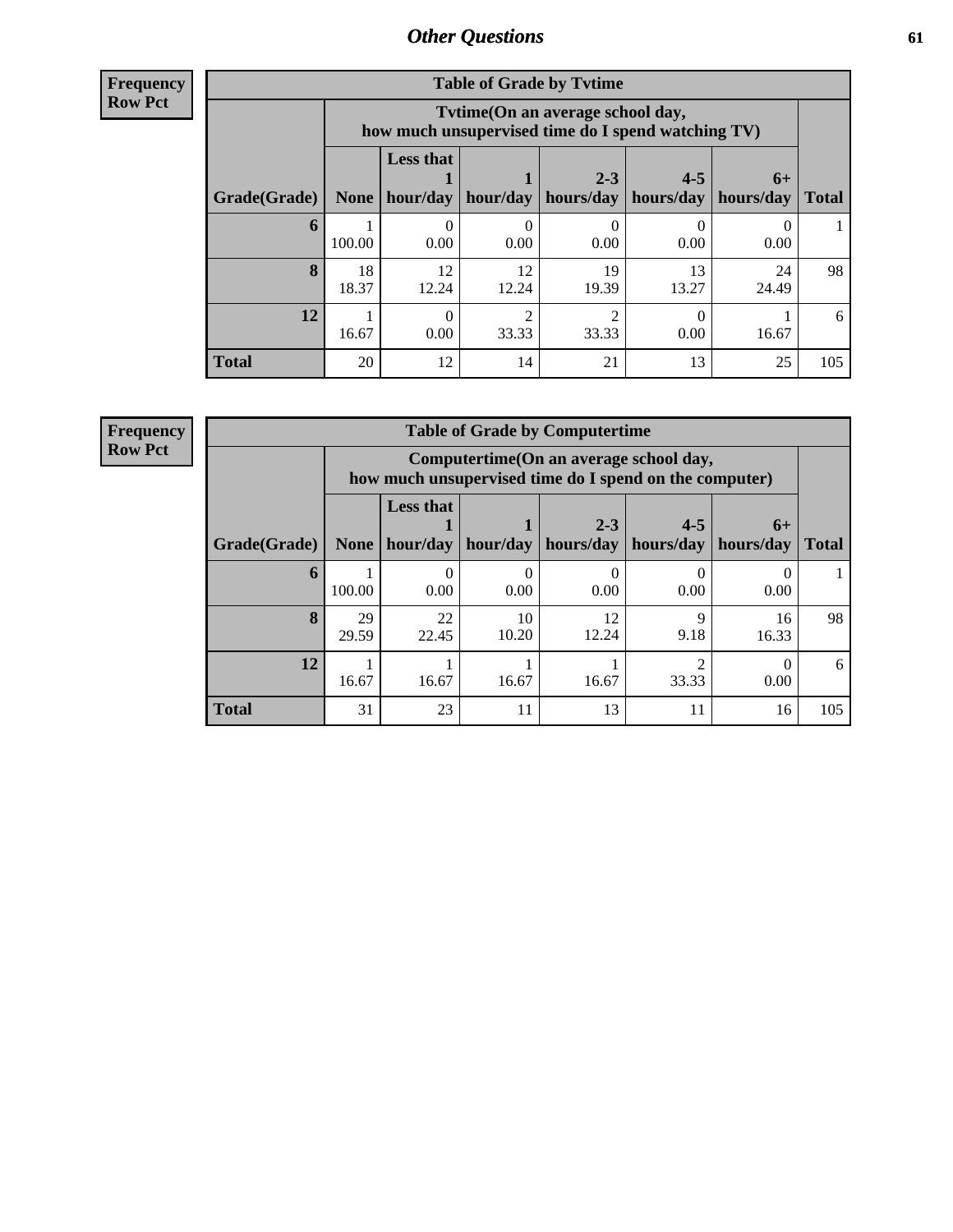#### *Questions about Driving Laws* **62** *Driving Questions were asked only of high school students.*

| Frequency      | <b>Table of Grade by License1</b> |                                                                                                                                              |                                       |                      |              |  |  |  |
|----------------|-----------------------------------|----------------------------------------------------------------------------------------------------------------------------------------------|---------------------------------------|----------------------|--------------|--|--|--|
| <b>Row Pct</b> |                                   | License1(During the first 6<br>months of driving with a<br>provisional license,<br>the only passengers who can<br>ride with the driver are:) |                                       |                      |              |  |  |  |
|                | Grade(Grade)                      | <b>Parent or</b>                                                                                                                             | Family<br><b>Guardian   Members  </b> | Don't<br><b>Know</b> | <b>Total</b> |  |  |  |
|                | 6                                 | $\Omega$                                                                                                                                     | 0                                     | $\mathbf{0}$         | 0            |  |  |  |
|                | 8                                 | 0                                                                                                                                            | 0                                     | 0                    | $\Omega$     |  |  |  |
|                | 12                                | $\mathcal{D}$<br>33.33                                                                                                                       | 1<br>16.67                            | 3<br>50.00           | 6            |  |  |  |
|                | <b>Total</b>                      | $\overline{c}$                                                                                                                               | 1                                     | 3                    | 6            |  |  |  |
|                | <b>Frequency Missing = 99</b>     |                                                                                                                                              |                                       |                      |              |  |  |  |

| Frequency      |              | <b>Table of Grade by License2</b>                                                                                                |                      |              |
|----------------|--------------|----------------------------------------------------------------------------------------------------------------------------------|----------------------|--------------|
| <b>Row Pct</b> |              | License $2(17 \text{ yr})$<br>old drivers with<br>a provisional<br>driver's license<br>cannot drive<br>between the<br>hours of:) |                      |              |
|                | Grade(Grade) | <b>Midnight</b><br>to 6am                                                                                                        | Don't<br><b>Know</b> | <b>Total</b> |
|                | 6            | 0                                                                                                                                | 0                    | $\theta$     |
|                | 8            | 0                                                                                                                                | 0                    | 0            |
|                | 12           | 5<br>83.33                                                                                                                       | 16.67                | 6            |
|                | <b>Total</b> | 5                                                                                                                                | 1                    | 6            |
|                |              | <b>Frequency Missing = 99</b>                                                                                                    |                      |              |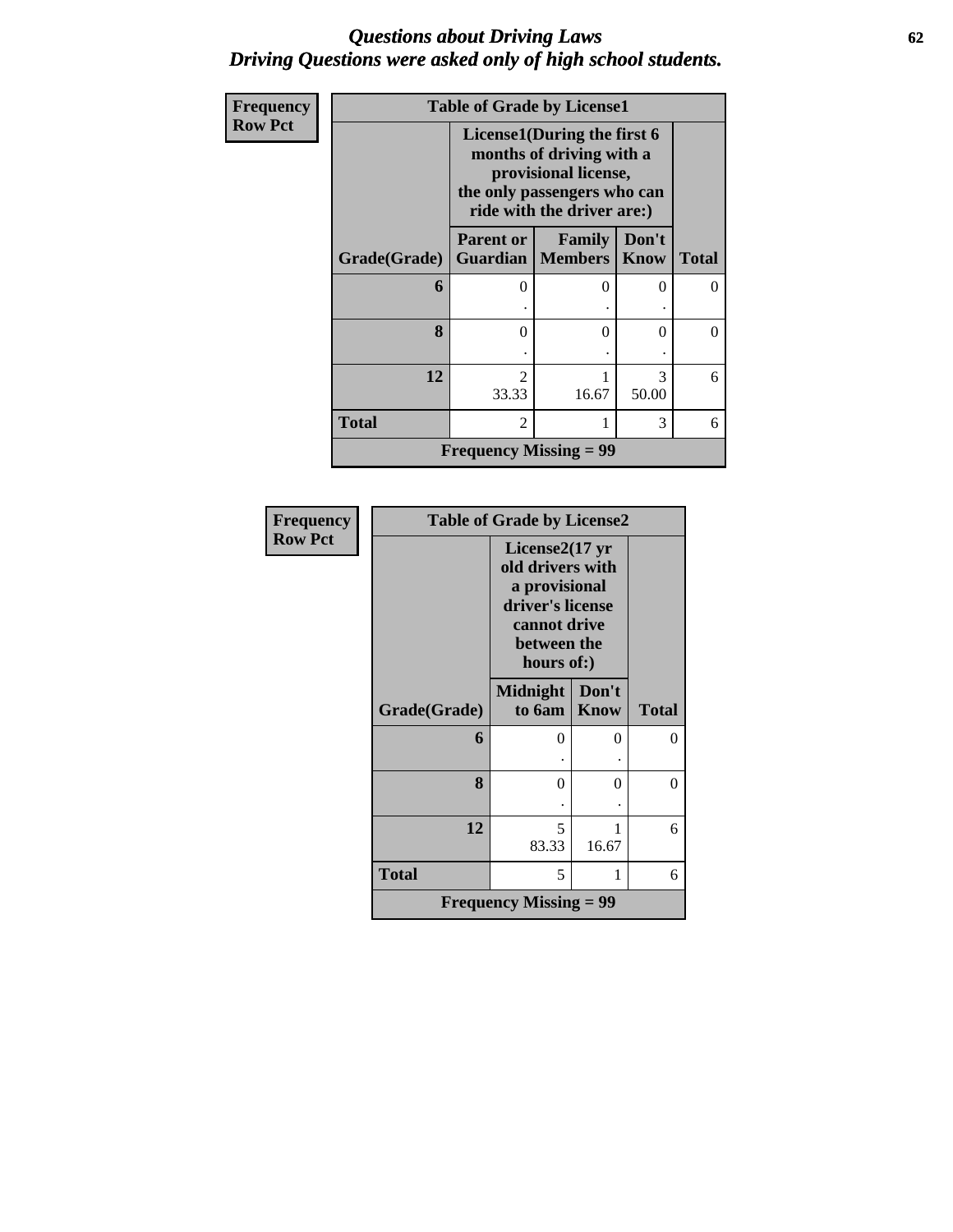#### *Questions about Driving Laws* **63** *Driving Questions were asked only of high school students.*

| Frequency      | <b>Table of Grade by License3</b> |                                                                                                     |            |               |              |  |  |
|----------------|-----------------------------------|-----------------------------------------------------------------------------------------------------|------------|---------------|--------------|--|--|
| <b>Row Pct</b> |                                   | <b>License3(For drivers</b><br>under the age of 21,<br>what level of alcohol<br>is considered DUI?) |            |               |              |  |  |
|                | Grade(Grade)                      | Any<br><b>Amount</b>                                                                                | 0.08       | Don't<br>know | <b>Total</b> |  |  |
|                | 6                                 | $\theta$                                                                                            | $\theta$   | 0             | $\Omega$     |  |  |
|                | 8                                 | $\theta$                                                                                            | 0          | 0             | $\Omega$     |  |  |
|                | 12                                | 1<br>16.67                                                                                          | 1<br>16.67 | 4<br>66.67    | 6            |  |  |
|                | <b>Total</b>                      | 1                                                                                                   | 1          | 4             | 6            |  |  |
|                |                                   | <b>Frequency Missing = 99</b>                                                                       |            |               |              |  |  |

| Frequency      | <b>Table of Grade by License4</b> |                                                                                                                         |              |                                      |               |              |
|----------------|-----------------------------------|-------------------------------------------------------------------------------------------------------------------------|--------------|--------------------------------------|---------------|--------------|
| <b>Row Pct</b> |                                   | License4(A driver under 21<br>automatically loses his/her<br>license if caught exceeding<br>the posted speet limit by:) |              |                                      |               |              |
|                | Grade(Grade)                      | $15+$<br>mph                                                                                                            | $25+$<br>mph | <b>Depends</b><br><b>on</b><br>judge | Don't<br>know | <b>Total</b> |
|                | 6                                 | $\theta$                                                                                                                | $\Omega$     | ∩                                    | 0             | 0            |
|                | 8                                 | $\theta$                                                                                                                | 0            | $\Omega$                             | 0             | 0            |
|                | 12                                | 16.67                                                                                                                   | 16.67        | 16.67                                | 3<br>50.00    | 6            |
|                | <b>Total</b>                      | 1                                                                                                                       | 1            | 1                                    | 3             | 6            |
|                |                                   |                                                                                                                         |              | <b>Frequency Missing = 99</b>        |               |              |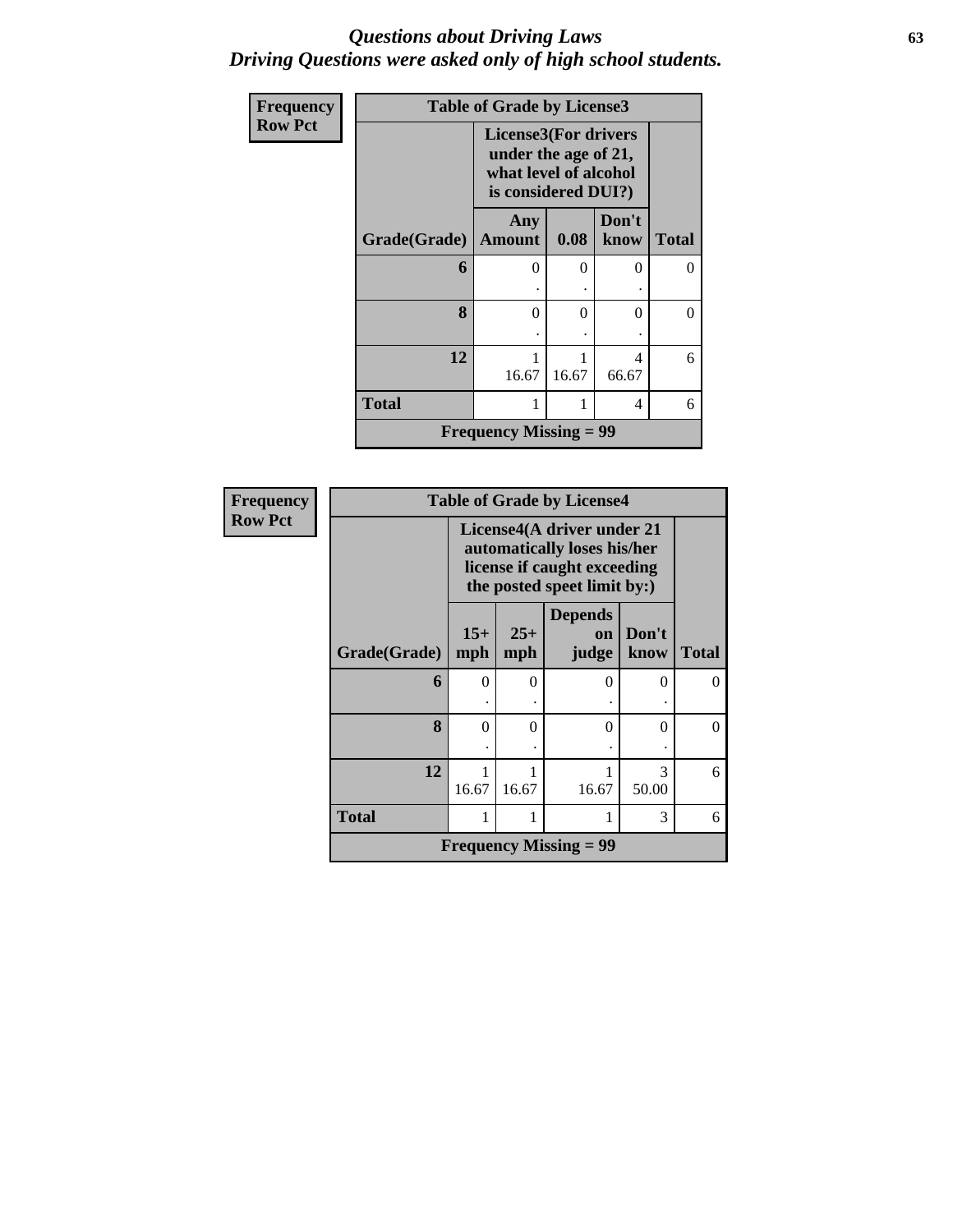#### *Questions about Driving Laws* **64** *Driving Questions were asked only of high school students.*

| Frequency      |              | <b>Table of Grade by License5</b>                                                                                                                           |                               |               |              |  |  |  |  |
|----------------|--------------|-------------------------------------------------------------------------------------------------------------------------------------------------------------|-------------------------------|---------------|--------------|--|--|--|--|
| <b>Row Pct</b> |              | License5(A)<br>Georgia teenager<br>with family<br>connections or a<br>good lawyer can<br>break a teen<br>driving law and<br>keep their driver's<br>license) |                               |               |              |  |  |  |  |
|                | Grade(Grade) | Yes                                                                                                                                                         | N <sub>0</sub>                | Don't<br>know | <b>Total</b> |  |  |  |  |
|                | 6            | $\theta$                                                                                                                                                    | 0                             | 0             | 0            |  |  |  |  |
|                | 8            | $\theta$                                                                                                                                                    | $\Omega$                      | $\Omega$      | 0            |  |  |  |  |
|                | 12           | 1<br>16.67                                                                                                                                                  | 2<br>33.33                    | 3<br>50.00    | 6            |  |  |  |  |
|                | <b>Total</b> | 1                                                                                                                                                           | 2                             | 3             | 6            |  |  |  |  |
|                |              |                                                                                                                                                             | <b>Frequency Missing = 99</b> |               |              |  |  |  |  |

| <b>Frequency</b> | <b>Table of Grade by License6</b> |                                                                                                                                                 |                |                         |                |
|------------------|-----------------------------------|-------------------------------------------------------------------------------------------------------------------------------------------------|----------------|-------------------------|----------------|
| <b>Row Pct</b>   |                                   | License <sub>6</sub> (I know a<br>friend or<br>classmate that<br>broke a teen<br>driving law,<br>but was allowed to<br>keep his/her<br>license) |                |                         |                |
|                  |                                   |                                                                                                                                                 |                | Don't                   |                |
|                  | Grade(Grade)                      | Yes                                                                                                                                             | N <sub>0</sub> | know                    | <b>Total</b>   |
|                  | 6                                 | $\Omega$                                                                                                                                        | $\Omega$       | $\Omega$                | $\theta$       |
|                  |                                   |                                                                                                                                                 |                |                         |                |
|                  | 8                                 | $\Omega$                                                                                                                                        | $\theta$       | 0                       | $\overline{0}$ |
|                  |                                   |                                                                                                                                                 |                |                         |                |
|                  | 12                                | $\mathfrak{D}$<br>33.33                                                                                                                         | 2<br>33.33     | $\mathfrak{D}$<br>33.33 | 6              |
|                  | <b>Total</b>                      | 2                                                                                                                                               | 2              | 2                       | 6              |
|                  |                                   | <b>Frequency Missing = 99</b>                                                                                                                   |                |                         |                |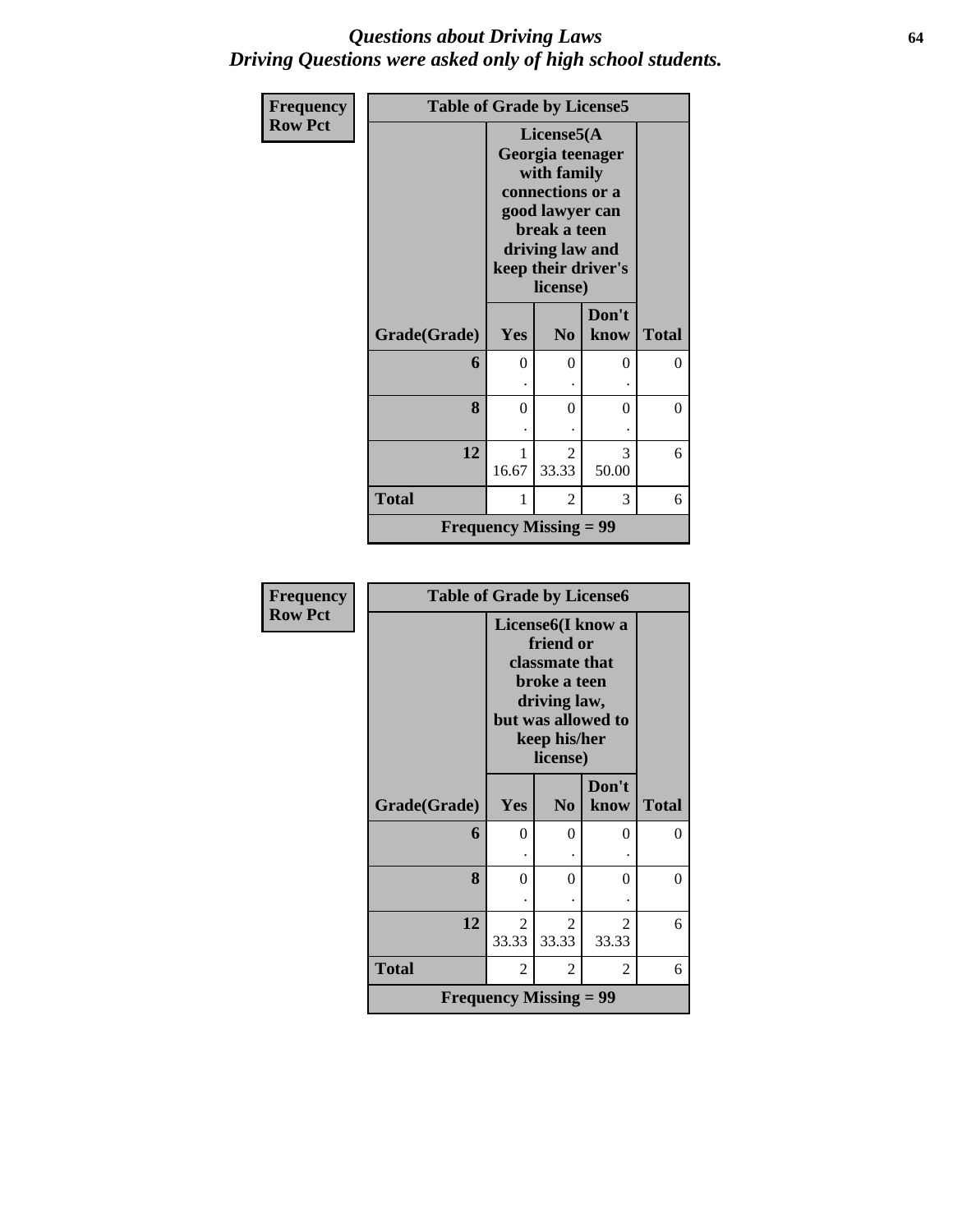#### *Questions about Driving Laws* **65** *Driving Questions were asked only of high school students.*

| Frequency      | <b>Table of Grade by License7</b> |                                                                                    |                                                                                                  |                        |                |  |  |  |
|----------------|-----------------------------------|------------------------------------------------------------------------------------|--------------------------------------------------------------------------------------------------|------------------------|----------------|--|--|--|
| <b>Row Pct</b> |                                   |                                                                                    | License7(A student under the<br>age of 18 cam loser his/her<br>driving privileges if he or she:) |                        |                |  |  |  |
|                | Grade(Grade)                      | <b>Have</b><br>more than<br><b>10</b><br>unexcused<br>absences<br>per school<br>yr | Drop out<br>without<br>graduating                                                                | All of<br>the<br>above | <b>Total</b>   |  |  |  |
|                | 6                                 | 0                                                                                  | $\Omega$                                                                                         | 0                      | $\overline{0}$ |  |  |  |
|                | 8                                 | 0                                                                                  | $\Omega$                                                                                         | 0                      | $\theta$       |  |  |  |
|                | 12                                | 4<br>66.67                                                                         | 16.67                                                                                            | 16.67                  | 6              |  |  |  |
|                | <b>Total</b>                      | 4                                                                                  |                                                                                                  |                        | 6              |  |  |  |
|                |                                   | <b>Frequency Missing = 99</b>                                                      |                                                                                                  |                        |                |  |  |  |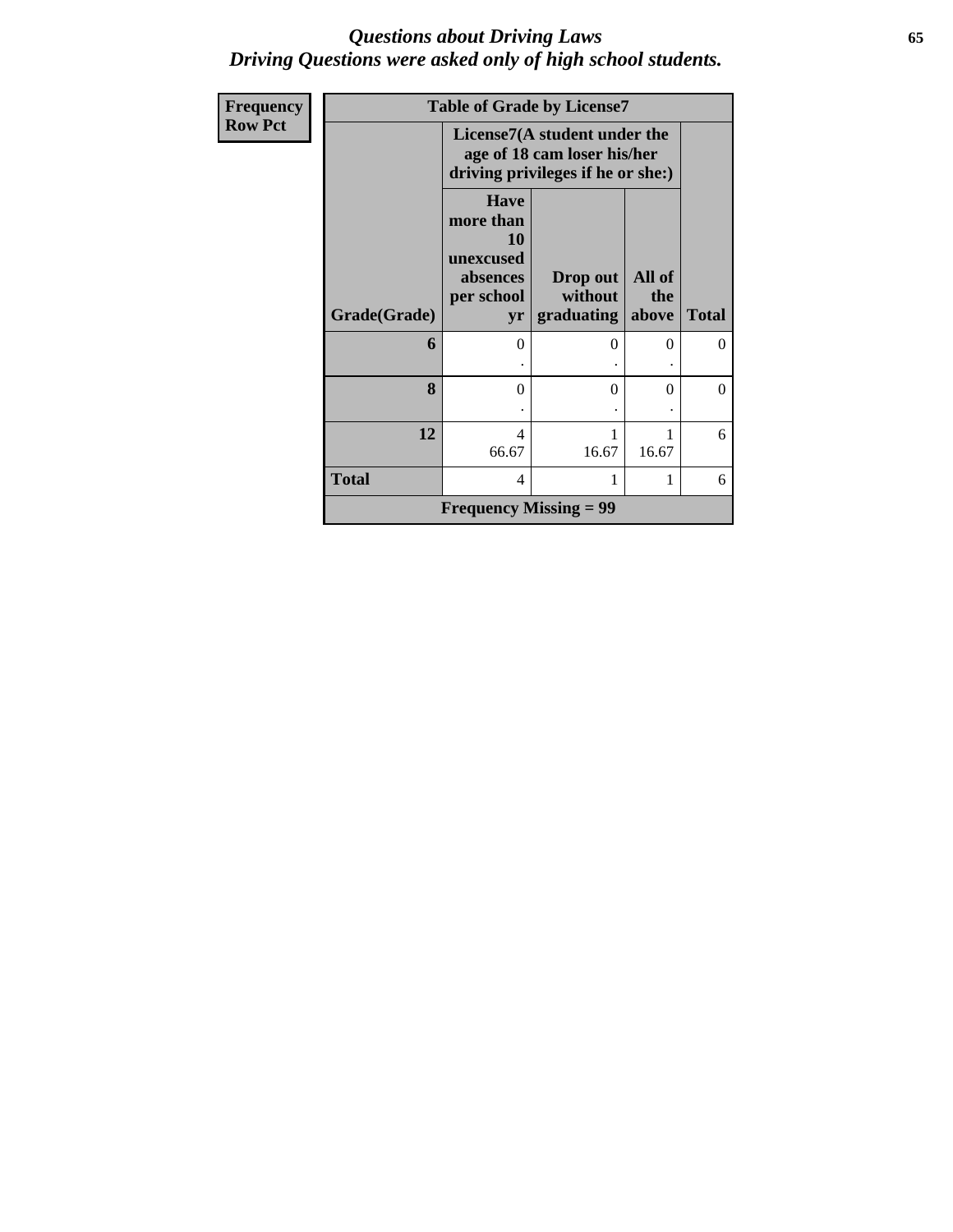## *Select Results by Gender* **66**

| Frequency      | <b>Table of SchoolClimate2 by Gender</b> |                       |                  |                |  |
|----------------|------------------------------------------|-----------------------|------------------|----------------|--|
| <b>Col Pct</b> | SchoolClimate2(I<br>feel successful at   | Gender(Gender)        |                  |                |  |
|                | school)                                  | <b>Female</b>         | <b>Male</b>      | <b>Total</b>   |  |
|                | <b>Strongly Agree</b>                    | 33<br>58.93           | 25<br>51.02      | 58             |  |
|                | <b>Somewhat Agree</b>                    | 18<br>32.14           | 21<br>42.86      | 39             |  |
|                | <b>Somewhat Disagree</b>                 | 3<br>5.36             | 3<br>6.12        | 6              |  |
|                | <b>Strongly Disagree</b>                 | $\mathcal{L}$<br>3.57 | $\Omega$<br>0.00 | $\overline{2}$ |  |
|                | <b>Total</b>                             | 56                    | 49               | 105            |  |

| Frequency      | <b>Table of SchoolClimate6 by Gender</b>                 |                                                |                                     |                |  |  |
|----------------|----------------------------------------------------------|------------------------------------------------|-------------------------------------|----------------|--|--|
| <b>Col Pct</b> | <b>SchoolClimate6(Teachers</b><br>treat me with respect) | Gender(Gender)<br><b>Male</b><br><b>Female</b> |                                     | <b>Total</b>   |  |  |
|                | <b>Strongly Agree</b>                                    | 28<br>50.00                                    | 25<br>51.02                         | 53             |  |  |
|                | <b>Somewhat Agree</b>                                    | 20<br>35.71                                    | 18<br>36.73                         | 38             |  |  |
|                | <b>Somewhat Disagree</b>                                 | 6<br>10.71                                     | 4<br>8.16                           | 10             |  |  |
|                | <b>Strongly Disagree</b>                                 | $\mathfrak{D}$<br>3.57                         | $\mathcal{D}_{\mathcal{L}}$<br>4.08 | $\overline{4}$ |  |  |
|                | <b>Total</b>                                             | 56                                             | 49                                  | 105            |  |  |

| <b>Frequency</b> | <b>Table of SchoolClimate8 by Gender</b>                                             |                                                |             |              |  |
|------------------|--------------------------------------------------------------------------------------|------------------------------------------------|-------------|--------------|--|
| <b>Col Pct</b>   | <b>SchoolClimate8(Students</b><br>are frequently<br>recognized for good<br>behavior) | Gender(Gender)<br><b>Female</b><br><b>Male</b> |             | <b>Total</b> |  |
|                  |                                                                                      |                                                |             |              |  |
|                  | <b>Strongly Agree</b>                                                                | 19<br>33.93                                    | 11<br>22.45 | 30           |  |
|                  | <b>Somewhat Agree</b>                                                                | 18<br>32.14                                    | 24<br>48.98 | 42           |  |
|                  | <b>Somewhat Disagree</b>                                                             | 11<br>19.64                                    | 10<br>20.41 | 21           |  |
|                  | <b>Strongly Disagree</b>                                                             | 8<br>14.29                                     | 4<br>8.16   | 12           |  |
|                  | Total                                                                                | 56                                             | 49          | 105          |  |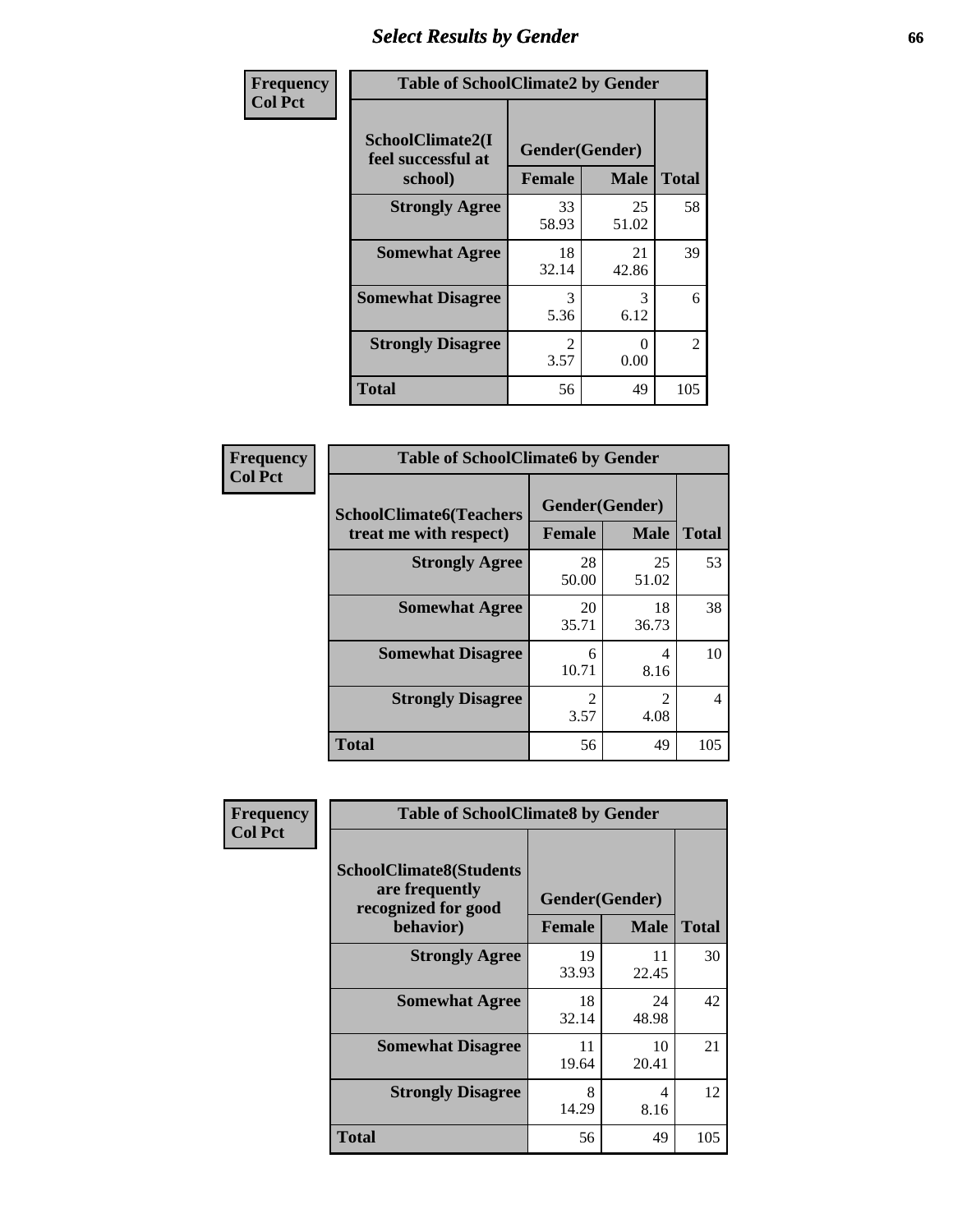## **Select Results by Gender 67**

| <b>Frequency</b> | <b>Table of Gender by Dropout</b> |                                                                        |                |              |
|------------------|-----------------------------------|------------------------------------------------------------------------|----------------|--------------|
| <b>Row Pct</b>   |                                   | Dropout(I<br>have<br>thought<br>about<br>dropping<br>out of<br>school) |                |              |
|                  | Gender(Gender)                    | Yes                                                                    | N <sub>0</sub> | <b>Total</b> |
|                  | <b>Female</b>                     | 30<br>53.57                                                            | 26<br>46.43    | 56           |
|                  | <b>Male</b>                       | 27<br>55.10                                                            | 22<br>44.90    | 49           |
|                  | <b>Total</b>                      | 57                                                                     | 48             | 105          |

| <b>Frequency</b> | <b>Table of Gender by Dropoutreason</b> |                                                                     |                      |                          |                                |              |              |
|------------------|-----------------------------------------|---------------------------------------------------------------------|----------------------|--------------------------|--------------------------------|--------------|--------------|
| <b>Row Pct</b>   |                                         | Dropoutreason (If I dropped out the<br>reason would most likely be) |                      |                          |                                |              |              |
|                  | Gender(Gender)                          | Won't<br><b>Drop</b><br>out                                         | <b>Bored</b>         | Family<br><b>Reasons</b> | <b>Being</b><br><b>Bullied</b> | <b>Other</b> | <b>Total</b> |
|                  | <b>Female</b>                           | 24<br>42.86                                                         | $\mathbf Q$<br>16.07 | 8<br>14.29               | $\Omega$<br>0.00               | 15<br>26.79  | 56           |
|                  | <b>Male</b>                             | 16<br>32.65                                                         | 10<br>20.41          | 14.29                    | 4.08                           | 14<br>28.57  | 49           |
|                  | <b>Total</b>                            | 40                                                                  | 19                   | 15                       | $\overline{2}$                 | 29           | 105          |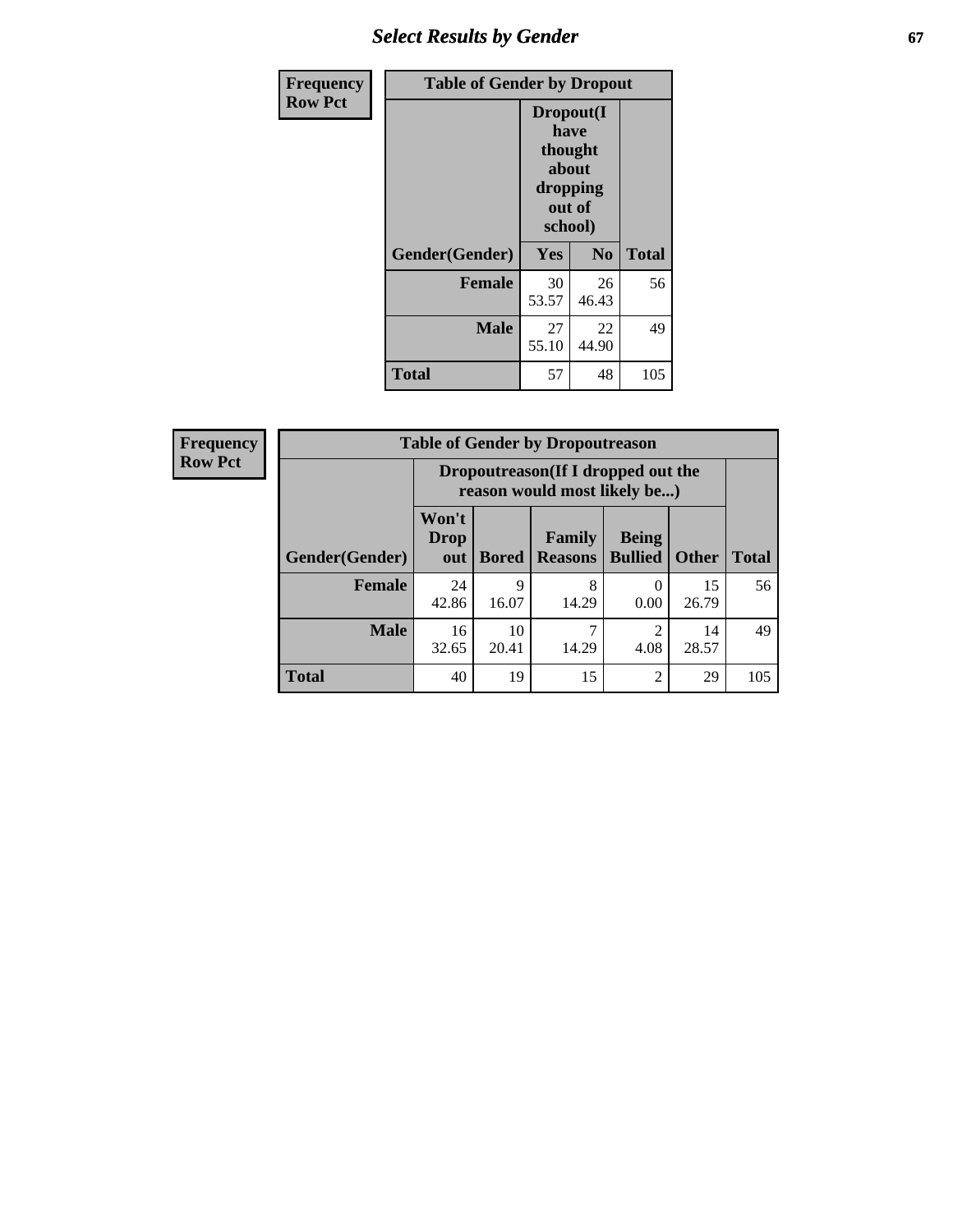*School Safety* **68**

| Frequency      | <b>Table of Gender by Bullied2</b> |                 |                |              |
|----------------|------------------------------------|-----------------|----------------|--------------|
| <b>Row Pct</b> |                                    | <b>Bullied2</b> |                |              |
|                | Gender(Gender)                     | <b>Yes</b>      | N <sub>0</sub> | <b>Total</b> |
|                | <b>Female</b>                      | 2<br>3.57       | 54<br>96.43    | 56           |
|                | <b>Male</b>                        | 8.16            | 45<br>91.84    | 49           |
|                | <b>Total</b>                       | 6               | 99             | 105          |

| Frequency      | <b>Table of Gender by Bulliedothers2</b> |                       |                |              |
|----------------|------------------------------------------|-----------------------|----------------|--------------|
| <b>Row Pct</b> |                                          | <b>Bulliedothers2</b> |                |              |
|                | Gender(Gender)                           | Yes                   | N <sub>0</sub> | <b>Total</b> |
|                | <b>Female</b>                            | 4<br>7.14             | 52<br>92.86    | 56           |
|                | <b>Male</b>                              | 8.16                  | 45<br>91.84    | 49           |
|                | Total                                    | 8                     | 97             | 105          |

| Frequency      | <b>Table of Gender by Weaponschool2</b> |                      |                |              |
|----------------|-----------------------------------------|----------------------|----------------|--------------|
| <b>Row Pct</b> |                                         | <b>Weaponschool2</b> |                |              |
|                | Gender(Gender)                          | <b>Yes</b>           | N <sub>0</sub> | <b>Total</b> |
|                | <b>Female</b>                           | 3<br>5.36            | 53<br>94.64    | 56           |
|                | <b>Male</b>                             | 5<br>10.20           | 44<br>89.80    | 49           |
|                | <b>Total</b>                            | 8                    | 97             | 105          |

| <b>Frequency</b> | <b>Table of Gender by Absentunsafe2</b> |                |                |              |
|------------------|-----------------------------------------|----------------|----------------|--------------|
| <b>Row Pct</b>   |                                         | Absentunsafe2  |                |              |
|                  | Gender(Gender)                          | Yes            | N <sub>0</sub> | <b>Total</b> |
|                  | Female                                  | 0.00           | 56<br>100.00   | 56           |
|                  | <b>Male</b>                             | 4.08           | 47<br>95.92    | 49           |
|                  | <b>Total</b>                            | $\mathfrak{D}$ | 103            | 105          |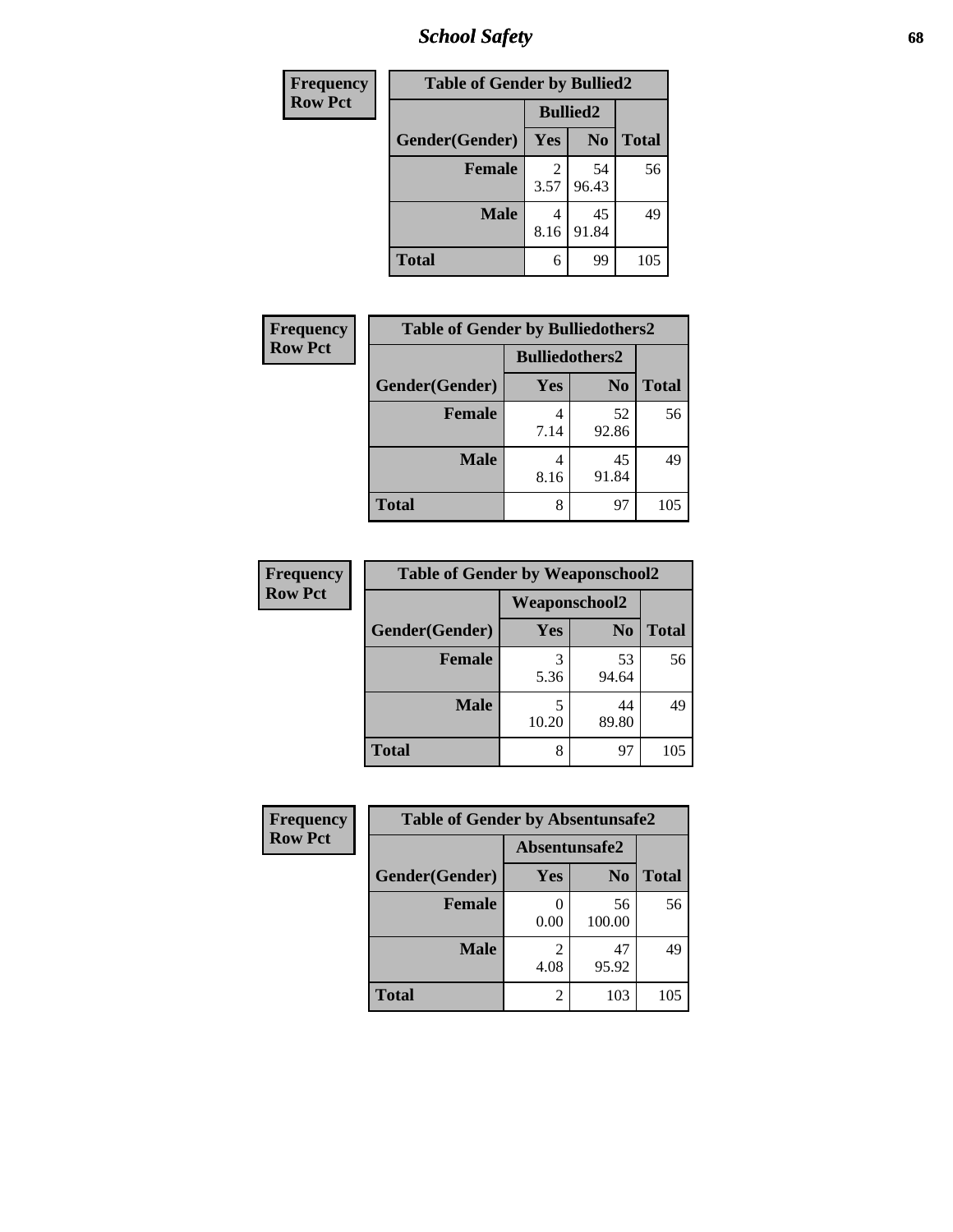*School Safety* **69**

| Frequency      | <b>Table of Gender by Gangself</b> |                                                                                                |                |              |
|----------------|------------------------------------|------------------------------------------------------------------------------------------------|----------------|--------------|
| <b>Row Pct</b> |                                    | Gangself(I<br>have<br>participated<br>in illegal gang<br>activities in<br>the past 30<br>days) |                |              |
|                | Gender(Gender)                     | Yes                                                                                            | N <sub>0</sub> | <b>Total</b> |
|                | <b>Female</b>                      | 2<br>3.57                                                                                      | 54<br>96.43    | 56           |
|                | <b>Male</b>                        | 10<br>20.41                                                                                    | 39<br>79.59    | 49           |
|                | <b>Total</b>                       | 12                                                                                             | 93             | 105          |

| Frequency      |                | <b>Table of Gender by Gangpeers</b>                                                                                         |                |              |
|----------------|----------------|-----------------------------------------------------------------------------------------------------------------------------|----------------|--------------|
| <b>Row Pct</b> |                | <b>Gangpeers</b> (I<br>have friends<br>who have<br>participated<br>in illegal gang<br>activities in<br>the past 30<br>days) |                |              |
|                | Gender(Gender) | Yes                                                                                                                         | N <sub>0</sub> | <b>Total</b> |
|                | <b>Female</b>  | 10<br>17.86                                                                                                                 | 46<br>82.14    | 56           |
|                | <b>Male</b>    | 20<br>40.82                                                                                                                 | 29<br>59.18    | 49           |
|                | Total          | 30                                                                                                                          | 75             | 105          |

| Frequency      | <b>Table of Gender by Pickedon2</b> |                  |                |              |  |
|----------------|-------------------------------------|------------------|----------------|--------------|--|
| <b>Row Pct</b> |                                     | <b>Pickedon2</b> |                |              |  |
|                | Gender(Gender)                      | <b>Yes</b>       | N <sub>0</sub> | <b>Total</b> |  |
|                | <b>Female</b>                       | 5<br>8.93        | 51<br>91.07    | 56           |  |
|                | <b>Male</b>                         | 6<br>12.24       | 43<br>87.76    | 49           |  |
|                | <b>Total</b>                        | 11               | 94             | 105          |  |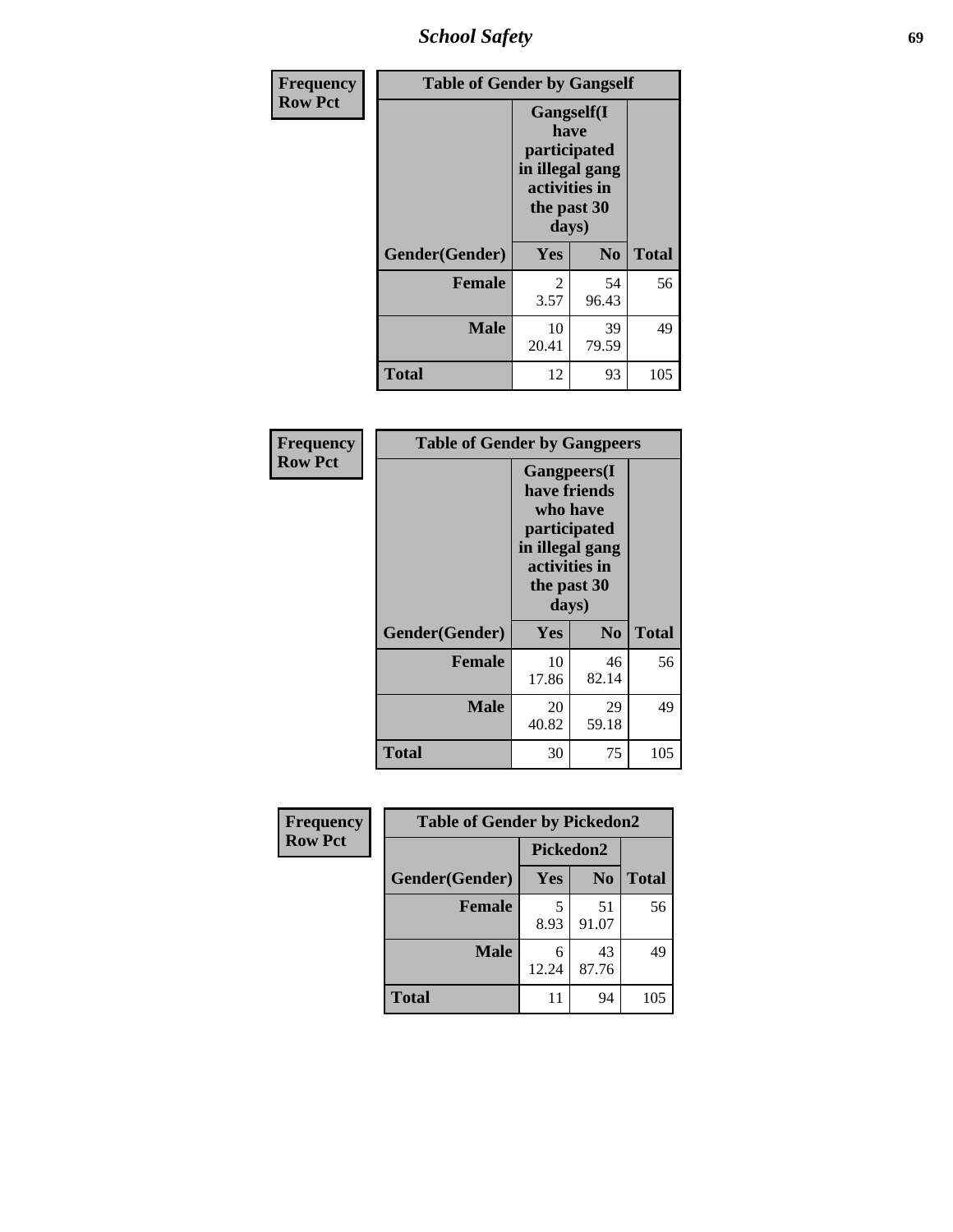*School Safety* **70**

| Frequency      | <b>Table of Gender by Safeschool2</b> |             |                |              |
|----------------|---------------------------------------|-------------|----------------|--------------|
| <b>Row Pct</b> |                                       | Safeschool2 |                |              |
|                | Gender(Gender)                        | Yes         | N <sub>0</sub> | <b>Total</b> |
|                | <b>Female</b>                         | 37<br>66.07 | 19<br>33.93    | 56           |
|                | Male                                  | 31<br>63.27 | 18<br>36.73    | 49           |
|                | <b>Total</b>                          | 68          | 37             | 105          |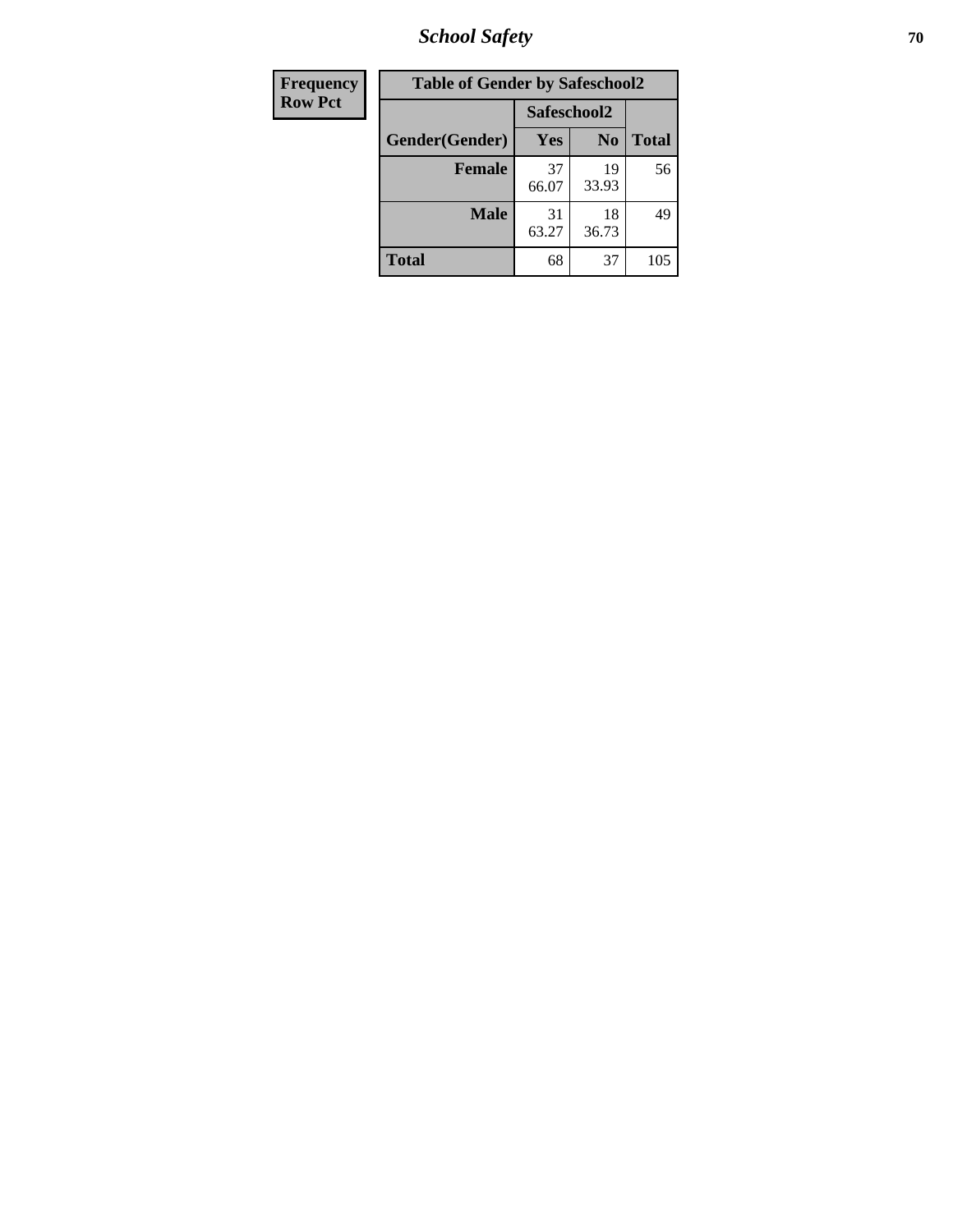# *Incidence of Drug Use* <sup>71</sup>

| <b>Frequency</b> | <b>Table of Gender by AlcoholAlt</b> |                                          |                |              |  |
|------------------|--------------------------------------|------------------------------------------|----------------|--------------|--|
| <b>Row Pct</b>   |                                      | AlcoholAlt(Alcohol<br>use, past 30 days) |                |              |  |
|                  | Gender(Gender)                       | <b>Yes</b>                               | N <sub>0</sub> | <b>Total</b> |  |
|                  | Female                               | 10<br>17.86                              | 46<br>82.14    | 56           |  |
|                  | <b>Male</b>                          | 14<br>28.57                              | 35<br>71.43    | 49           |  |
|                  | <b>Total</b>                         | 24                                       | 81             | 105          |  |

| Frequency      | <b>Table of Gender by TobaccoAny</b> |                    |                    |              |
|----------------|--------------------------------------|--------------------|--------------------|--------------|
| <b>Row Pct</b> |                                      | use, past 30 days) | TobaccoAny(Tobacco |              |
|                | Gender(Gender)                       | Yes                | N <sub>0</sub>     | <b>Total</b> |
|                | <b>Female</b>                        | 8<br>14.29         | 48<br>85.71        | 56           |
|                | <b>Male</b>                          | 14<br>28.57        | 35<br>71.43        | 49           |
|                | Total                                | 22                 | 83                 | 105          |

| <b>Frequency</b> | <b>Table of Gender by MarijuanaAlt</b> |                                              |                |              |
|------------------|----------------------------------------|----------------------------------------------|----------------|--------------|
| <b>Row Pct</b>   |                                        | MarijuanaAlt(Marijuana<br>use, past 30 days) |                |              |
|                  | Gender(Gender)                         | <b>Yes</b>                                   | N <sub>0</sub> | <b>Total</b> |
|                  | <b>Female</b>                          | 8<br>14.29                                   | 48<br>85.71    | 56           |
|                  | <b>Male</b>                            | 17<br>34.69                                  | 32<br>65.31    | 49           |
|                  | <b>Total</b>                           | 25                                           | 80             | 105          |

| <b>Frequency</b> | <b>Table of Gender by OtherDrugAny</b> |                                                      |                |              |
|------------------|----------------------------------------|------------------------------------------------------|----------------|--------------|
| <b>Row Pct</b>   |                                        | <b>OtherDrugAny(Other</b><br>drug use, past 30 days) |                |              |
|                  | Gender(Gender)                         | <b>Yes</b>                                           | N <sub>0</sub> | <b>Total</b> |
|                  | <b>Female</b>                          | 0.00                                                 | 56<br>100.00   | 56           |
|                  | <b>Male</b>                            | 2.04                                                 | 48<br>97.96    | 49           |
|                  | <b>Total</b>                           |                                                      | 104            | 105          |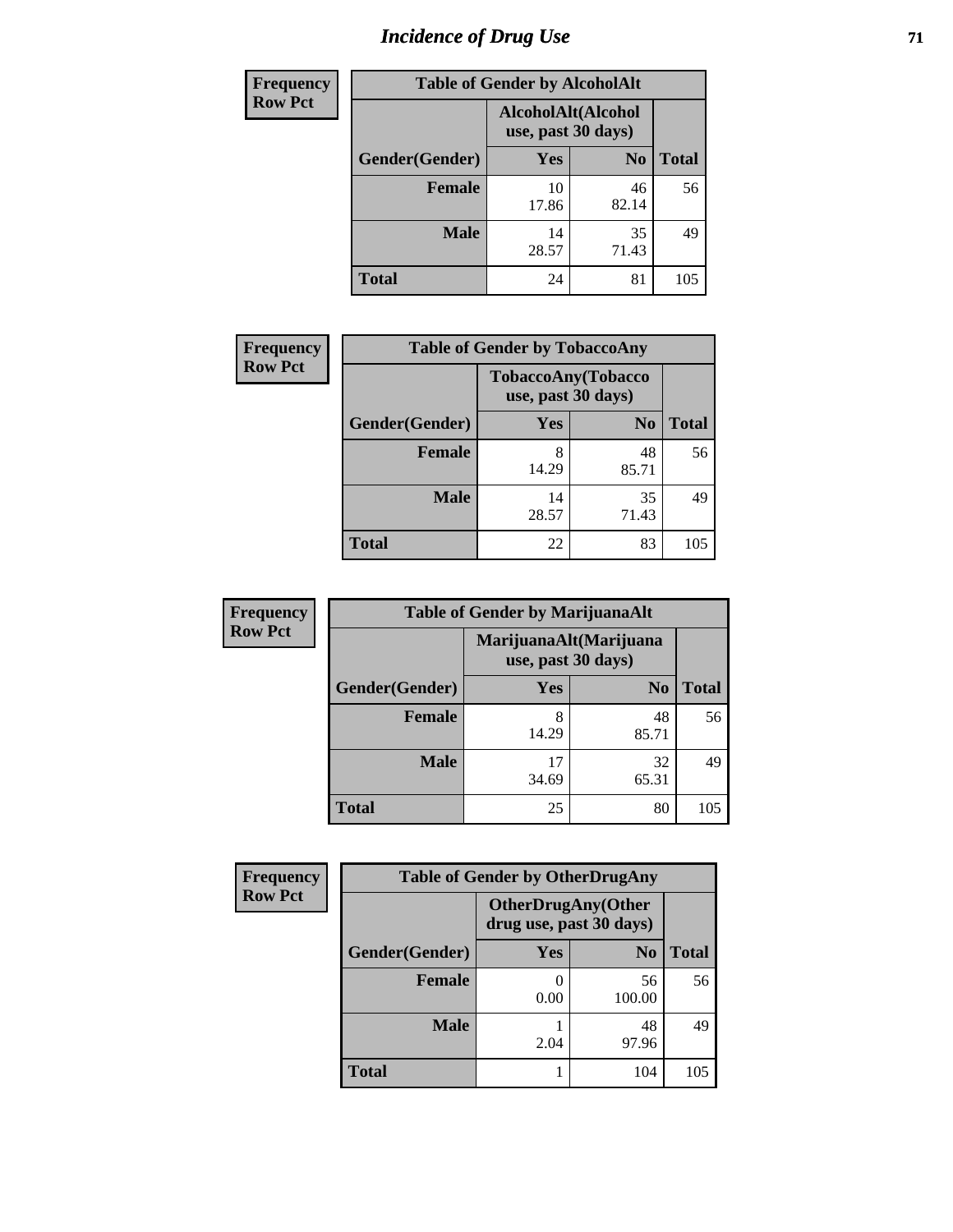### *Average Age at Onset of Use* **72** *Results for "Average Age at Onset of Use" questions exclude students who said they did not use that substance*

#### **Gender=Female**

| <b>Variable</b>    | Label                                                              | <b>Mean</b> |
|--------------------|--------------------------------------------------------------------|-------------|
| Alcoholinit2       | I started using alcohol when I was                                 | 14.75       |
| Cigarettesinit2    | I started smoking tobacco when I was                               | 15.27       |
| Smokelessinit2     | I started chewing tobacco when I was                               |             |
| Marijuanainit2     | I started using marijuana when I was                               | 15.15       |
| Cocaineinit2       | I started using cocaine when I was                                 | 15.00       |
| Inhalantsinit2     | I started using inhalants when I was                               |             |
| Steroidsinit2      | I started using steroids when I was                                |             |
| Ecstasyinit2       | I started using ecstasy when I was                                 | 15.00       |
| Methinit2          | I started using methamphetamines when I was                        |             |
| Hallucinogensinit2 | I started using hallucinogens when I was                           |             |
| Prescription in t2 | I started using prescription drugs not prescribed to me when I was | 16.50       |

#### **Gender=Male**

| <b>Variable</b>                 | Label                                                              | <b>Mean</b> |
|---------------------------------|--------------------------------------------------------------------|-------------|
| Alcoholinit2                    | I started using alcohol when I was                                 | 13.42       |
| Cigarettesinit2                 | I started smoking tobacco when I was                               | 14.81       |
| Smokelessinit2                  | I started chewing tobacco when I was                               | 17.00       |
| Marijuanainit2                  | I started using marijuana when I was                               | 13.65       |
| Cocaineinit2                    | I started using cocaine when I was                                 | 13.00       |
| Inhalantsinit2                  | I started using inhalants when I was                               | 15.00       |
| Steroidsinit2                   | I started using steroids when I was                                | 16.00       |
| Ecstasyinit2                    | I started using ecstasy when I was                                 | 17.00       |
| Methinit2                       | I started using methamphetamines when I was                        | 17.00       |
| Hallucinogensinit2              | I started using hallucinogens when I was                           | 12.00       |
| Prescription in it <sub>2</sub> | I started using prescription drugs not prescribed to me when I was | 14.50       |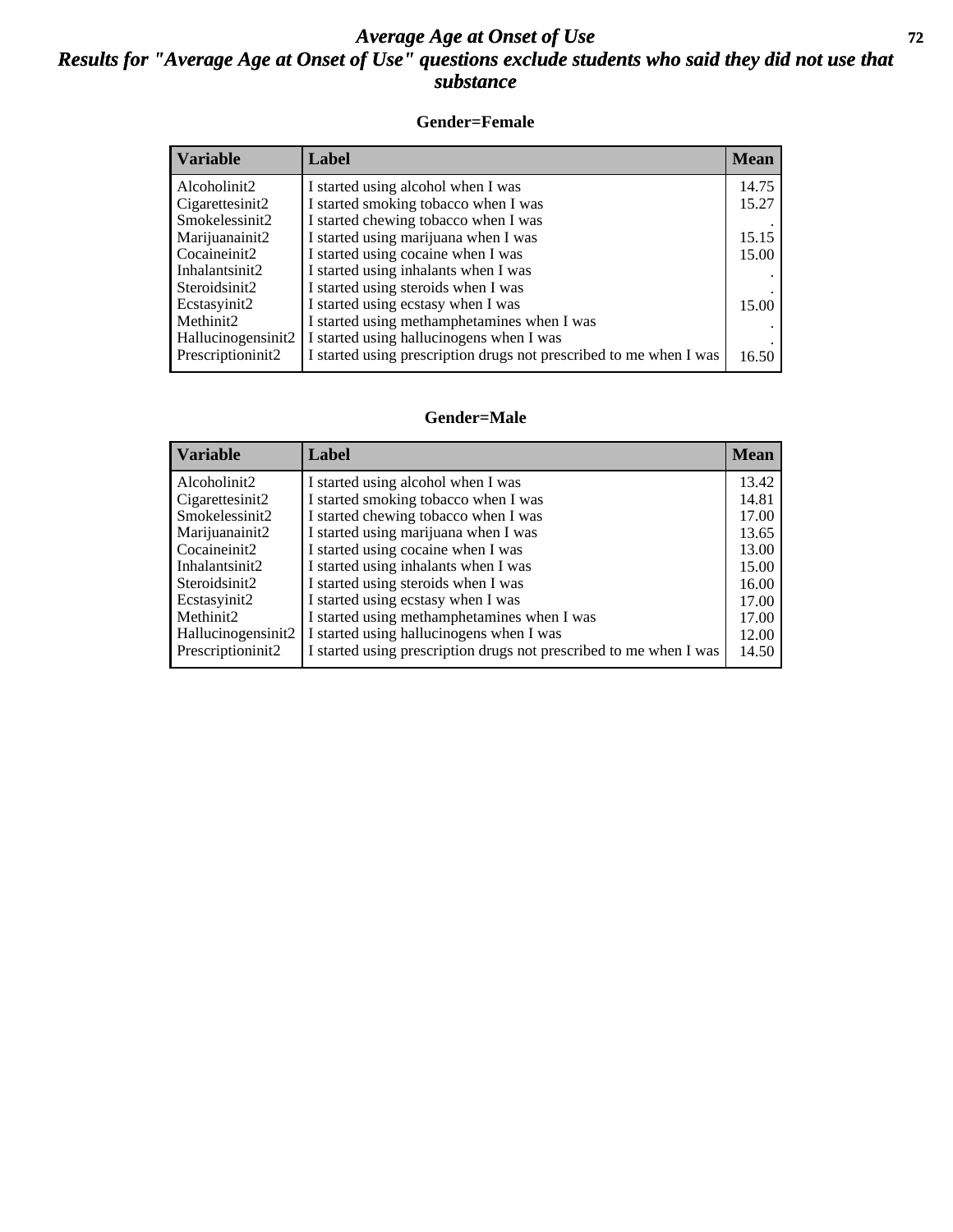# *I Think These Drugs are Harmful* **73**

| <b>Frequency</b> | <b>Table of Gender by Alcoholharmdich</b> |                                                   |                |              |
|------------------|-------------------------------------------|---------------------------------------------------|----------------|--------------|
| <b>Row Pct</b>   |                                           | Alcoholharmdich(I<br>think alcohol is<br>harmful) |                |              |
|                  | Gender(Gender)                            | <b>Yes</b>                                        | N <sub>0</sub> | <b>Total</b> |
|                  | <b>Female</b>                             | 47<br>83.93                                       | q<br>16.07     | 56           |
|                  | <b>Male</b>                               | 40<br>81.63                                       | 9<br>18.37     | 49           |
|                  | <b>Total</b>                              | 87                                                | 18             | 105          |

| <b>Frequency</b> | <b>Table of Gender by Tobaccoharmdich</b> |                                                   |                |              |
|------------------|-------------------------------------------|---------------------------------------------------|----------------|--------------|
| <b>Row Pct</b>   |                                           | Tobaccoharmdich(I<br>think tobacco is<br>harmful) |                |              |
|                  | Gender(Gender)                            | Yes                                               | N <sub>0</sub> | <b>Total</b> |
|                  | <b>Female</b>                             | 48<br>85.71                                       | 8<br>14.29     | 56           |
|                  | <b>Male</b>                               | 47<br>95.92                                       | 2<br>4.08      | 49           |
|                  | <b>Total</b>                              | 95                                                | 10             | 105          |

| Frequency      | <b>Table of Gender by Marijuanaharmdich</b> |                                                       |                |              |
|----------------|---------------------------------------------|-------------------------------------------------------|----------------|--------------|
| <b>Row Pct</b> |                                             | Marijuanaharmdich(I<br>think marijuana is<br>harmful) |                |              |
|                | Gender(Gender)                              | <b>Yes</b>                                            | N <sub>0</sub> | <b>Total</b> |
|                | <b>Female</b>                               | 40<br>71.43                                           | 16<br>28.57    | 56           |
|                | <b>Male</b>                                 | 29<br>59.18                                           | 20<br>40.82    | 49           |
|                | <b>Total</b>                                | 69                                                    | 36             | 105          |

| Frequency      | <b>Table of Gender by Otherdrugharmdich</b> |                                   |                        |              |
|----------------|---------------------------------------------|-----------------------------------|------------------------|--------------|
| <b>Row Pct</b> |                                             | think other drugs are<br>harmful) | Otherdrugharmdich(I    |              |
|                | Gender(Gender)                              | <b>Yes</b>                        | N <sub>0</sub>         | <b>Total</b> |
|                | <b>Female</b>                               | 48<br>85.71                       | 8<br>14.29             | 56           |
|                | <b>Male</b>                                 | 47<br>95.92                       | $\overline{c}$<br>4.08 | 49           |
|                | <b>Total</b>                                | 95                                | 10                     | 105          |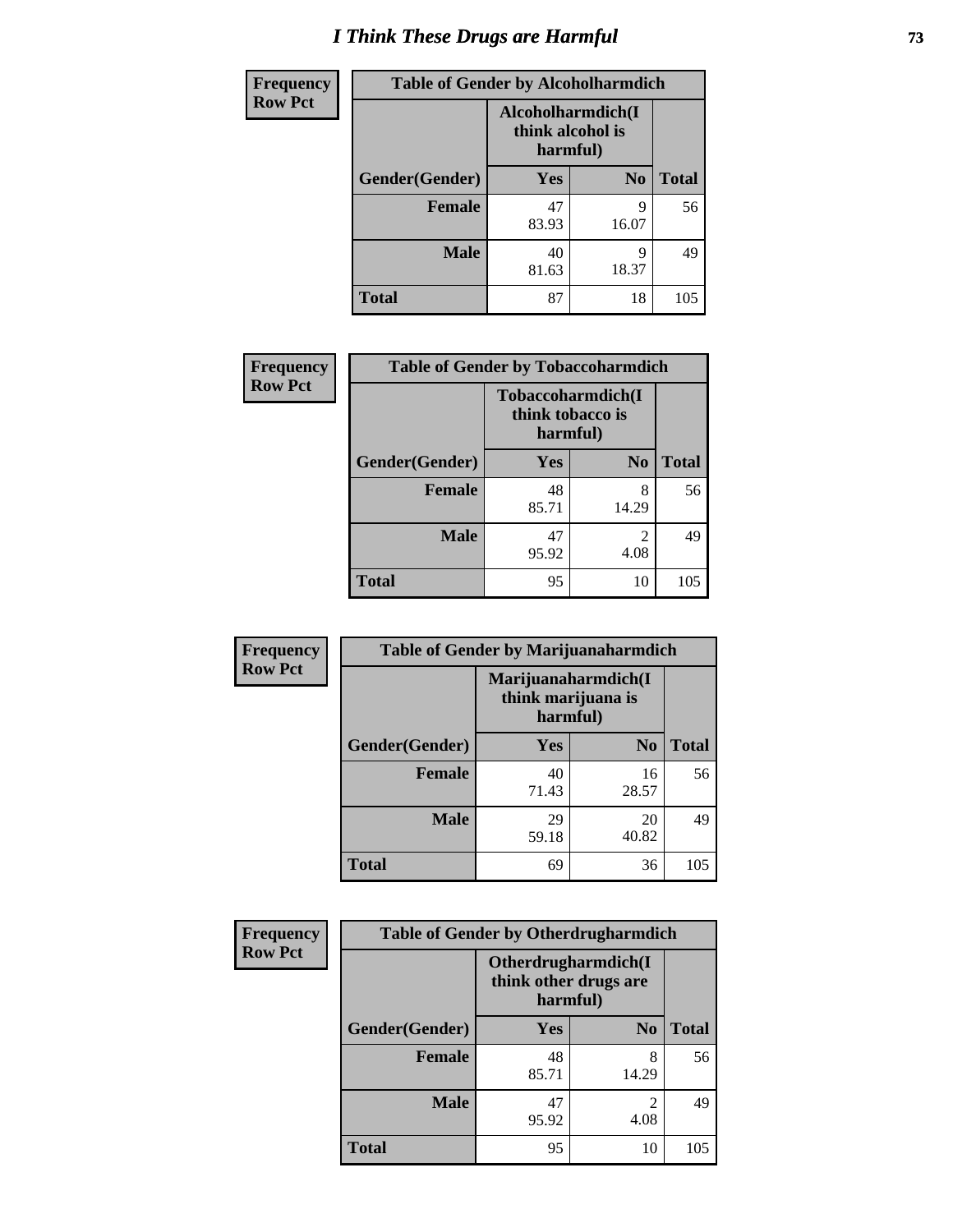| <b>Frequency</b> | <b>Table of Gender by Alcohollocation1</b> |                                                               |             |              |  |
|------------------|--------------------------------------------|---------------------------------------------------------------|-------------|--------------|--|
| <b>Row Pct</b>   |                                            | <b>Alcohollocation1(Places</b><br><b>Friends Use Alcohol)</b> |             |              |  |
|                  | Gender(Gender)                             |                                                               | Do Not Use  | <b>Total</b> |  |
|                  | <b>Female</b>                              | 27<br>48.21                                                   | 29<br>51.79 | 56           |  |
|                  | <b>Male</b>                                | 27<br>55.10                                                   | 22<br>44.90 | 49           |  |
|                  | <b>Total</b>                               | 54                                                            | 51          | 105          |  |

| <b>Frequency</b> | <b>Table of Gender by Alcohollocation2</b> |                                                               |             |              |
|------------------|--------------------------------------------|---------------------------------------------------------------|-------------|--------------|
| <b>Row Pct</b>   |                                            | <b>Alcohollocation2(Places</b><br><b>Friends Use Alcohol)</b> |             |              |
|                  | Gender(Gender)                             |                                                               | Home        | <b>Total</b> |
|                  | <b>Female</b>                              | 40<br>71.43                                                   | 16<br>28.57 | 56           |
|                  | <b>Male</b>                                | 29<br>59.18                                                   | 20<br>40.82 | 49           |
|                  | <b>Total</b>                               | 69                                                            | 36          | 105          |

| Frequency      | <b>Table of Gender by Alcohollocation3</b> |             |                                                               |              |
|----------------|--------------------------------------------|-------------|---------------------------------------------------------------|--------------|
| <b>Row Pct</b> |                                            |             | <b>Alcohollocation3(Places</b><br><b>Friends Use Alcohol)</b> |              |
|                | Gender(Gender)                             |             | <b>School</b>                                                 | <b>Total</b> |
|                | <b>Female</b>                              | 54<br>96.43 | 3.57                                                          | 56           |
|                | <b>Male</b>                                | 44<br>89.80 | 10.20                                                         | 49           |
|                | <b>Total</b>                               | 98          |                                                               | 105          |

| Frequency      | <b>Table of Gender by Alcohollocation4</b> |             |                                                               |              |
|----------------|--------------------------------------------|-------------|---------------------------------------------------------------|--------------|
| <b>Row Pct</b> |                                            |             | <b>Alcohollocation4(Places</b><br><b>Friends Use Alcohol)</b> |              |
|                | Gender(Gender)                             |             | Car                                                           | <b>Total</b> |
|                | <b>Female</b>                              | 51<br>91.07 | 8.93                                                          | 56           |
|                | <b>Male</b>                                | 42<br>85.71 | 14.29                                                         | 49           |
|                | <b>Total</b>                               | 93          | 12                                                            | 105          |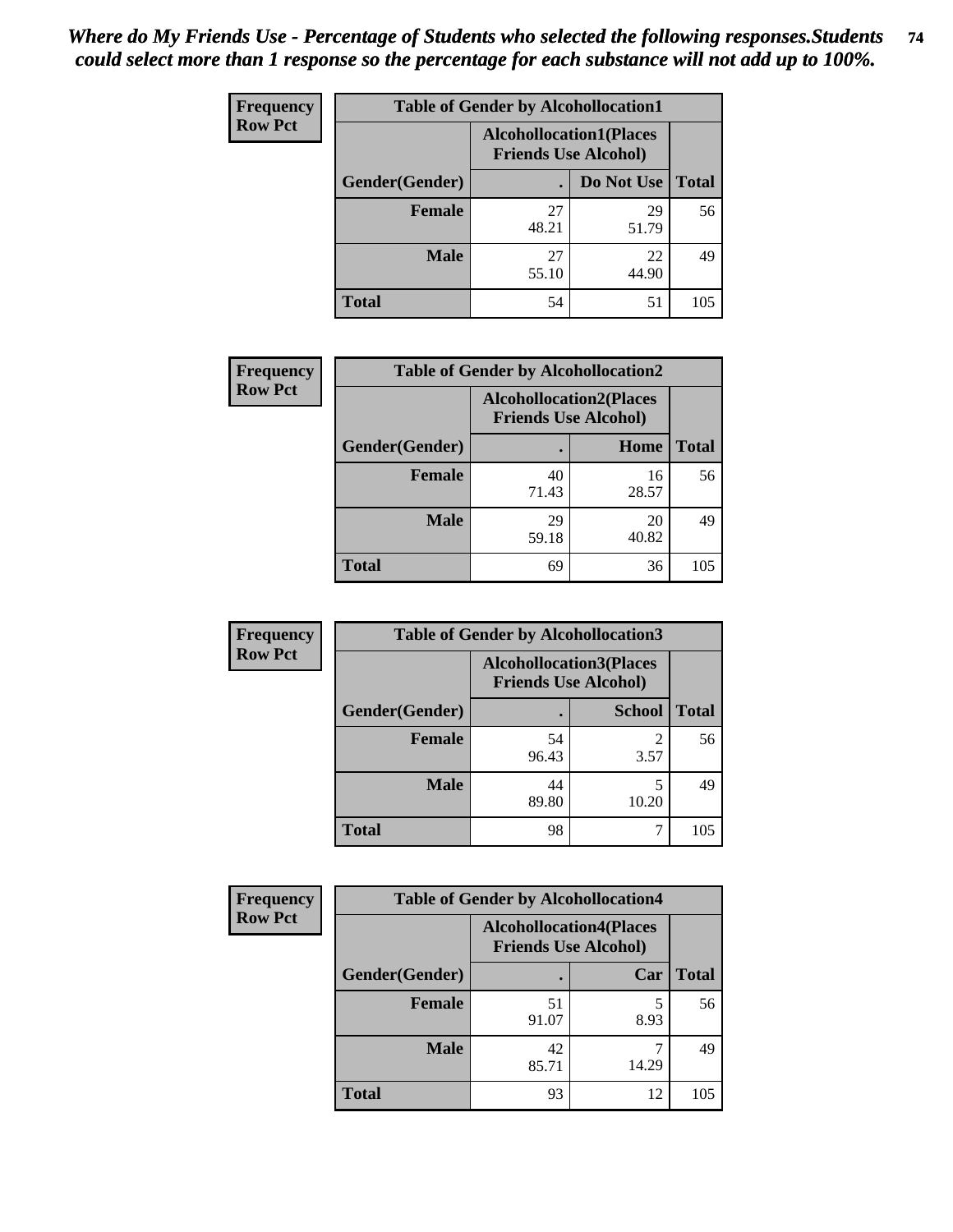| <b>Frequency</b> | <b>Table of Gender by Alcohollocation5</b> |                                                                |                                 |              |
|------------------|--------------------------------------------|----------------------------------------------------------------|---------------------------------|--------------|
| <b>Row Pct</b>   |                                            | <b>Alcohollocation5</b> (Places<br><b>Friends Use Alcohol)</b> |                                 |              |
|                  | Gender(Gender)                             |                                                                | <b>Friend's</b><br><b>House</b> | <b>Total</b> |
|                  | <b>Female</b>                              | 42<br>75.00                                                    | 14<br>25.00                     | 56           |
|                  | <b>Male</b>                                | 37<br>75.51                                                    | 12<br>24.49                     | 49           |
|                  | <b>Total</b>                               | 79                                                             | 26                              | 105          |

| <b>Frequency</b> | <b>Table of Gender by Alcohollocation6</b> |                                                               |              |              |
|------------------|--------------------------------------------|---------------------------------------------------------------|--------------|--------------|
| <b>Row Pct</b>   |                                            | <b>Alcohollocation6(Places</b><br><b>Friends Use Alcohol)</b> |              |              |
|                  | Gender(Gender)                             |                                                               | <b>Other</b> | <b>Total</b> |
|                  | <b>Female</b>                              | 45<br>80.36                                                   | 11<br>19.64  | 56           |
|                  | <b>Male</b>                                | 35<br>71.43                                                   | 14<br>28.57  | 49           |
|                  | <b>Total</b>                               | 80                                                            | 25           | 105          |

| Frequency      | <b>Table of Gender by Tobaccolocation1</b> |                                                               |             |              |  |
|----------------|--------------------------------------------|---------------------------------------------------------------|-------------|--------------|--|
| <b>Row Pct</b> |                                            | <b>Tobaccolocation1(Places</b><br><b>Friends Use Tobacco)</b> |             |              |  |
|                | Gender(Gender)                             |                                                               | Do Not Use  | <b>Total</b> |  |
|                | <b>Female</b>                              | 18<br>32.14                                                   | 38<br>67.86 | 56           |  |
|                | <b>Male</b>                                | 25<br>51.02                                                   | 24<br>48.98 | 49           |  |
|                | <b>Total</b>                               | 43                                                            | 62          | 105          |  |

| <b>Frequency</b> | <b>Table of Gender by Tobaccolocation2</b> |                             |                                |              |
|------------------|--------------------------------------------|-----------------------------|--------------------------------|--------------|
| <b>Row Pct</b>   |                                            | <b>Friends Use Tobacco)</b> | <b>Tobaccolocation2(Places</b> |              |
|                  | Gender(Gender)                             |                             | Home                           | <b>Total</b> |
|                  | Female                                     | 43<br>76.79                 | 13<br>23.21                    | 56           |
|                  | <b>Male</b>                                | 34<br>69.39                 | 15<br>30.61                    | 49           |
|                  | <b>Total</b>                               | 77                          | 28                             | 105          |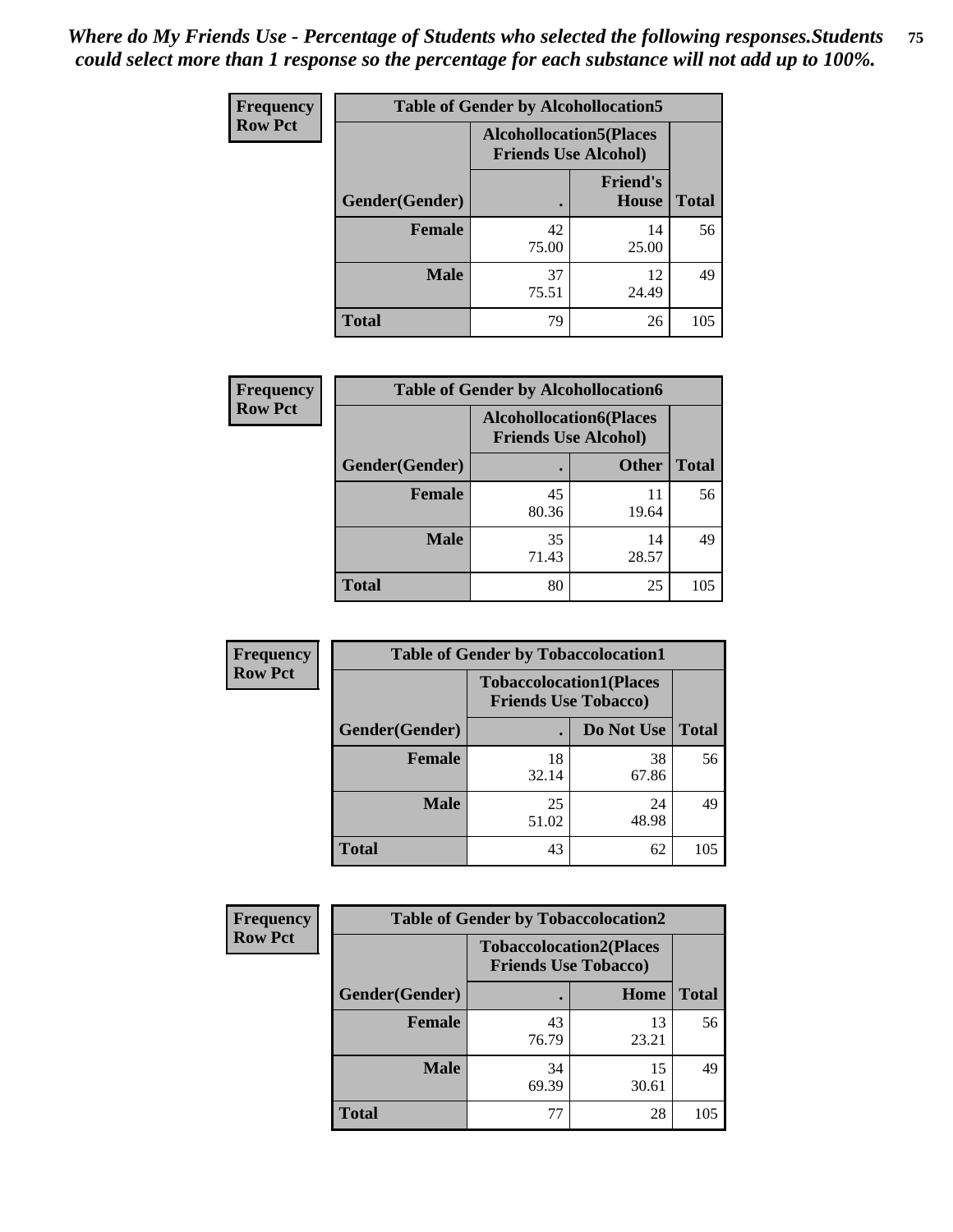| <b>Frequency</b> |                | <b>Table of Gender by Tobaccolocation3</b> |                                |              |
|------------------|----------------|--------------------------------------------|--------------------------------|--------------|
| <b>Row Pct</b>   |                | <b>Friends Use Tobacco)</b>                | <b>Tobaccolocation3(Places</b> |              |
|                  | Gender(Gender) |                                            | <b>School</b>                  | <b>Total</b> |
|                  | Female         | 52<br>92.86                                | 7.14                           | 56           |
|                  | <b>Male</b>    | 40<br>81.63                                | q<br>18.37                     | 49           |
|                  | Total          | 92                                         | 13                             | 105          |

| <b>Frequency</b> | <b>Table of Gender by Tobaccolocation4</b> |             |                                                               |              |
|------------------|--------------------------------------------|-------------|---------------------------------------------------------------|--------------|
| <b>Row Pct</b>   |                                            |             | <b>Tobaccolocation4(Places</b><br><b>Friends Use Tobacco)</b> |              |
|                  | Gender(Gender)                             |             | Car                                                           | <b>Total</b> |
|                  | <b>Female</b>                              | 48<br>85.71 | 8<br>14.29                                                    | 56           |
|                  | <b>Male</b>                                | 36<br>73.47 | 13<br>26.53                                                   | 49           |
|                  | <b>Total</b>                               | 84          | 21                                                            | 105          |

| <b>Frequency</b> | <b>Table of Gender by Tobaccolocation5</b> |                                                               |                                 |              |
|------------------|--------------------------------------------|---------------------------------------------------------------|---------------------------------|--------------|
| <b>Row Pct</b>   |                                            | <b>Tobaccolocation5(Places</b><br><b>Friends Use Tobacco)</b> |                                 |              |
|                  | Gender(Gender)                             |                                                               | <b>Friend's</b><br><b>House</b> | <b>Total</b> |
|                  | <b>Female</b>                              | 49<br>87.50                                                   | 12.50                           | 56           |
|                  | <b>Male</b>                                | 36<br>73.47                                                   | 13<br>26.53                     | 49           |
|                  | <b>Total</b>                               | 85                                                            | 20                              | 105          |

| <b>Frequency</b> |                | <b>Table of Gender by Tobaccolocation6</b>                    |              |              |
|------------------|----------------|---------------------------------------------------------------|--------------|--------------|
| <b>Row Pct</b>   |                | <b>Tobaccolocation6(Places</b><br><b>Friends Use Tobacco)</b> |              |              |
|                  | Gender(Gender) |                                                               | <b>Other</b> | <b>Total</b> |
|                  | Female         | 47<br>83.93                                                   | Q<br>16.07   | 56           |
|                  | <b>Male</b>    | 36<br>73.47                                                   | 13<br>26.53  | 49           |
|                  | <b>Total</b>   | 83                                                            | 22           | 105          |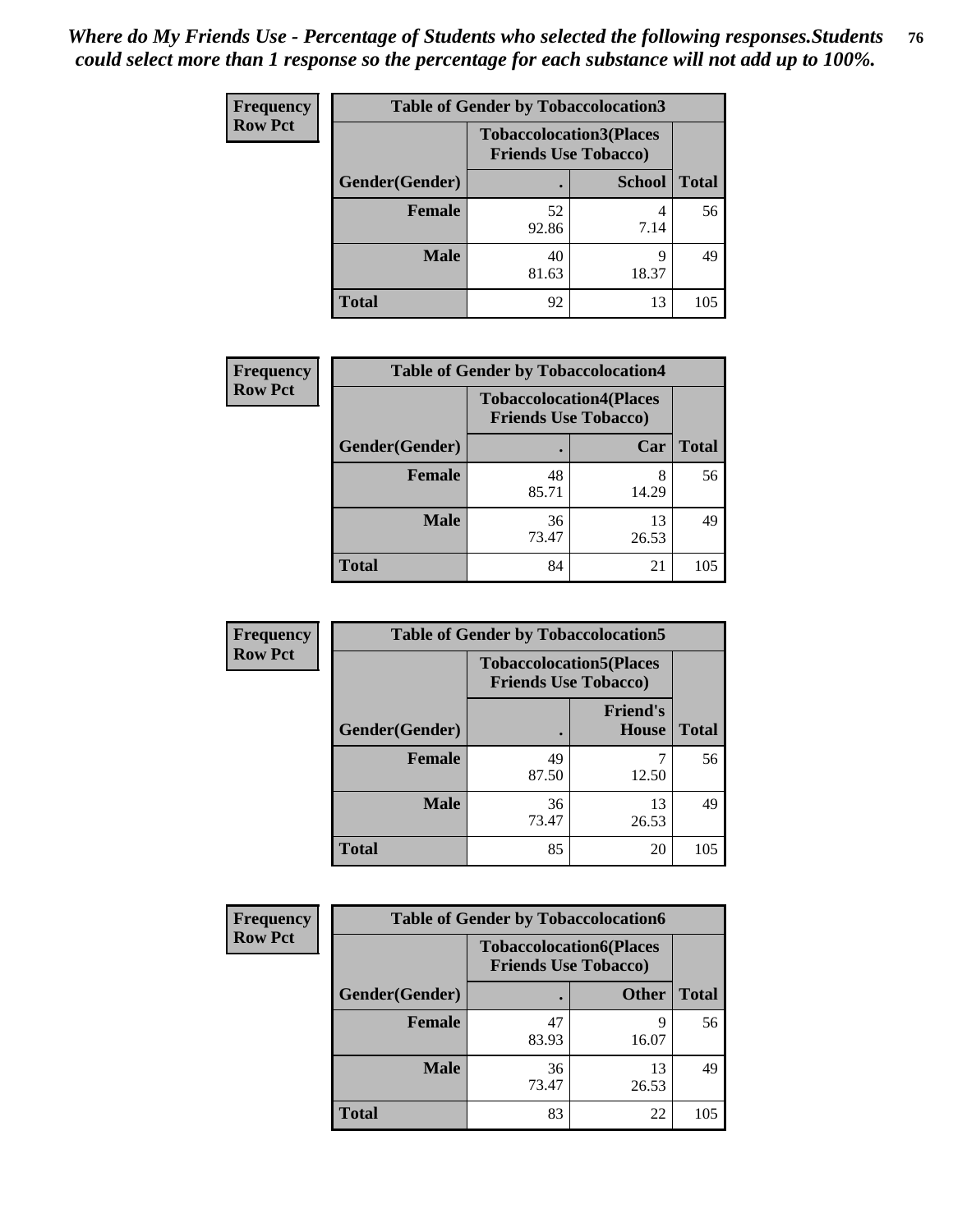| <b>Frequency</b> | <b>Table of Gender by Marijuanalocation1</b> |                                                                    |             |              |
|------------------|----------------------------------------------|--------------------------------------------------------------------|-------------|--------------|
| <b>Row Pct</b>   |                                              | <b>Marijuanalocation1(Places</b><br><b>Friends Use Marijuana</b> ) |             |              |
|                  | Gender(Gender)                               |                                                                    | Do Not Use  | <b>Total</b> |
|                  | <b>Female</b>                                | 32<br>57.14                                                        | 24<br>42.86 | 56           |
|                  | <b>Male</b>                                  | 33<br>67.35                                                        | 16<br>32.65 | 49           |
|                  | <b>Total</b>                                 | 65                                                                 | 40          | 105          |

| <b>Frequency</b> |                | <b>Table of Gender by Marijuanalocation2</b>                       |             |              |
|------------------|----------------|--------------------------------------------------------------------|-------------|--------------|
| <b>Row Pct</b>   |                | <b>Marijuanalocation2(Places</b><br><b>Friends Use Marijuana</b> ) |             |              |
|                  | Gender(Gender) |                                                                    | Home        | <b>Total</b> |
|                  | Female         | 34<br>60.71                                                        | 22<br>39.29 | 56           |
|                  | <b>Male</b>    | 25<br>51.02                                                        | 24<br>48.98 | 49           |
|                  | <b>Total</b>   | 59                                                                 | 46          | 105          |

| Frequency      | <b>Table of Gender by Marijuanalocation3</b> |                                                                    |               |              |
|----------------|----------------------------------------------|--------------------------------------------------------------------|---------------|--------------|
| <b>Row Pct</b> |                                              | <b>Marijuanalocation3(Places</b><br><b>Friends Use Marijuana</b> ) |               |              |
|                | Gender(Gender)                               |                                                                    | <b>School</b> | <b>Total</b> |
|                | Female                                       | 46<br>82.14                                                        | 10<br>17.86   | 56           |
|                | <b>Male</b>                                  | 33<br>67.35                                                        | 16<br>32.65   | 49           |
|                | <b>Total</b>                                 | 79                                                                 | 26            | 105          |

| <b>Frequency</b> |                | <b>Table of Gender by Marijuanalocation4</b> |                                  |              |
|------------------|----------------|----------------------------------------------|----------------------------------|--------------|
| <b>Row Pct</b>   |                | <b>Friends Use Marijuana</b> )               | <b>Marijuanalocation4(Places</b> |              |
|                  | Gender(Gender) |                                              | Car                              | <b>Total</b> |
|                  | Female         | 43<br>76.79                                  | 13<br>23.21                      | 56           |
|                  | <b>Male</b>    | 31<br>63.27                                  | 18<br>36.73                      | 49           |
|                  | <b>Total</b>   | 74                                           | 31                               | 105          |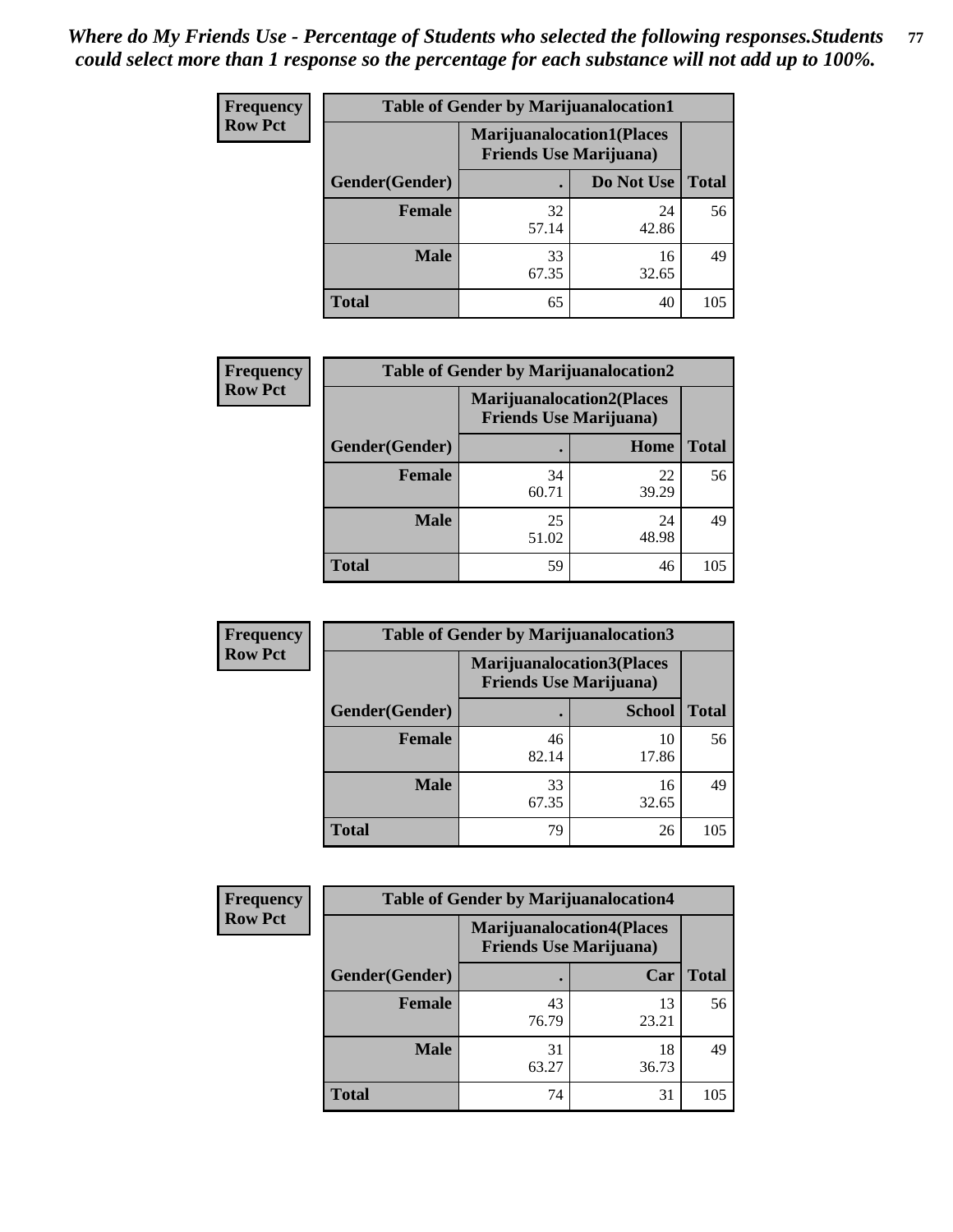| <b>Frequency</b> | <b>Table of Gender by Marijuanalocation5</b> |                                                                    |                          |              |
|------------------|----------------------------------------------|--------------------------------------------------------------------|--------------------------|--------------|
| <b>Row Pct</b>   |                                              | <b>Marijuanalocation5(Places</b><br><b>Friends Use Marijuana</b> ) |                          |              |
|                  | Gender(Gender)                               |                                                                    | <b>Friend's</b><br>House | <b>Total</b> |
|                  | <b>Female</b>                                | 38<br>67.86                                                        | 18<br>32.14              | 56           |
|                  | <b>Male</b>                                  | 31<br>63.27                                                        | 18<br>36.73              | 49           |
|                  | <b>Total</b>                                 | 69                                                                 | 36                       | 105          |

| <b>Frequency</b> | <b>Table of Gender by Marijuanalocation6</b> |                                                                    |              |              |
|------------------|----------------------------------------------|--------------------------------------------------------------------|--------------|--------------|
| <b>Row Pct</b>   |                                              | <b>Marijuanalocation6(Places</b><br><b>Friends Use Marijuana</b> ) |              |              |
|                  | Gender(Gender)                               |                                                                    | <b>Other</b> | <b>Total</b> |
|                  | <b>Female</b>                                | 46<br>82.14                                                        | 10<br>17.86  | 56           |
|                  | <b>Male</b>                                  | 31<br>63.27                                                        | 18<br>36.73  | 49           |
|                  | Total                                        | 77                                                                 | 28           | 105          |

| <b>Frequency</b> | <b>Table of Gender by Otherdruglocation1</b> |                                                                                |             |              |
|------------------|----------------------------------------------|--------------------------------------------------------------------------------|-------------|--------------|
| <b>Row Pct</b>   |                                              | <b>Otherdruglocation1(Places</b><br><b>Friends Use Other Illegal</b><br>Drugs) |             |              |
|                  | Gender(Gender)                               |                                                                                | Do Not Use  | <b>Total</b> |
|                  | Female                                       | Q<br>16.07                                                                     | 47<br>83.93 | 56           |
|                  | <b>Male</b>                                  | 22.45                                                                          | 38<br>77.55 | 49           |
|                  | <b>Total</b>                                 | 20                                                                             | 85          | 105          |

| Frequency      | <b>Table of Gender by Otherdruglocation2</b> |                                            |                                  |              |
|----------------|----------------------------------------------|--------------------------------------------|----------------------------------|--------------|
| <b>Row Pct</b> |                                              | <b>Friends Use Other Illegal</b><br>Drugs) | <b>Otherdruglocation2(Places</b> |              |
|                | Gender(Gender)                               |                                            | Home                             | <b>Total</b> |
|                | <b>Female</b>                                | 53<br>94.64                                | 3<br>5.36                        | 56           |
|                | <b>Male</b>                                  | 43<br>87.76                                | 6<br>12.24                       | 49           |
|                | <b>Total</b>                                 | 96                                         | 9                                | 105          |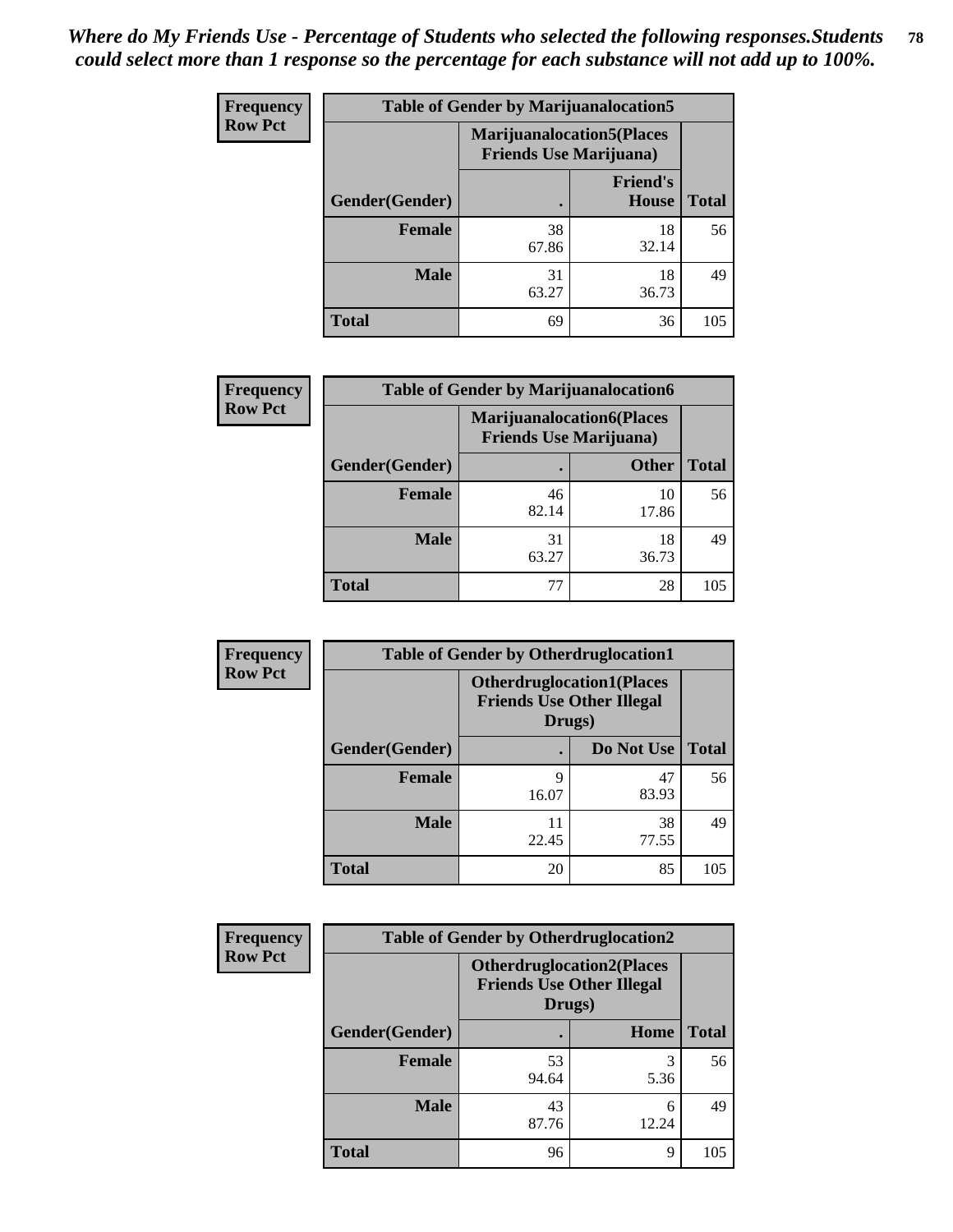| Frequency      | <b>Table of Gender by Otherdruglocation3</b> |                                                                                |               |              |
|----------------|----------------------------------------------|--------------------------------------------------------------------------------|---------------|--------------|
| <b>Row Pct</b> |                                              | <b>Otherdruglocation3(Places</b><br><b>Friends Use Other Illegal</b><br>Drugs) |               |              |
|                | Gender(Gender)                               |                                                                                | <b>School</b> | <b>Total</b> |
|                | Female                                       | 54<br>96.43                                                                    | 3.57          | 56           |
|                | <b>Male</b>                                  | 48<br>97.96                                                                    | 2.04          | 49           |
|                | <b>Total</b>                                 | 102                                                                            | 3             | 105          |

| Frequency      | <b>Table of Gender by Otherdruglocation4</b> |                                                                                |                        |              |
|----------------|----------------------------------------------|--------------------------------------------------------------------------------|------------------------|--------------|
| <b>Row Pct</b> |                                              | <b>Otherdruglocation4(Places</b><br><b>Friends Use Other Illegal</b><br>Drugs) |                        |              |
|                | Gender(Gender)                               |                                                                                | Car                    | <b>Total</b> |
|                | Female                                       | 54<br>96.43                                                                    | 3.57                   | 56           |
|                | <b>Male</b>                                  | 47<br>95.92                                                                    | $\mathfrak{D}$<br>4.08 | 49           |
|                | <b>Total</b>                                 | 101                                                                            | 4                      | 105          |

| Frequency      | <b>Table of Gender by Otherdruglocation5</b> |             |                                                                                |              |
|----------------|----------------------------------------------|-------------|--------------------------------------------------------------------------------|--------------|
| <b>Row Pct</b> |                                              |             | <b>Otherdruglocation5(Places</b><br><b>Friends Use Other Illegal</b><br>Drugs) |              |
|                | Gender(Gender)                               |             | <b>Friend's</b><br><b>House</b>                                                | <b>Total</b> |
|                | <b>Female</b>                                | 51<br>91.07 | 8.93                                                                           | 56           |
|                | <b>Male</b>                                  | 47<br>95.92 | $\mathfrak{D}$<br>4.08                                                         | 49           |
|                | <b>Total</b>                                 | 98          | ⇁                                                                              | 105          |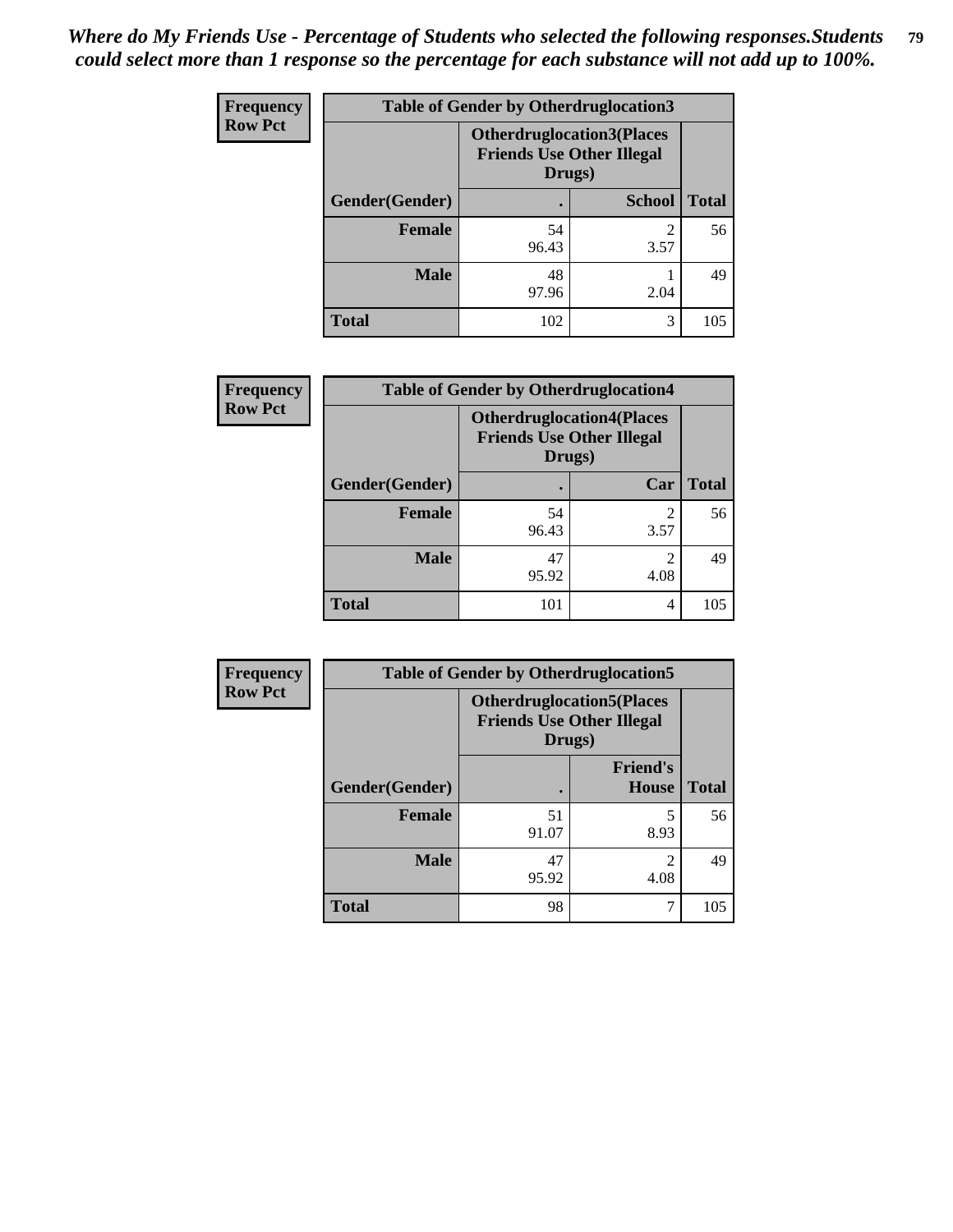| <b>Frequency</b> | <b>Table of Gender by Otherdruglocation6</b> |                                                                                |              |              |
|------------------|----------------------------------------------|--------------------------------------------------------------------------------|--------------|--------------|
| <b>Row Pct</b>   |                                              | <b>Otherdruglocation6(Places</b><br><b>Friends Use Other Illegal</b><br>Drugs) |              |              |
|                  | Gender(Gender)                               |                                                                                | <b>Other</b> | <b>Total</b> |
|                  | Female                                       | 52<br>92.86                                                                    | 4<br>7.14    | 56           |
|                  | <b>Male</b>                                  | 43<br>87.76                                                                    | 6<br>12.24   | 49           |
|                  | <b>Total</b>                                 | 95                                                                             | 10           | 105          |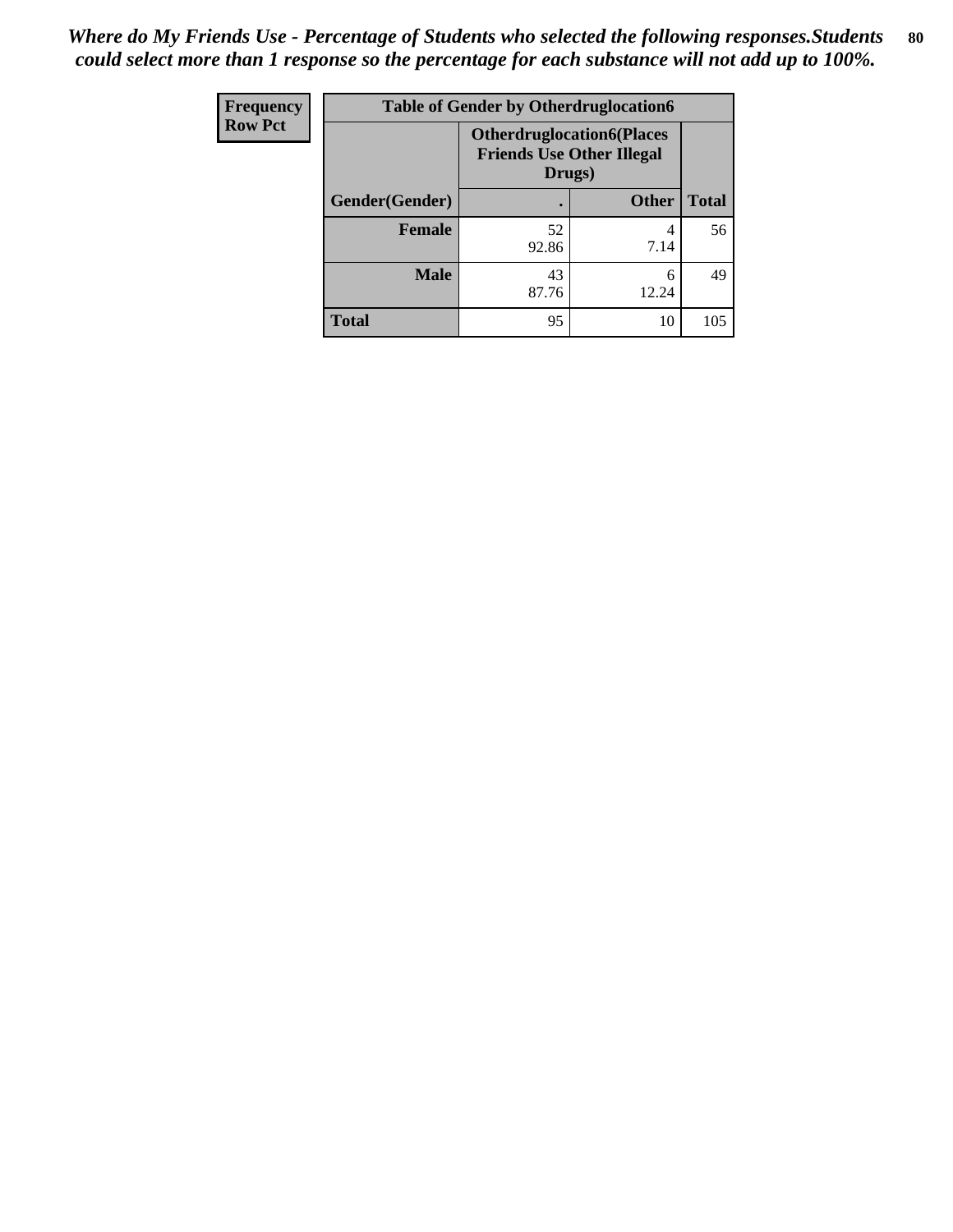| Frequency      | <b>Table of Gender by Alcoholtime1</b> |                                                          |                      |              |
|----------------|----------------------------------------|----------------------------------------------------------|----------------------|--------------|
| <b>Row Pct</b> |                                        | <b>Alcoholtime1(Times</b><br><b>Friends Use Alcohol)</b> |                      |              |
|                | <b>Gender</b> (Gender)                 |                                                          | Do Not<br><b>Use</b> | <b>Total</b> |
|                | <b>Female</b>                          | 26<br>46.43                                              | 30<br>53.57          | 56           |
|                | <b>Male</b>                            | 26<br>53.06                                              | 23<br>46.94          | 49           |
|                | <b>Total</b>                           | 52                                                       | 53                   | 105          |

| <b>Frequency</b> | <b>Table of Gender by Alcoholtime2</b> |                                                          |                            |              |
|------------------|----------------------------------------|----------------------------------------------------------|----------------------------|--------------|
| <b>Row Pct</b>   |                                        | <b>Alcoholtime2(Times</b><br><b>Friends Use Alcohol)</b> |                            |              |
|                  | Gender(Gender)                         |                                                          | <b>On Way</b><br>to School | <b>Total</b> |
|                  | <b>Female</b>                          | 52<br>92.86                                              | 4<br>7.14                  | 56           |
|                  | <b>Male</b>                            | 45<br>91.84                                              | 4<br>8.16                  | 49           |
|                  | <b>Total</b>                           | 97                                                       | 8                          | 105          |

| Frequency      | <b>Table of Gender by Alcoholtime3</b> |                                                          |                         |              |
|----------------|----------------------------------------|----------------------------------------------------------|-------------------------|--------------|
| <b>Row Pct</b> |                                        | <b>Alcoholtime3(Times</b><br><b>Friends Use Alcohol)</b> |                         |              |
|                | Gender(Gender)                         |                                                          | <b>During</b><br>School | <b>Total</b> |
|                | Female                                 | 54<br>96.43                                              | 2<br>3.57               | 56           |
|                | <b>Male</b>                            | 42<br>85.71                                              | 14.29                   | 49           |
|                | <b>Total</b>                           | 96                                                       | 9                       | 105          |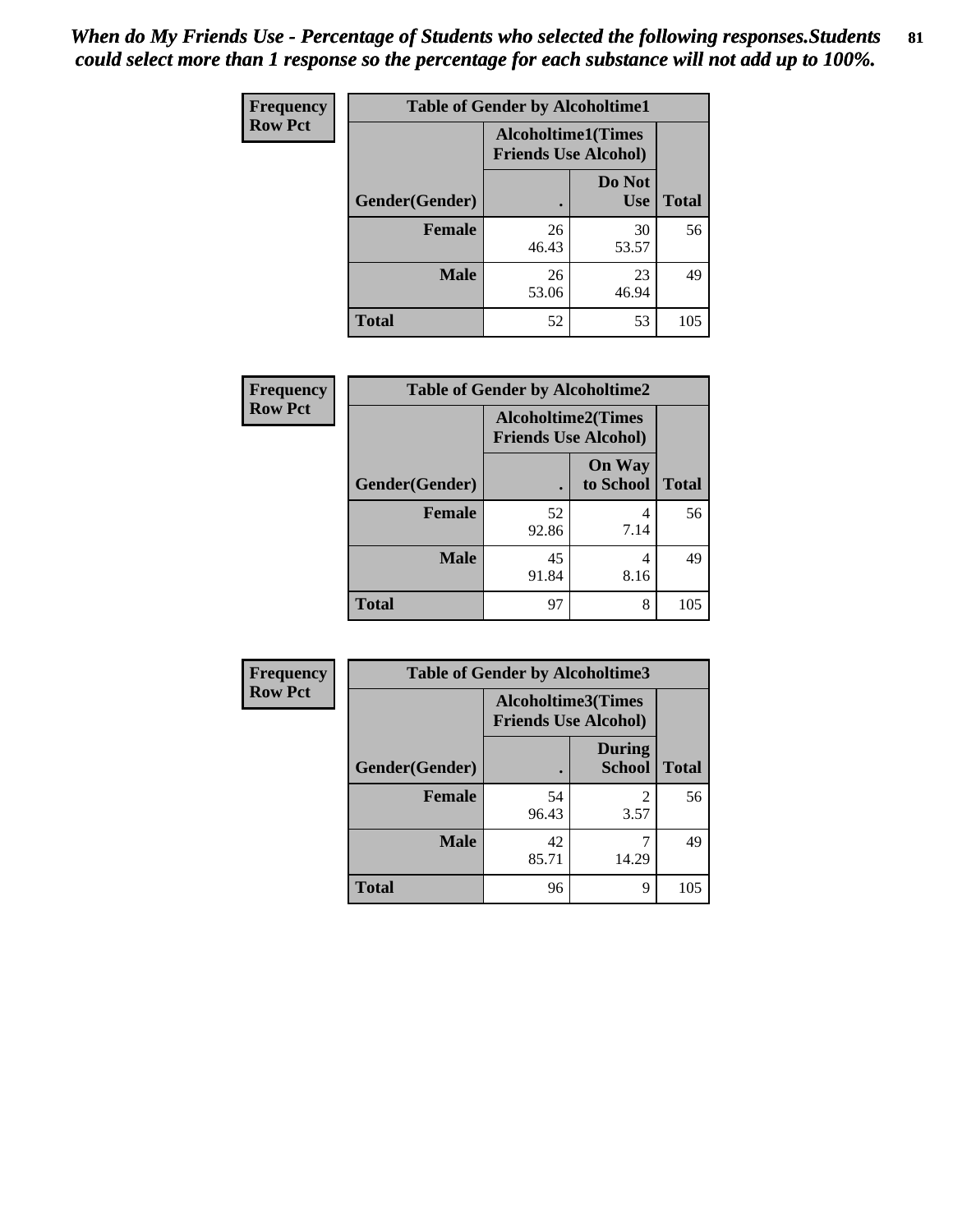*When do My Friends Use - Percentage of Students who selected the following responses.Students could select more than 1 response so the percentage for each substance will not add up to 100%.* **82**

| <b>Frequency</b> | <b>Table of Gender by Alcoholtime4</b> |                                                          |                                         |              |
|------------------|----------------------------------------|----------------------------------------------------------|-----------------------------------------|--------------|
| <b>Row Pct</b>   |                                        | <b>Alcoholtime4(Times</b><br><b>Friends Use Alcohol)</b> |                                         |              |
|                  | Gender(Gender)                         |                                                          | <b>On Way</b><br>Home<br>From<br>School | <b>Total</b> |
|                  | <b>Female</b>                          | 52<br>92.86                                              | 4<br>7.14                               | 56           |
|                  | <b>Male</b>                            | 44<br>89.80                                              | 5<br>10.20                              | 49           |
|                  | <b>Total</b>                           | 96                                                       | 9                                       | 105          |

| <b>Frequency</b> | <b>Table of Gender by Alcoholtime5</b> |                                                           |             |              |
|------------------|----------------------------------------|-----------------------------------------------------------|-------------|--------------|
| <b>Row Pct</b>   |                                        | <b>Alcoholtime5</b> (Times<br><b>Friends Use Alcohol)</b> |             |              |
|                  | Gender(Gender)                         |                                                           | Weeknights  | <b>Total</b> |
|                  | <b>Female</b>                          | 45<br>80.36                                               | 11<br>19.64 | 56           |
|                  | <b>Male</b>                            | 35<br>71.43                                               | 14<br>28.57 | 49           |
|                  | <b>Total</b>                           | 80                                                        | 25          | 105          |

| <b>Frequency</b> | <b>Table of Gender by Alcoholtime6</b> |             |                                                          |              |
|------------------|----------------------------------------|-------------|----------------------------------------------------------|--------------|
| <b>Row Pct</b>   |                                        |             | <b>Alcoholtime6(Times</b><br><b>Friends Use Alcohol)</b> |              |
|                  | Gender(Gender)                         |             | Weekends                                                 | <b>Total</b> |
|                  | Female                                 | 28<br>50.00 | 28<br>50.00                                              | 56           |
|                  | <b>Male</b>                            | 25<br>51.02 | 24<br>48.98                                              | 49           |
|                  | <b>Total</b>                           | 53          | 52                                                       | 105          |

| Frequency      | <b>Table of Gender by Tobaccotime1</b> |                                                          |                      |              |
|----------------|----------------------------------------|----------------------------------------------------------|----------------------|--------------|
| <b>Row Pct</b> |                                        | <b>Tobaccotime1(Times</b><br><b>Friends Use Tobacco)</b> |                      |              |
|                | Gender(Gender)                         |                                                          | Do Not<br><b>Use</b> | <b>Total</b> |
|                | Female                                 | 13<br>23.21                                              | 43<br>76.79          | 56           |
|                | <b>Male</b>                            | 20<br>40.82                                              | 29<br>59.18          | 49           |
|                | <b>Total</b>                           | 33                                                       | 72                   | 105          |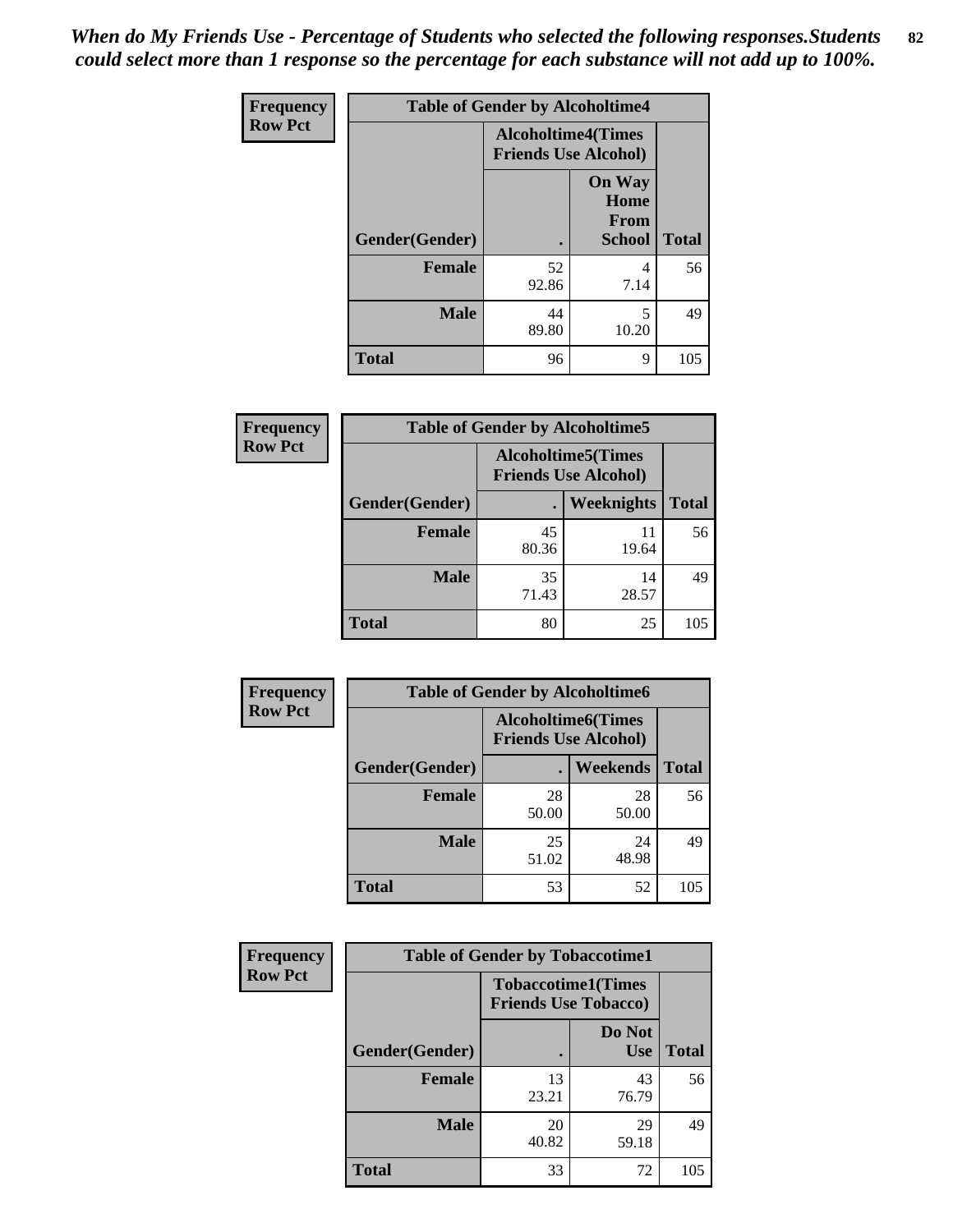| <b>Frequency</b> |                | <b>Table of Gender by Tobaccotime2</b> |                            |              |
|------------------|----------------|----------------------------------------|----------------------------|--------------|
| <b>Row Pct</b>   |                | <b>Friends Use Tobacco)</b>            | <b>Tobaccotime2(Times</b>  |              |
|                  | Gender(Gender) |                                        | <b>On Way</b><br>to School | <b>Total</b> |
|                  | <b>Female</b>  | 47<br>83.93                            | 9<br>16.07                 | 56           |
|                  | <b>Male</b>    | 35<br>71.43                            | 14<br>28.57                | 49           |
|                  | <b>Total</b>   | 82                                     | 23                         | 105          |

| Frequency      | <b>Table of Gender by Tobaccotime3</b> |                             |                                |              |
|----------------|----------------------------------------|-----------------------------|--------------------------------|--------------|
| <b>Row Pct</b> |                                        | <b>Friends Use Tobacco)</b> | <b>Tobaccotime3(Times</b>      |              |
|                | Gender(Gender)                         |                             | <b>During</b><br><b>School</b> | <b>Total</b> |
|                | <b>Female</b>                          | 52<br>92.86                 | 4<br>7.14                      | 56           |
|                | <b>Male</b>                            | 40<br>81.63                 | q<br>18.37                     | 49           |
|                | <b>Total</b>                           | 92                          | 13                             | 105          |

| <b>Frequency</b> | <b>Table of Gender by Tobaccotime4</b> |                                                          |                                                       |              |
|------------------|----------------------------------------|----------------------------------------------------------|-------------------------------------------------------|--------------|
| <b>Row Pct</b>   |                                        | <b>Tobaccotime4(Times</b><br><b>Friends Use Tobacco)</b> |                                                       |              |
|                  | Gender(Gender)                         |                                                          | <b>On Way</b><br>Home<br><b>From</b><br><b>School</b> | <b>Total</b> |
|                  | <b>Female</b>                          | 52<br>92.86                                              | 4<br>7.14                                             | 56           |
|                  | <b>Male</b>                            | 44<br>89.80                                              | 5<br>10.20                                            | 49           |
|                  | <b>Total</b>                           | 96                                                       | 9                                                     | 105          |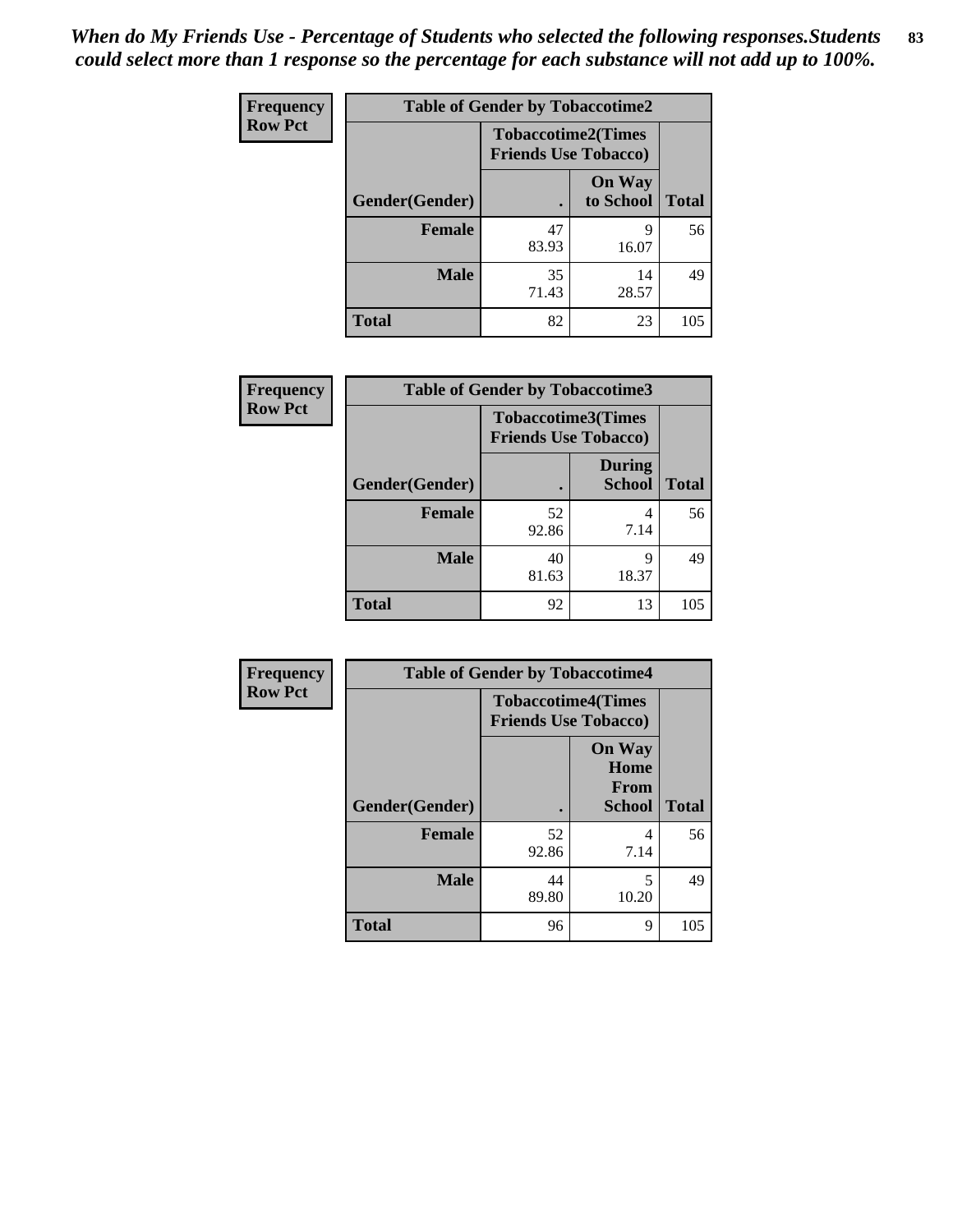| <b>Frequency</b> | <b>Table of Gender by Tobaccotime5</b> |             |                                                           |              |  |
|------------------|----------------------------------------|-------------|-----------------------------------------------------------|--------------|--|
| <b>Row Pct</b>   |                                        |             | <b>Tobaccotime5</b> (Times<br><b>Friends Use Tobacco)</b> |              |  |
|                  | Gender(Gender)                         |             | <b>Weeknights</b>                                         | <b>Total</b> |  |
|                  | <b>Female</b>                          | 45<br>80.36 | 11<br>19.64                                               | 56           |  |
|                  | <b>Male</b>                            | 34<br>69.39 | 15<br>30.61                                               | 49           |  |
|                  | <b>Total</b>                           | 79          | 26                                                        | 105          |  |

| <b>Frequency</b> | <b>Table of Gender by Tobaccotime6</b> |                                                          |                 |              |
|------------------|----------------------------------------|----------------------------------------------------------|-----------------|--------------|
| <b>Row Pct</b>   |                                        | <b>Tobaccotime6(Times</b><br><b>Friends Use Tobacco)</b> |                 |              |
|                  | Gender(Gender)                         |                                                          | <b>Weekends</b> | <b>Total</b> |
|                  | Female                                 | 46<br>82.14                                              | 10<br>17.86     | 56           |
|                  | <b>Male</b>                            | 33<br>67.35                                              | 16<br>32.65     | 49           |
|                  | <b>Total</b>                           | 79                                                       | 26              | 105          |

| <b>Frequency</b> | <b>Table of Gender by Marijuanatime1</b>                      |             |             |              |
|------------------|---------------------------------------------------------------|-------------|-------------|--------------|
| <b>Row Pct</b>   | <b>Marijuanatime1(Times</b><br><b>Friends Use Marijuana</b> ) |             |             |              |
|                  | Gender(Gender)                                                |             | Do Not Use  | <b>Total</b> |
|                  | <b>Female</b>                                                 | 31<br>55.36 | 25<br>44.64 | 56           |
|                  | <b>Male</b>                                                   | 30<br>61.22 | 19<br>38.78 | 49           |
|                  | <b>Total</b>                                                  | 61          | 44          | 105          |

| <b>Frequency</b> | <b>Table of Gender by Marijuanatime2</b> |                                |                             |              |
|------------------|------------------------------------------|--------------------------------|-----------------------------|--------------|
| <b>Row Pct</b>   |                                          | <b>Friends Use Marijuana</b> ) | <b>Marijuanatime2(Times</b> |              |
|                  | Gender(Gender)                           |                                | On Way to<br><b>School</b>  | <b>Total</b> |
|                  | Female                                   | 38<br>67.86                    | 18<br>32.14                 | 56           |
|                  | <b>Male</b>                              | 33<br>67.35                    | 16<br>32.65                 | 49           |
|                  | <b>Total</b>                             | 71                             | 34                          | 105          |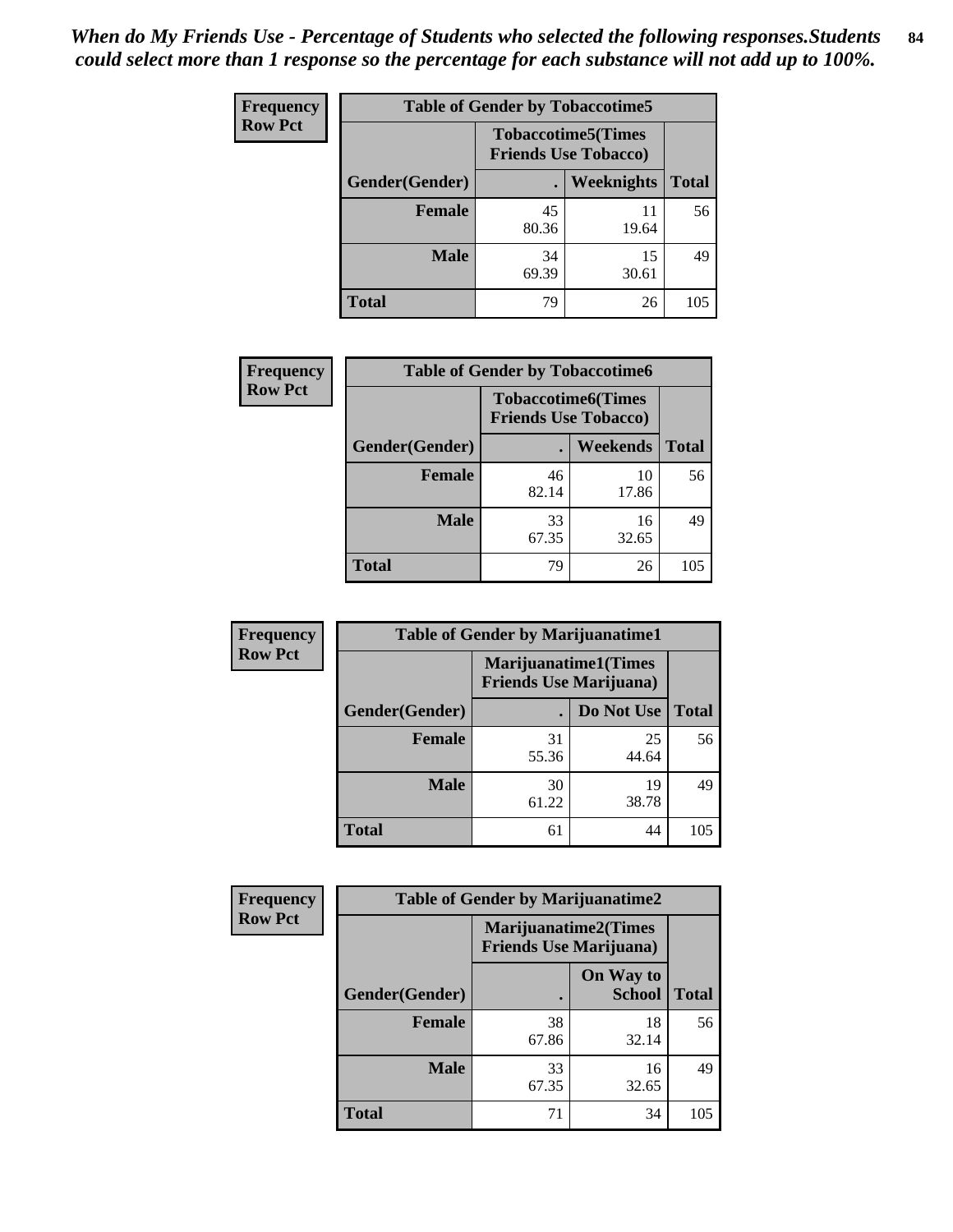| <b>Frequency</b> | <b>Table of Gender by Marijuanatime3</b> |                                |                                |              |
|------------------|------------------------------------------|--------------------------------|--------------------------------|--------------|
| <b>Row Pct</b>   |                                          | <b>Friends Use Marijuana</b> ) | Marijuanatime3(Times           |              |
|                  | Gender(Gender)                           |                                | <b>During</b><br><b>School</b> | <b>Total</b> |
|                  | <b>Female</b>                            | 45<br>80.36                    | 11<br>19.64                    | 56           |
|                  | <b>Male</b>                              | 34<br>69.39                    | 15<br>30.61                    | 49           |
|                  | <b>Total</b>                             | 79                             | 26                             | 105          |

| Frequency      | <b>Table of Gender by Marijuanatime4</b> |                             |                                                       |              |
|----------------|------------------------------------------|-----------------------------|-------------------------------------------------------|--------------|
| <b>Row Pct</b> |                                          | <b>Marijuanatime4(Times</b> | <b>Friends Use Marijuana</b> )                        |              |
|                | Gender(Gender)                           |                             | <b>On Way</b><br>Home<br><b>From</b><br><b>School</b> | <b>Total</b> |
|                | <b>Female</b>                            | 42<br>75.00                 | 14<br>25.00                                           | 56           |
|                | <b>Male</b>                              | 31<br>63.27                 | 18<br>36.73                                           | 49           |
|                | <b>Total</b>                             | 73                          | 32                                                    | 105          |

| Frequency      | <b>Table of Gender by Marijuanatime5</b> |             |                                                                |              |  |
|----------------|------------------------------------------|-------------|----------------------------------------------------------------|--------------|--|
| <b>Row Pct</b> |                                          |             | <b>Marijuanatime5</b> (Times<br><b>Friends Use Marijuana</b> ) |              |  |
|                | Gender(Gender)                           |             | Weeknights                                                     | <b>Total</b> |  |
|                | <b>Female</b>                            | 35<br>62.50 | 21<br>37.50                                                    | 56           |  |
|                | <b>Male</b>                              | 26<br>53.06 | 23<br>46.94                                                    | 49           |  |
|                | <b>Total</b>                             | 61          | 44                                                             | 105          |  |

| Frequency      | <b>Table of Gender by Marijuanatime6</b> |                                                               |                 |              |  |
|----------------|------------------------------------------|---------------------------------------------------------------|-----------------|--------------|--|
| <b>Row Pct</b> |                                          | <b>Marijuanatime6(Times</b><br><b>Friends Use Marijuana</b> ) |                 |              |  |
|                | Gender(Gender)                           |                                                               | <b>Weekends</b> | <b>Total</b> |  |
|                | <b>Female</b>                            | 28<br>50.00                                                   | 28<br>50.00     | 56           |  |
|                | <b>Male</b>                              | 24<br>48.98                                                   | 25<br>51.02     | 49           |  |
|                | <b>Total</b>                             | 52                                                            | 53              | 105          |  |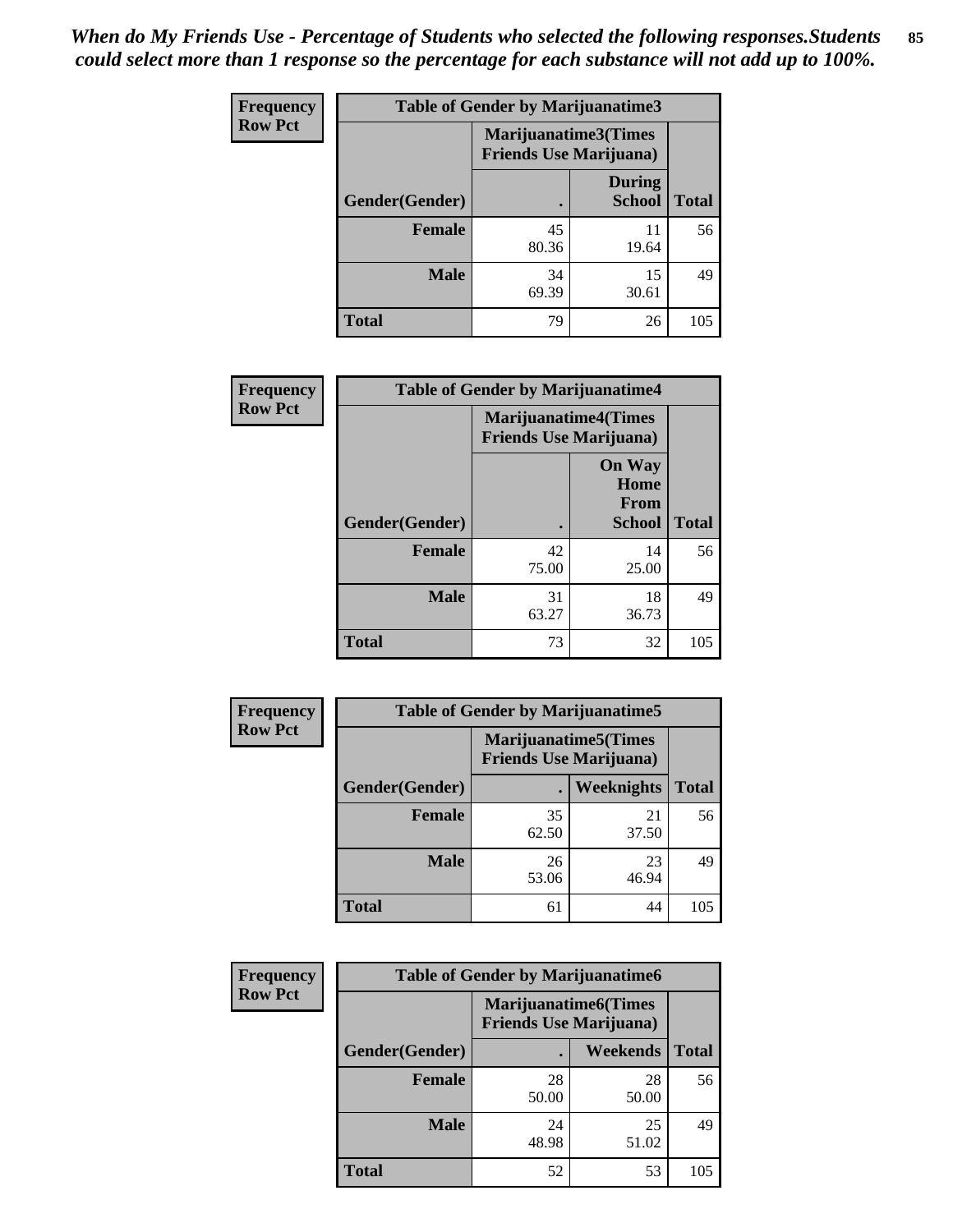| <b>Frequency</b> | <b>Table of Gender by Otherdrugtime1</b> |                        |                                                          |     |  |
|------------------|------------------------------------------|------------------------|----------------------------------------------------------|-----|--|
| <b>Row Pct</b>   |                                          | <b>Illegal Drugs</b> ) | <b>Otherdrugtime1</b> (Times<br><b>Friends Use Other</b> |     |  |
|                  | Gender(Gender)                           |                        | Do Not Use   Total                                       |     |  |
|                  | <b>Female</b>                            | 5<br>8.93              | 51<br>91.07                                              | 56  |  |
|                  | <b>Male</b>                              | 8<br>16.33             | 41<br>83.67                                              | 49  |  |
|                  | <b>Total</b>                             | 13                     | 92                                                       | 105 |  |

| Frequency      | <b>Table of Gender by Otherdrugtime2</b> |                                                                                   |                            |              |
|----------------|------------------------------------------|-----------------------------------------------------------------------------------|----------------------------|--------------|
| <b>Row Pct</b> |                                          | <b>Otherdrugtime2(Times</b><br><b>Friends Use Other</b><br><b>Illegal Drugs</b> ) |                            |              |
|                | Gender(Gender)                           |                                                                                   | On Way to<br><b>School</b> | <b>Total</b> |
|                | <b>Female</b>                            | 53<br>94.64                                                                       | 3<br>5.36                  | 56           |
|                | <b>Male</b>                              | 47<br>95.92                                                                       | $\mathfrak{D}$<br>4.08     | 49           |
|                | <b>Total</b>                             | 100                                                                               | 5                          | 105          |

| <b>Frequency</b> | Table of Gender by Otherdrugtime3 |                                                                            |                                |              |  |
|------------------|-----------------------------------|----------------------------------------------------------------------------|--------------------------------|--------------|--|
| <b>Row Pct</b>   |                                   | Otherdrugtime3(Times<br><b>Friends Use Other</b><br><b>Illegal Drugs</b> ) |                                |              |  |
|                  | Gender(Gender)                    |                                                                            | <b>During</b><br><b>School</b> | <b>Total</b> |  |
|                  | <b>Female</b>                     | 54<br>96.43                                                                | 2<br>3.57                      | 56           |  |
|                  | <b>Male</b>                       | 47<br>95.92                                                                | $\overline{2}$<br>4.08         | 49           |  |
|                  | <b>Total</b>                      | 101                                                                        | 4                              | 105          |  |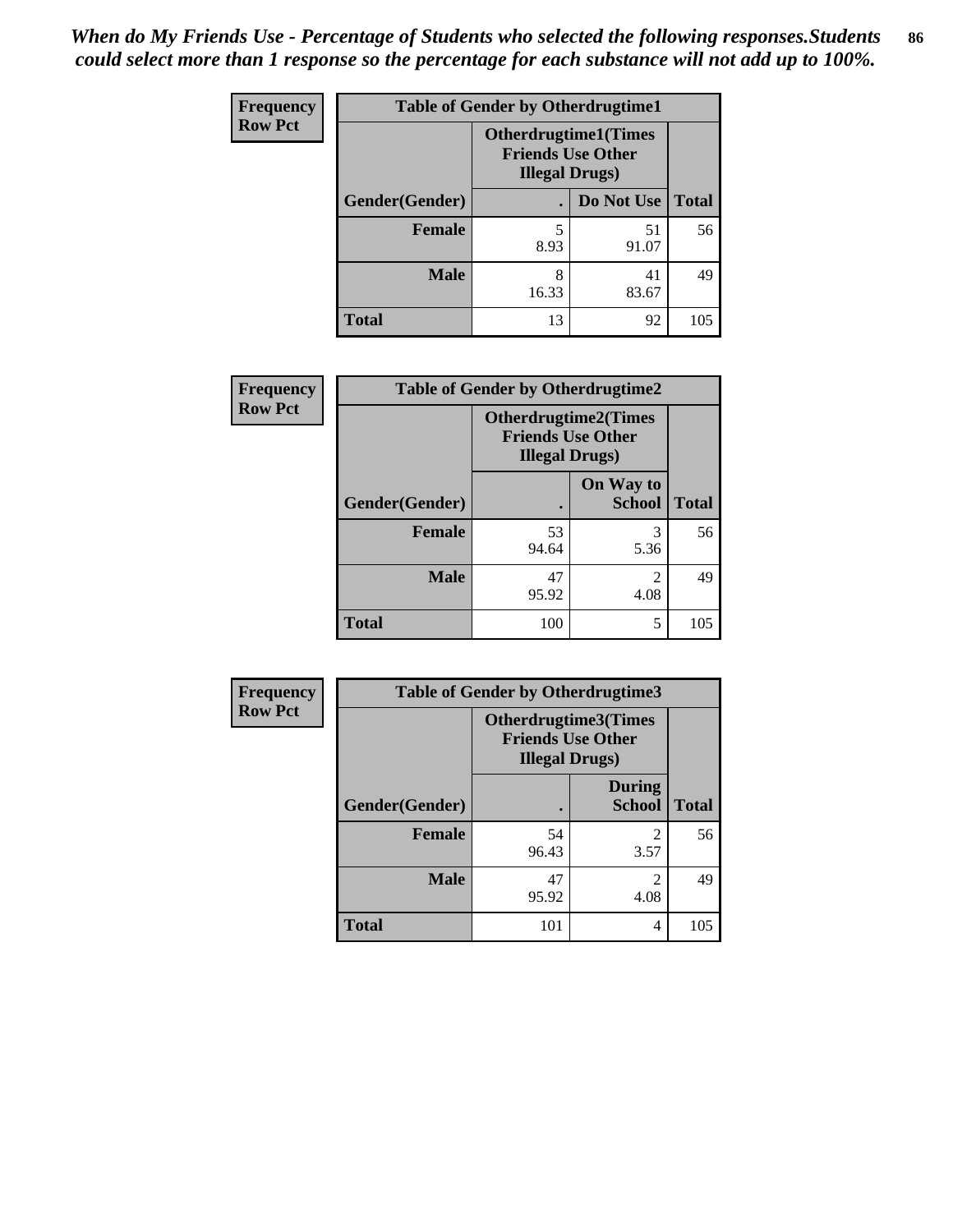*When do My Friends Use - Percentage of Students who selected the following responses.Students could select more than 1 response so the percentage for each substance will not add up to 100%.* **87**

| Frequency      | <b>Table of Gender by Otherdrugtime4</b> |                        |                                                         |              |
|----------------|------------------------------------------|------------------------|---------------------------------------------------------|--------------|
| <b>Row Pct</b> |                                          | <b>Illegal Drugs</b> ) | <b>Otherdrugtime4(Times</b><br><b>Friends Use Other</b> |              |
|                | Gender(Gender)                           |                        | <b>On Way</b><br>Home<br><b>From</b><br><b>School</b>   | <b>Total</b> |
|                | <b>Female</b>                            | 54<br>96.43            | $\mathcal{D}_{\mathcal{L}}$<br>3.57                     | 56           |
|                | <b>Male</b>                              | 47<br>95.92            | $\mathfrak{D}$<br>4.08                                  | 49           |
|                | <b>Total</b>                             | 101                    | 4                                                       | 105          |

| <b>Frequency</b> | <b>Table of Gender by Otherdrugtime5</b> |                                                                                   |                   |              |
|------------------|------------------------------------------|-----------------------------------------------------------------------------------|-------------------|--------------|
| <b>Row Pct</b>   |                                          | <b>Otherdrugtime5</b> (Times<br><b>Friends Use Other</b><br><b>Illegal Drugs)</b> |                   |              |
|                  | Gender(Gender)                           | $\bullet$                                                                         | <b>Weeknights</b> | <b>Total</b> |
|                  | <b>Female</b>                            | 53<br>94.64                                                                       | 5.36              | 56           |
|                  | <b>Male</b>                              | 45<br>91.84                                                                       | 4<br>8.16         | 49           |
|                  | <b>Total</b>                             | 98                                                                                |                   | 105          |

| <b>Frequency</b> | <b>Table of Gender by Otherdrugtime6</b> |                                                                                   |                 |              |
|------------------|------------------------------------------|-----------------------------------------------------------------------------------|-----------------|--------------|
| <b>Row Pct</b>   |                                          | <b>Otherdrugtime6(Times</b><br><b>Friends Use Other</b><br><b>Illegal Drugs</b> ) |                 |              |
|                  | Gender(Gender)                           |                                                                                   | <b>Weekends</b> | <b>Total</b> |
|                  | <b>Female</b>                            | 51<br>91.07                                                                       | 5<br>8.93       | 56           |
|                  | <b>Male</b>                              | 45<br>91.84                                                                       | 4<br>8.16       | 49           |
|                  | <b>Total</b>                             | 96                                                                                | 9               | 105          |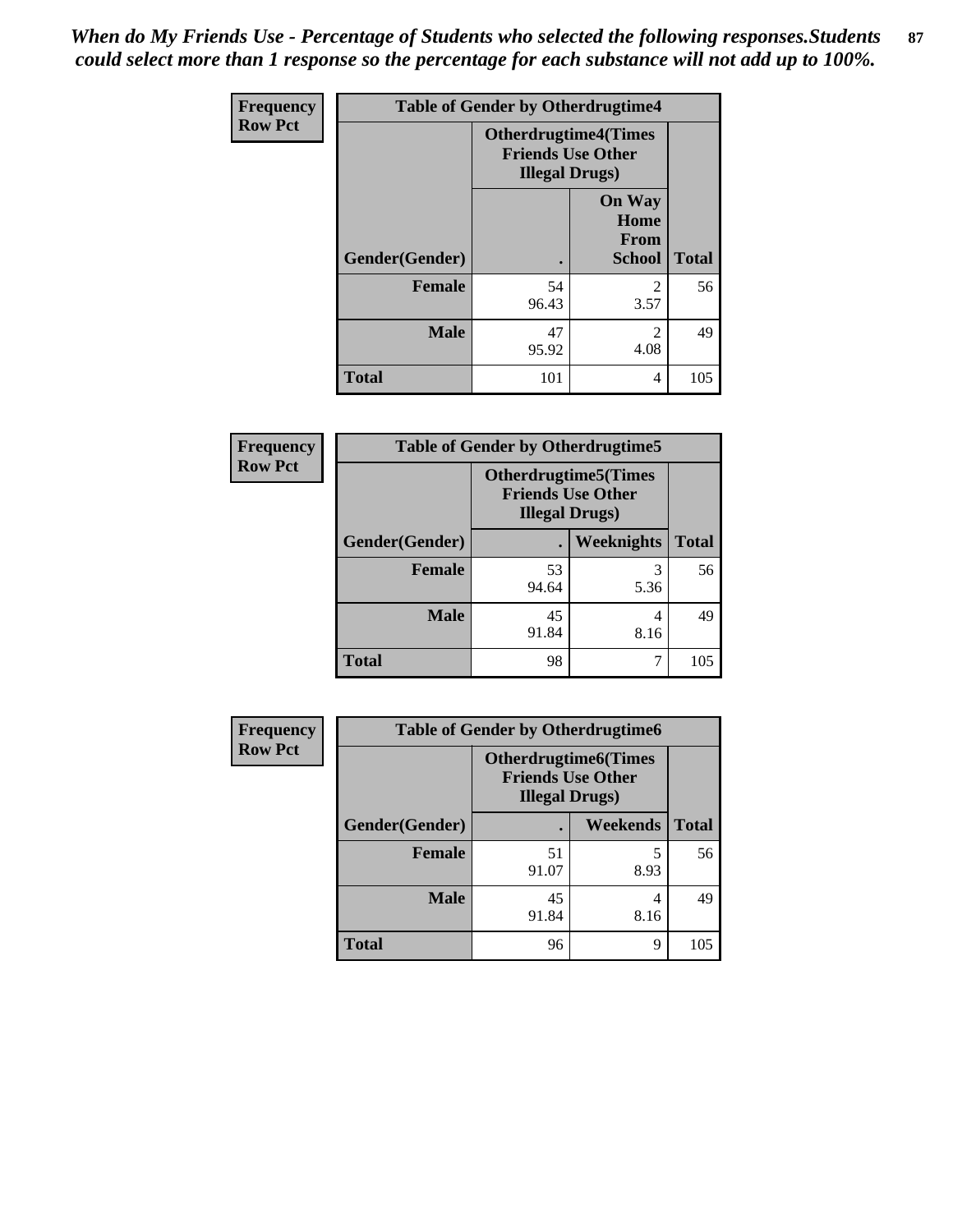## *Other Questions* **88**

| <b>Frequency</b> | <b>Table of Gender by Educationalcohol</b> |                                                                                                                                       |                |              |
|------------------|--------------------------------------------|---------------------------------------------------------------------------------------------------------------------------------------|----------------|--------------|
| <b>Row Pct</b>   |                                            | <b>Educationalcohol</b> (I<br>have been taught<br>about alcohol,<br>tobacco,<br>and other drugs<br>within the last year<br>at school) |                |              |
|                  | Gender(Gender)                             | <b>Yes</b>                                                                                                                            | N <sub>0</sub> | <b>Total</b> |
|                  | <b>Female</b>                              | 39<br>69.64                                                                                                                           | 17<br>30.36    | 56           |
|                  | <b>Male</b>                                | 35<br>71.43                                                                                                                           | 14<br>28.57    | 49           |
|                  | <b>Total</b>                               | 74                                                                                                                                    | 31             | 105          |

| Frequency      | <b>Table of Gender by Rodedrinking</b> |                                                                                                                     |             |              |  |
|----------------|----------------------------------------|---------------------------------------------------------------------------------------------------------------------|-------------|--------------|--|
| <b>Row Pct</b> |                                        | Rodedrinking(In<br>the past 30 days I<br>have ridden in a<br>car with a driver<br>who had been<br>drinking alcohol) |             |              |  |
|                | Gender(Gender)                         | Yes                                                                                                                 | $\bf N_0$   | <b>Total</b> |  |
|                | <b>Female</b>                          | 10<br>17.86                                                                                                         | 46<br>82.14 | 56           |  |
|                | <b>Male</b>                            | 6<br>12.24                                                                                                          | 43<br>87.76 | 49           |  |
|                | <b>Total</b>                           | 16                                                                                                                  | 89          | 105          |  |

| Frequency      | <b>Table of Gender by Drugsschool</b> |                                                                                                                                     |                |              |
|----------------|---------------------------------------|-------------------------------------------------------------------------------------------------------------------------------------|----------------|--------------|
| <b>Row Pct</b> |                                       | <b>Drugsschool</b> (During<br>the past 12 months,<br>I have been offered,<br>sold,<br>or given illegal drugs<br>on school property) |                |              |
|                | Gender(Gender)                        | Yes                                                                                                                                 | N <sub>0</sub> | <b>Total</b> |
|                | <b>Female</b>                         | 4<br>7.14                                                                                                                           | 52<br>92.86    | 56           |
|                | <b>Male</b>                           | 9<br>18.37                                                                                                                          | 40<br>81.63    | 49           |
|                | <b>Total</b>                          | 13                                                                                                                                  | 92             | 105          |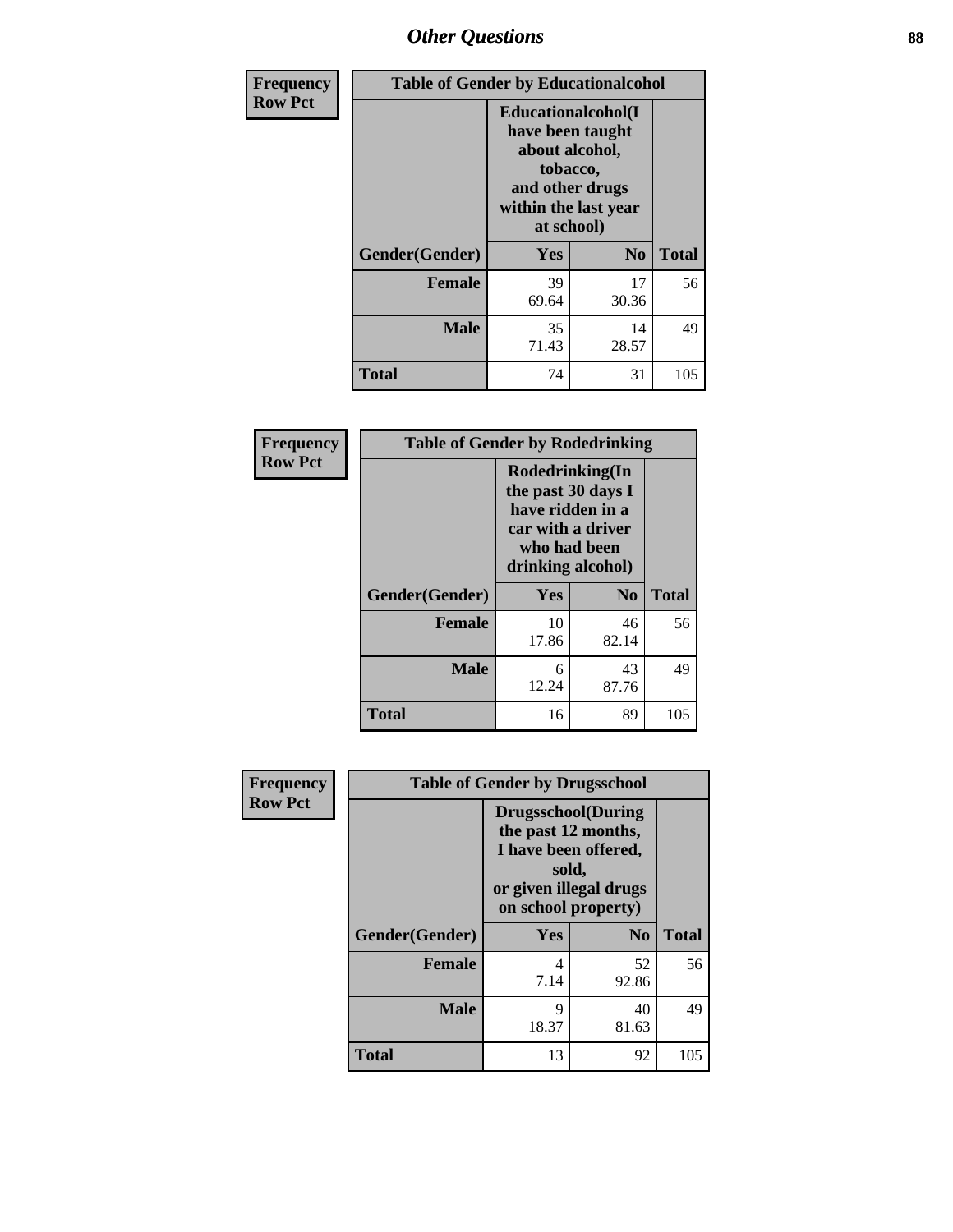*Other Questions* **89**

**Frequency Row Pct**

| <b>Table of Gender by Bingedrinking</b> |                         |                                                                                                                |                        |                              |                        |                   |              |
|-----------------------------------------|-------------------------|----------------------------------------------------------------------------------------------------------------|------------------------|------------------------------|------------------------|-------------------|--------------|
|                                         |                         | <b>Bingedrinking(I have drunk five or</b><br>more drinks of alcohol at one sitting<br>during the last 30 days) |                        |                              |                        |                   |              |
| <b>Gender</b> (Gender)                  | $\bf{0}$<br><b>Days</b> | 1 or<br>2<br>days                                                                                              | 3 to<br>days           | 6 <sub>to</sub><br>9<br>days | 10<br>to<br>19<br>days | All<br>30<br>days | <b>Total</b> |
|                                         |                         |                                                                                                                |                        |                              |                        |                   |              |
| <b>Female</b>                           | 52<br>92.86             | 1.79                                                                                                           | $\overline{2}$<br>3.57 | 1.79                         | $\Omega$<br>0.00       | $\Omega$<br>0.00  | 56           |
| <b>Male</b>                             | 40<br>81.63             | 3<br>6.12                                                                                                      | 2.04                   | 2.04                         | 3<br>6.12              | 2.04              | 49           |

| Frequency      | <b>Table of Gender by Educationaids</b> |                                                                                                 |                |              |
|----------------|-----------------------------------------|-------------------------------------------------------------------------------------------------|----------------|--------------|
| <b>Row Pct</b> |                                         | <b>Educationaids</b> (I<br>have been taught<br>about HIV/AIDS<br>at school in the<br>past year) |                |              |
|                | Gender(Gender)                          | Yes                                                                                             | N <sub>0</sub> | <b>Total</b> |
|                | <b>Female</b>                           | 48<br>85.71                                                                                     | 8<br>14.29     | 56           |
|                | <b>Male</b>                             | 39<br>79.59                                                                                     | 10<br>20.41    | 49           |
|                | <b>Total</b>                            | 87                                                                                              | 18             | 105          |

| Frequency      | <b>Table of Gender by Suicideconsider</b> |                 |                |              |
|----------------|-------------------------------------------|-----------------|----------------|--------------|
| <b>Row Pct</b> |                                           | Suicideconsider |                |              |
|                | Gender(Gender)                            | Yes             | N <sub>0</sub> | <b>Total</b> |
|                | <b>Female</b>                             | 1.79            | 55<br>98.21    | 56           |
|                | <b>Male</b>                               | 0.00            | 49<br>100.00   | 49           |
|                | <b>Total</b>                              |                 | 104            | 105          |